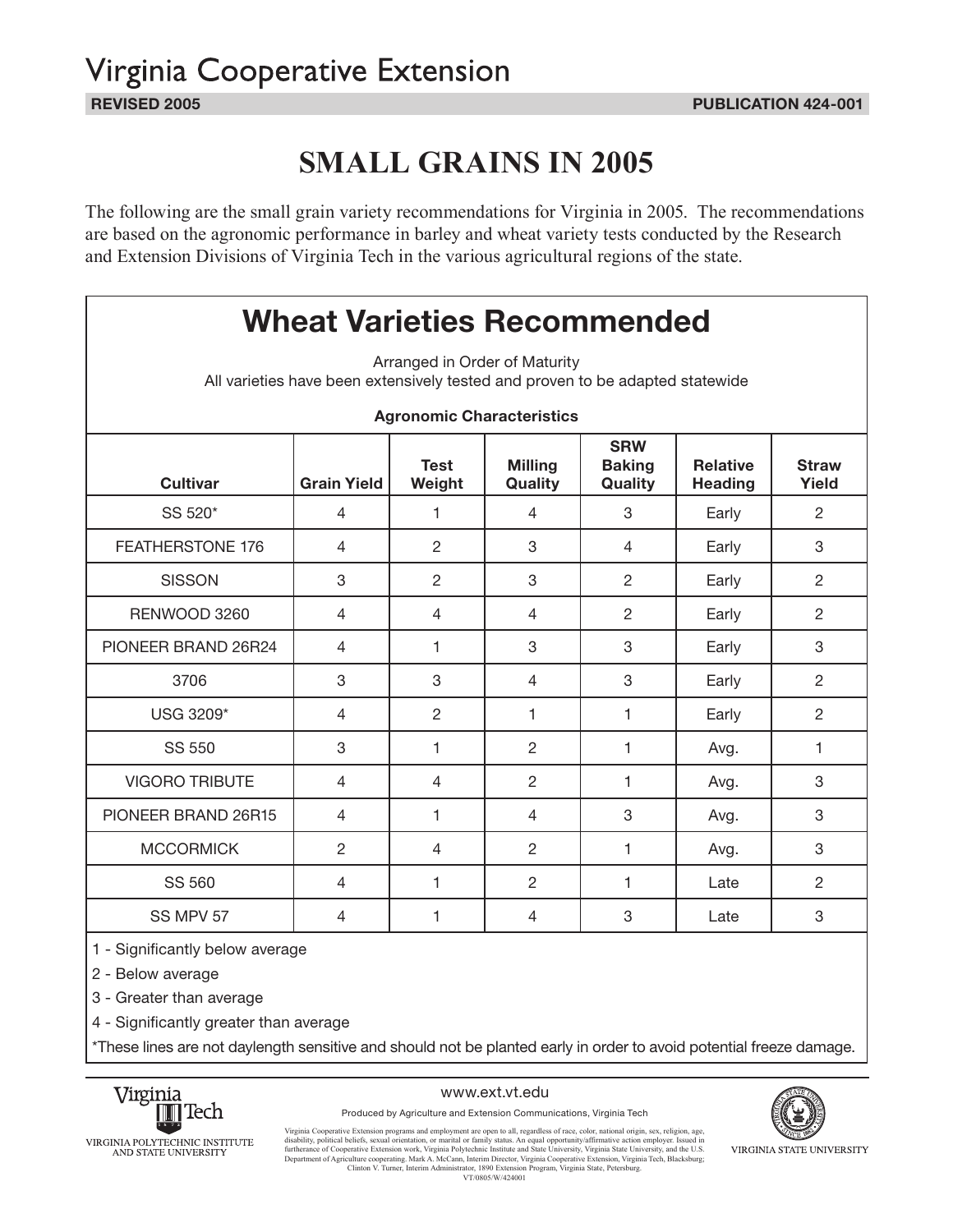| <b>Wheat Varieties Recommended, continued</b>                                                         |                                |                   |              |                           |                        |                                                      |                                         |
|-------------------------------------------------------------------------------------------------------|--------------------------------|-------------------|--------------|---------------------------|------------------------|------------------------------------------------------|-----------------------------------------|
|                                                                                                       |                                |                   |              | <b>Disease Resistance</b> |                        |                                                      |                                         |
| Cultivar                                                                                              | FHB <sup>†</sup><br>resistance | Powdery<br>Mildew | Leaf<br>Rust | <b>Stripe</b><br>Rust     | Glume<br><b>Blotch</b> | <b>Barley</b><br><b>Yellow Dwarf</b><br><u>Virus</u> | Wheat<br>Spindle<br><b>Streak Virus</b> |
| SS 520*                                                                                               |                                | 3                 | 3            |                           | 4                      | 3                                                    | 3                                       |
| FEATHERSTONE 176                                                                                      |                                | 4                 | 3            | 4                         | 3                      | 4                                                    | 3                                       |
| <b>SISSON</b>                                                                                         | $\overline{2}$                 | 3                 | 1            | 1                         | 3                      | 3                                                    | 3                                       |
| RENWOOD 3260                                                                                          | 3                              | 3                 | 3            | $\overline{2}$            | 3                      | 4                                                    | 3                                       |
| PIONEER BRAND 26R24                                                                                   |                                | 3                 | 3            | 1                         | 3                      | 4                                                    | 3                                       |
| 3706                                                                                                  | $\overline{2}$                 | 3                 | 4            | 4                         | $\overline{2}$         | 4                                                    | 3                                       |
| USG 3209*                                                                                             | 3                              | 3                 | 1            | 4                         | $\overline{2}$         | 4                                                    | 3                                       |
| SS 550                                                                                                | $\overline{2}$                 | 4                 | 1            | 1                         | 4                      | 3                                                    | 3                                       |
| <b>VIGORO TRIBUTE</b>                                                                                 | 3                              | 4                 | 4            | $\overline{2}$            | 4                      | 3                                                    | 3                                       |
| PIONEER BRAND 26R15                                                                                   | 3                              | 3                 | 4            | 4                         | ---                    | 4                                                    | 3                                       |
| <b>MCCORMICK</b>                                                                                      | 3                              | 4                 | 2            | 4                         | 4                      | 4                                                    | 3                                       |
| SS 560                                                                                                | 3                              | 3                 | 1            | 1                         | 3                      | 3                                                    | 3                                       |
| SS MPV 57                                                                                             | 3                              | $\mathcal{P}$     | 1            | 1                         | 3                      | 4                                                    | 3                                       |
| * These lines are not daylength sensitive and should not be planted early in order to avoid potential |                                |                   |              |                           |                        |                                                      |                                         |

I nese lines are not daylength sensitive and should not be planted early in order to avoid potential freeze damage. TFHB -Fusarium head blight

| <b>Barley Varieties Recommended</b>      |                |        |                      |                                 |                       |  |  |  |  |  |  |  |  |
|------------------------------------------|----------------|--------|----------------------|---------------------------------|-----------------------|--|--|--|--|--|--|--|--|
|                                          |                |        | <b>Hulled Barley</b> |                                 | <b>Hulless Barley</b> |  |  |  |  |  |  |  |  |
|                                          | Nomini         | Callao | Price                | Thoroughbred                    | Doyce                 |  |  |  |  |  |  |  |  |
| <b>Adapted Regions</b>                   |                |        |                      |                                 |                       |  |  |  |  |  |  |  |  |
| <b>Coastal Plain</b>                     |                | X      | X                    | X.                              | X.                    |  |  |  |  |  |  |  |  |
| Piedmont, South of<br>James River        |                | X      | X                    | X                               | X                     |  |  |  |  |  |  |  |  |
| Piedmont, North of<br><b>James River</b> |                | X      | X                    | X                               | X                     |  |  |  |  |  |  |  |  |
| West of Blue Ridge                       | X.             | X      | X                    | X                               | X                     |  |  |  |  |  |  |  |  |
| <b>Agronomic Characteristics</b>         |                |        |                      |                                 |                       |  |  |  |  |  |  |  |  |
| Yield                                    | 3              | 3      | 4                    | 4                               | 3                     |  |  |  |  |  |  |  |  |
| <b>Test Weight</b>                       | 1              | 4      | 3                    | 4                               | 4                     |  |  |  |  |  |  |  |  |
| Lodging                                  | $\overline{2}$ | 4      | $\overline{2}$       | 1                               | $\overline{2}$        |  |  |  |  |  |  |  |  |
| <b>Relative Height</b>                   | 4              | 1      | 2                    | 3                               | 3                     |  |  |  |  |  |  |  |  |
| <b>Relative Heading</b>                  | Avg            | Early  | Avg                  | Late                            | Avg                   |  |  |  |  |  |  |  |  |
| Grain Protein, %                         | 8.1            | 8.5    | 8.0                  | 8.8                             | 9.0                   |  |  |  |  |  |  |  |  |
| Starch, %                                | 54.0           | 56.4   | 53.4                 | 54.7                            | 61.3                  |  |  |  |  |  |  |  |  |
| 4 - Significantly greater than average   |                |        | 2 - Below average    |                                 |                       |  |  |  |  |  |  |  |  |
| 3 - Greater than average                 |                |        |                      | 1 - Significantly below average |                       |  |  |  |  |  |  |  |  |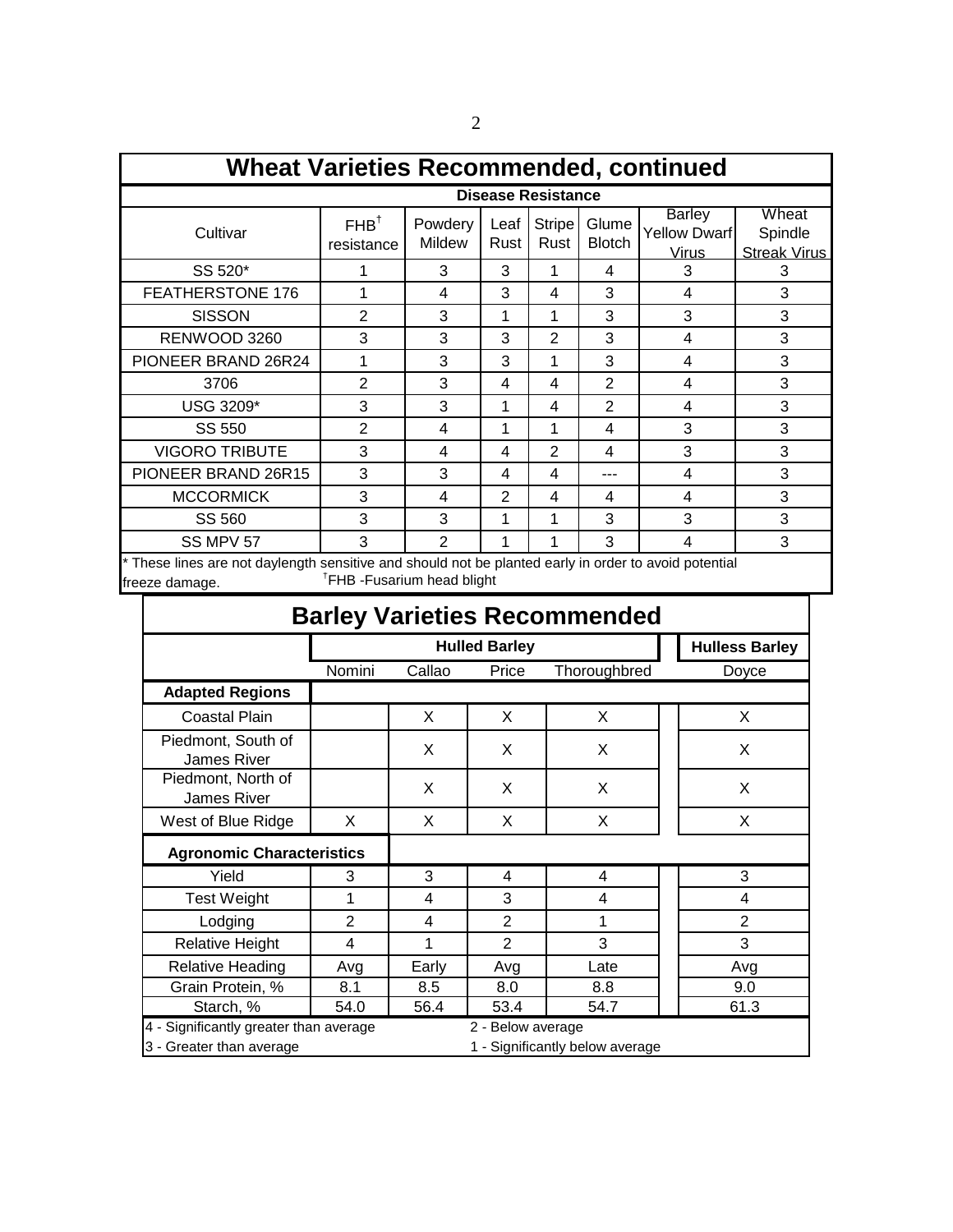|                     | SMALL GRAINS VARIETIES RECOMMENDED                                                                                                                       | $1 - 2$   |
|---------------------|----------------------------------------------------------------------------------------------------------------------------------------------------------|-----------|
|                     | <b>TABLE OF CONTENTS</b>                                                                                                                                 | $3 - 4$   |
|                     | <b>BARLEY AND WHEAT ENTRIES</b>                                                                                                                          | 5         |
| <b>INTRODUCTION</b> |                                                                                                                                                          | 6         |
| <b>THE SEASON</b>   |                                                                                                                                                          | $6 - 7$   |
|                     | <b>SECTION 1 - BARLEY VARIETIES</b><br>Discussion of barley varieties and summary of barley management practices for the                                 |           |
| 2005 harvest season |                                                                                                                                                          | $7 - 8$   |
| Table 1.            | Summary of performance of hulless entries in the Virginia Tech Barley Test                                                                               |           |
|                     | over locations (Blacksburg, Painter, and Warsaw, VA), 2005 harvest.                                                                                      | 9         |
| Table 2.            | Two year average summary of performance of hulless entries in the Virginia                                                                               |           |
|                     | Tech Barley Tests, 2004 and 2005 harvests.                                                                                                               | 10        |
| Table 3.            | Three year average summary of performance of hulless entries in the Virginia<br>Tech Barley Tests, 2003, 2004, and 2005 harvests.                        | 11        |
| Table 4.            | Summary of performance of hulless entries in the Virginia Tech Barley Test,                                                                              |           |
|                     | Eastern Virginia AREC, Warsaw, VA, 2005 harvest.                                                                                                         | 12        |
| Table 5.            | Summary of performance of hulless entries in the Virginia Tech Barley Test,                                                                              |           |
|                     | Eastern Shore AREC, Painter, VA, 2005 harvest.                                                                                                           | 13        |
| Table 6.            | Summary of performance of hulless entries in the Virginia Tech Barley Test,                                                                              |           |
|                     | Northern Piedmont AREC, Orange, VA, 2004 harvest.                                                                                                        | 14        |
| Table 7.            | Summary of performance of hulless entries in the Virginia Tech Barley Test,                                                                              |           |
|                     | Kentland Farm, Blacksburg, VA, 2005 harvest.                                                                                                             | 15        |
| Table 8.            | Summary of performance of hulless entries in the Virginia Tech Barley Test,                                                                              |           |
|                     | Southern Piedmont AREC, Blackstone, VA, 2005 harvest.                                                                                                    | 16        |
| Table 9.            | Summary of performance of hulled entries in the Virginia Tech Barley Test over<br>locations (Blacksburg, Orange, Painter, and Warsaw, VA), 2005 harvest. | 17        |
| Table 10.           | Two year average summary of performance of hulled entries in the Virginia Tech                                                                           |           |
|                     | Barley Tests, 2004 and 2005 harvests.                                                                                                                    | 18        |
| Table 11.           | Three year average summary of performance of hulled entries in the Virginia Tech                                                                         |           |
|                     | Barley Tests, 2003, 2004, and 2005 harvests.                                                                                                             | 19        |
| Table 12.           | Summary of performance of hulled entries in the Virginia Tech Barley Test,                                                                               |           |
|                     | Eastern Virginia AREC, Warsaw, VA, 2005 harvest.                                                                                                         | 20        |
| Table 13.           | Summary of performance of hulled entries in the Virginia Tech Barley Test,                                                                               |           |
|                     | Eastern Shore AREC, Painter, VA, 2005 harvest.                                                                                                           | 21        |
| Table 14.           | Summary of performance of hulled entries in the Virginia Tech Barley Test,                                                                               |           |
|                     | Northern Piedmont AREC, Orange, VA, 2005 harvest.                                                                                                        | 22        |
| Table 15.           | Summary of performance of hulled entries in the Virginia Tech Barley Test,<br>Kentland Farm, Blacksburg, VA, 2005 harvest.                               | 23        |
| Table 16.           | Summary of performance of hulled entries in the Virginia Tech Barley Test,                                                                               |           |
|                     | Southern Piedmont AREC, Blackstone, VA, 2005 harvest.                                                                                                    | 24        |
|                     |                                                                                                                                                          |           |
|                     | <b>SECTION 2 - WHEAT VARIETIES</b>                                                                                                                       |           |
|                     | Discussion of wheat varieties and summary of wheat management practices for the                                                                          |           |
| 2005 harvest season |                                                                                                                                                          | $25 - 26$ |
| Table 17.           | Summary of performance of entries in the Virginia Tech Wheat Test, 2005 harvest.                                                                         | 27-29     |
| Table 18.           | Two year average summary of performance of entries in the Virginia Tech<br>Wheat Tests, 2004 and 2005 harvests.                                          | $30-31$   |
| Table 19.           | Three year average summary of performance of entries in the Virginia Tech                                                                                |           |
|                     | Wheat Tests, 2003, 2004, and 2005 harvests.                                                                                                              | $32 - 33$ |
| Table 20.           | Summary of performance of entries in the Virginia Tech Wheat Test, Eastern Virginia                                                                      |           |
|                     | AREC, Warsaw, VA, 2005 harvest.                                                                                                                          | 34-35     |
| Table 21.           | Summary of performance of entries in the Virginia Tech Wheat Test, Eastern Shore                                                                         |           |
|                     | AREC, Painter, VA, 2005 harvest.                                                                                                                         | $36 - 37$ |
| Table 22.           | Summary of performance of entries in the Virginia Tech Wheat Test, Tidewater AREC,                                                                       |           |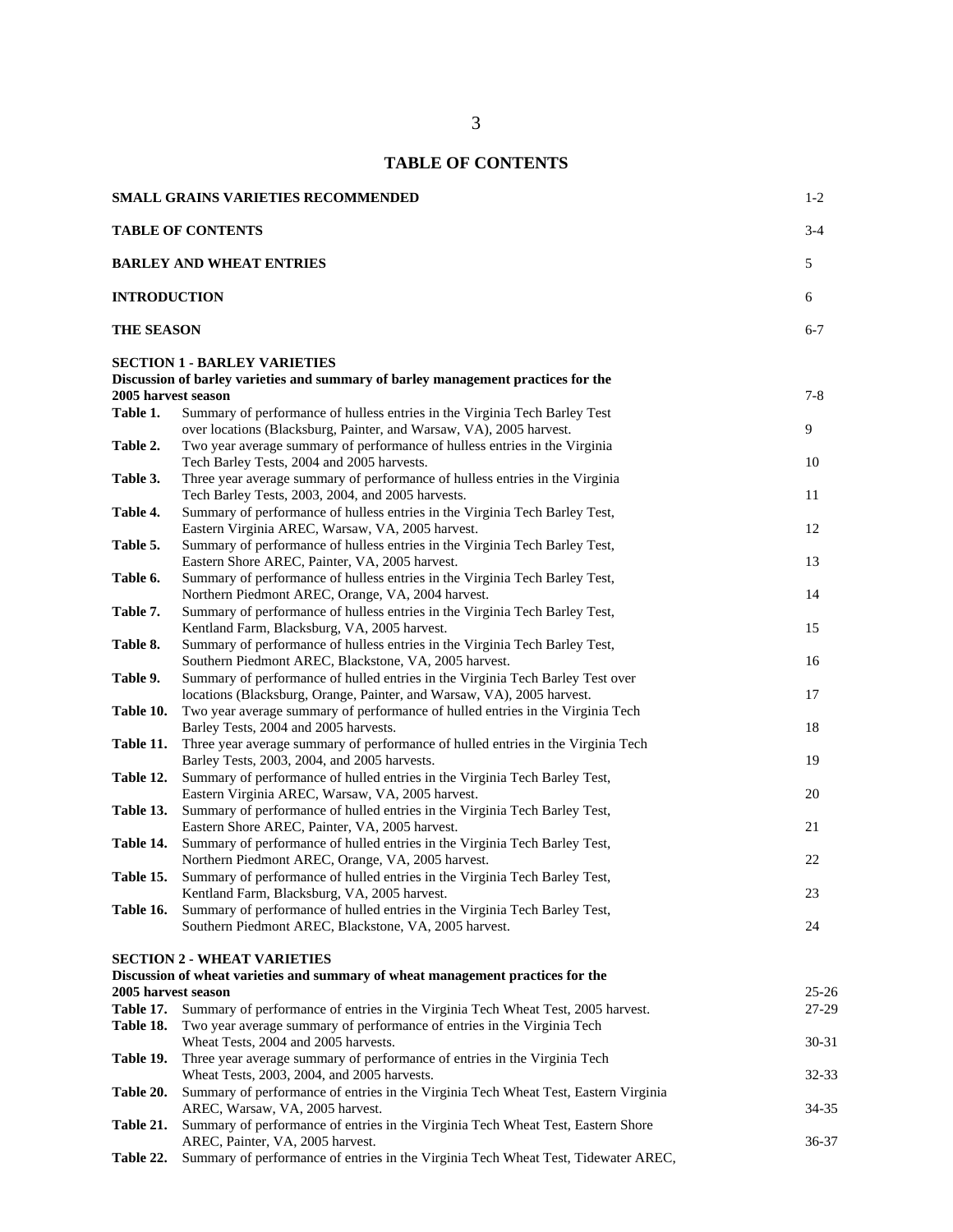|           | Holland, VA, 2005 harvest.                                                                                              | 38-39     |
|-----------|-------------------------------------------------------------------------------------------------------------------------|-----------|
| Table 23. | Summary of performance of entries in the Virginia Tech Wheat Test, Northern Piedmont<br>AREC, Orange, VA, 2005 harvest. | $40 - 41$ |
| Table 24. | Summary of performance of entries in the Virginia Tech Wheat Test, Southern Piedmont                                    |           |
|           | AREC, Blackstone, VA, 2005 harvest.                                                                                     | $42 - 43$ |
| Table 25. | Summary of performance of entries in the Virginia Tech Wheat Test, Hockman Farms,<br>Strasburg, VA, 2005 harvest.       | 44-45     |
| Table 26. | Summary of performance of entries in the Virginia Tech Wheat Test, Kentland Farm,                                       |           |
|           | Blacksburg, VA, 2005 harvest.                                                                                           | 46-47     |
|           | <b>SECTION 3 - WHEAT PLANTED NO-TILL INTO CORN STUBBLE</b>                                                              | 48        |
| Table 27. | Summary of performance of entries in the Virginia Tech No-tillage Wheat Test at                                         |           |
| Table 28. | Warsaw, 2005 harvest.<br>Two year summary of performance of entries in the Virginia Tech No-tillage Wheat               | 48-50     |
|           | Tests at Warsaw, 2004 and 2005 harvests.                                                                                | 51-52     |
| Table 29. | Three year summary of performance of entries in the Virginia Tech No-tillage Wheat                                      |           |
|           | Tests at Warsaw, 2003, 2004, and 2005 harvests.                                                                         | 53        |
|           | <b>SECTION 4 - TRITICALE VARIETIES</b>                                                                                  |           |
| Table 30. | Yield performance (bushels/acre) of entries in the Virginia Tech Triticale Test, 2003-2005                              |           |
|           | harvests.                                                                                                               | 54        |
|           | <b>SECTION 5 - MILLING AND BAKING OUALITY</b>                                                                           | 55        |
|           | Table 31. Milling and baking quality of entries in the Virginia Tech Wheat Test based on                                |           |
|           | evaluations of the 2004 harvest.                                                                                        | 56        |
|           | <b>SECTION 6 - WHEAT SCAB RESEARCH</b>                                                                                  | 57        |
|           | Table 32. Reaction of entries in the 2004-05 Virginia Tech Wheat Test to Fusarium Head Blight.                          | 57-59     |
| Table 33. | Two year average summary of yield, test weight, Fusarium head blight (scab), glume blotch,                              |           |
|           | resistance of entries in Virginia Tech Wheat Tests, 2004 and 2005 harvests.                                             | 59-60     |
| Table 34. | Three year average summary of yield, test weight, Fusarium head blight (scab), glume blotch,                            |           |
|           | resistance of entries in Virginia Tech Wheat Tests, 2003, 2004, and 2005 harvests.                                      | 61        |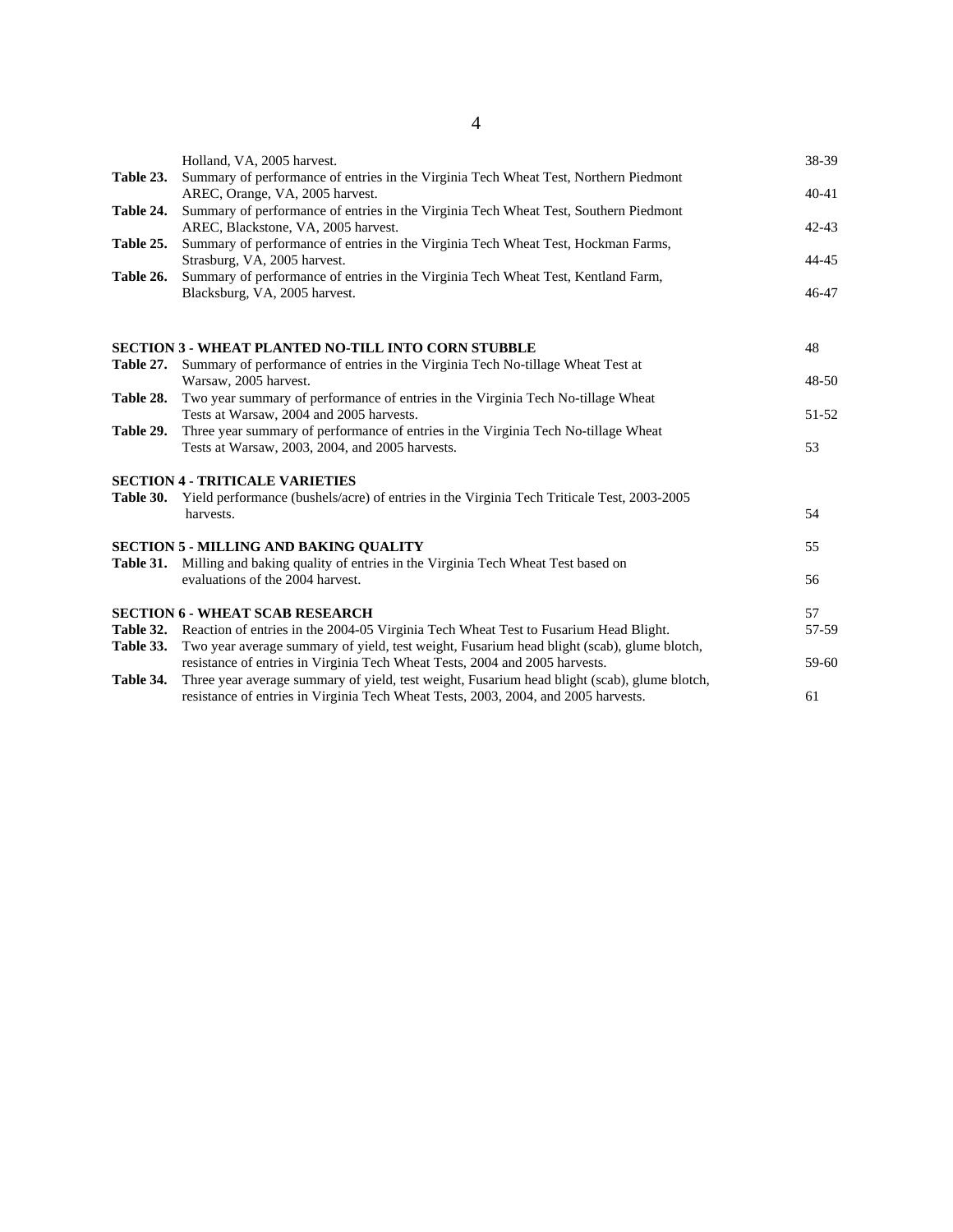#### **COMMERCIAL BARLEY ENTRIES**

Virginia Tech and Virginia Crop Improvement Association, 9142 Atlee Station Road, Mechanicsville, VA 23116 – Barsoy, Callao, Doyce, Nomini, Price, Thoroughbred, and Wysor.

#### **COMMERCIAL AND EXPERIMENTAL WHEAT ENTRIES**

AgriPro COKER, PO Box 411, 520 East 1050 South, Brookston, IN 47923 – COKER 9184, COKER 9295, COKER 9312, COKER 9436, COKER 9553, COKER B980416, COKER B980582, and AgriPro Crawford. Featherstone Seed Company, 13941 Genito Road, Amelia, VA 23002 - Featherstone 520 and Featherstone 176. Hubner Seed Company, Inc., 524 Bermuda Hundred, Chester, VA 23836 – H-50.

University of Maryland, CMREC/Beltsville Facility, 12000 Beaver Dam Road, Laurel, MD 20708 – Choptank and MD5-46.

North Carolina State University, 840 Method Rd, Unit 3, Box 7629, Raleigh, NC 27695-7629 – Neuse, NC99- 13022, NC00-15332, and Arcia (a triticale).

Pioneer Hibred International, Inc., Eastern Division, Tipton, IN 47072 - Pioneer Brand 26R24, Pioneer Brand 26R58, Pioneer Brand 26R12, Pioneer Brand 26R15, and Pioneer Brand 26R31.

Renwood Farms, Inc., 17303 Sandy Point Road, Charles City, VA 23030 – Renwood 3260 and 3706.

Resource Seeds, Inc., 2355 Rice Pike, Union, KY 41091 – Trical 2115 (a triticale).

Royster-Clark, Inc., 70 N. Market St., Mt. Sterling, OH 43143 – Tribute, V9412, V9510, and V9512.

Southern States Cooperative, PO Box 26234, Richmond, VA 23260 - SS 520, SS 550, SS 560, SS 8302, SS 8309, SS MPV 57, and SS Exp 240438.

Uni-South Genetics, 2640-C Nolensville Road, Nashville, TN 37211 - USG 3209, USG 3137, USG Exp 820, and 3706.

Virginia Tech and Virginia Crop Improvement Association, 9142 Atlee Station Road, Mechanicsville, VA 23111 – McCormick, Sisson, and all lines prefixed by VA.

Appreciation is expressed to the Virginia Small Grains Check-Off Board, AgriPro COKER, Featherstone Seed, Inc., Hubner Seed Co., Inc., Pioneer, A Dupont Company, Renwood Farms, Inc., Resource Seeds, Royster-Clark, Inc., Southern States Cooperative, UniSouth Genetics,Inc., and the Virginia Crop Improvement Association for their financial support of the Small Grains Variety Testing Program at Virginia Tech.

Conducted and summarized by the following Virginia Tech employees: Dr. Wade Thomason, Extension Agronomist, Grains; Dr. Daniel E. Brann, Extension Agronomist, Grains (retired); Dr. Carl Griffey, Small Grains Breeder; Mr. Harry Behl, Agricultural Supervisor; Ms. Elizabeth Rucker and Mr. Tom Pridgen, Research Associates. Location Supervisors: Mr. Tom Custis (Painter); Mr. Bobby Ashburn (Holland); Mr. Bob Pitman, Mr. Mark Vaughn, Mr. Jason Kenner, and Mr. Charles Sanford (Warsaw); Mr. Ned Jones (Blackstone); Dr. Carl Griffey, Mr. Wynse Brooks, and Mr. Tom Pridgen (Blacksburg); Mr. Brian Jones and Mr. Mack Smith (Shenandoah Valley); Mr. David Starner and Mr. Denton Dixon, Mr. Steve Gulick, and Mr. Alvin Hood (Orange).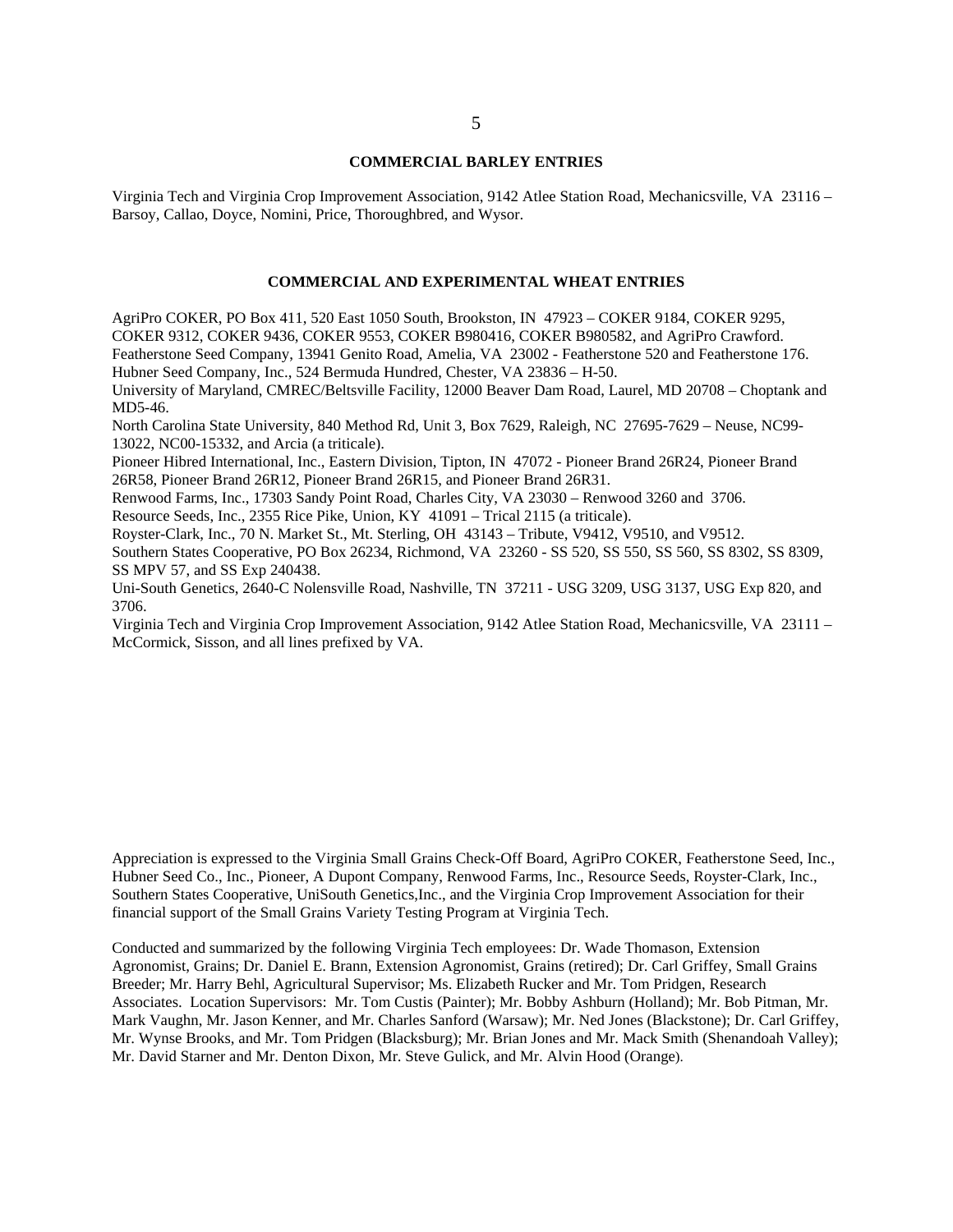#### **INTRODUCTION**

The following tables present results from barley and wheat varietal tests conducted in Virginia in 2003-2005. Smallgrain cultivar performance tests are conducted each year in Virginia by the Virginia Tech Department of Crop and Soil Environmental Sciences and the Virginia Agricultural Experiment Station. The tests provide information to assist Virginia Cooperative Extension Service agents in formulating cultivar recommendations for small-grain producers and to companies developing cultivars and/or marketing seed within the state. Yield data are given for individual locations and across locations and years; yield and other performance characteristics are averaged over the number of locations indicated. Performance of a given variety often varies widely over locations and years which makes multiple location-year averages a more reliable indication of expected performance than data from a single year or location. All tests in 2003-2005 were grown in seven-inch rows planted at 22 seeds per row foot with the exception of Blacksburg and Warsaw which were grown in six-inch rows at 22 seeds per row foot and the No-Till test at Warsaw which was grown in 7.5 inch rows at 28 seeds per row foot. Details about management practices for barley and wheat are listed for each experimental location.

#### **THE SEASON**

The 2004-2005 small grain crop began with near average temperatures in October. Fall temperature overall was 1.7°F above long term mean (Figure 1) mainly due to November, which was much warmer than average. While the month of November was rainy, overall fall precipitation was 97% of normal (Figure 2). Spring and winter temperatures were near average with unseasonably warm periods in early January. Late winter saw many small grain fields that were stunted or tillering poorly due to late planting, inadequate topsoil moisture, and especially cold temperatures. This same trend was evident into March with small grains developing slowly. Concerns over cold temperature damage were felt statewide but more so in the Southern and Eastern counties. May was more than 3°F cooler than normal and was especially dry. Spring rainfall was 17% below the amount normally recorded for that time of year. A cool and mostly dry May contributed to conditions that were very favorable for a long grain fill period leading to good yields and high test weight. Small grain harvest occurred several days later than normal due to the cool May temperatures.

Figure 1.

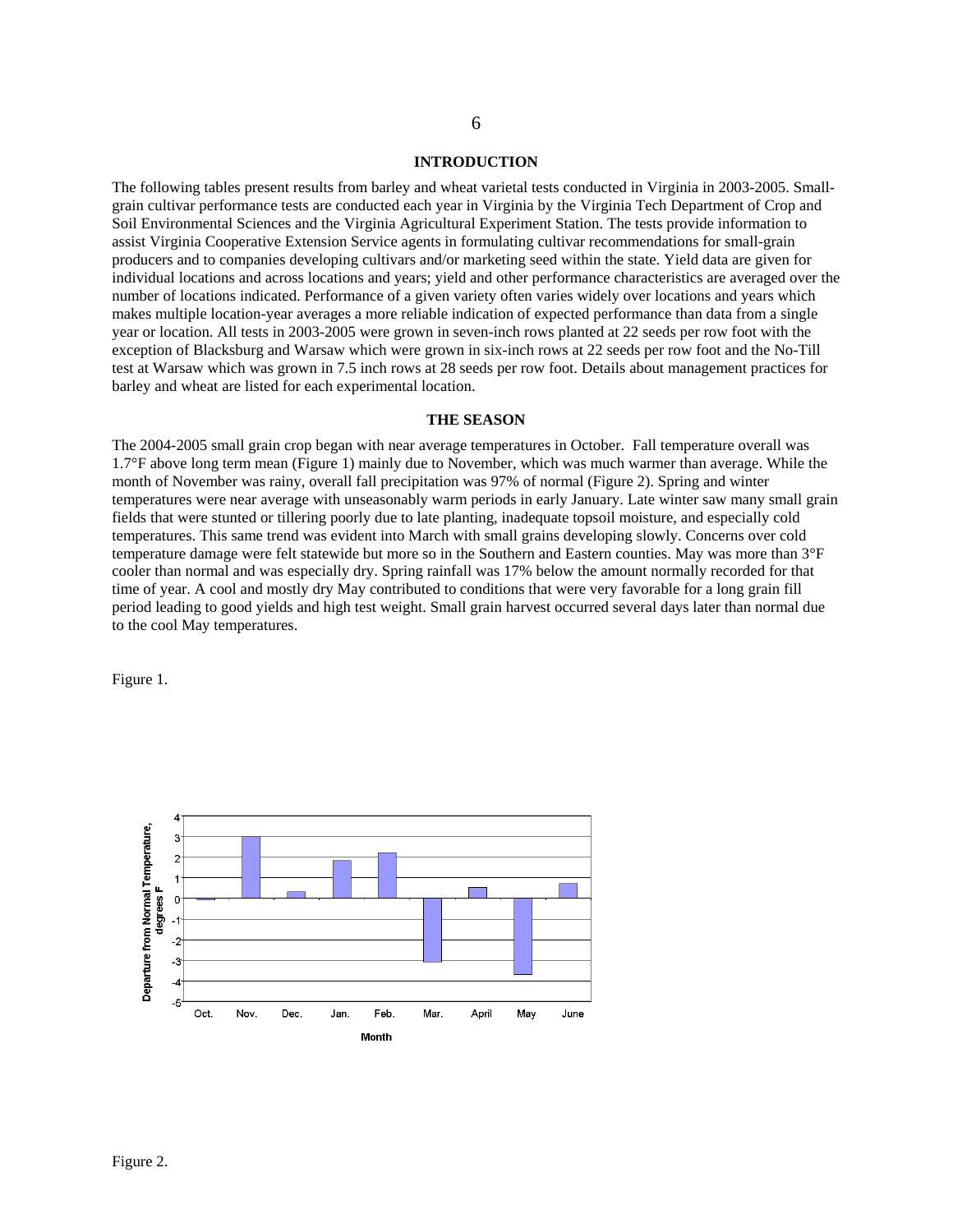

Virginia producers planted an estimated 60,000 acres of barley in 2004-05, an increase of 9% over the previous year. Grain harvest occurred on 72% of planted acres for the 2003-2004 crop and an estimated 73 % (44,000 acres) for the current year. At a projected 83 bushels per acre, yields were nine bushels per acre higher than the 74 bushel per acre average of 2003-2004 and also well above the 10-yr state-wide average of 75 bushels per acre. Planted acres for wheat were estimated at 210,000 acres in 2004-05 which was very similar to the previous year. Harvested acres in 2004-05 decreased compared to 2003-04 to an estimated 170,000 acres. Statewide average yield was estimated at 57 bushels per acre, as compared to a statewide average of 55 bushels per acre in 2003-04 and was one bushel per acre lower than the 10 year average (58 bu/A). Overall wheat production is expected to be 9.7 million bushels, down two percent from last year.

#### **SECTION 1 - BARLEY VARIETIES**

#### **Hulless Barley**

Prior to the early 1990's winter barley cultivars available and grown in the U. S. Mid Atlantic Region were traditional hulled feed barley types. Traditional hulled barley has been grown for centuries in the Mid-Atlantic Region on many farms as feed for all classes of livestock. Demand for high energy, low fiber grain by the vertically integrated swine and poultry industries, and availability of brewer's distilled grains for the beef and dairy industries have resulted in greatly reduced demand for traditional barley. In an effort to recapture a share of this feed market, emphasis has been placed on the development of the more energy dense hulless type of barely. Hulless barley grows and looks like regular barley until nearly mature. When almost mature, the glumes start to separate from the seed. The grain is separated from the glumes when combined. Grain of hulless barley looks more like wheat than traditional barley.

Yields of current hulless barley lines are generally 10-20 percent lower than those of hulled barley lines. This is expected since the hull makes up 12-15 percent of the weight of traditional barley and the breeding program for hulless barley is relatively new.

During the past 10 years, the Virginia Tech barley breeding program has developed hulless lines that yield 5-18 bushels per acre higher than initial winter hulless lines. Many of these lines have improved straw strength and grain plumpness and have higher resistance to prevalent diseases. Meanwhile, increased interest in the use of hulless barley varieties having high energy and digestibility in manufacturing food and fuel products, as well as feed, has accentuated the desire to develop winter hulless barley varieties having greater marketability in both domestic and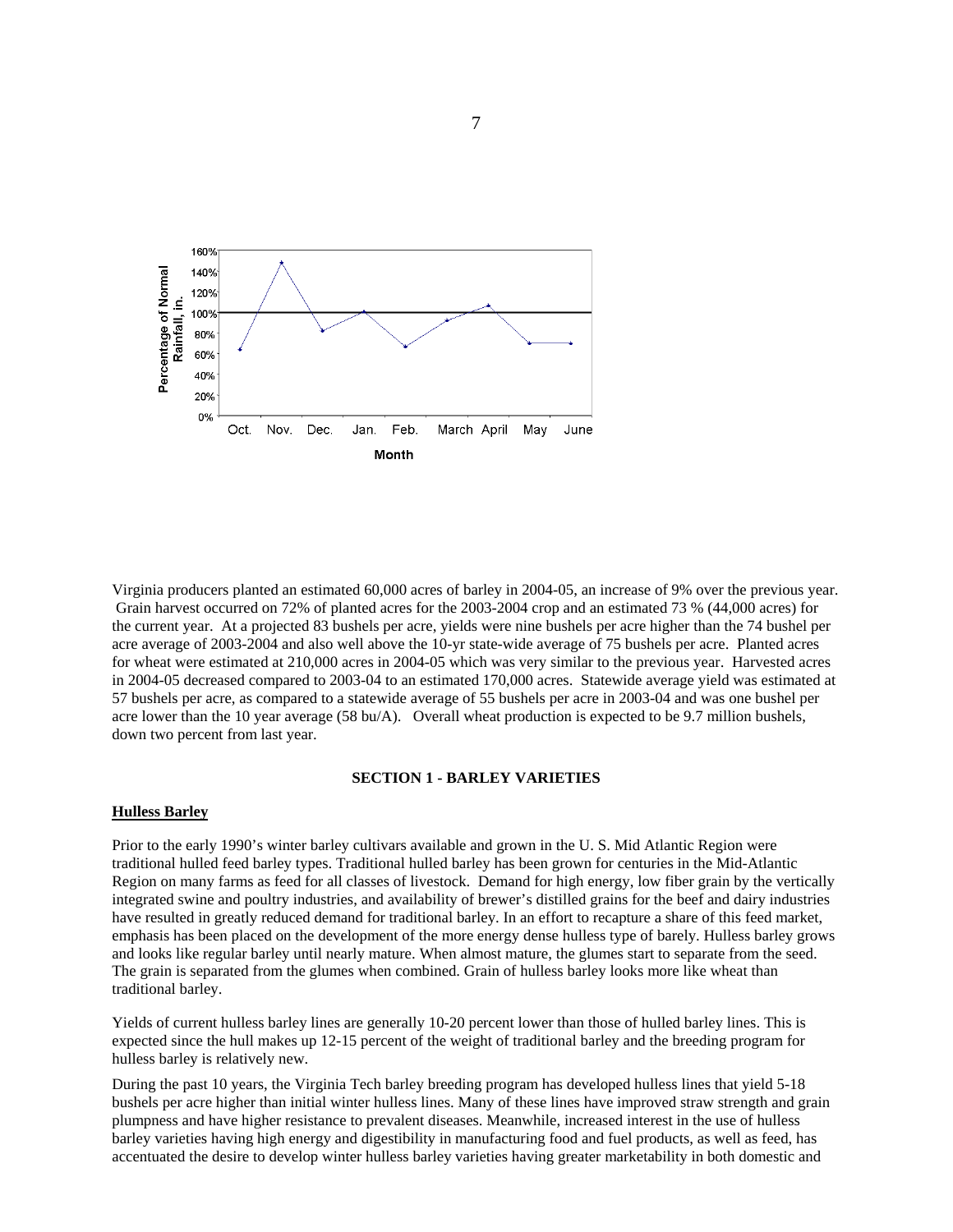foreign markets. Additionally, barley grain contains health-related compounds similar to those found in oats, adding to its appeal in the health-food sector. The use of barley in ethanol production may soon become a reality and will provide a viable market for hulless barley produced in the Mid-Atlantic region. From the outset, the breeding program was based on crosses made between adapted hulled winter barley lines/cultivars with hulless lines of diverse origin. The program collaborated with nutritionists and chemists to identify and improve the nutritional and chemical quality of hulless barley for specific end uses. The breeding program's first major achievement was the release of 'Doyce' winter hulless barley variety in 2003. In collaboration with the USDA-ARS Eastern Regional Research Center, data on chemical and nutritional composition, including protein, starch, lipid and beta glucan concentrations, have been obtained on most barley lines tested in replicated yield trials. To date, significant progress has been made in the development of winter hulless barley lines. The program has developed more than 3,000 winter hulless barley populations. Over one hundred advanced winter hulless barley lines are being evaluated in four states (Maryland, Pennsylvania, Kentucky and Delaware). Doyce hulless barley being produced in 2005 will be evaluated in pilot studies for its potential use in ethanol production and as an improved feed component in poultry rations. Continued efforts will be focused on development of hulless barley varieties for specific end-use markets benefiting producers in the Mid-Atlantic Region.

The two year average yield for Doyce hulless barley in Virginia was 82 bushels per acre with test weight of 55 pounds per bushel.

#### **Hulled Barley**

Virginia grown barley typically yields in excess of 100 bushels per acre, and fits well in many crop rotation systems. However, profitable barley production on over 50,000 acres in Virginia will require revival of international market opportunities and/or development of barley varieties that livestock feeders desire.

Newer hulled barley lines performed well with statewide yields of Thoroughbred at 129 bushels per acre and average test weight of 47.4 pounds per bushel. Thoroughbred has plump, bright seed and large awns that break easily at harvest. The 2002 release Price averaged 120 bushels per acre with a test weight of 47.5 pounds per bushel. Two year average yields of the released varieties Thoroughbred, Callao, and Price all reached 117 bushels per acre or better. Price, Callao, and Thoroughbred all had two year mean test weight values significantly higher than the test mean. Hopefully these new varieties with improved genetic traits for test weight and other quality factors along with improved agronomic traits will enhance the marketability of Virginia grown barley.

#### **Summary of barley management practices for the 2005 harvest season (All rates are given on a per acre basis.)**

**Blacksburg** - Planted October 10, 2004. Preplant fertilizer was 25-80-120 on September 23, 2004. Site was fertilized with 65-0-0 plus 0.6 oz Harmony Extra® on April 6, 2005. Harvest occurred on June 16, 2005. **Blackstone** - Planted October 19, 2004. Preplant fertilizer was 300 lb 10-20-20 on October 6, 2004. Site was fertilized with 40 lb N using 30%UAN and sprayed with 0.5 oz Harmony Extra® on January 25, 2005. Site was sprayed with 4.75 oz Osprey® on February 17, 2005. Site was fertilized with 60 lb N using 30%UAN March 15, 2005. Site was sprayed with 2.5 oz Warrior® May 4, 2005. Harvest occurred on June 14, 2005.

**Painter** - Planted November 2, 2004. Preplant fertilizer was 500 lb 5-10-10 on November 1, 2004. Site was fertilized with 70 lb N and sprayed with 0.5 oz Harmony Extra® and 0.75 pt 2,4-D March 31, 2005. Harvest occurred on June 21, 2005.

**Warsaw** - Planted October 27, 2004. Preplant fertilizer was 30-80-80-5 applied October 9, 2004. Site was sprayed with 0.4 oz Finesse® on February 9, 2005. Fertilization at 40 lb N using 24-0-0-3 was applied February 9, 2005 and again on March 31, 2005. Harvest occurred June 12-13, 2005.

**Orange** - Planted October 7, 2004. Preplant fertilization was 25-118-40 on October 5, 2004. Sixty lb N and Harmony Extra® at 0.4 oz were applied March 11, 2005. Harvest occurred on June 14, 2005.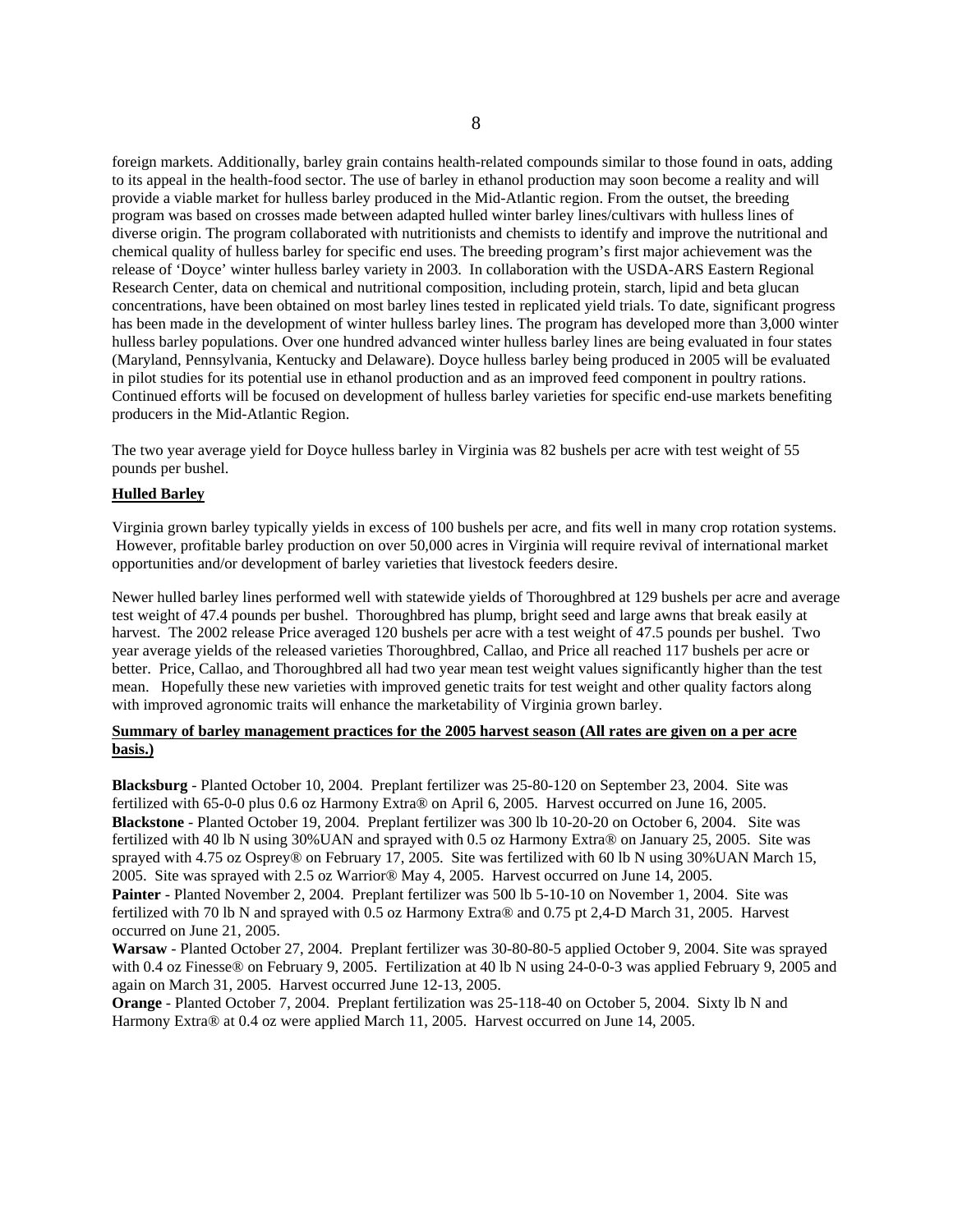| <b>Hulless Lines</b> | Yield<br>(Bu/a)         |           | Test<br>Weight<br>(Lb/bu) |                          | Date<br>Headed<br>$(Mar31+)$ |           | (ln) |                          | <b>Height Lodging</b><br>$(0.2 - 10)$ |                          | Net<br><b>Blotch</b> |           | Leaf<br>Rust   |           | Leaf<br>Spot<br>$(0-9)$ |           | Septoria         | Winter<br>Survival<br>$\frac{0}{0}$ |                          |
|----------------------|-------------------------|-----------|---------------------------|--------------------------|------------------------------|-----------|------|--------------------------|---------------------------------------|--------------------------|----------------------|-----------|----------------|-----------|-------------------------|-----------|------------------|-------------------------------------|--------------------------|
|                      | (3)                     |           | (5)                       |                          | (3)                          |           | (3)  |                          | (4)                                   |                          | (1)                  |           | (2)            |           | (1)                     |           | (1)              | (1)                                 |                          |
| VA01H-44             | 87                      | $\ddot{}$ | 55.3                      | $\overline{\phantom{0}}$ | 25                           |           | 33   | $\overline{\phantom{a}}$ | 1.8                                   | $+$                      | 6                    |           | 1              |           | $\mathbf 0$             |           | $\mathbf 0$      | 22                                  |                          |
| VA00H-10             | 86                      | $+$       | 55.1                      |                          | 25                           |           | 36   | $+$                      | 0.8                                   |                          | 5                    |           | 3              | $\ddot{}$ | 0                       |           | 0                | 56                                  |                          |
| VA00H-65             | 82                      |           | 56.4                      |                          | 25                           |           | 36   | $+$                      | 0.9                                   |                          | 6                    |           | 3              | $\ddot{}$ | 0                       |           | 0                | 74                                  | $\ddot{}$                |
| <b>DOYCE</b>         | 82                      |           | 55.1                      | $\overline{\phantom{0}}$ | 25                           |           | 33   | $\overline{\phantom{a}}$ | 2.3                                   | $\ddot{}$                | 6                    |           | 1              |           | 0                       |           | 0                | 16                                  |                          |
| VA01H-26             | 82                      |           | 55.4                      | $\blacksquare$           | 26                           | $+$       | 32   | $\sim$                   | 1.0                                   |                          | 5                    | -         | 1              |           | 0                       |           | $\mathbf 0$      | 6                                   |                          |
| VA01H-37             | 82                      |           | 55.3                      | $\blacksquare$           | 26                           | $+$       | 32   | $\sim$                   | 1.1                                   |                          | $\overline{6}$       |           | 1              |           | $\overline{0}$          |           | $\mathbf 0$      | $\overline{9}$                      |                          |
| VA01H-68             | 82                      |           | 58.4                      | +                        | 22                           |           | 35   | $\ddot{}$                | 1.0                                   |                          | 5                    | -         | $\overline{2}$ | $\ddot{}$ | 0                       |           | 0                | 64                                  |                          |
| VA03H-259            | 82                      |           | 55.8                      |                          | 26                           | $+$       | 35   | $+$                      | 1.2                                   |                          | $\overline{7}$       | $\ddot{}$ | 1              |           | 0                       |           | $\mathbf 0$      | 99                                  | $\ddot{}$                |
| <b>VA00H-70</b>      | 81                      |           | 56.2                      |                          | 25                           |           | 35   | $\ddot{}$                | 0.9                                   |                          | 6                    |           | $\overline{2}$ | $\ddot{}$ | 1                       | $\ddot{}$ | 0                | 90                                  | $\ddot{}$                |
| <b>VA00H-74</b>      | 81                      |           | 56.4                      |                          | 25                           |           | 35   | $+$                      | 0.9                                   |                          | 6                    |           | $\overline{2}$ | +         | $\Omega$                |           | $\mathbf 0$      | 70                                  | $\ddot{}$                |
| VA00H-99             | 81                      |           | 56.3                      |                          | 25                           |           | 35   | $\ddot{}$                | 0.8                                   |                          | 6                    |           | $\overline{2}$ | $\ddot{}$ | $\Omega$                |           | $\mathbf 0$      | 91                                  | $+$                      |
| VA01H-3              | 80                      |           | 56.9                      | $\ddot{}$                | 25                           |           | 35   | $\ddot{}$                | 1.1                                   |                          | $\overline{7}$       | $\ddot{}$ | $\overline{2}$ | $\ddot{}$ | 0                       |           | $\boldsymbol{0}$ | 76                                  | $\ddot{}$                |
| VA03H-228            | 80                      |           | 55.9                      |                          | 27                           | $\ddot{}$ | 31   | $\blacksquare$           | 1.1                                   |                          | 5                    |           | 1              |           | $\Omega$                |           | 0                | 5                                   | $\overline{\phantom{0}}$ |
| VA01H-125            | 79                      |           | 56.7                      | +                        | 23                           |           | 29   |                          | 0.8                                   |                          | 6                    |           | $\overline{2}$ | $\ddot{}$ | $\Omega$                |           | 0                | 91                                  | $\ddot{}$                |
| VA03H-235            | 79                      |           | 55.4                      | $\blacksquare$           | 27                           | $+$       | 31   | $\blacksquare$           | 1.2                                   |                          | 6                    |           | 1              |           | 0                       |           | $\boldsymbol{0}$ | $\sqrt{3}$                          |                          |
| VA03H-239            | 79                      |           | 55.9                      |                          | 27                           | $+$       | 31   | $\blacksquare$           | 1.1                                   |                          | 6                    |           | 1              |           | 0                       |           | $\mathbf 0$      | $\overline{5}$                      |                          |
| VA03H-244            | 79                      |           | 56.0                      |                          | 27                           | $\ddot{}$ | 32   |                          | 1.4                                   |                          | 5                    |           | 1              |           | 0                       |           | $\mathbf 0$      | 17                                  |                          |
| <b>VA01H-1</b>       | 78                      |           | 57.0                      | +                        | 25                           |           | 35   | $+$                      | 0.3                                   | $\overline{\phantom{0}}$ | 6                    |           | $\overline{2}$ | $\ddot{}$ | 1                       | $\ddot{}$ | $\mathbf 0$      | 86                                  | $\ddot{}$                |
| <b>VA00H-72</b>      | 78                      |           | 56.2                      |                          | 25                           |           | 34   |                          | 0.8                                   |                          | 6                    |           | $\overline{2}$ | $\ddot{}$ | 0                       |           | 0                | 92                                  | $+$                      |
| VA01H-13             | 77                      |           | 55.4                      |                          | 26                           | $+$       | 34   |                          | 1.4                                   |                          | 6                    |           | 1              |           | 0                       |           | $\boldsymbol{0}$ | 4                                   |                          |
| VA03H-217            | 76                      | ÷,        | 56.1                      |                          | 26                           | $+$       | 34   |                          | 1.2                                   |                          | $\overline{6}$       |           | 1              |           | 0                       |           | $\mathbf 0$      | 11                                  | $\overline{\phantom{a}}$ |
| H-585                | 73                      |           | 56.2                      |                          | 22                           |           | 36   | $+$                      | 0.8                                   |                          | 5                    |           | 3              | $\ddot{}$ | 1                       | $+$       | $\mathbf 0$      | 89                                  | $\ddot{}$                |
| VA01H-122            | 67                      |           | 56.5                      |                          | 25                           |           | 38   | $+$                      | 0.9                                   |                          | 8                    | $\ddot{}$ | 1              |           | 0                       |           | 0                | 83                                  | $\pmb{+}$                |
| Average<br>C.V.      | 80<br>6                 |           | 56.1<br>1                 |                          | 25                           |           | 34   |                          | 1.1                                   |                          | 6                    |           | 1              |           | $\boldsymbol{0}$        |           | $\boldsymbol{0}$ | 50                                  |                          |
| LSD (0.05)           | $\overline{\mathbf{4}}$ |           | 0.5                       |                          | 1                            |           | 1    |                          | 0.5                                   |                          | 1                    |           | 1              |           | 1                       |           | 0                | 20                                  |                          |

**Table 1. Summary of performance of hulless entries in the Virginia Tech Barley Test over locations (Blacksburg, Painter and Warsaw, VA), 2005 harvest.**

Released cultivars are shown in bold print. Varieties are ordered by descending statewide yield averages. Yields from Blackstone and Orange were not included in the

over-location averages. A plus or minus sign indicates a performance significantly above or below the test average, where hulled and hulless lines have been statistically analyzed separately. The number in parentheses below column headings indicates the number of locations on which data are based. Belgian Lodging Scale = Area X Intensity X 0.2. Area = 1-10, where 1 is barley unaffected and 10 is entire plot affected and Intensity = 1-5, where 1 is barley standing upright and 5 is barley totally flat. The 0-9 ratings indicate a genotype's response to disease, where  $0 =$  highly resistant and  $9 =$  highly susceptible.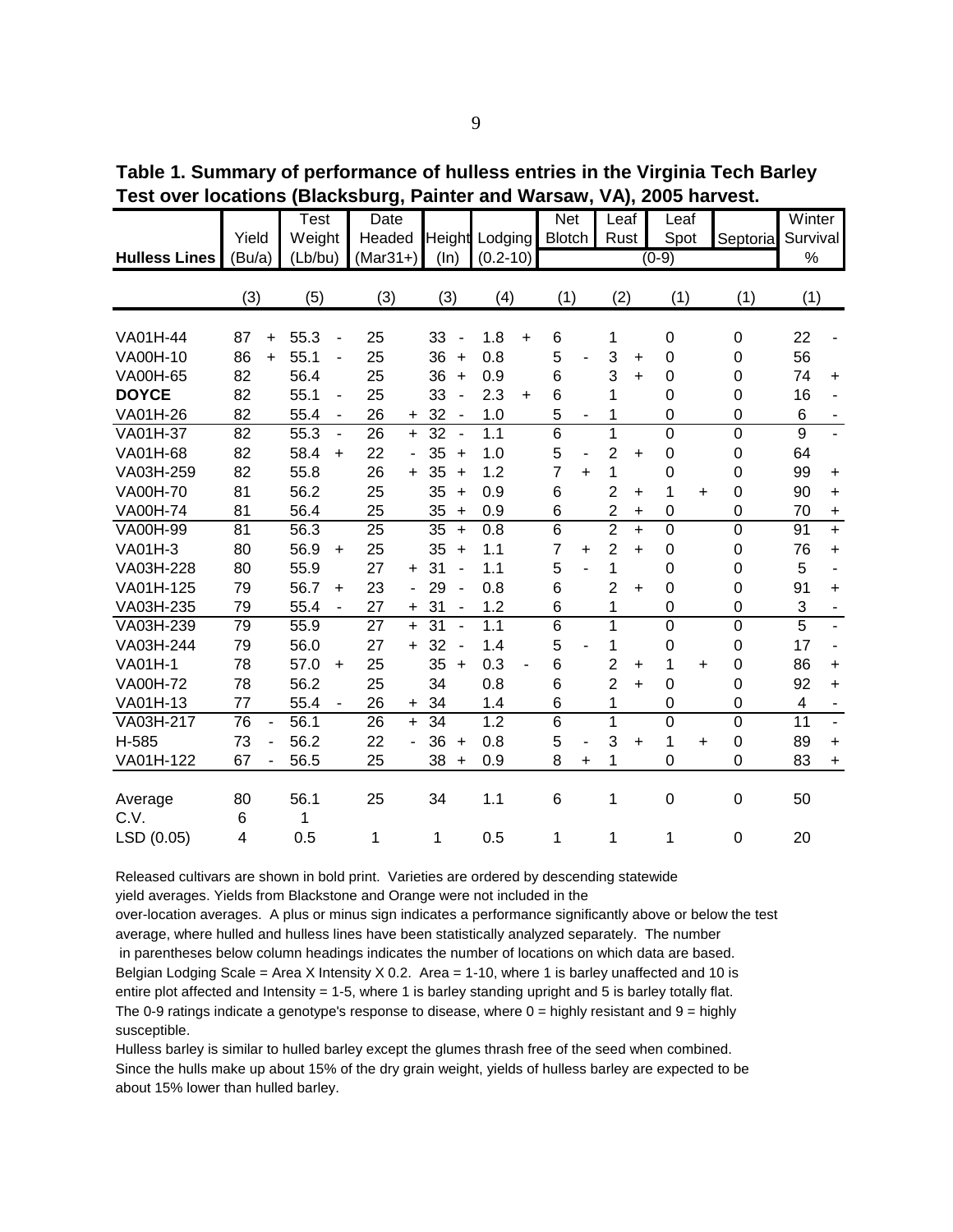**Table 2. Two-year average summary of performance of hulless entries in the Virginia Tech Barley Tests, 2004 and 2005 harvests.**

|                      |        |           | Test           |           | Date       |                |        |           |              |                          | <b>Net</b>    |           | Leaf           |                          | Leaf        |           |             | Winter   |           |
|----------------------|--------|-----------|----------------|-----------|------------|----------------|--------|-----------|--------------|--------------------------|---------------|-----------|----------------|--------------------------|-------------|-----------|-------------|----------|-----------|
|                      | Yield  |           | Weight         |           | Headed     |                | Height |           | Lodging      |                          | <b>Blotch</b> |           | Rust           |                          | Spot        |           | Septoria    | Survival |           |
| <b>Hulless Lines</b> | (Bu/a) |           | (Lb/bu)        |           | $(Mar31+)$ |                | (ln)   |           | $(0.2 - 10)$ |                          |               |           |                | $(0-9)$                  |             |           |             | %        |           |
|                      | (6)    |           | (8)            |           | (6)        |                | (6)    |           | (7)          |                          | (2)           |           | (3)            |                          | (1)         |           | (1)         | (1)      |           |
|                      |        |           |                |           |            |                |        |           |              |                          |               |           |                |                          |             |           |             |          |           |
| <b>DOYCE</b>         | 82     | $\ddot{}$ | 55.0           |           | 24         |                | 33     |           | 1.5          | +                        | 6             |           |                |                          | 0           |           | 0           | 16       |           |
| VA01H-44             | 80     | $\ddot{}$ | 55.0           | -         | 24         |                | 32     |           | 1.2          | $+$                      | 5             |           |                | ٠                        | $\Omega$    |           | 0           | 22       |           |
| VA01H-68             | 79     | $\ddot{}$ | 57.7           | $\ddot{}$ | 22         |                | 34     | $\ddot{}$ | 0.8          |                          | 5             |           | 3              | $\ddot{}$                | $\Omega$    |           | 0           | 64       |           |
| VA00H-65             | 78     | $\ddot{}$ | 56.1           |           | 24         |                | 34     | $\ddot{}$ | 0.7          |                          | 6             |           | 4              | $\ddot{}$                | $\Omega$    |           | 0           | 74       |           |
| <b>VA00H-74</b>      | 78     | $\ddot{}$ | 56.1           |           | 24         |                | 34     | $\ddot{}$ | 0.7          |                          | 6             |           | 4              | ÷.                       | $\Omega$    |           | 0           | 70       |           |
| <b>VA00H-70</b>      | 78     | $+$       | 55.9           |           | 24         |                | 33     |           | 0.7          |                          | 6             |           | 3              | $\ddot{}$                | 1           | $\ddot{}$ | $\Omega$    | 90       | $+$       |
| VA01H-26             | 78     | $\ddot{}$ | 55.2           |           | 25         | $\ddot{}$      | 31     |           | 0.7          |                          | 5             |           |                | $\blacksquare$           | $\Omega$    |           | 0           | 6        |           |
| VA01H-37             | 78     | $\ddot{}$ | 54.3           | -         | 25         | $\ddot{}$      | 32     |           | 1.0          |                          | 6             |           |                | $\overline{\phantom{a}}$ | $\Omega$    |           | 0           | 9        |           |
| VA00H-10             | 77     |           | 54.5           |           | 25         | $+$            | 34     | $\ddot{}$ | 0.5          | $\overline{\phantom{a}}$ | 5             |           | 4              | ÷.                       | $\Omega$    |           | $\Omega$    | 56       |           |
| <b>VA00H-72</b>      | 75     |           | 56.1           |           | 24         |                | 33     |           | 0.6          |                          | 6             |           | 3              | $\ddot{}$                | $\Omega$    |           | 0           | 92       | $\ddot{}$ |
| VA00H-99             | 75     |           | 56.0           |           | 25         | $\ddot{}$      | 33     |           | 0.5          | $\blacksquare$           | 6             |           | 3              | $\ddot{}$                | $\Omega$    |           | $\Omega$    | 91       | $+$       |
| VA01H-13             | 74     |           | 55.2           |           | 25         | $\ddot{}$      | 33     |           | 1.0          |                          | 7             | $\ddot{}$ |                | $\overline{\phantom{m}}$ | $\Omega$    |           | $\Omega$    | 4        |           |
| H-585                | 71     |           | 55.7           |           | 22         | $\blacksquare$ | 35     | $\ddot{}$ | 0.6          |                          | 6             |           | 4              | $\ddot{}$                | 1           | $\ddot{}$ | $\Omega$    | 89       | $+$       |
| VA01H-125            | 69     |           | 56.6           | $\ddot{}$ | 22         | $\blacksquare$ | 28     |           | 0.6          |                          | 6             |           | 3              | $\ddot{}$                | $\Omega$    |           | $\Omega$    | 91       | $+$       |
| VA01H-122            | 59     |           | 56.1           |           | 25         | $\ddot{}$      | 36     | $\ddot{}$ | 0.6          |                          | 7             | ÷         |                | ۰                        | 0           |           | 0           | 83       | $\ddot{}$ |
|                      |        |           |                |           |            |                |        |           |              |                          |               |           |                |                          |             |           |             |          |           |
| Average              | 75     |           | 55.7           |           | 24         |                | 33     |           | 0.8          |                          | 6             |           | $\overline{2}$ |                          | $\mathbf 0$ |           | $\mathbf 0$ | 57       |           |
| C.V.                 | 8      |           | $\overline{2}$ |           |            |                |        |           |              |                          |               |           |                |                          |             |           |             |          |           |
| LSD (0.05)           | 3      |           | 0.5            |           | 0.4        |                | 1      |           | 0.3          |                          | 1             |           | 1              |                          | 1           |           | $\Omega$    | 22       |           |

Varieties are ordered by descending statewide yield averages.

A plus or minus sign indicates a performance significantly above or below the test

average, where hulled and hulless lines have been statistically analyzed separately. The number in parentheses below column headings indicates the number of location-years on which data are based. Belgian Lodging Scale = Area X Intensity X 0.2. Area = 1-10, where 1 is barley unaffected and 10 is entire plot affected and Intensity = 1-5, where 1 is barley standing upright and 5 is barley totally flat. The 0-9 ratings indicate a genotype's response to disease, where  $0 =$  highly resistant and  $9 =$  highly susceptible.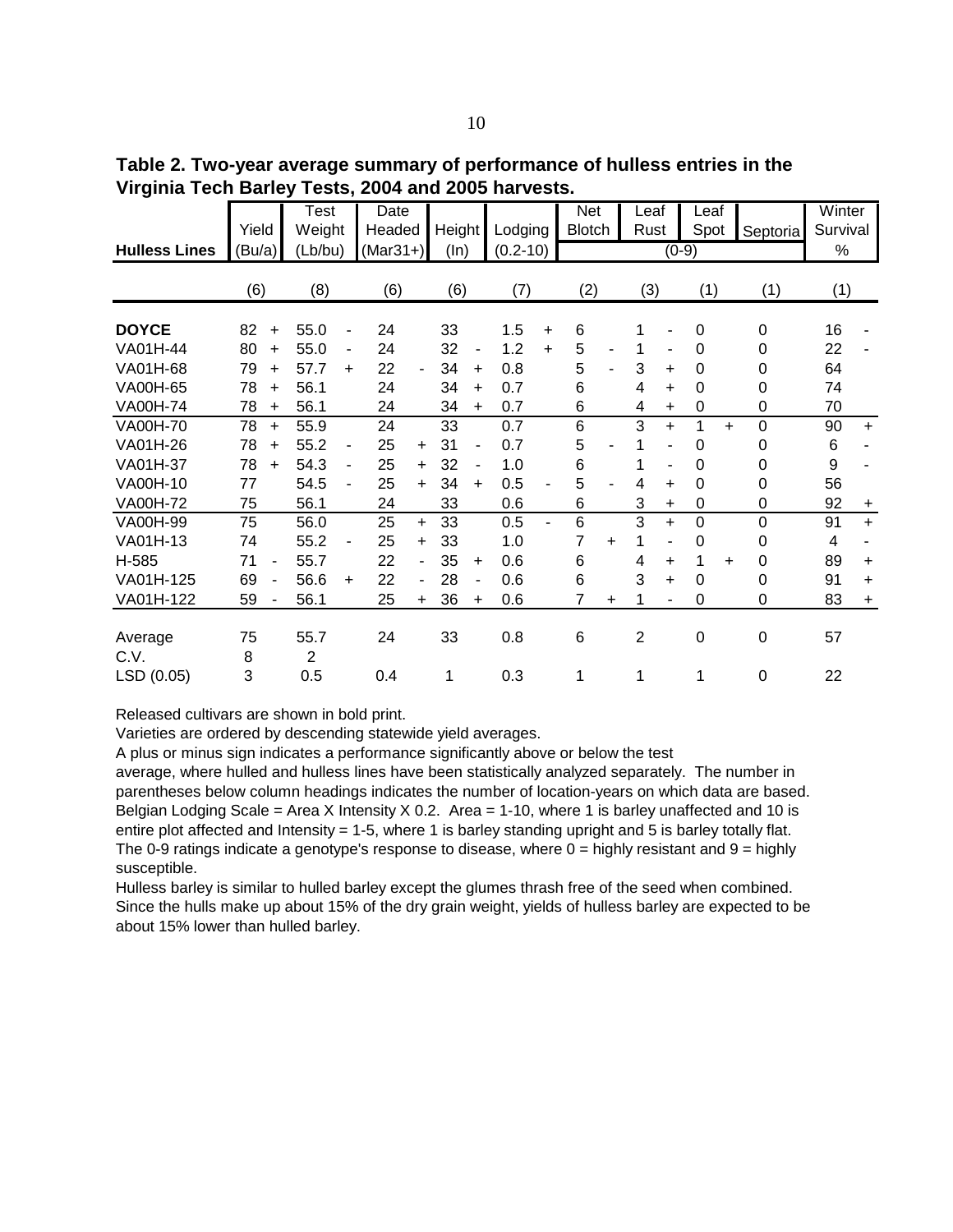**Table 3. Three-year average summary of performance of hulless entries in the Virginia Tech Barley Tests, 2003, 2004, and 2005 harvests.**

|                      | Yield  |           | Test<br>Weight |                          | Date<br><b>Headed</b> |           | Height |                | Lodging      |           | <b>Net</b><br><b>Blotch</b> | Leaf<br>Rust |                | Leaf<br>Spot |    | Septorial |           | Winter<br>Survival |           |
|----------------------|--------|-----------|----------------|--------------------------|-----------------------|-----------|--------|----------------|--------------|-----------|-----------------------------|--------------|----------------|--------------|----|-----------|-----------|--------------------|-----------|
| <b>Hulless Lines</b> | (Bu/a) |           | (Lb/bu)        |                          | (Mar31+)              |           | (ln)   |                | $(0.2 - 10)$ |           |                             |              | $(0-9)$        |              |    |           |           | %                  |           |
|                      | (10)   |           | (12)           |                          | (9)                   |           | (9)    |                | (11)         |           | (5)                         | (4)          |                | (1)          |    | (2)       |           | (1)                |           |
| <b>DOYCE</b>         | 76     | $\ddot{}$ | 54.2           |                          | 26                    |           | 34     |                | 2.2          | $\ddot{}$ | 5                           | 1            |                | 0            |    | 1         | $\ddot{}$ | 16                 |           |
| <b>VA00H-65</b>      | 75     | $\ddot{}$ | 55.8           | ÷                        | 26                    |           | 34     |                | 1.3          |           | 5                           | 5            | $\ddot{}$      | 0            |    | 0         |           | 74                 |           |
| VA01H-26             | 75     | $\ddot{}$ | 54.4           | ۰                        | 27                    | ÷         | 32     | $\blacksquare$ | 1.5          |           | 4                           | 1            | ٠              | $\Omega$     |    |           | $\ddot{}$ | 6                  |           |
| VA01H-37             | 75     | $\ddot{}$ | 53.5           | ÷                        | 26                    |           | 32     | ۰              | 2.2          | $\ddot{}$ | 4                           | 1            |                | 0            |    |           | $\ddot{}$ | 9                  |           |
| VA01H-44             | 74     |           | 54.1           | $\overline{\phantom{0}}$ | 26                    |           | 32     | ۰              | 2.0          | $\ddot{}$ | 4                           | 1            | $\blacksquare$ | 0            |    |           | $\ddot{}$ | 22                 |           |
| <b>VA00H-74</b>      | 73     |           | 55.7           | $\ddot{}$                | 26                    |           | 34     |                | 1.2          |           | 5                           | 4            | $\ddot{}$      | $\Omega$     |    | 0         |           | 70                 |           |
| VA00H-99             | 73     |           | 55.6           | ÷                        | 27                    | $\ddot{}$ | 33     |                | 0.9          |           | 5                           | 4            | $\ddot{}$      | $\Omega$     |    | 0         |           | 91                 | $\ddot{}$ |
| <b>VA00H-70</b>      | 73     |           | 55.5           | ÷                        | 26                    |           | 34     |                | 1.2          |           | 5                           | 4            | $\ddot{}$      | 1            | ÷  | 0         |           | 90                 | $\ddot{}$ |
| VA01H-13             | 73     |           | 54.4           |                          | 26                    |           | 34     |                | 1.9          | $\ddot{}$ | 5                           | 1            | ٠              | 0            |    | 0         |           | 4                  |           |
| <b>VA00H-72</b>      | 72     |           | 55.3           |                          | 26                    |           | 33     | $\blacksquare$ | 1.5          |           | 5                           | 4            | $\ddot{}$      | 0            |    |           | $\ddot{}$ | 92                 | $\ddot{}$ |
| VA00H-10             | 70     |           | 54.1           |                          | 27                    | $\ddot{}$ | 34     |                | 1.2          |           | 4                           | 5            | $\ddot{}$      | 0            |    | 0         |           | 56                 |           |
| H <sub>585</sub>     | 68     | ۰         | 55.2           |                          | 24                    |           | 35     | ÷.             | 1.4          |           | 5                           | 5            | $\ddot{}$      | 1            | ÷. | 0         |           | 89                 | $\ddot{}$ |
| VA01H-122            | 59     |           | 55.9           | ÷                        | 27                    | +         | 37     | +              | 1.2          |           | 5                           | 1            |                | 0            |    | 1         | +         | 83                 | $\ddot{}$ |
| Average              | 72     |           | 54.9           |                          | 26                    |           | 34     |                | 1.5          |           | 5                           | 3            |                | 0            |    | 0.49      |           | 54                 |           |
| C.V.                 | 9      |           | 2              |                          |                       |           |        |                |              |           |                             |              |                |              |    |           |           |                    |           |
| LSD (0.05)           | 3      |           | 0.5            |                          | 0.4                   |           | 1      |                | 0.4          |           | 0.5                         | 1            |                | 1            |    | 0.55      |           | 21                 |           |

Varieties are ordered by descending statewide yield averages.

A plus or minus sign indicates a performance significantly above or below the test

average, where hulled and hulless lines have been statistically analyzed separately. The number in parentheses below column headings indicates the number of location-years on which data are based. Belgian Lodging Scale = Area X Intensity X 0.2. Area = 1-10, where 1 is barley unaffected and 10 is entire plot affected and Intensity = 1-5, where 1 is barley standing upright and 5 is barley totally flat. The 0-9 ratings indicate a genotype's response to disease, where  $0 =$  highly resistant and  $9 =$  highly susceptible.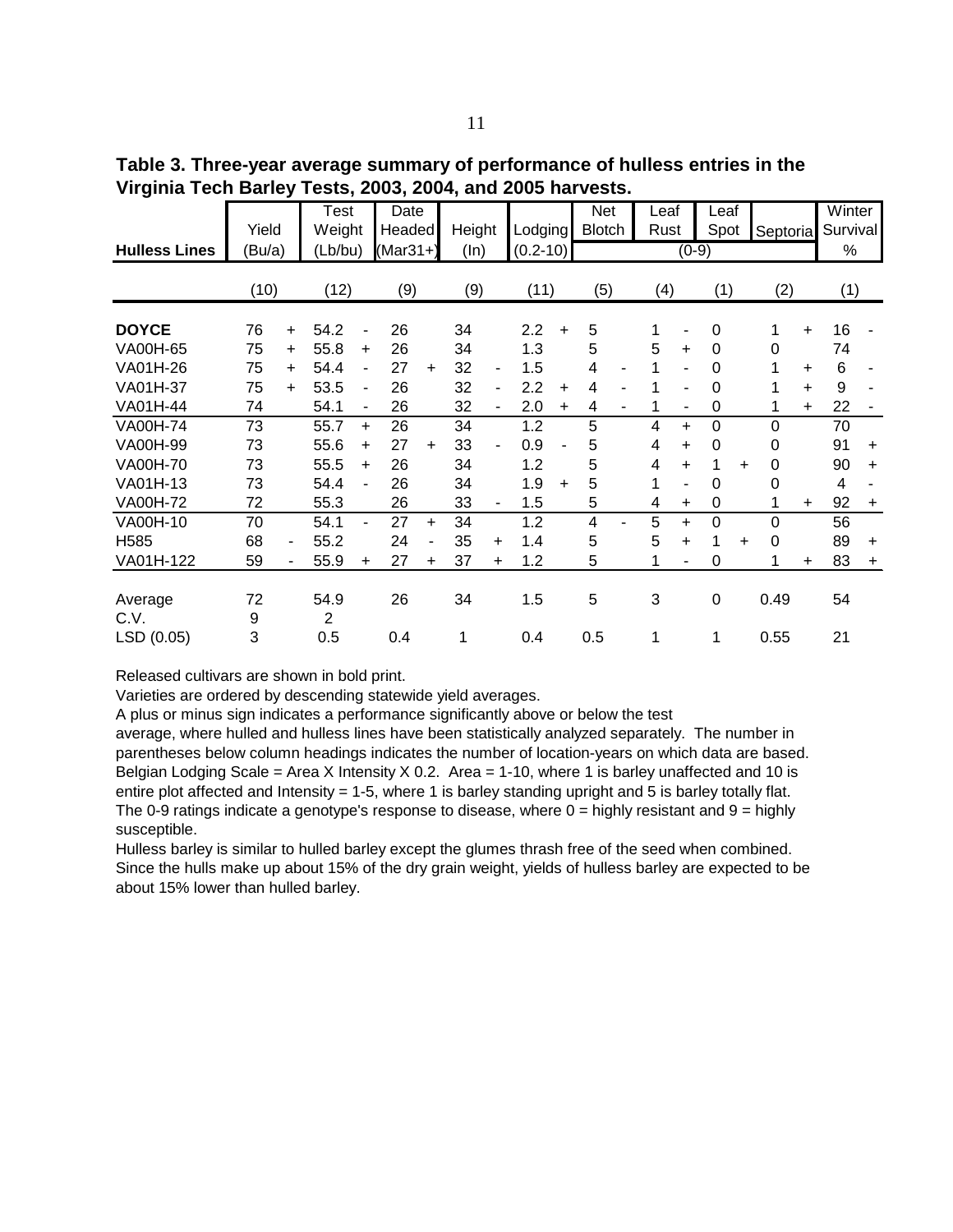**Hulless Lines** VA00H-10 86 + 55.6 - 24 37 + 0.2 VA01H-1 82 58.4 + 23 - 37 + 0.2 VA00H-70 82 57.1 23 - 36 + 0.2 VA01H-37 82 56.3 - 25 + 34 - 0.2 VA03H-259 82 55.9 - 25 + 35 0.2 VA01H-44 81 56.0 - 24 35 0.2 VA01H-68 80 58.5 + 22 - 37 + 0.2 VA00H-74 80 57.4 + 23 - 36 + 0.2 VA01H-26 80 56.6 - 25 + 34 - 0.2 VA00H-99 79 57.3 25 + 35 0.2 VA00H-72 79 56.9 23 - 36 + 0.2 **DOYCE** 79 56.0 - 25 + 36 + 0.2 VA01H-125 78 58.5 + 21 - 29 - 0.2 VA01H-3 78 57.4 + 23 - 36 + 0.2 VA03H-244 78 57.3 27 + 33 - 0.5 + VA01H-13 76 56.5 - 24 37 + 0.2 VA03H-228 74 57.4 + 26 + 33 - 0.2 VA03H-235 74 57.0 27 + 33 - 0.2 VA03H-239 74 56.9 27 + 32 - 0.2 VA00H-65 74 56.9 24 36 + 0.2 VA03H-217 73 56.7 25 + 36 + 0.2 H-585 71 56.7 21 - 38 + 0.2 VA01H-122 63 - 57.1 25 + 40 + 0.2 Average 77 57.0 24 35 0.2 C.V. 7 1 LSD (0.05) 7 0.4 1 1 0.1 Height Lodging (Bu/a) (Lb/bu) (Mar31+) (In) (0.2-10) Test Date Yield | Weight | Headed

**Table 4. Summary of performance of hulless entries in the Virginia Tech Barley Test, Eastern Virginia AREC, Warsaw, VA, 2005 harvest.**

Varieties are ordered by descending yield averages.

A plus or minus sign indicates a performance significantly above or below the test

average, where hulled and hulless lines have been statistically analyzed separately.

Belgian Lodging Scale = Area X Intensity  $X$  0.2. Area = 1-10, where 1 is barley unaffected and 10 is entire plot affected and Intensity = 1-5, where 1 is barley standing upright and 5 is barley totally flat. Hulless barley is similar to hulled barley except the glumes thrash free of the seed when combined. Since the hulls make up about 15% of the dry grain weight, yields of hulless barley are expected to be about 15% lower than hulled barley.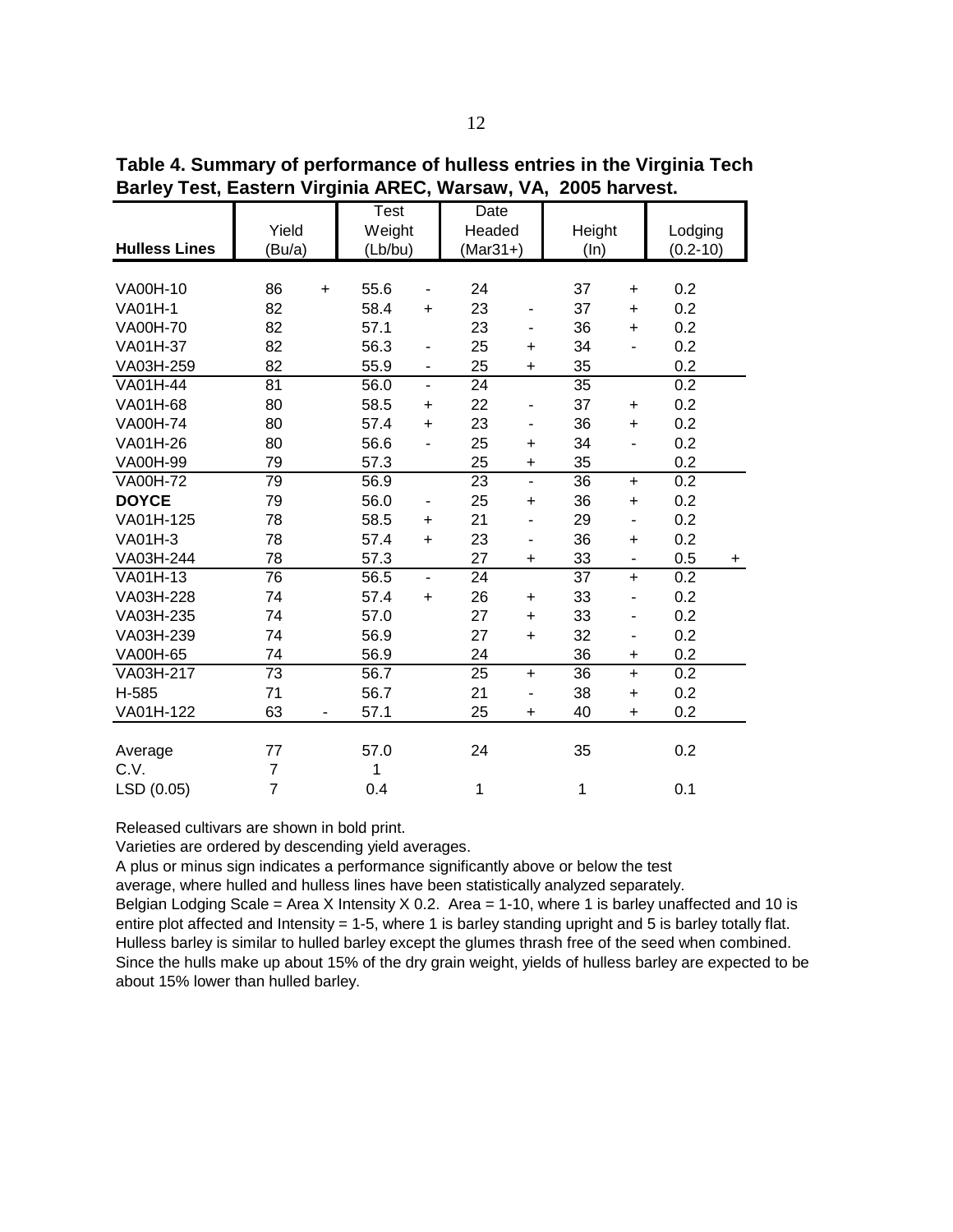|                      |                                | Test    |           |                  | Leaf           | Leaf             | Septoria       |  |
|----------------------|--------------------------------|---------|-----------|------------------|----------------|------------------|----------------|--|
|                      | Yield                          | Weight  |           | Lodging          | Rust           | Spot             |                |  |
| <b>Hulless Lines</b> | (Bu/a)                         | (Lb/bu) |           | $(0.2 - 10)$     |                | $(0-9)$          |                |  |
|                      |                                |         |           |                  |                |                  |                |  |
| VA01H-44             | 98<br>$+$                      | 56.8    |           | 2.8              | 0              | $\Omega$         | 0              |  |
| VA00H-65             | 90                             | 56.3    |           | 0.6              | 0              | 0                | 0              |  |
| <b>VA00H-74</b>      | 89                             | 57.2    |           | 0.8              | 0              | 0                | 0              |  |
| VA01H-125            | 88                             | 58.1    | $\ddot{}$ | 1.4              | $\Omega$       | 0                | 0              |  |
| VA03H-259            | 88                             | 56.8    |           | 1.8              | $\mathbf 0$    | 0                | 0              |  |
| <b>DOYCE</b>         | 88                             | 56.2    | -         | 4.7<br>$+$       | $\mathbf 0$    | $\mathbf 0$      | 0              |  |
| VA01H-26             | 88                             | 56.0    | -         | 2.8              | 0              | 0                | 0              |  |
| VA03H-239            | 87                             | 56.6    |           | 2.7              | 0              | 0                | 0              |  |
| VA01H-68             | 86                             | 59.2    | $\ddot{}$ | 1.0              | 0              | 0                | 0              |  |
| <b>VA00H-70</b>      | 86                             | 56.5    |           | 0.6              | 0              | $\ddot{}$        | 0              |  |
| VA00H-99             | 85                             | 56.7    |           | 0.5              | 1<br>$+$       | $\mathbf 0$      | 0              |  |
| VA00H-10             | 85                             | 55.5    |           | 0.8              | 0              | 0                | 0              |  |
| VA03H-235            | 84                             | 56.8    |           | 2.9              | 0              | 0                | 0              |  |
| VA03H-217            | 83                             | 57.4    |           | 2.9              | 0              | 0                | 0              |  |
| VA03H-228            | 83                             | 56.9    |           | 2.2              | 0              | 0                | 0              |  |
| <b>VA00H-72</b>      | 83                             | 56.8    |           | 0.7              | $\overline{0}$ | $\overline{0}$   | $\overline{0}$ |  |
| VA03H-244            | 83                             | 56.6    |           | 3.2<br>$\ddot{}$ | $\mathbf 0$    | 0                | 0              |  |
| VA01H-3              | 82                             | 57.2    |           | 0.5              | 0              | 0                | 0              |  |
| VA01H-37             | 81                             | 56.0    | -         | 1.3              | 0              | 0                | 0              |  |
| <b>VA01H-1</b>       | 79                             | 57.8    | +         | 0.6              | 0              | $\ddot{}$        | 0              |  |
| VA01H-13             | 78                             | 56.8    |           | 3.1              | 0              | $\mathbf 0$      | $\overline{0}$ |  |
| H-585                | 76                             | 57.4    |           | 1.5              | 0              | $\ddot{}$        | $\mathbf 0$    |  |
| VA01H-122            | 72<br>$\overline{\phantom{0}}$ | 58.0    | $\ddot{}$ | 1.4              | 0              | $\mathbf 0$      | 0              |  |
|                      |                                |         |           |                  |                |                  |                |  |
| Average              | 84                             | 56.9    |           | 1.8              | 0              | $\boldsymbol{0}$ | 0              |  |
| C.V.                 | 7                              |         |           |                  |                |                  |                |  |
| LSD (0.05)           | 8                              | 0.6     |           | 1.4              | 0              |                  | 0              |  |

**Table 5. Summary of performance of hulless entries in the Virginia Tech Barley Test, Eastern Shore Virginia AREC, Painter, VA, 2005 harvest.**

Varieties are ordered by descending yield averages.

A plus or minus sign indicates a performance significantly above or below the test

average, where hulled and hulless lines have been statistically analyzed separately.

Belgian Lodging Scale = Area X Intensity X 0.2. Area = 1-10, where 1 is barley unaffected and 10 is entire plot affected and Intensity = 1-5, where 1 is barley standing upright and 5 is barley totally flat. The 0-9 ratings indicate a genotype's response to disease, where  $0 =$  highly resistant and  $9 =$  highly susceptible.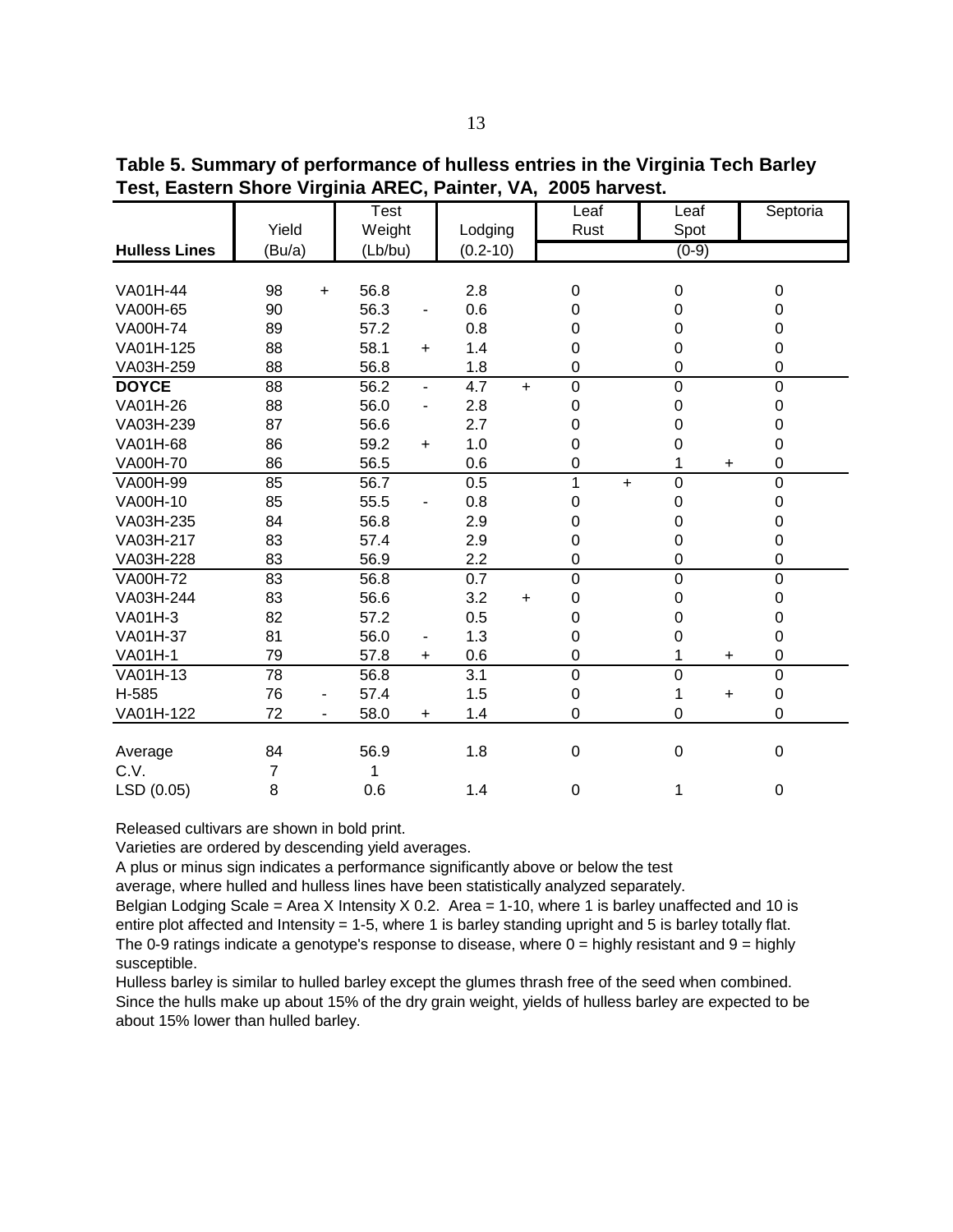**Table 6. Summary of performance of hulless entries in the Virginia Tech Barley Test, Northern Piedmont AREC, Orange, VA, 2005 harvest.** 

|                      |                  | <b>Test</b> | Date                           |                       | Winter          |  |
|----------------------|------------------|-------------|--------------------------------|-----------------------|-----------------|--|
|                      | Yield            | Weight      | Headed                         | Height                | Survival        |  |
| <b>Hulless Lines</b> | (Bu/a)           | (Lb/bu)     | $(Mar31+)$                     | (ln)                  | $\%$            |  |
|                      |                  |             |                                |                       |                 |  |
| <b>VA00H-72</b>      | 106<br>$\ddot{}$ | 55.2        | 24                             | 39<br>$\ddot{}$       | 92<br>$\ddot{}$ |  |
| VA00H-65             | 103<br>$\ddot{}$ | 57.1        | 25                             | 39<br>$\ddot{}$       | 74<br>$\ddot{}$ |  |
| VA03H-259            | 101<br>$\ddot{}$ | 54.3        | 25                             | 38                    | 99<br>$\ddot{}$ |  |
| VA00H-10             | 100              | 55.3        | 25                             | 39<br>$\ddot{}$       | 56              |  |
| VA00H-99             | 99               | 56.3        | 25                             | 38                    | 91<br>+         |  |
| <b>VA00H-70</b>      | 99               | 55.4        | 25                             | 38                    | 90<br>$\ddot{}$ |  |
| <b>VA01H-3</b>       | 94               | 57.1        | 25                             | 38                    | 76<br>$\ddot{}$ |  |
| <b>VA00H-74</b>      | 92               | 56.1        | 24                             | 38                    | 70<br>$\ddot{}$ |  |
| <b>VA01H-1</b>       | 90               | 56.1        | 25                             | 37                    | 86<br>$\ddot{}$ |  |
| H-585                | 90               | 55.6        | 23<br>$\overline{\phantom{0}}$ | 40<br>$\ddot{}$       | 89<br>$\ddot{}$ |  |
| VA01H-68             | 87               | 57.2        | 22<br>$\overline{a}$           | 36                    | 64              |  |
| VA01H-125            | 84               | 55.9        | 22                             | 31                    | 91<br>$\ddot{}$ |  |
| VA01H-122            | 81               | 56.3        | 25                             | 42<br>$\ddot{}$       | 83<br>$\ddot{}$ |  |
| <b>DOYCE</b>         | 65<br>۰          | 55.4        | 25                             | 34                    | 16              |  |
| VA01H-44             | 61               | 53.7        | 25                             | 35                    | 22              |  |
| VA03H-217            | 44<br>÷,         | 55.7        | 25                             | 34                    | 11              |  |
| VA03H-244            | 44<br>ä,         | 55.2        | 26<br>$\ddot{}$                | 33                    | 17              |  |
| VA03H-239            | NA*              | 55.4        | 26<br>$\ddot{}$                | 31                    | 5               |  |
| VA01H-37             | NA*              | 53.9        | 25                             | 33<br>۰               | 9               |  |
| VA01H-26             | NA*              | 53.4        | 25                             | 33<br>۰               | 6               |  |
| VA03H-228            | NA*              | 52.8        | 26<br>$\ddot{}$                | $\overline{32}$<br>÷, | 5               |  |
| VA01H-13             | NA*              | 52.8        | 25                             | 34                    | 4               |  |
| VA03H-235            | NA*              | 51.8        | 27<br>$\ddot{}$                | 32                    | 3               |  |
|                      |                  |             |                                |                       |                 |  |
| Average              | 84               | 55.1        | 25                             | 36                    | 50              |  |
| C.V.                 | 14               | 3           |                                |                       |                 |  |
| LSD (0.05)           | 17               | 3.9         | 1                              | 3                     | 20              |  |

**\*** Yields are not being reported for these lines; yields were compromised by extremely low winter survival.

Released cultivars are shown in bold print.

Varieties are ordered by descending yield averages.

A plus or minus sign indicates a performance significantly above or below the test

average, where hulled and hulless lines have been statistically analyzed separately.

Hulless barley is similar to hulled barley except the glumes thrash free of the seed when combined.

Since the hulls make up about 15% of the dry grain weight, yields of hulless barley are expected to be about 15% lower than hulled barley.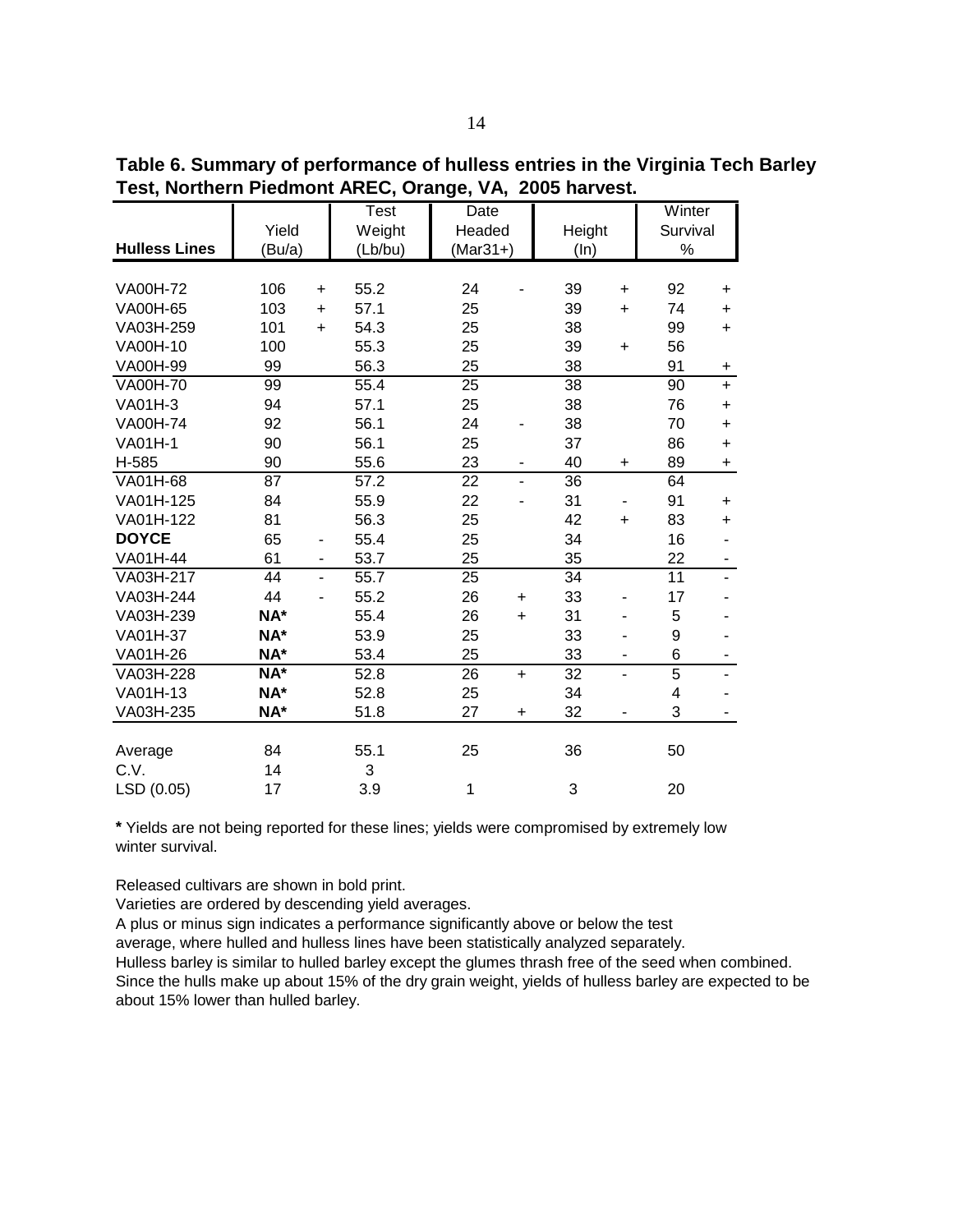**Table 7. Summary of performance of hulless entries in the Virginia Tech Barley Test, Kentland Farm, Blacksburg, VA, 2005 harvest.** 

|                      |        |           | Test    |           | Date       |                          |        |                          |              |           | <b>Net</b>     |           | Leaf           |                |
|----------------------|--------|-----------|---------|-----------|------------|--------------------------|--------|--------------------------|--------------|-----------|----------------|-----------|----------------|----------------|
|                      | Yield  |           | Weight  |           | Headed     |                          | Height |                          | Lodging      |           | <b>Blotch</b>  |           | Rust           |                |
| <b>Hulless Lines</b> | (Bu/a) |           | (Lb/bu) |           | $(Mar31+)$ |                          | (ln)   |                          | $(0.2 - 10)$ |           |                | $(0-9)$   |                |                |
|                      |        |           |         |           |            |                          |        |                          |              |           |                |           |                |                |
| VA01H-44             | 87     | $\ddot{}$ | 54.4    |           | 27         |                          | 30     |                          | 4.1          | $\ddot{}$ | 6              |           | 1              |                |
| VA00H-10             | 86     | $\ddot{}$ | 55.1    |           | 27         |                          | 33     | $\ddot{}$                | 1.9          |           | 5              |           | 6              | $\ddot{}$      |
| VA00H-65             | 84     | $\ddot{}$ | 56.0    |           | 26         | $\overline{\phantom{0}}$ | 32     | $\ddot{}$                | 2.8          |           | $6\phantom{1}$ |           | 5              | $+$            |
| VA01H-37             | 84     | $\ddot{}$ | 54.4    |           | 27         |                          | 29     | -                        | 2.8          |           | $6\phantom{1}$ |           | 1              |                |
| VA03H-228            | 83     | $\ddot{}$ | 55.4    |           | 29         | $\ddot{}$                | 29     | -                        | 1.7          |           | 5              |           | 1              |                |
| VA01H-68             | 81     |           | 58.4    | $+$       | 23         | $\overline{a}$           | 32     | $+$                      | 2.0          |           | $\overline{5}$ | ÷.        | 4              | $+$            |
| <b>DOYCE</b>         | 80     |           | 52.4    | Ξ.        | 27         |                          | 31     | $\ddot{}$                | 4.0          | $\ddot{}$ | $\,6$          |           | 1              |                |
| VA01H-3              | 79     |           | 56.4    | $\ddot{}$ | 26         | $\overline{\phantom{a}}$ | 32     | $\ddot{}$                | 3.5          |           | $\overline{7}$ | $\ddot{}$ | 3              |                |
| VA01H-26             | 79     |           | 55.4    |           | 29         | $+$                      | 29     | $\blacksquare$           | 0.9          |           | 5              |           | 1              |                |
| VA00H-99             | 78     |           | 55.8    |           | 27         |                          | 32     | $\ddot{}$                | 2.2          |           | 6              |           | 4              | $\ddot{}$      |
| VA03H-235            | 78     |           | 55.0    |           | 29         | $+$                      | 29     | $\blacksquare$           | 1.5          |           | $6\phantom{1}$ |           | 1              |                |
| VA01H-13             | 77     |           | 54.7    |           | 28         | $+$                      | 30     |                          | 2.2          |           | $6\phantom{1}$ |           | 1              |                |
| VA03H-239            | 77     |           | 54.4    |           | 30         | $+$                      | 28     | $\overline{\phantom{a}}$ | 1.2          |           | 6              |           | 1              |                |
| <b>VA00H-70</b>      | 76     |           | 55.2    |           | 26         | $\overline{a}$           | 32     | $\ddot{}$                | 2.8          |           | $6\phantom{1}$ |           | 5              | $\ddot{}$      |
| VA03H-244            | 76     |           | 55.0    |           | 30         | $+$                      | 29     | -                        | 1.7          |           | 5              |           | 1              |                |
| VA03H-259            | 75     |           | 56.4    | $\ddot{}$ | 30         | $+$                      | 31     | $+$                      | 2.1          |           | $\overline{7}$ | $+$       | 1              | $\overline{a}$ |
| <b>VA01H-1</b>       | 74     |           | 56.9    | $\ddot{}$ | 27         |                          | 30     |                          | 0.3          |           | 6              |           | 3              |                |
| H-585                | 73     |           | 55.8    |           | 24         | $\frac{1}{2}$            | 32     | $\ddot{}$                | 1.2          |           | 5              |           | 6              | $+$            |
| <b>VA00H-74</b>      | 73     |           | 54.9    |           | 27         |                          | 31     | $+$                      | 2.5          |           | 6              |           | 5              | $\ddot{}$      |
| VA03H-217            | 73     |           | 54.8    |           | 28         | $\ddot{}$                | 31     | $\ddot{}$                | 1.7          |           | 6              |           | $\overline{2}$ |                |
| <b>VA00H-72</b>      | 72     |           | 55.5    |           | 27         |                          | 29     | $\overline{\phantom{a}}$ | 2.0          |           | 6              |           | $\overline{5}$ | $+$            |
| VA01H-125            | 70     |           | 55.4    |           | 25         | $\overline{a}$           | 28     | -                        | 1.3          |           | $6\phantom{1}$ |           | 5              | $\ddot{}$      |
| VA01H-122            | 65     | -         | 55.4    |           | 27         |                          | 33     | $\ddot{}$                | 1.8          |           | 8              | $\ddot{}$ | $\overline{2}$ |                |
|                      |        |           |         |           |            |                          |        |                          |              |           |                |           |                |                |
| Average              | 77     |           | 55.3    |           | 27         |                          | 30     |                          | 2.1          |           | 6              |           | 3              |                |
| C.V.                 | 5      |           | 1       |           |            |                          |        |                          |              |           |                |           |                |                |
| LSD (0.05)           | 6      |           | 1.1     |           | 1          |                          | 1      |                          | 1.6          |           | 1              |           | 1              |                |

Varieties are ordered by descending statewide yield averages.

A plus or minus sign indicates a performance significantly above or below the test

average, where hulled and hulless lines have been statistically analyzed separately. The number in parentheses below column headings indicates the number of location-years on which data are based. Belgian Lodging Scale = Area X Intensity X 0.2. Area = 1-10, where 1 is barley unaffected and 10 is entire plot affected and Intensity = 1-5, where 1 is barley standing upright and 5 is barley totally flat. The 0-9 ratings indicate a genotype's response to disease, where  $0 =$  highly resistant and  $9 =$  highly susceptible.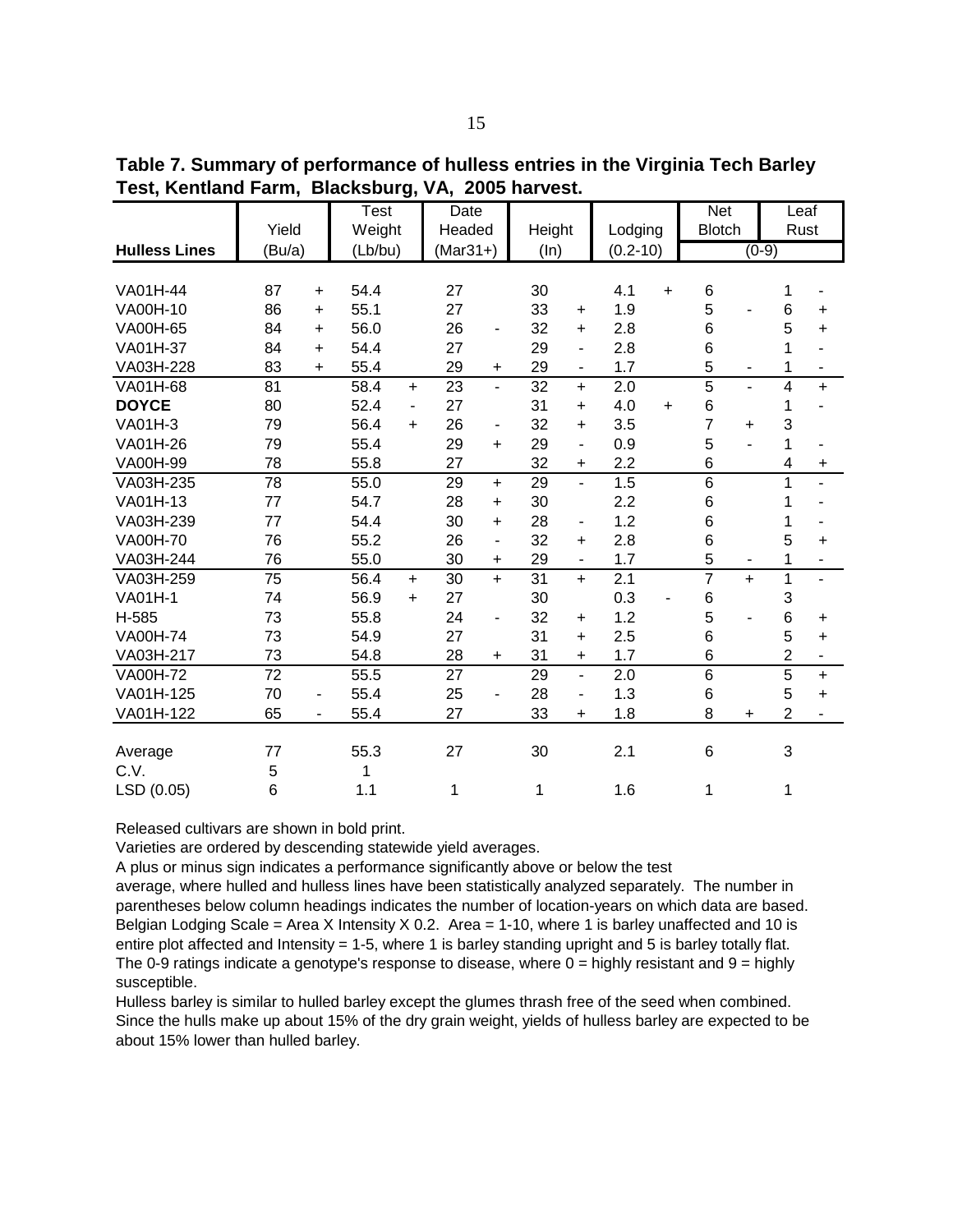|                      |        |           | <b>Test</b> |           |              |           |
|----------------------|--------|-----------|-------------|-----------|--------------|-----------|
|                      | Yield  |           | Weight      |           | Lodging      |           |
| <b>Hulless Lines</b> | (Bu/a) |           | (Lb/bu)     |           | $(0.2 - 10)$ |           |
|                      |        |           |             |           |              |           |
| VA01H-44             | 74     | $\ddot{}$ | 55.6        |           | 0.2          |           |
| VA01H-68             | 67     | $\ddot{}$ | 58.5        | +         | 0.7          | +         |
| <b>DOYCE</b>         | 66     |           | 55.7        |           | 0.2          |           |
| VA03H-235            | 65     |           | 56.4        |           | 0.2          |           |
| VA00H-72             | 62     |           | 56.7        | $\ddot{}$ | 0.2          |           |
| <b>VA00H-70</b>      | 62     |           | 56.6        |           | 0.2          |           |
| VA03H-217            | 60     |           | 56.2        |           | 0.2          |           |
| VA00H-65             | 59     |           | 56.0        |           | 0.2          |           |
| VA01H-37             | 58     |           | 55.8        |           | 0.2          |           |
| VA03H-259            | 58     |           | 55.4        |           | 0.7          | $\ddot{}$ |
| VA03H-228            | 57     |           | 56.4        |           | 0.2          |           |
| VA00H-99             | 56     |           | 55.6        |           | 0.2          |           |
| VA01H-26             | 56     |           | 55.5        |           | 0.2          |           |
| VA01H-3              | 55     |           | 56.6        |           | 0.2          |           |
| <b>VA00H-74</b>      | 55     |           | 56.5        |           | 0.2          |           |
| VA01H-13             | 55     |           | 56.3        |           | 0.2          |           |
| VA03H-244            | 55     |           | 56.0        |           | 0.2          |           |
| VA00H-10             | 54     |           | 54.0        |           | 0.2          |           |
| <b>VA01H-1</b>       | 50     |           | 55.8        |           | 0.2          |           |
| VA03H-239            | 49     |           | 56.2        |           | 0.2          |           |
| H-585                | 46     |           | 55.4        |           | 0.2          |           |
| VA01H-125            | 45     |           | 55.8        |           | 0.2          |           |
| VA01H-122            | 39     |           | 55.9        |           | 0.2          |           |
|                      |        |           |             |           |              |           |
| Average              | 56     |           | 56.0        |           | 0.2          |           |
| C.V.                 | 14     |           | 1           |           |              |           |
| LSD (0.05)           | 11     |           | 0.7         |           | 0.2          |           |

**Table 8. Summary of performance of hulless entries in the Virginia Tech Barley Test, Southern Piedmont AREC, Blackstone, VA, 2005 harvest.**

Varieties are ordered by descending yield averages.

A plus or minus sign indicates a performance significantly above or below the test

average, where hulled and hulless lines have been statistically analyzed separately.

Belgian Lodging Scale = Area X Intensity X 0.2. Area = 1-10, where 1 is barley unaffected and 10 is entire plot affected and Intensity = 1-5, where 1 is barley standing upright and 5 is barley totally flat. Hulless barley is similar to hulled barley except the glumes thrash free of the seed when combined. Since the hulls make up about 15% of the dry grain weight, yields of hulless barley are expected to be about 15% lower than hulled barley.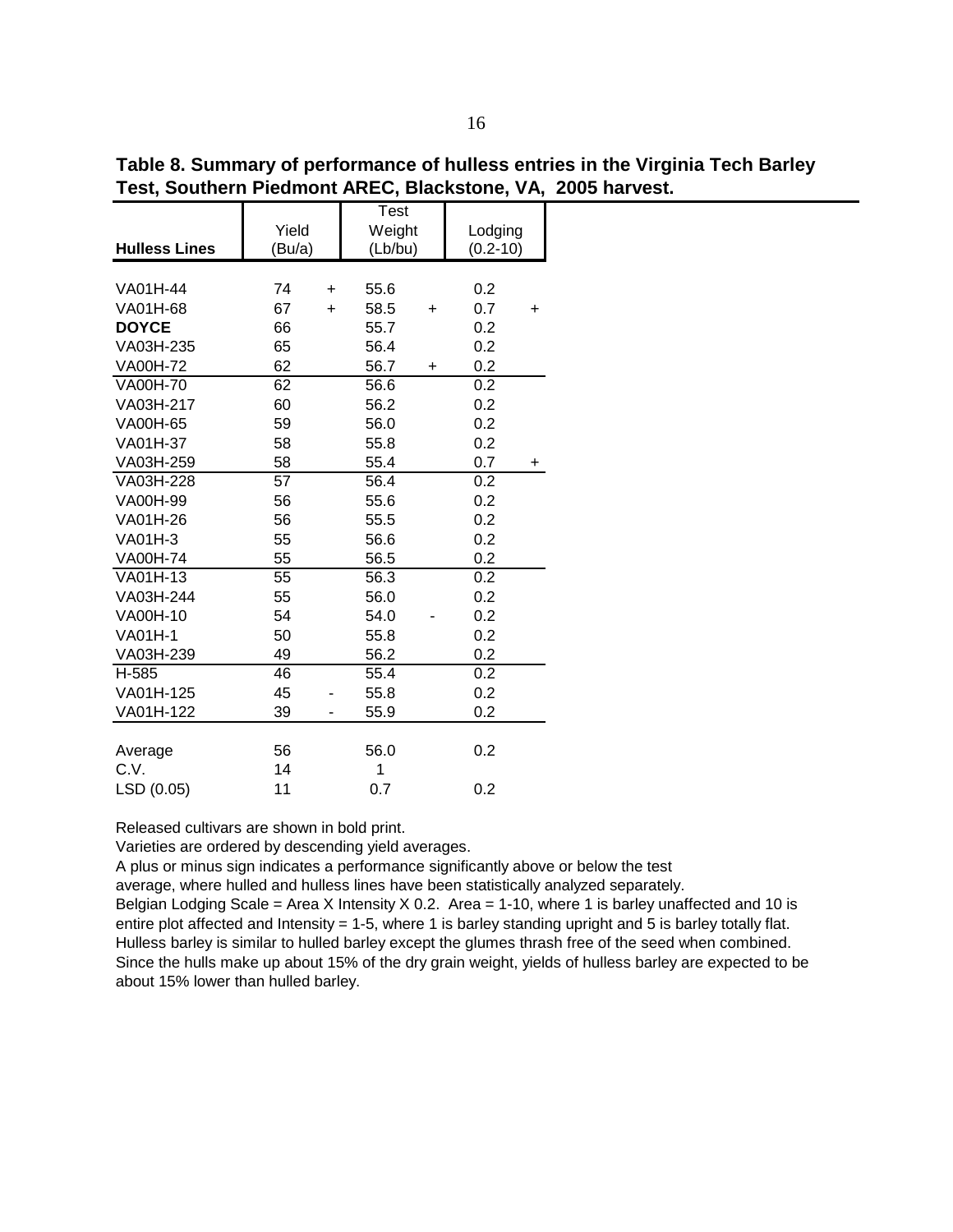**Table 9. Summary of performance of hulled entries in the Virginia Tech Barley Test over locations (Blacksburg, Orange, Painter and Warsaw, VA), 2005 harvest.**

|                     | Yield                 |                          | <b>Test</b><br>Weight  |                          | Date<br>Headed |                              | Height          |                          | Lodging      |                          | <b>Net</b><br><b>Blotch</b> |                          | Leaf<br>Rust   |                          | Winter<br>Survival |
|---------------------|-----------------------|--------------------------|------------------------|--------------------------|----------------|------------------------------|-----------------|--------------------------|--------------|--------------------------|-----------------------------|--------------------------|----------------|--------------------------|--------------------|
| <b>Hulled Lines</b> | (Bu/a)                |                          | (Lb/bu)                |                          | $(Mar31+)$     |                              | (ln)            |                          | $(0.2 - 10)$ |                          |                             |                          | $(0-9)$        |                          | $\%$               |
|                     |                       |                          |                        |                          |                |                              |                 |                          |              |                          |                             |                          |                |                          |                    |
|                     | (4)                   |                          | (5)                    |                          | (3)            |                              | (3)             |                          | (5)          |                          | (1)                         |                          | (1)            |                          | (1)                |
| <b>THOROUGHBRED</b> | 129                   | $\ddot{}$                | 47.4                   | $\ddot{}$                | 29             | $\ddot{}$                    | 37              | $+$                      | 0.5          | $\overline{\phantom{a}}$ | 4                           |                          | 6              | $\ddot{}$                | 97                 |
| VA03B-154           | 127                   | $\ddot{}$                | 46.5                   |                          | 28             | $\ddot{}$                    | 36              |                          | 3.4          | $\ddot{}$                | $\overline{2}$              |                          | 1              | ÷,                       | 99                 |
| VA97B-176           | 125                   | $\ddot{}$                | 48.7                   | $\ddot{}$                | 22             | $\overline{\phantom{a}}$     | 36              |                          | 1.6          |                          | 5                           | $\ddot{}$                | 3              |                          | 97                 |
| VA97B-175           | 124                   | $\ddot{}$                | 47.5                   | $\ddot{}$                | 23             | $\overline{\phantom{a}}$     | 34              | $\overline{\phantom{0}}$ | 2.2          |                          | $\overline{\mathbf{4}}$     |                          | $\overline{4}$ | +                        | 99                 |
| VA01B-62            | 124                   | $\pm$                    | 47.5                   | +                        | 22             | $\overline{\phantom{m}}$     | 37              | $+$                      | 4.3          | $\ddot{}$                | 8                           | $\ddot{}$                | 1              | $\overline{\phantom{a}}$ | 94                 |
| VA03B-176           | 123                   | $+$                      | 47.8                   | $+$                      | 27             | $\ddot{}$                    | 36              |                          | 0.7          |                          | $\overline{4}$              |                          | $\overline{4}$ | $+$                      | 99                 |
| VA03B-58            | 122                   |                          | 47.6                   | $\ddot{}$                | 27             | $\ddot{}$                    | 35              | $\frac{1}{2}$            | 1.5          |                          | 3                           | ÷,                       | 3              |                          | 92                 |
| <b>VA01B-8</b>      | 122                   |                          | 46.8                   |                          | 24             | $\overline{\phantom{0}}$     | 31              | $\blacksquare$           | 2.6          |                          | $\,6$                       | $\ddot{}$                | $\mathbf{1}$   | $\overline{\phantom{m}}$ | 99                 |
| VA03B-55            | 121                   |                          | 48.8                   | +                        | 22             | $\overline{a}$               | 34              | ÷.                       | 1.8          |                          | 5                           | $\ddot{}$                | $\overline{2}$ | $\overline{\phantom{a}}$ | 95                 |
| VA99B-125           | 121                   |                          | 47.4                   | $\ddot{}$                | 24             | $\qquad \qquad \blacksquare$ | 34              | $\frac{1}{2}$            | 4.0          | $\ddot{}$                | 3                           | ä,                       | 5              | $\ddot{}$                | 99                 |
| <b>PRICE</b>        | 120                   |                          | 47.5                   | $+$                      | 26             | $+$                          | $\overline{35}$ | $\overline{\phantom{0}}$ | 1.5          |                          | $\overline{6}$              | $+$                      | $\overline{4}$ | $\ddot{}$                | 99                 |
| VA98B-213           | 118                   |                          | 47.4                   | $\ddot{}$                | 25             |                              | 34              | $\overline{\phantom{0}}$ | 1.2          |                          | $\overline{\mathbf{4}}$     |                          | 5              | $\ddot{}$                | 99                 |
| VA98B-208           | 118                   |                          | 46.6                   |                          | 26             | $\ddot{}$                    | 32              | $\frac{1}{2}$            | 0.5          | $\blacksquare$           | $\overline{4}$              |                          | $\overline{2}$ | $\overline{\phantom{a}}$ | 99                 |
| VA96-44-304         | 117                   |                          | 47.6                   | $\ddot{}$                | 22             | ä,                           | 34              | $\overline{\phantom{0}}$ | 1.9          |                          | $\,6$                       | $\ddot{}$                | 5              | $\ddot{}$                | 80                 |
| <b>CALLAO</b>       | 115                   |                          | 47.5                   | $\ddot{}$                | 22             | $\overline{\phantom{m}}$     | 35              |                          | 5.2          | $\ddot{}$                | 5                           | $\ddot{}$                | 3              |                          | 98                 |
| MD 931048-38        | 114                   |                          | 42.3                   | ÷.                       | 27             | $+$                          | 38              | $+$                      | 1.0          |                          | $\overline{4}$              |                          | $\mathbf{1}$   | ÷.                       | 89                 |
| <b>NOMINI</b>       | 113                   |                          | 44.9                   | $\overline{\phantom{0}}$ | 24             | ٠                            | 42              | $\ddot{}$                | 1.6          |                          | 1                           | $\overline{\phantom{a}}$ | 3              |                          | 98                 |
| MD 931043-25        | 113                   |                          | 43.5                   | $\overline{\phantom{0}}$ | 23             | $\overline{\phantom{0}}$     | 34              | $\overline{\phantom{0}}$ | 3.3          | $\ddot{}$                | $6\phantom{1}$              | $\ddot{}$                | $\overline{2}$ | $\overline{\phantom{0}}$ | 98                 |
| MD 931046-38        | 112                   |                          | 42.1                   | L.                       | 26             | $\ddot{}$                    | 37              | $\ddot{}$                | 0.7          | ä,                       | $\overline{4}$              |                          | 1              | ÷,                       | 67                 |
| <b>WYSOR</b>        | 111                   |                          | 45.1                   | $\overline{\phantom{0}}$ | 26             | $\ddot{}$                    | 41              | $\ddot{}$                | 1.4          |                          | 3                           | $\blacksquare$           | $\overline{7}$ | $\ddot{}$                | 98                 |
| MD 931046-93        | 111                   | $\blacksquare$           | 42.9                   | $\overline{\phantom{0}}$ | 26             | $\ddot{}$                    | $\overline{35}$ | $\overline{\phantom{a}}$ | 0.4          | $\blacksquare$           | $\overline{4}$              |                          | $\overline{2}$ | L.                       | $\overline{42}$    |
| <b>VA03B-5</b>      | 109                   | $\blacksquare$           | 47.8                   | $\ddot{}$                | 27             | $\ddot{}$                    | 41              | $+$                      | 1.0          | $\blacksquare$           | 3                           | $\overline{\phantom{a}}$ | 6              | $+$                      | 95                 |
| VA92-42-46          | 104                   | $\overline{\phantom{a}}$ | 45.9                   |                          | 25             |                              | 42              | $\ddot{}$                | 1.0          | $\blacksquare$           | 9                           | $\ddot{}$                | 0              | $\overline{\phantom{0}}$ | 76                 |
| <b>BARSOY</b>       | 92                    | $\blacksquare$           | 43.5                   | $\blacksquare$           | 22             | $\overline{\phantom{a}}$     | 38              | $\ddot{}$                | 1.5          |                          | 3                           | $\overline{a}$           | 9              | $+$                      | 99                 |
| Average<br>C.V.     | 117<br>$\overline{7}$ |                          | 46.3<br>$\overline{2}$ |                          | 25             |                              | 36              |                          | 1.9          |                          | 4                           |                          | 3              |                          | 92                 |
| LSD (0.05)          | 6                     |                          | 0.6                    |                          | 1              |                              | 1               |                          | 0.8          |                          | 1                           |                          | 1              |                          | 17                 |

Varieties are ordered by descending statewide yield averages. Yields from Blackstone were not included in over-location averages. A plus or minus sign indicates a performance significantly above or below the test average, where hulled and hulless lines have been statistically analyzed separately.

The number in parentheses below column headings indicates the number of locations on which data are based. Belgian Lodging Scale = Area X Intensity  $X$  0.2. Area = 1-10, where 1 is barley unaffected and 10 is entire plot affected and Intensity = 1-5, where 1 is barley standing upright and 5 is barley totally flat. The 0-9 ratings indicate a genotype's response to disease, where  $0 =$  highly resistant and  $9 =$  highly susceptible.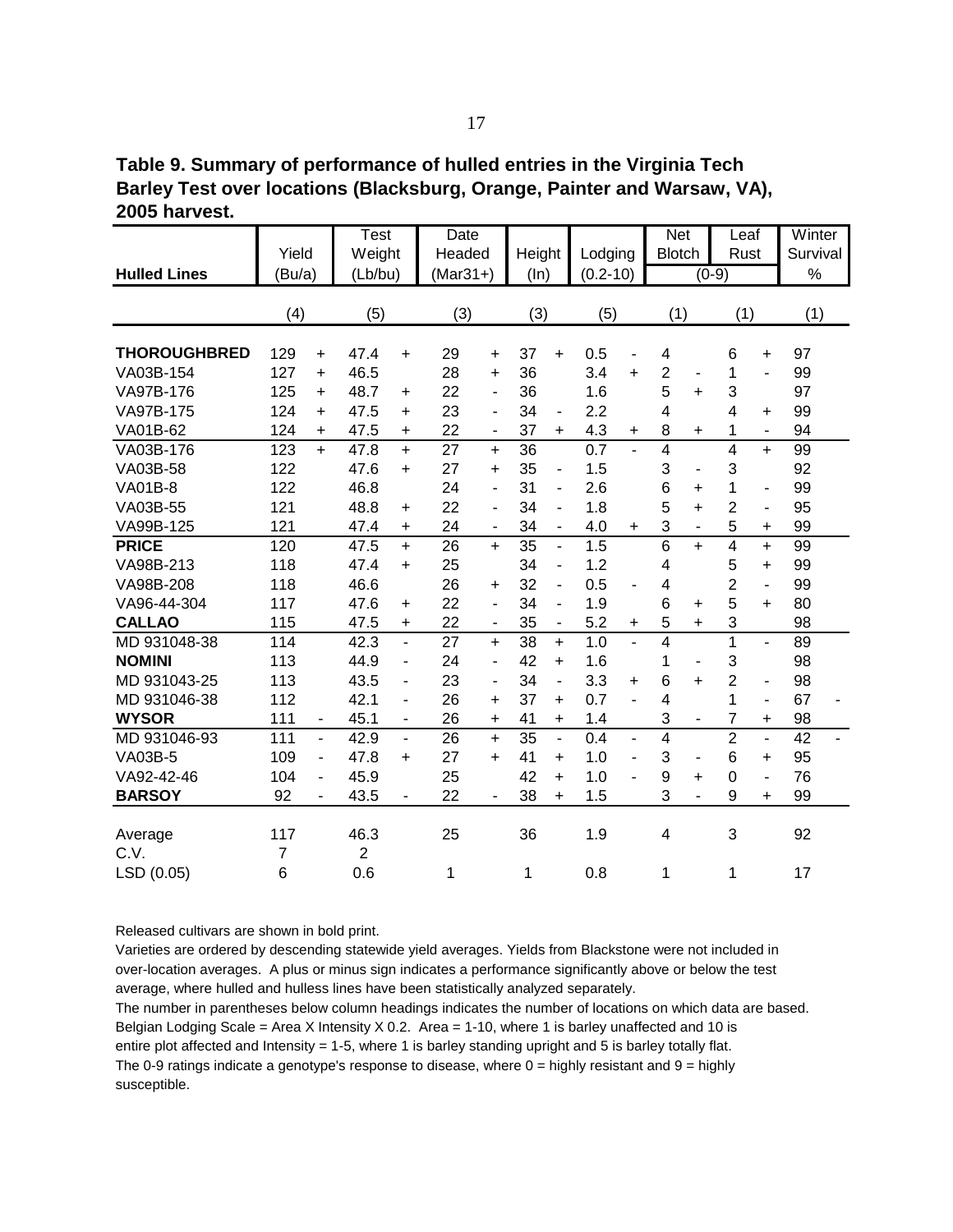**Table 10. Two-year average summary of performance of hulled entries in the Virginia Tech Barley Tests, 2004 and 2005 harvests.**

|                                                                             | Yield                                                                                        | Test<br>Weight                                                                                                              | Date<br>Headed                                                   | Height                                                                        | Lodging                                            | <b>Net</b><br><b>Blotch</b>                                 | Leaf<br>Rust                                                                   | Winter<br>Survival         |
|-----------------------------------------------------------------------------|----------------------------------------------------------------------------------------------|-----------------------------------------------------------------------------------------------------------------------------|------------------------------------------------------------------|-------------------------------------------------------------------------------|----------------------------------------------------|-------------------------------------------------------------|--------------------------------------------------------------------------------|----------------------------|
| <b>Hulled Lines</b>                                                         | (Bu/a)                                                                                       | (Lb/bu)                                                                                                                     | $(Mar31+)$                                                       | (ln)                                                                          | $(0.2 - 10)$                                       |                                                             | $(0-9)$                                                                        | $\%$                       |
|                                                                             | (7)                                                                                          | (8)                                                                                                                         | (6)                                                              | (6)                                                                           | (8)                                                | (2)                                                         | (2)                                                                            | (1)                        |
| <b>THOROUGHBRED</b><br>VA01B-62<br><b>VA01B-8</b><br>VA98B-213              | 129<br>$+$<br>124<br>$\ddot{}$<br>122<br>$\ddot{}$<br>121<br>$\ddot{}$                       | 47.6<br>$+$<br>48.3<br>$+$<br>47.2<br>47.7<br>$\ddot{}$                                                                     | 27<br>$\ddot{}$<br>22<br>$\blacksquare$<br>23<br>24<br>$+$       | 35<br>36<br>$\ddot{}$<br>30<br>$\blacksquare$<br>33<br>$\blacksquare$         | 0.4<br>3.6<br>$\ddot{}$<br>2.3<br>$\ddot{}$<br>0.9 | 4<br>$\overline{7}$<br>$\ddot{}$<br>6<br>$\ddot{}$<br>5     | 6<br>$\ddot{}$<br>1<br>$\blacksquare$<br>1<br>$\blacksquare$<br>5<br>$\ddot{}$ | 97<br>94<br>99<br>99       |
| VA97B-175                                                                   | 121<br>$+$                                                                                   | 47.7<br>$+$                                                                                                                 | 22<br>$\overline{\phantom{a}}$                                   | 33<br>$\blacksquare$                                                          | 1.7                                                | 4<br>$\blacksquare$                                         | 4                                                                              | 99                         |
| VA97B-176<br>VA99B-125                                                      | 120<br>119                                                                                   | 49.0<br>$+$<br>47.7<br>$\ddot{}$                                                                                            | 22<br>$\overline{\phantom{0}}$<br>24<br>$\ddot{}$<br>21          | 34<br>$\blacksquare$<br>33<br>$\blacksquare$                                  | 1.4<br>3.1<br>$\ddot{}$<br>$\ddot{}$               | 5<br>4<br>٠<br>4<br>ä,                                      | 3<br>$\sim$<br>5<br>$\ddot{}$<br>3                                             | 97<br>99                   |
| <b>CALLAO</b><br><b>PRICE</b><br>VA98B-208                                  | 118<br>117<br>116                                                                            | 48.0<br>$\ddot{}$<br>48.0<br>$+$<br>47.2                                                                                    | $\blacksquare$<br>24<br>$\ddot{}$<br>25<br>$+$                   | 33<br>-<br>33<br>30<br>-                                                      | 4.3<br>1.2<br>0.4<br>٠                             | 6<br>$\ddot{}$<br>4<br>$\overline{\phantom{0}}$             | 4<br>3<br>$\blacksquare$                                                       | 98<br>99<br>99             |
| VA96-44-304<br><b>NOMINI</b><br>VA92-42-46<br><b>WYSOR</b><br><b>BARSOY</b> | 115<br>112<br>107<br>$\overline{\phantom{a}}$<br>107<br>$\overline{\phantom{0}}$<br>88<br>÷, | 47.9<br>$+$<br>45.1<br>ä,<br>45.8<br>$\overline{\phantom{m}}$<br>45.1<br>$\overline{\phantom{a}}$<br>44.6<br>$\blacksquare$ | 21<br>$\blacksquare$<br>23<br>24<br>$+$<br>25<br>$+$<br>21<br>÷. | 33<br>-<br>41<br>$\ddot{}$<br>41<br>$\ddot{}$<br>40<br>$\ddot{}$<br>37<br>$+$ | 1.7<br>1.5<br>0.9<br>۰<br>1.3<br>1.1<br>۰          | 6<br>$+$<br>$\overline{2}$<br>8<br>$\ddot{}$<br>3<br>۰<br>3 | 4<br>4<br>0<br>$\blacksquare$<br>$\overline{7}$<br>$\ddot{}$<br>9<br>$+$       | 80<br>98<br>76<br>98<br>99 |
| Average<br>C.V.<br>LSD (0.05)                                               | 116<br>8<br>5                                                                                | 47.1<br>$\overline{2}$<br>0.5                                                                                               | 23<br>1                                                          | 35<br>1                                                                       | 1.7<br>0.6                                         | 5<br>1                                                      | 4<br>1                                                                         | 95<br>12                   |

Varieties are ordered by descending statewide yield averages.

A plus or minus sign indicates a performance significantly above or below the test

average, where hulled and hulless lines have been statistically analyzed separately.

The number in parentheses below column headings indicates the number of location-years on which data are based.

Belgian Lodging Scale = Area X Intensity  $X$  0.2. Area = 1-10, where 1 is barley unaffected and 10 is entire plot affected and Intensity = 1-5, where 1 is barley standing upright and 5 is barley totally flat. The 0-9 ratings indicate a genotype's response to disease, where  $0 =$  highly resistant and  $9 =$  highly susceptible.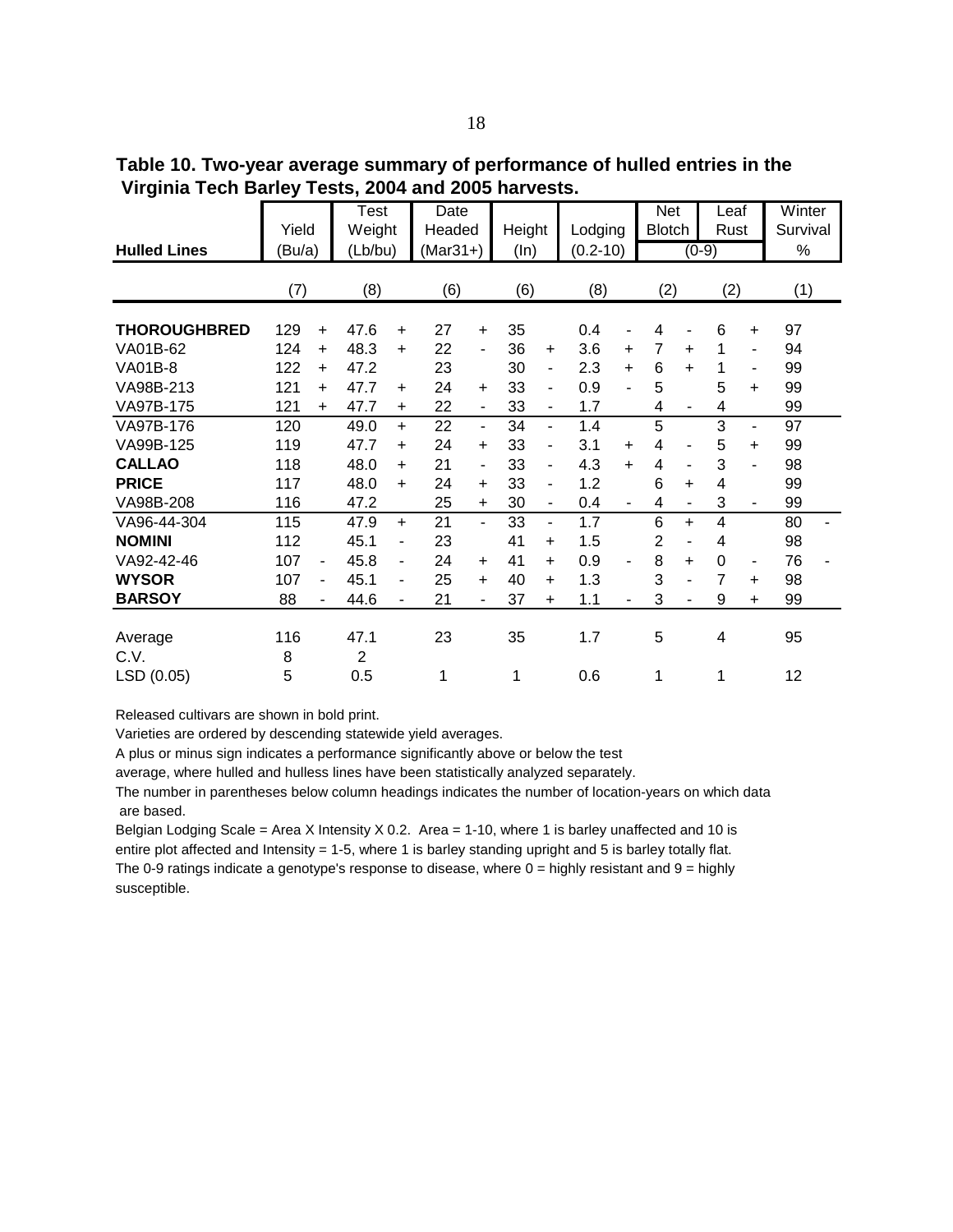**Table 11. Three-year average summary of performance of hulled entries in the Virginia Tech Barley Tests, 2003, 2004, and 2005 harvests.**

|                     |                      | Test      |                          | <b>Date</b> |                          |        |                          |              |                          | <b>Net</b>     |                | Leaf |                |          |           | Winter   |
|---------------------|----------------------|-----------|--------------------------|-------------|--------------------------|--------|--------------------------|--------------|--------------------------|----------------|----------------|------|----------------|----------|-----------|----------|
|                     | Yield                | Weight    |                          | Headed      |                          | Height |                          | Lodging      |                          | <b>Blotch</b>  |                | Rust |                | Septoria |           | Survival |
| <b>Hulled Lines</b> | Bu/a)                | (Lb/bu)   |                          | (Mar31+)    |                          | (ln)   |                          | $(0.2 - 10)$ |                          |                |                |      | $(0-9)$        |          |           | %        |
|                     | (11)                 | (12)      |                          | (9)         |                          | (9)    |                          | (12)         |                          | (5)            |                | (3)  |                | (1)      |           | (1)      |
| <b>THOROUGHBRED</b> | 117<br>$\ddot{}$     | 47.3      | $\ddot{}$                | 28          | $\ddot{}$                | 36     | $\ddot{}$                | 0.9          |                          | 3              |                | 6    | $\ddot{}$      | 0        |           | 97       |
| VA97B-175           | 110<br>$\ddot{}$     | 47.2      | $\ddot{}$                | 23          | $\overline{\phantom{a}}$ | 33     | $\overline{\phantom{0}}$ | 2.2          |                          | 3              | $\blacksquare$ | 3    | $\blacksquare$ | 1        |           | 99       |
| VA97B-176           | 109<br>$\ddot{}$     | 48.5      | $\ddot{}$                | 24          | $\blacksquare$           | 34     | $\blacksquare$           | 2.3          |                          | 4              | ÷.             | 3    | $\blacksquare$ | 1        |           | 97       |
| VA98B-213           | 108<br>$\ddot{}$     | 47.2      | $\ddot{}$                | 26          | $+$                      | 33     | $\blacksquare$           | 1.8          | $\overline{\phantom{a}}$ | 4              | ۰              | 5    | $\ddot{}$      | 2        | $\ddot{}$ | 99       |
| VA99B-125           | 107                  | 47.4      | $\ddot{}$                | 25          |                          | 33     | $\overline{\phantom{a}}$ | 3.7          | $\ddot{}$                | 3              | -              | 4    |                | 1        |           | 99       |
| <b>CALLAO</b>       | 106                  | 47.4      | $+$                      | 23          | $\blacksquare$           | 33     | $\blacksquare$           | 4.9          | $\ddot{}$                | 4              | ۰              | 3    | ÷,             | 1        |           | 98       |
| VA96-44-304         | 106                  | 47.3      | $\ddot{}$                | 22          | $\overline{\phantom{0}}$ | 33     | $\overline{\phantom{a}}$ | 2.5          |                          | 5              | +              | 3    |                | 1        |           | 80       |
| <b>PRICE</b>        | 106                  | 47.2      | $\ddot{}$                | 26          | $+$                      | 34     | $\overline{\phantom{a}}$ | 2.3          |                          | 4              | -              | 4    |                | 2        | $\ddot{}$ | 99       |
| VA98B-208           | 105                  | 46.9      |                          | 27          | $\ddot{}$                | 30     | $\overline{\phantom{a}}$ | 0.8          | $\blacksquare$           | 3              | ۰              | 3    | $\blacksquare$ | 1        |           | 99       |
| <b>NOMINI</b>       | 104                  | 44.4      | $\overline{\phantom{a}}$ | 24          | $\blacksquare$           | 41     | $\ddot{}$                | 2.4          |                          | $\overline{2}$ | -              | 4    |                | 0        | ۰         | 98       |
| VA92-42-46          | 95<br>$\blacksquare$ | 44.6      | $\blacksquare$           | 26          | $\ddot{}$                | 41     | $\ddot{}$                | 2.3          |                          | $\overline{7}$ | $\ddot{}$      | 0    | ä,             | 5        | $\ddot{}$ | 76       |
| <b>WYSOR</b>        | 94<br>$\blacksquare$ | 44.3      | $\overline{\phantom{a}}$ | 26          | $\ddot{}$                | 40     | $\ddot{}$                | 2.6          |                          | 3              |                | 7    | $\ddot{}$      | $\Omega$ |           | 98       |
| <b>BARSOY</b>       | 87                   | 45.1      |                          | 22          |                          | 37     | $\ddot{}$                | 2.0          |                          | 3              |                | 8    | $\ddot{}$      | 0        |           | 99       |
| Average<br>C.V.     | 104<br>9             | 46.5<br>3 |                          | 25          |                          | 35     |                          | 2.4          |                          | 4              |                | 4    |                | 1        |           | 95       |
| LSD (0.05)          | 4                    | 0.5       |                          | 1           |                          | 1      |                          | 0.5          |                          | 0.4            |                | 1    |                | 1        |           | 13       |

Varieties are ordered by descending statewide yield averages.

A plus or minus sign indicates a performance significantly above or below the test

average, where hulled and hulless lines have been statistically analyzed separately.

The number in parentheses below column headings indicates the number of location-years on which data are based.

Belgian Lodging Scale = Area X Intensity  $X$  0.2. Area = 1-10, where 1 is barley unaffected and 10 is entire plot affected and Intensity = 1-5, where 1 is barley standing upright and 5 is barley totally flat. The 0-9 ratings indicate a genotype's response to disease, where  $0 =$  highly resistant and  $9 =$  highly susceptible.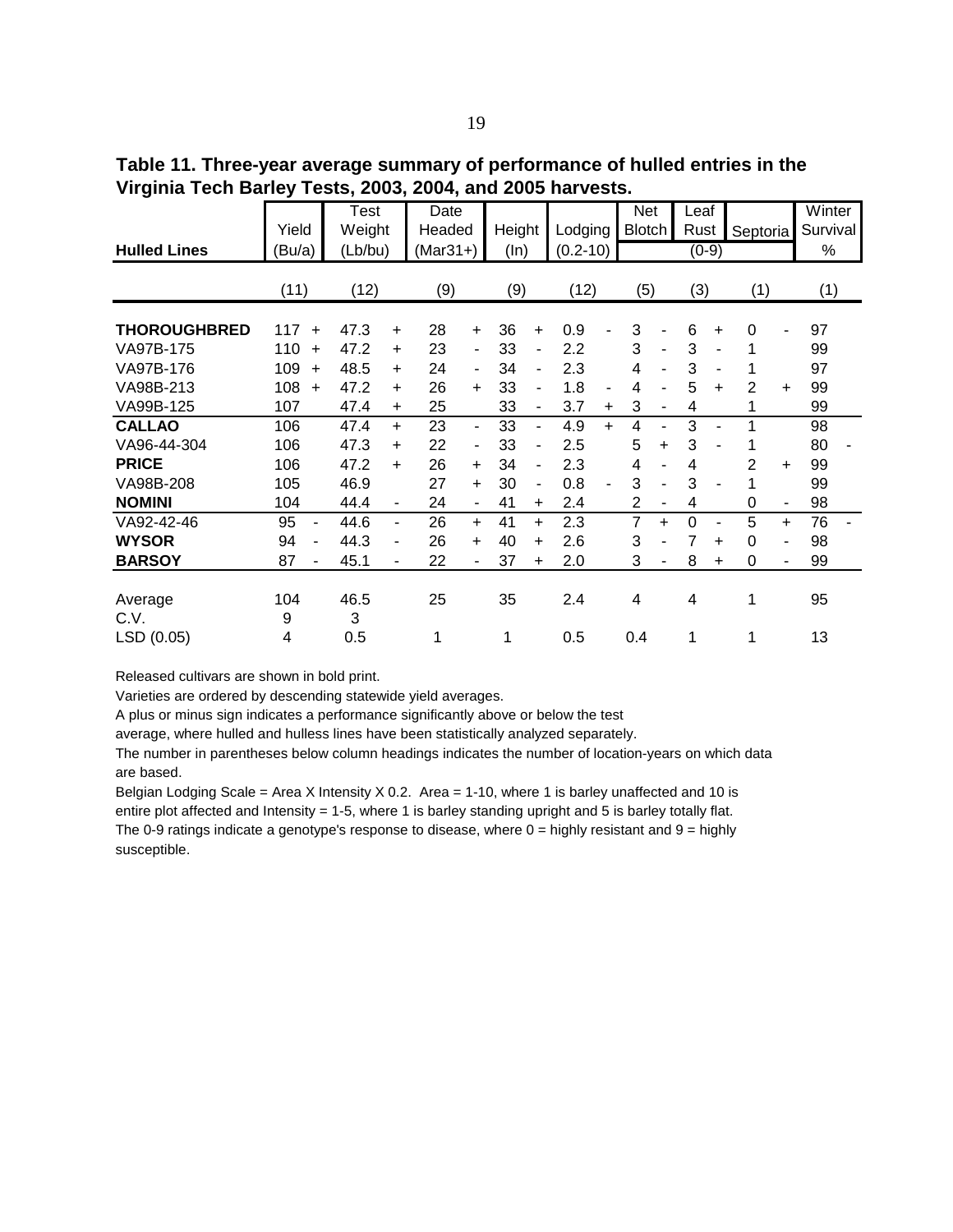**Table 12. Summary of performance of hulled entries in the Virginia Tech Barley Test, Eastern Virginia AREC, Warsaw, VA, 2005 harvest.**

|                     |                  |           | Test           |                              | Date       |                              |        |           |              |                          |
|---------------------|------------------|-----------|----------------|------------------------------|------------|------------------------------|--------|-----------|--------------|--------------------------|
|                     | Yield            |           | Weight         |                              | Headed     |                              | Height |           | Lodging      |                          |
| <b>Hulled Lines</b> | (Bu/a)           |           | (Lb/bu)        |                              | $(Mar31+)$ |                              | (ln)   |           | $(0.2 - 10)$ |                          |
|                     |                  |           |                |                              |            |                              |        |           |              |                          |
| VA96-44-304         | 127              | $\ddot{}$ | 48.6           | $\ddot{}$                    | 20         | $\frac{1}{2}$                | 34     |           | 1.3          |                          |
| VA03B-154           | 126              | $\ddot{}$ | 48.1           | $\ddot{}$                    | 27         | +                            | 36     |           | 1.8          |                          |
| VA99B-125           | 125              | $\ddot{}$ | 48.7           | $\ddot{}$                    | 22         | -                            | 34     |           | 3.1          | $\ddot{}$                |
| VA03B-176           | 119              |           | 48.9           | $\ddot{}$                    | 26         | $\ddot{}$                    | 35     |           | 0.3          |                          |
| <b>THOROUGHBRED</b> | 119              |           | 48.6           | $\ddot{}$                    | 27         | +                            | 36     |           | 0.6          |                          |
| VA01B-62            | 118              |           | 48.7           | $\ddot{}$                    | 20         | $\qquad \qquad \blacksquare$ | 37     |           | 4.4          | $+$                      |
| <b>VA01B-8</b>      | 116              |           | 48.2           | $\ddot{}$                    | 22         | -                            | 31     |           | 0.9          |                          |
| MD 931048-38        | 116              |           | 40.4           | $\blacksquare$               | 25         | $\ddot{}$                    | 37     |           | 0.7          |                          |
| VA97B-176           | 115              |           | 48.8           | $\ddot{}$                    | 22         | -                            | 36     |           | 0.9          |                          |
| VA97B-175           | 115              |           | 47.9           |                              | 21         | $\frac{1}{2}$                | 33     |           | 2.0          |                          |
| <b>PRICE</b>        | $\overline{113}$ |           | 48.6           | $\ddot{}$                    | 24         | $\ddot{}$                    | 34     |           | 1.0          |                          |
| MD 931046-38        | 113              |           | 41.6           | ٠                            | 24         | $\ddot{}$                    | 37     |           | 0.4          |                          |
| VA03B-55            | 112              |           | 49.9           | $\ddot{}$                    | 21         | $\qquad \qquad \blacksquare$ | 33     |           | 1.2          |                          |
| <b>CALLAO</b>       | 112              |           | 48.4           | $\ddot{}$                    | 20         | $\overline{a}$               | 34     |           | 3.4          | $\ddot{}$                |
| VA98B-208           | 110              |           | 46.9           |                              | 25         | +                            | 32     |           | 0.2          | $\blacksquare$           |
| <b>VA03B-5</b>      | 108              |           | 48.7           | $\ddot{}$                    | 25         | $\ddot{}$                    | 40     | $\ddot{}$ | 0.5          | $\blacksquare$           |
| VA98B-213           | 108              |           | 47.5           |                              | 23         |                              | 34     |           | 0.6          |                          |
| MD 931043-25        | 106              |           | 43.7           | $\qquad \qquad \blacksquare$ | 22         | $\qquad \qquad \blacksquare$ | 32     |           | 4.1          | $\ddot{}$                |
| MD 931046-93        | 106              |           | 42.5           | -                            | 24         | $\ddot{}$                    | 36     |           | 0.4          | $\overline{\phantom{a}}$ |
| VA03B-58            | 103              |           | 48.9           | $\ddot{}$                    | 27         | $\ddot{}$                    | 34     |           | 0.4          | $\blacksquare$           |
| <b>WYSOR</b>        | 103              |           | 45.4           | $\overline{a}$               | 24         | $\ddot{}$                    | 42     | $\ddot{}$ | 1.1          |                          |
| <b>NOMINI</b>       | 98               | -         | 44.4           | $\overline{\phantom{0}}$     | 20         | $\qquad \qquad \blacksquare$ | 40     | $\ddot{}$ | 2.2          | $\ddot{}$                |
| VA92-42-46          | 95               |           | 45.7           |                              | 23         |                              | 43     | $\ddot{}$ | 0.6          |                          |
| <b>BARSOY</b>       | 94               |           | 44.1           |                              | 20         | -                            | 38     |           | 2.6          | $+$                      |
|                     |                  |           |                |                              |            |                              |        |           |              |                          |
| Average             | 111              |           | 46.8           |                              | 23         |                              | 36     |           | 1.4          |                          |
| C.V.                | $\overline{7}$   |           | $\overline{2}$ |                              |            |                              |        |           |              |                          |
| LSD (0.05)          | 10               |           | 1.2            |                              | 1          |                              | 3      |           | 0.8          |                          |

Varieties are ordered by descending yield averages.

A plus or minus sign indicates a performance significantly above or below the test

average, where hulled and hulless lines have been statistically analyzed separately.

Belgian Lodging Scale = Area X Intensity X 0.2. Area = 1-10, where 1 is barley unaffected and 10 is entire plot affected and Intensity = 1-5, where 1 is barley standing upright and 5 is barley totally flat.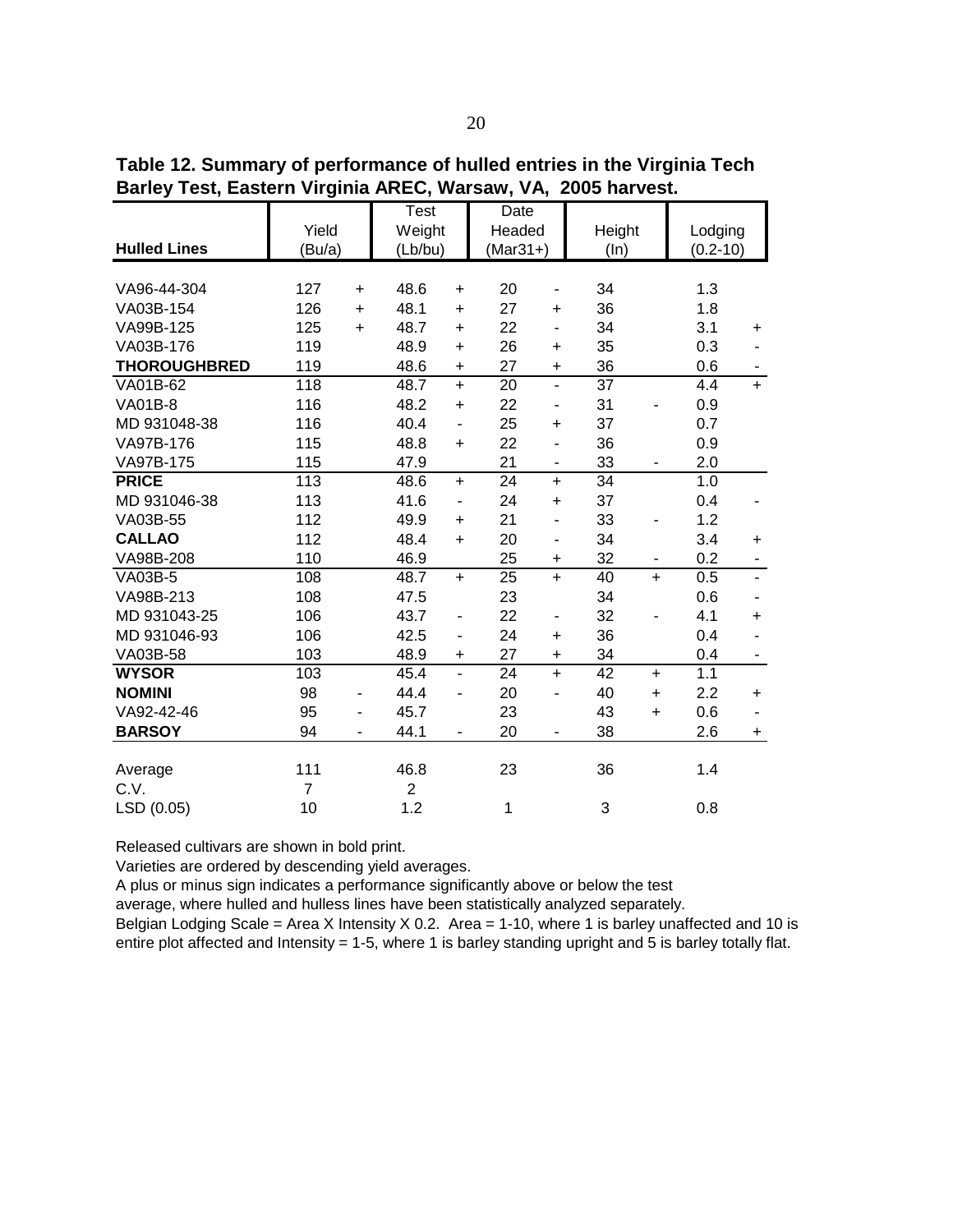**Hulled Lines** VA01B-8 113 48.0 4.8 + VA03B-154 113 47.9 2.1 VA97B-175 112 47.7 4.4 + VA03B-58 112 47.6 2.0 MD 931046-93 112 43.5 - 0.7 VA03B-55 111 49.2 + 4.2 + **THOROUGHBRED** 111 48.1 0.6 VA97B-176 110 48.1 3.2 VA03B-176 110 47.9 1.1 -**PRICE** 109 47.2 2.8 MD 931043-25 109 44.5 - 5.6 + VA98B-213 108 46.8 3.2 VA98B-208 108 46.3 0.8 **NOMINI** 108 44.7 - 2.9 MD 931046-38 106 42.5 - 1.0 MD 931048-38 103 44.6 - 0.8 -VA96-44-304 102 48.3 + 3.4 VA01B-62 101 48.1 5.3 + **WYSOR** 101 44.8 - 1.4 -VA92-42-46 100 45.7 1.3 **CALLAO** 99 47.5 5.1 + VA99B-125 96 - 48.4 + 4.4 + VA03B-5 90 - 47.6 1.7 **BARSOY** 89 - 47.5 2.8 Average 106 46.8 2.7 C.V. 6 2 (Bu/a) (Lb/bu) (0.2-10) Test Yield | Weight | Lodging

**Table 13. Summary of performance of hulled entries in the Virginia Tech Barley Test, Eastern Shore Virginia AREC, Painter, VA, 2005 harvest.**

Varieties are ordered by descending yield averages.

LSD (0.05) 10 1.4 1.3

A plus or minus sign indicates a performance significantly above or below the test

average, where hulled and hulless lines have been statistically analyzed separately.

Belgian Lodging Scale = Area X Intensity  $X$  0.2. Area = 1-10, where 1 is barley unaffected and 10 is entire plot affected and Intensity = 1-5, where 1 is barley standing upright and 5 is barley totally flat.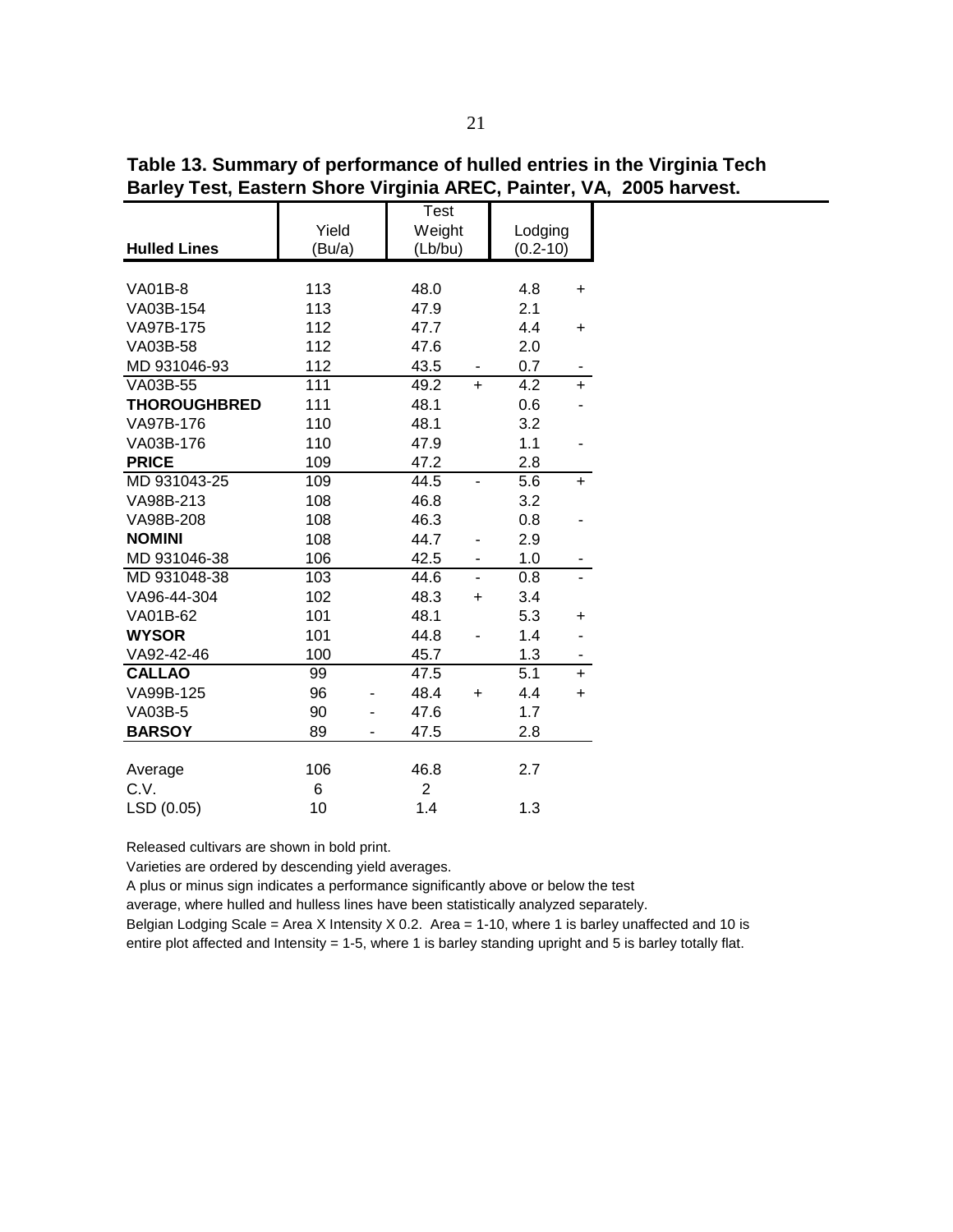**Table 14. Summary of performance of hulled entries in the Virginia Tech Barley Test, Northern Piedmont AREC, Orange, VA, 2005 harvest.** 

|                     |        |           | Test    |                          | <b>Date</b>    |           |                 |                          |              |           | Winter   |  |
|---------------------|--------|-----------|---------|--------------------------|----------------|-----------|-----------------|--------------------------|--------------|-----------|----------|--|
|                     | Yield  |           | Weight  |                          | Headed         |           | Height          |                          | Lodging      |           | Survival |  |
| <b>Hulled Lines</b> | (Bu/a) |           | (Lb/bu) |                          | $(Mar31+)$     |           | (ln)            |                          | $(0.2 - 10)$ |           | $\%$     |  |
|                     |        |           |         |                          |                |           |                 |                          |              |           |          |  |
| <b>THOROUGHBRED</b> | 158    | $\ddot{}$ | 46.0    |                          | 27             | $\ddot{}$ | 42              |                          | 0.5          |           | 97       |  |
| VA01B-62            | 150    | $\ddot{}$ | 44.8    |                          | 23             |           | 41              |                          | 2.7          |           | 94       |  |
| VA03B-58            | 147    | $\ddot{}$ | 45.5    |                          | 26             | $\ddot{}$ | 39              |                          | 0.2          |           | 92       |  |
| VA99B-125           | 143    |           | 46.3    | $+$                      | 25             |           | 39              |                          | 2.0          |           | 99       |  |
| VA98B-213           | 140    |           | 46.1    |                          | 24             |           | 39              |                          | 0.2          |           | 99       |  |
| VA97B-175           | 138    |           | 46.7    | $+$                      | 23             |           | $\overline{37}$ | $\overline{\phantom{a}}$ | 0.2          |           | 99       |  |
| <b>PRICE</b>        | 138    |           | 44.7    |                          | 25             |           | 40              |                          | 0.8          |           | 99       |  |
| VA03B-55            | 137    |           | 47.2    | $\ddot{}$                | 20             |           | 37              | ٠                        | 0.2          |           | 95       |  |
| VA97B-176           | 137    |           | 46.1    |                          | 21             |           | 40              |                          | 0.3          |           | 97       |  |
| VA98B-208           | 135    |           | 45.5    |                          | 25             |           | 36              | $\overline{\phantom{0}}$ | 0.5          |           | 99       |  |
| <b>VA01B-8</b>      | 135    |           | 43.4    |                          | 24             |           | 34              | ÷,                       | 0.2          |           | 99       |  |
| VA03B-176           | 133    |           | 45.6    |                          | 25             |           | 40              |                          | 0.2          |           | 99       |  |
| <b>CALLAO</b>       | 131    |           | 45.9    |                          | 22             |           | 40              |                          | 5.5          | $\ddot{}$ | 98       |  |
| VA03B-154           | 131    |           | 42.9    |                          | 25             |           | 40              |                          | 6.4          | $\ddot{}$ | 99       |  |
| <b>WYSOR</b>        | 129    |           | 43.9    |                          | 25             |           | 44              | +                        | 1.8          |           | 98       |  |
| <b>VA03B-5</b>      | 128    |           | 47.4    | $+$                      | 26             | $\ddot{}$ | 45              | $\ddot{}$                | 0.4          |           | 95       |  |
| VA96-44-304         | 125    |           | 45.5    |                          | 23             |           | 37              | $\overline{\phantom{a}}$ | 0.2          |           | 80       |  |
| MD 931043-25        | 125    |           | 42.0    | $\overline{\phantom{a}}$ | 22             |           | 40              |                          | 1.4          |           | 98       |  |
| <b>NOMINI</b>       | 120    |           | 44.5    |                          | 25             |           | 45              | $\ddot{}$                | 1.2          |           | 98       |  |
| MD 931048-38        | 120    |           | 40.8    | $\overline{\phantom{m}}$ | 26             | $\ddot{}$ | 42              |                          | 2.2          |           | 89       |  |
| VA92-42-46          | 112    | ٠         | 45.1    |                          | 25             |           | 45              | $+$                      | 0.2          |           | 76       |  |
| MD 931046-38        | 111    | Ξ.        | 40.7    | $\overline{\phantom{a}}$ | 25             |           | 40              |                          | 0.2          |           | 67       |  |
| MD 931046-93        | 98     | ۰         | 41.8    | $\blacksquare$           | 25             |           | 38              |                          | 0.2          |           | 42       |  |
| <b>BARSOY</b>       | 98     |           | 40.8    | ä,                       | 23             |           | 44              | $\ddot{}$                | 0.3          |           | 99       |  |
|                     |        |           |         |                          |                |           |                 |                          |              |           |          |  |
| Average             | 130    |           | 44.5    |                          | 24             |           | 40              |                          | 1.1          |           | 92       |  |
| C.V.                | 8      |           | 3       |                          |                |           |                 |                          |              |           |          |  |
| LSD (0.05)          | 15     |           | 1.8     |                          | $\overline{c}$ |           | 3               |                          | 2.5          |           | 17       |  |

Varieties are ordered by descending yield averages.

A plus or minus sign indicates a performance significantly above or below the test

average, where hulled and hulless lines have been statistically analyzed separately.

Belgian Lodging Scale = Area X Intensity X 0.2. Area = 1-10, where 1 is barley unaffected and 10 is entire plot affected and Intensity = 1-5, where 1 is barley standing upright and 5 is barley totally flat. The 0-9 ratings indicate a genotype's response to disease, where  $0 =$  highly resistant and  $9 =$  highly susceptible.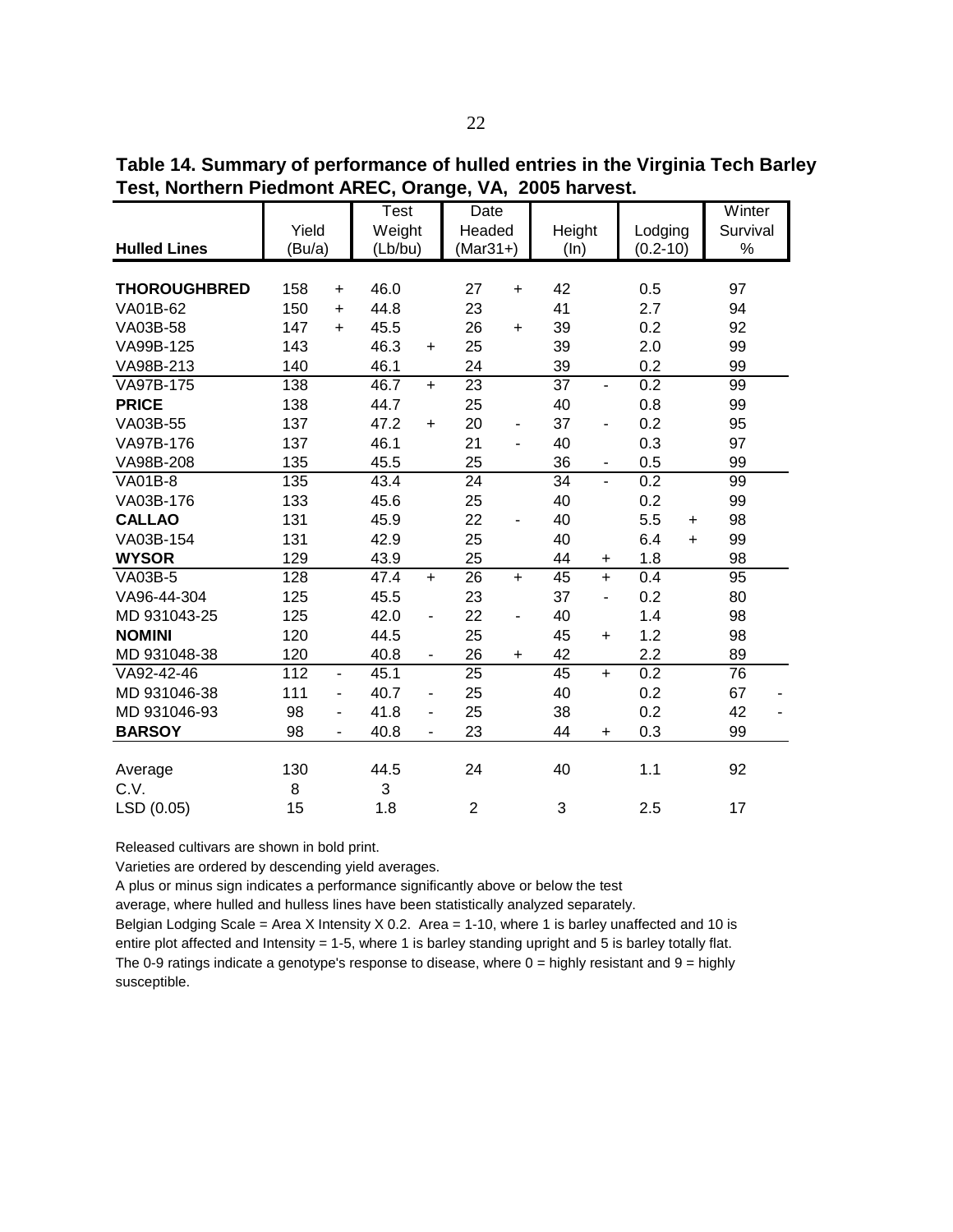**Table 15. Summary of performance of hulled entries in the Virginia Tech Barley Test, Kentland Farm, Blacksburg, VA, 2005 harvest.** 

|                     |                  | <b>Test</b>    |                          | Date            |                          |                 |                          |                  |           | <b>Net</b>              |                          | Leaf                    |                             |
|---------------------|------------------|----------------|--------------------------|-----------------|--------------------------|-----------------|--------------------------|------------------|-----------|-------------------------|--------------------------|-------------------------|-----------------------------|
|                     | Yield            | Weight         |                          | Headed          |                          | Height          |                          | Lodging          |           | <b>Blotch</b>           |                          | Rust                    |                             |
| <b>Hulled Lines</b> | (Bu/a)           | (Lb/bu)        |                          | $(Mar31+)$      |                          | (ln)            |                          | $(0.2 - 10)$     |           |                         |                          | $(0-9)$                 |                             |
|                     |                  |                |                          |                 |                          |                 |                          |                  |           |                         |                          |                         |                             |
| VA03B-154           | 138<br>$\ddot{}$ | 46.2           |                          | 31              | $\ddot{}$                | 32              | $\blacksquare$           | 4.4              |           | $\overline{c}$          | $\blacksquare$           | $\mathbf{1}$            |                             |
| VA97B-176           | 135<br>$\ddot{}$ | 49.8           | $\ddot{}$                | 25              | $\overline{\phantom{a}}$ | 33              |                          | 2.7              |           | 5                       | $+$                      | 3                       |                             |
| VA03B-176           | 132              | 47.6           |                          | 30              | $\ddot{}$                | 34              | $\ddot{}$                | 1.7              |           | 4                       |                          | 4                       | $\ddot{}$                   |
| <b>THOROUGHBRED</b> | 130              | 46.8           |                          | 32              | $\ddot{}$                | 34              | $+$                      | 0.7              |           | 4                       |                          | 6                       | $+$                         |
| <b>VA01B-8</b>      | 129              | 47.7           |                          | 25              | $\overline{\phantom{a}}$ | 29              |                          | 3.3              |           | 6                       | +                        | 1                       | $\blacksquare$              |
| VA01B-62            | 128              | 47.9           | $+$                      | $\overline{25}$ | $\overline{a}$           | $\overline{32}$ | $\blacksquare$           | $\overline{4.3}$ |           | $\overline{8}$          | $\ddot{}$                | $\overline{1}$          | $\mathcal{L}^{\mathcal{A}}$ |
| VA03B-58            | 128              | 47.4           |                          | 30              | $\ddot{}$                | 32              | $\blacksquare$           | 3.1              |           | 3                       |                          | 3                       |                             |
| VA97B-175           | 127              | 47.1           |                          | 25              | $\overline{\phantom{0}}$ | 31              | $\overline{\phantom{a}}$ | 1.5              |           | 4                       |                          | $\overline{\mathbf{4}}$ | $\ddot{}$                   |
| MD 931046-93        | 127              | 44.8           | $\overline{\phantom{m}}$ | 28              |                          | 33              |                          | 0.5              |           | $\overline{\mathbf{4}}$ |                          | $\overline{2}$          |                             |
| <b>PRICE</b>        | 126              | 48.0           | $+$                      | 28              |                          | 33              |                          | 2.6              |           | 6                       | $\ddot{}$                | $\overline{\mathbf{4}}$ | $\ddot{}$                   |
| <b>NOMINI</b>       | 126              | 45.4           |                          | 26              |                          | 40              | $\ddot{}$                | 1.5              |           | $\overline{1}$          | $\overline{a}$           | $\overline{3}$          |                             |
| VA98B-208           | 125              | 46.4           |                          | 29              | $\ddot{}$                | 30              | $\blacksquare$           | 0.8              |           | $\overline{\mathbf{4}}$ |                          | $\overline{c}$          |                             |
| VA03B-55            | 123              | 47.8           | $\ddot{}$                | 25              | $\overline{\phantom{0}}$ | 31              | $\blacksquare$           | 2.6              |           | 5                       | $\ddot{}$                | $\overline{2}$          |                             |
| <b>CALLAO</b>       | 121              | 48.9           | $+$                      | 23              | $\frac{1}{2}$            | 31              | $\blacksquare$           | 5.4              | $\ddot{}$ | 5                       | $+$                      | 3                       |                             |
| VA99B-125           | 121              | 46.6           |                          | 27              |                          | 31              | $\overline{\phantom{a}}$ | 6.3              | $\ddot{}$ | 3                       | $\overline{\phantom{a}}$ | 5                       | $\ddot{}$                   |
| VA98B-213           | 120              | 47.6           |                          | 28              |                          | $\overline{31}$ | $\overline{a}$           | 1.5              |           | $\overline{4}$          |                          | $\overline{5}$          | $+$                         |
| MD 931048-38        | 119              | 43.8           |                          | 31              | $\ddot{}$                | 34              | $+$                      | 1.1              |           | 4                       |                          | 1                       |                             |
| MD 931046-38        | 118              | 41.9           | $\overline{\phantom{m}}$ | 30              | $\ddot{}$                | 33              |                          | 1.6              |           | 4                       |                          | 1                       |                             |
| <b>VA03B-5</b>      | 114              | 46.6           |                          | 29              | $\ddot{}$                | 37              | $+$                      | 2.1              |           | 3                       | ٠                        | 6                       | $\ddot{}$                   |
| <b>WYSOR</b>        | 114              | 44.4           |                          | 30              | $\ddot{}$                | 38              | $\ddot{}$                | 2.1              |           | 3                       |                          | $\overline{7}$          | $\ddot{}$                   |
| VA96-44-304         | $\overline{113}$ | 46.4           |                          | $\overline{24}$ | $\overline{a}$           | $\overline{30}$ | $\overline{a}$           | 2.6              |           | $\overline{6}$          | $\ddot{}$                | $\overline{5}$          | $+$                         |
| MD 931043-25        | 112              | 43.8           | $\overline{\phantom{0}}$ | 24              | $\blacksquare$           | 30              | $\blacksquare$           | 4.6              | $\ddot{}$ | 6                       | $+$                      | $\overline{c}$          |                             |
| VA92-42-46          | 109              | 46.7           |                          | 28              |                          | 39              | $\ddot{}$                | 2.9              |           | 9                       | $+$                      | $\boldsymbol{0}$        |                             |
| <b>BARSOY</b>       | 86               | 44.1           |                          | 24              | $\overline{\phantom{0}}$ | 33              |                          | 1.0              |           | 3                       | ٠                        | 9                       | $+$                         |
|                     |                  |                |                          |                 |                          |                 |                          |                  |           |                         |                          |                         |                             |
| Average             | 122              | 46.4           |                          | 27              |                          | 33              |                          | 2.5              |           | 4                       |                          | 3                       |                             |
| C.V.                | $\overline{7}$   | $\overline{2}$ |                          |                 |                          |                 |                          |                  |           |                         |                          |                         |                             |
| LSD (0.05)          | 12               | 1.4            |                          | $\overline{2}$  |                          | 1               |                          | 2.0              |           | 1                       |                          | $\mathbf{1}$            |                             |

Varieties are ordered by descending yield averages.

A plus or minus sign indicates a performance significantly above or below the test

average, where hulled and hulless lines have been statistically analyzed separately.

Belgian Lodging Scale = Area X Intensity  $X$  0.2. Area = 1-10, where 1 is barley unaffected and 10 is entire plot affected and Intensity = 1-5, where 1 is barley standing upright and 5 is barley totally flat. The 0-9 ratings indicate a genotype's response to disease, where  $0 =$  highly resistant and  $9 =$  highly susceptible.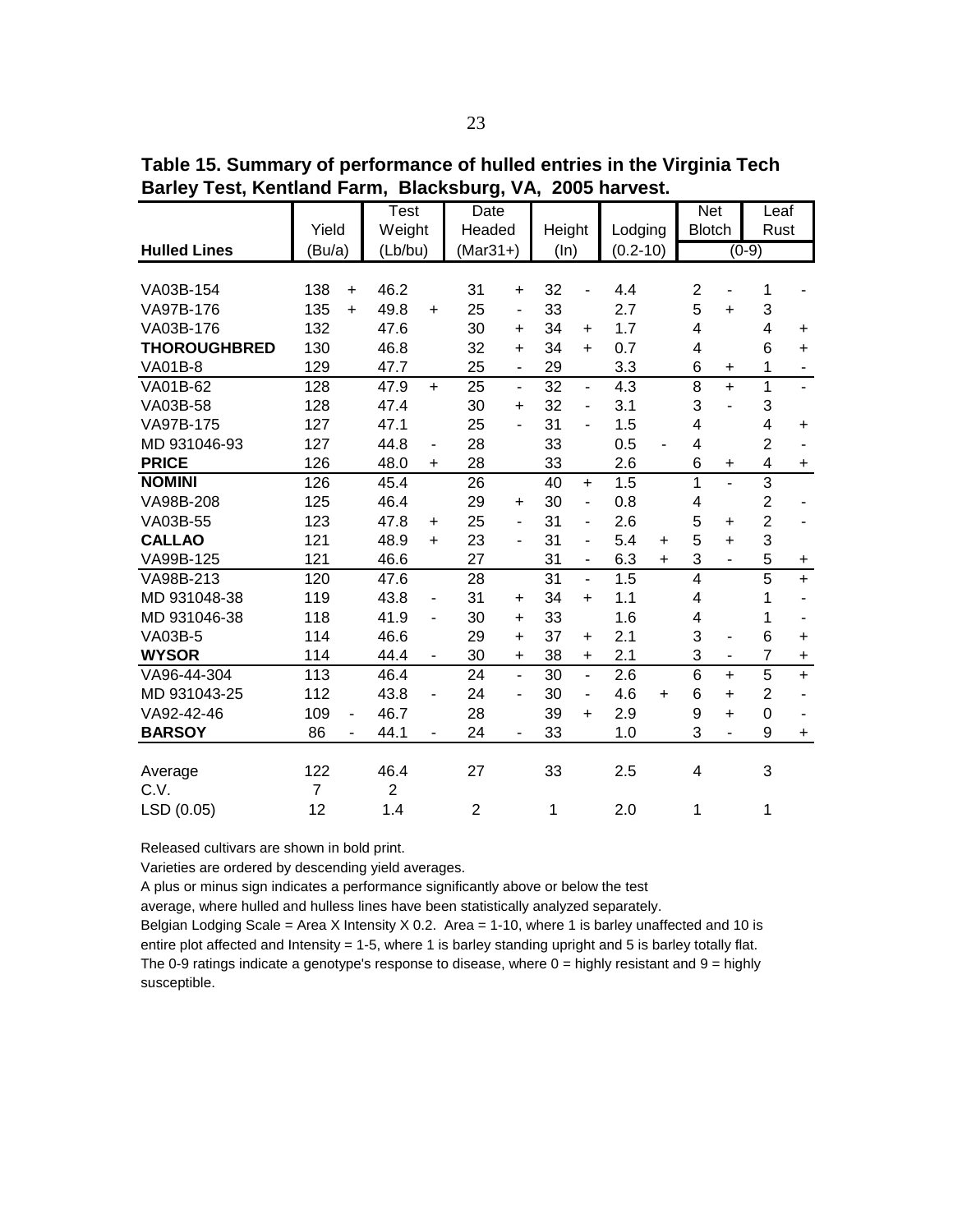**Hulled Lines** VA99B-125 112 47.1 4.0 + VA98B-208 112 47.8 0.2 VA97B-176 110 50.5 + 1.2 VA96-44-304 109 48.9 + 2.1 VA03B-55 109 50.0 + 0.6 MD 931046-38 109\*\* 43.3 - 0.6 **PRICE** 108 48.6 + 0.5 VA97B-175 107 48.4 + 2.9 VA98B-213 105 48.8 + 0.6 VA03B-176 102 48.8 + 0.2 **THOROUGHBRED** 101 47.5 0.2 MD 931046-93 99\*\* 42.0 - 0.3 VA03B-154 96 47.3 2.1 VA01B-62 96 47.9 4.9 + VA03B-58 94 48.4 + 1.6 VA03B-5 88 48.7 + 0.2 VA01B-8 88 45.6 4.0 + **CALLAO** 86 47.0 6.8 + MD 931048-38 85\*\* 41.9 - 0.5 **WYSOR** NA\* 46.6 0.7 VA92-42-46 NA\* 46.3 0.2 **NOMINI**  $NA^*$  45.3 - 0.4 MD 931043-25 NA\* 43.4 - 0.9 **BARSOY** NA\* 41.2 - 0.7 Average 101 46.7 1.5 C.V. 2 LSD (0.05) 17 1.4 2.0  $(Bu/a)$   $(Lb/bu)$   $(0.2-10)$ Test Yield | Weight | Lodging

**Table 16. Summary of performance of hulled entries in the Virginia Tech Barley Test, Southern Piedmont AREC, Blackstone, VA, 2005 harvest.**

\* Yields are not being reported for these lines due to deer damage.

\*\* Yields may have been affected by deer damage.

Released cultivars are shown in bold print.

Varieties are ordered by descending yield averages.

A plus or minus sign indicates a performance significantly above or below the test

average, where hulled and hulless lines have been statistically analyzed separately.

Belgian Lodging Scale = Area X Intensity  $X$  0.2. Area = 1-10, where 1 is barley unaffected and 10 is entire plot affected and Intensity = 1-5, where 1 is barley standing upright and 5 is barley totally flat.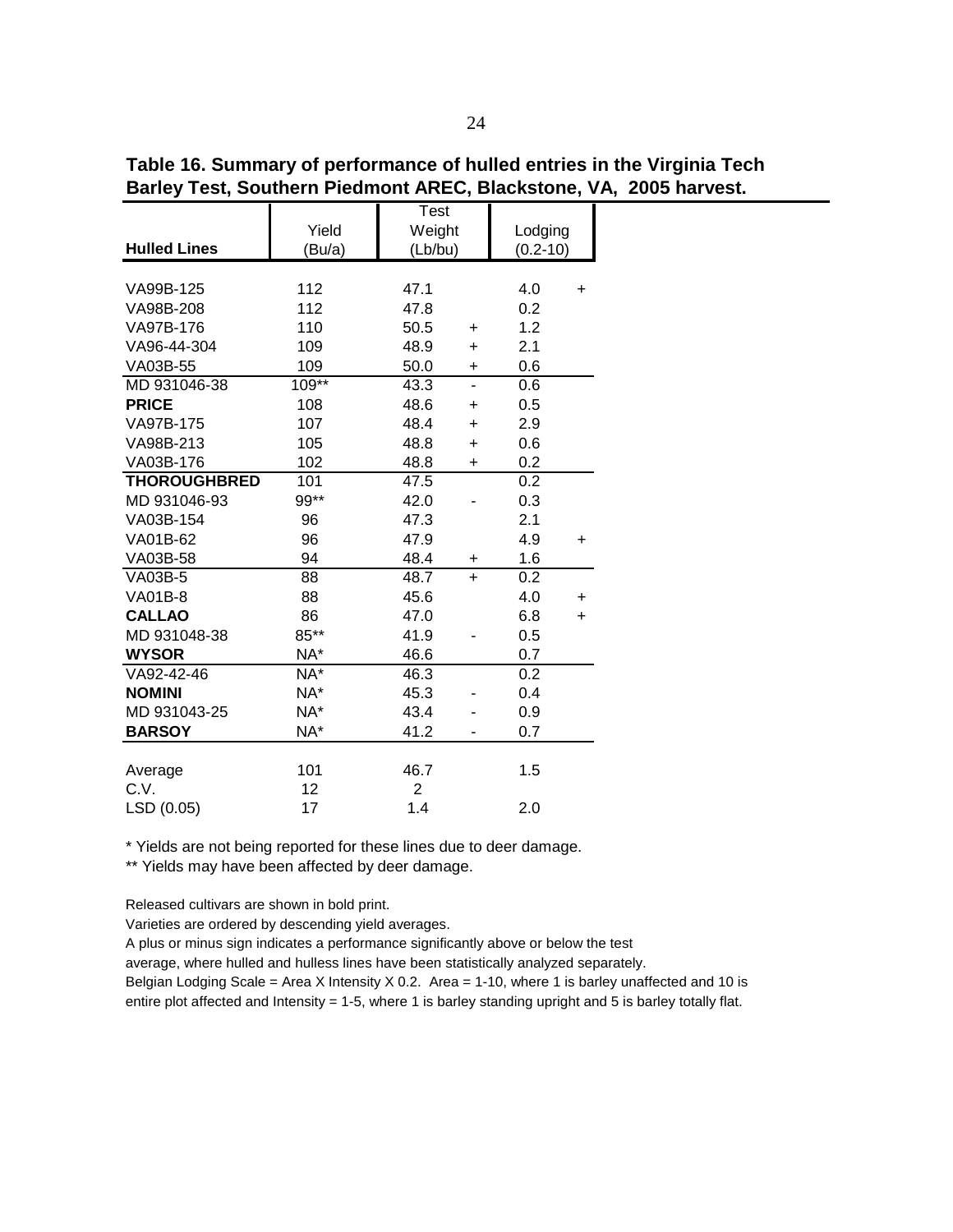#### **SECTION 2 - WHEAT VARIETIES**

When evaluating wheat variety performance as presented in this report, one should consider the use of seed treatment. Certain entries in this test have different seed treatments that may greatly impact performance. Seed treatments are indicated by an acronym in parentheses following the name. "B" is Baytan®, "D" is Dividend®, "R" is raxil, and "T" is thiram. For example, USG3209 (RT) indicates that this entry was treated with raxil and thiram. Virginia Tech experimental lines and some public varieties such as Massey were treated with raxil and thiram.

Selecting the best wheat varieties is challenging but becomes easier with adequate information on performance over multiple environments. Past seasons across Virginia have provided the opportunity to evaluate daylength sensitivity, spring freeze damage, glume blotch, scab (Fusarium head blight), and general plant health. Many newer wheat varieties and lines performed well in all environments tested.

The future for wheat varieties adapted to Virginia conditions is very positive. Dr. Carl Griffey, Virginia Tech's small grains breeder, has many lines starting with "VA" shown in the by-location tables that are in the top-yielding group and that display good disease resistance.

The released varieties that yielded significantly higher than the statewide mean in 2005 were SS MPV 57, SS 560 treated with Raxil, Renwood 3260, USG 3209 treated with Raxil and Thiram, SS 8404, 3706, Featherstone 176, Pioneer 26R24 treated with Dividend, SS 520 treated with Raxil, and Vigoro 9412 treated with Dividend. These varieties excelled in all geographic regions of the Commonwealth. It should be noted that disease pressure, especially from powdery mildew, was slight at most testing locations for the 2004-05 growing season. The fact that varieties with a wide maturity range and other characteristics did well this year is promising in that producers have the opportunity to select good varieties to fit different management schemes. Test weights overall were very high due to favorable environmental conditions during grain fill. This lack of stress resulted in little difference among varieties tested and thus only a few were shown to have test weights significantly above or below the trial mean.

Varieties with three year average yields higher than the statewide average include SS MPV 57, Featherstone 176, USG 3209 treated with Raxil and Thiram, SS 560 treated with Raxil, SS 520 treated with Raxil, Tribute, Pioneer 26R24 treated with Dividend, and SS 550 treated with Baytan. Of these, only Tribute also had above average test weight.

Other varieties with above average yields but only two years of data are Renwood 3260, Vigoro 9412 treated with Dividend, and Pioneer 26R15 treated with Dividend. Renwood 3260 and Vigoro 9412 also have above average grain test weight based on data from 2004 and 2005 harvests.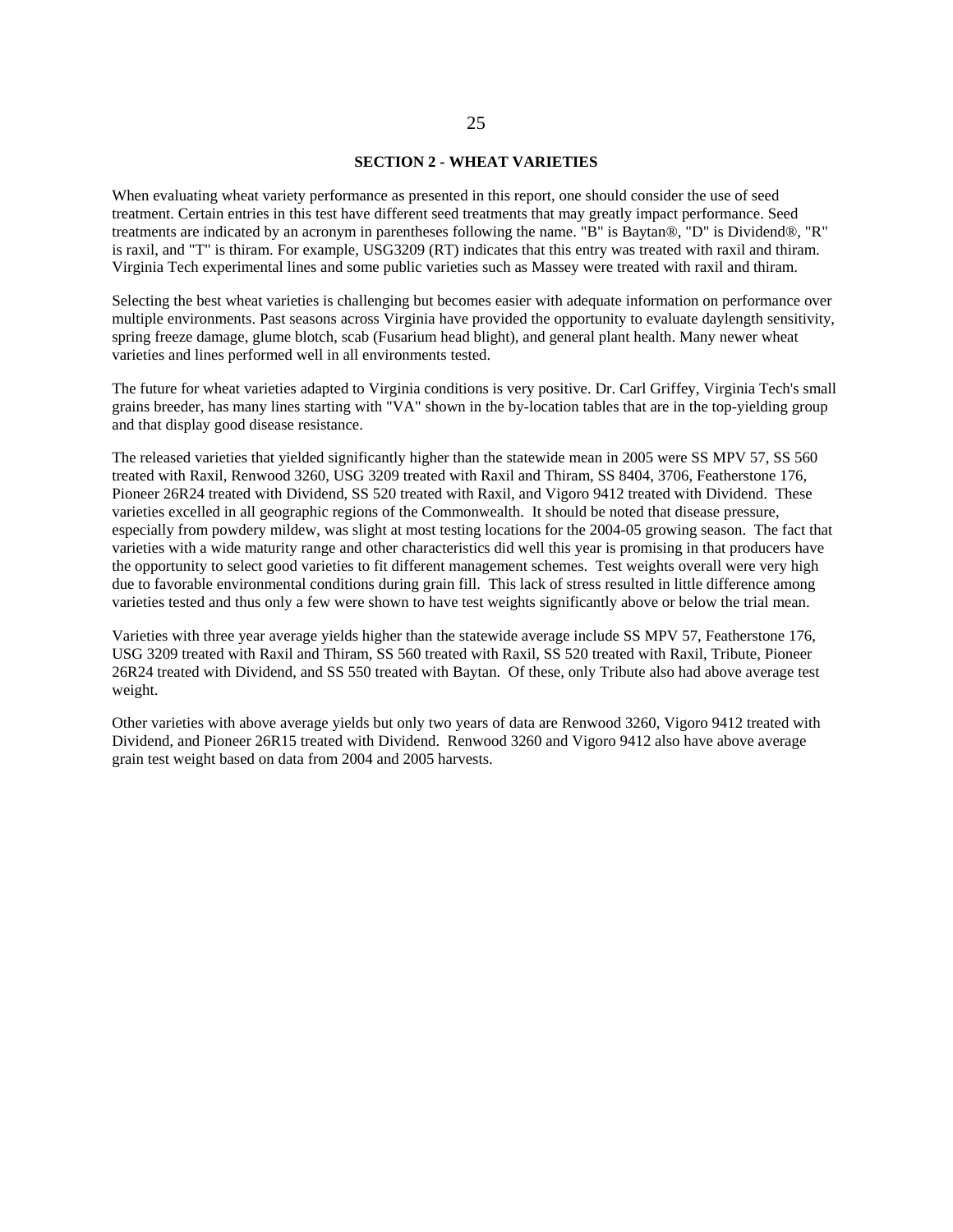#### **Summary of wheat management practices for the 2005 harvest season (All rates are given on a per acre basis.)**

**Blacksburg** - Planted November 11, 2004. Preplant fertilizer was 25-80-120 applied September 23, 2004. Harmony Extra® was applied at 0.6 oz on April 6 2005 with 80-0-0. Harvest occurred on July 12, 2005.

**Warsaw** - Planted October 27, 2004. Preplant fertilizer was 30-80-80-5 applied October 9, 2004. Site was sprayed with 0.4 oz Finesse® on February 9, 2005. Fertilization at 40 lb N using 24-0-0-3 was applied February 9, 2005 and at 60 lb N on March 31, 2005. Harvest occurred June 25, 2005.

**Blackstone** - Planted October 19, 2004. Preplant fertilizer was 300 lb 10-20-20 on October 6, 2004. Site was fertilized with 40 lb N using 30%UAN and sprayed with 0.5 oz Harmony Extra® on January 25, 2005. Site was sprayed with 4.75 oz Osprey® on February 17, 2005. Site was fertilized with 60 lb N using 30% UAN March 15, 2005. Site was sprayed with 2.5 oz Warrior® May 4, 2005. Harvest occurred on June 28, 2005.

**Painter** - Planted November 2, 2004. Preplant fertilizer was 500 lb 5-10-10 on November 1, 2004. Site was fertilized with 90 lb N and sprayed with 0.5 oz Harmony Extra® and 0.75 pt 2,4-D March 31, 2005. Harvest occurred on July 6, 2005.

**Holland** - Planted October 28, 2004. Area received 1500 lb lime and 350 lb 9-15-36 on October 26, 2004. Site was fertilized with 60 units N on January 12, 2005 and again on March 22, 2005. Harmony Extra® at .66 oz was applied in the spring. Harvest occurred July 7, 2005.

**Orange** - Planted October 7, 2004. Preplant fertilization was 25-118-40 on October 5, 2004. Sixty lb N and Harmony Extra® at 0.4 oz were applied March 11, 2005. Harvest occurred on June 23, 2005.

**Shenandoah Valley** - Planted October 11, 2004. Preplant fertilizer was 40-90-100-10 plus 2 tons lime. Seventyfive lb N and 0.5 oz Harmony Extra® were applied March 17, 2005. Harvest occurred July 11, 2005.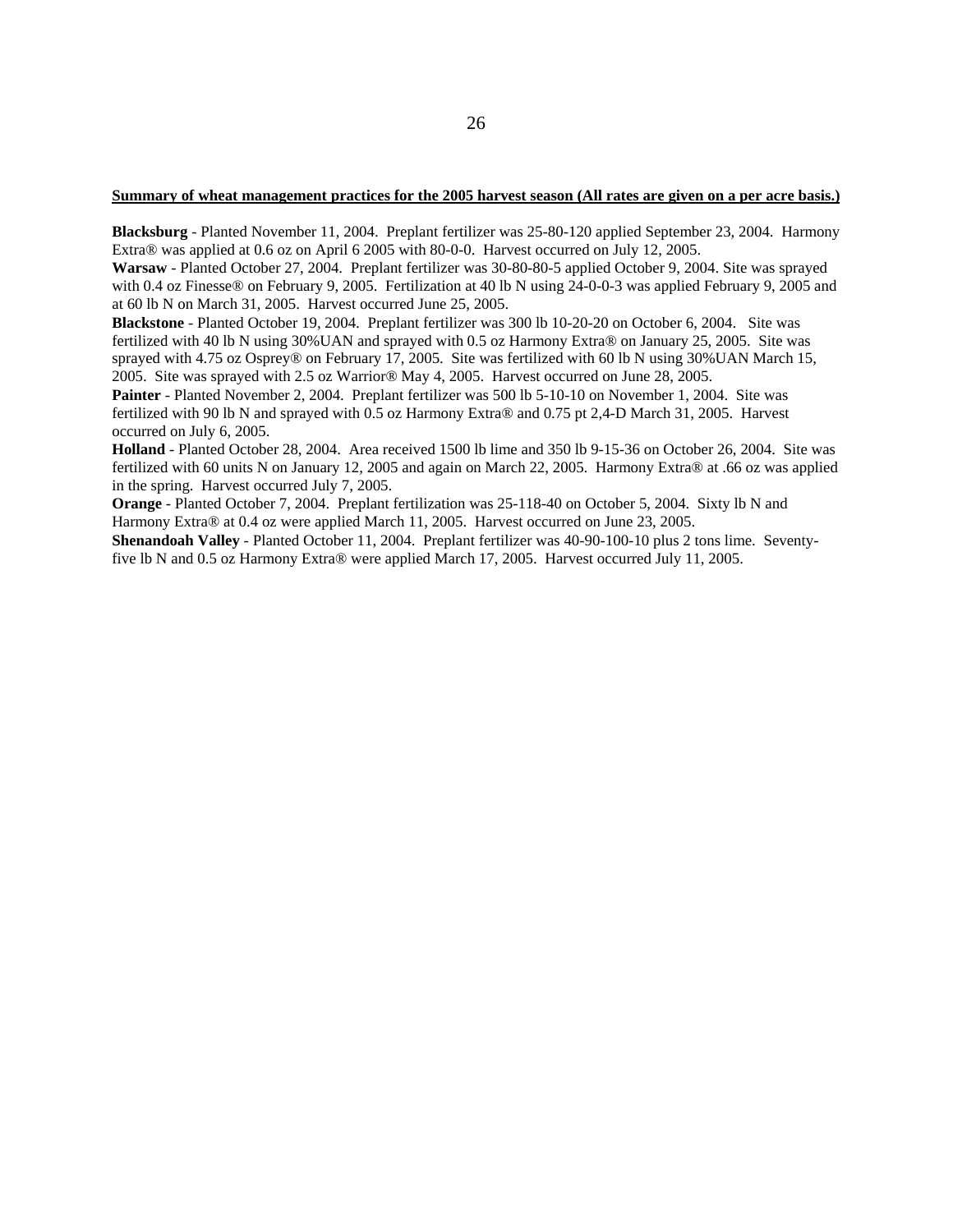|                         | Yield           |           | <b>Test</b><br>Weight | Date<br>Headed  |                | Height          |                          | Lodging      |           | Powdery<br>Mildew | Leaf<br>Rust   |           | <b>Barley</b><br>Yellow<br>Dwarf<br>Virus |     | <b>Stripe</b><br>Rust |                              | <b>Stripe</b><br>Rust<br>Reaction | Winter<br>Survival | Hessian<br>Fly |
|-------------------------|-----------------|-----------|-----------------------|-----------------|----------------|-----------------|--------------------------|--------------|-----------|-------------------|----------------|-----------|-------------------------------------------|-----|-----------------------|------------------------------|-----------------------------------|--------------------|----------------|
| Line                    | (Bu/a)          |           | (Lb/bu)               | $(Mar31+)$      |                | (ln)            |                          | $(0.2 - 10)$ |           |                   |                | $(0-9)$   |                                           |     |                       |                              | <b>Type</b>                       | $\%$               | Resistance     |
|                         | (7)             |           | (7)                   | (3)             |                | (3)             |                          | (3)          |           | (4)               | (2)            |           | (4)                                       |     | (1)                   |                              | (1)                               | (1)                | (1)            |
|                         |                 |           |                       |                 |                |                 |                          |              |           |                   |                |           |                                           |     |                       |                              |                                   |                    |                |
| VA01W-205               | 80              | $\ddot{}$ | 59.6                  | 39              |                | 31              |                          | 0.2          |           | 0                 | 0              |           | 3                                         |     | 2                     |                              | <b>MR</b>                         | 100                |                |
| <b>SS MPV 57</b>        | 80              | $\ddot{}$ | 58.4                  | 41              | $\ddot{}$      | 37              | $\ddot{}$                | 0.2          |           | $\ddot{}$         | 3              | ÷         | 3                                         |     | 5                     | $\ddot{}$                    | S                                 | 100                |                |
| VA03W-415               | 79              | $\ddot{}$ | 57.5                  | 37              |                | 34              |                          | 0.2          |           | 0                 |                |           | 3                                         |     | 7                     | +                            | S                                 | 94                 | <b>BCE</b>     |
| SS 560(R)               | 79              | $\ddot{}$ | 58.9                  | 40              | $+$            | 35              | $\ddot{}$                | 0.5          |           | 0                 | 3              |           | 3                                         |     | 5                     | $\ddot{}$                    | S                                 | 98                 | ---            |
| VA02W-124               | 78              | $\ddot{}$ | 58.8                  | 40              | $\ddot{}$      | 36              | $\ddot{}$                | 1.0          | $\ddot{}$ | $\Omega$          |                |           | $\overline{2}$                            |     |                       | $\blacksquare$               | <b>MS</b>                         | 100                | ---            |
| VA03W-409               | $\overline{78}$ | $+$       | 58.3                  | 42              | $+$            | 33              |                          | 0.2          |           | 0                 | 1              |           | $\overline{2}$                            |     | 6                     | $\ddot{}$                    | S                                 | 96                 | $\mathsf C$    |
| VA03W-412               | 78              | $\ddot{}$ | 59.4                  | 39              |                | 34              |                          | 0.2          |           | 0                 | $\overline{2}$ |           | 3                                         |     | $\overline{2}$        |                              | <b>MR</b>                         | 100                | ---            |
| RENWOOD 3260            | 78              | $\ddot{}$ | 59.1                  | 37              | ÷,             | 36              | $\ddot{}$                | 0.6          |           | 0                 | $\overline{2}$ |           |                                           |     | 4                     | +                            | S                                 | 98                 | ---            |
| <b>USG 3209(RT)</b>     | 78              | $\ddot{}$ | 58.6                  | 38              |                | 33              |                          | 0.3          |           | $\Omega$          | 4              | +         | 3                                         |     | $\overline{2}$        | $\qquad \qquad \blacksquare$ | <b>MS</b>                         | 100                | <b>BE</b>      |
| VA02W-555               | 77              | $\ddot{}$ | 58.7                  | 38              |                | 33              | $\overline{\phantom{a}}$ | 0.2          |           | $\Omega$          | 3              | $\ddot{}$ | $\overline{c}$                            |     |                       | $\blacksquare$               | $\mathsf{R}$                      | 96                 | $---$          |
| <b>FEATHERSTONE 176</b> | $\overline{77}$ | $\ddot{}$ | 59.0                  | $\overline{36}$ | $\sim$         | $\overline{36}$ | $\ddot{}$                | 0.9          | $+$       | $\mathbf 0$       | 3              | $+$       | $\overline{3}$                            |     | $\overline{c}$        | $\blacksquare$               | $\overline{R}$                    | 94                 | E              |
| 3706                    | 77              | $\ddot{}$ | 59.1                  | 38              |                | 34              |                          | 0.2          |           | 0                 | 1              |           | $\overline{2}$                            |     | 1                     |                              | $\mathsf{R}$                      | 95                 | ---            |
| <b>SS 8404</b>          | 77              | $\ddot{}$ | 59.3                  | 39              |                | 32              |                          | 0.2          |           | $\ddot{}$         | $\overline{2}$ |           | $\overline{2}$                            |     | 3                     |                              | <b>MS</b>                         | 98                 |                |
| VA02W-370               | 76              | $+$       | 59.7                  | 34              |                | 31              |                          | 0.2          |           | 0                 | $\overline{2}$ |           | $\overline{c}$                            |     | $\overline{2}$        |                              | $\mathsf{R}$                      | 100                | <b>BCDE</b>    |
| VA02W-398               | 76              | $\ddot{}$ | 58.4                  | 38              |                | 34              |                          | 0.5          |           | 0                 | 0              |           | 4                                         | $+$ | 3                     |                              | <b>MS</b>                         | 100                | $---$          |
| VA02W-559               | 76              | $\ddot{}$ | 58.9                  | 40              | $\ddot{}$      | $\overline{31}$ |                          | 0.2          |           | $\mathbf 0$       | 5              | $\ddot{}$ | 3                                         |     | $\overline{7}$        | $\ddot{}$                    | $\overline{S}$                    | 100                | ---            |
| VA03W-434               | 76              | $\ddot{}$ | 58.6                  | 41              | $+$            | 32              |                          | 0.2          |           | 0                 | $\overline{2}$ |           | 3                                         |     | 3                     |                              | S                                 | 100                | ---            |
| PIONEER 26R24(D)        | 76              | $\ddot{}$ | 59.0                  | 39              |                | 36              | $\ddot{}$                | 0.5          |           | $\Omega$          | $\overline{2}$ |           | $\overline{2}$                            |     | 5                     | $\ddot{}$                    | S                                 | 100                | E              |
| SS 520(R)               | 76              | $\ddot{}$ | 58.9                  | 35              |                | 36              | $\ddot{}$                | 0.2          |           | 0                 | $\overline{2}$ |           | 3                                         |     | 6                     | $\ddot{}$                    | S                                 | 100                |                |
| VA03W-235               | 75              | $\ddot{}$ | 58.8                  | 42              | $\ddot{}$      | 37              | $\ddot{}$                | 0.3          |           | 0                 | $\overline{2}$ |           | $\overline{c}$                            |     |                       |                              |                                   | 100                | ---            |
| VA03W-249               | $\overline{75}$ | $+$       | 58.8                  | $\overline{38}$ | $\blacksquare$ | $\overline{32}$ | ÷,                       | 0.2          |           | $\overline{0}$    | $\overline{2}$ |           | 3                                         |     | 4                     |                              | <b>MS</b>                         | $\overline{98}$    | ---            |
| VA03W-436               | 75              | $+$       | 58.6                  | 40              | $+$            | 31              |                          | 0.2          |           | $\mathbf 0$       | 1              |           | 3                                         |     | 3                     |                              | $\mathbb S$                       | 100                | ---            |
| VA03W-445               | 75              | $+$       | 58.6                  | 42              | $+$            | 33              |                          | 0.2          |           | $\Omega$          | 2              |           | 3                                         |     | 4                     | $\ddot{}$                    | S                                 | 100                | <b>CE</b>      |
| V9412(D)                | 75              | $\ddot{}$ | 59.3                  | 39              |                | 36              | $\ddot{}$                | 0.2          |           | $\Omega$          | 3              | +         | 3                                         |     | $\overline{2}$        |                              | <b>MS</b>                         | 99                 | <b>CDE</b>     |
| <b>SISSON</b>           | 74              |           | 58.8                  | 38              | $\blacksquare$ | 33              | $\overline{\phantom{a}}$ | 0.5          |           | 0                 | 6              | +         | 4                                         | +   | 6                     | $\ddot{}$                    | S                                 | 98                 | $---$          |
| VA00W-526               | $\overline{74}$ |           | 59.1                  | 40              | $\ddot{}$      | $\overline{32}$ |                          | 0.4          |           | 0                 | $\overline{2}$ |           | 3                                         |     |                       |                              | <b>MR</b>                         | 100                | ---            |
| VA01W-21                | 74              |           | 59.5                  | 39              |                | 34              |                          | 0.3          |           | $\Omega$          | 3              | ÷.        | $\overline{2}$                            |     | 7                     | $\ddot{}$                    | <b>MS</b>                         | 100                | $---$          |

**Table 17. Summary of performance of entries in the Virginia Tech Wheat Test, 2005 harvest.**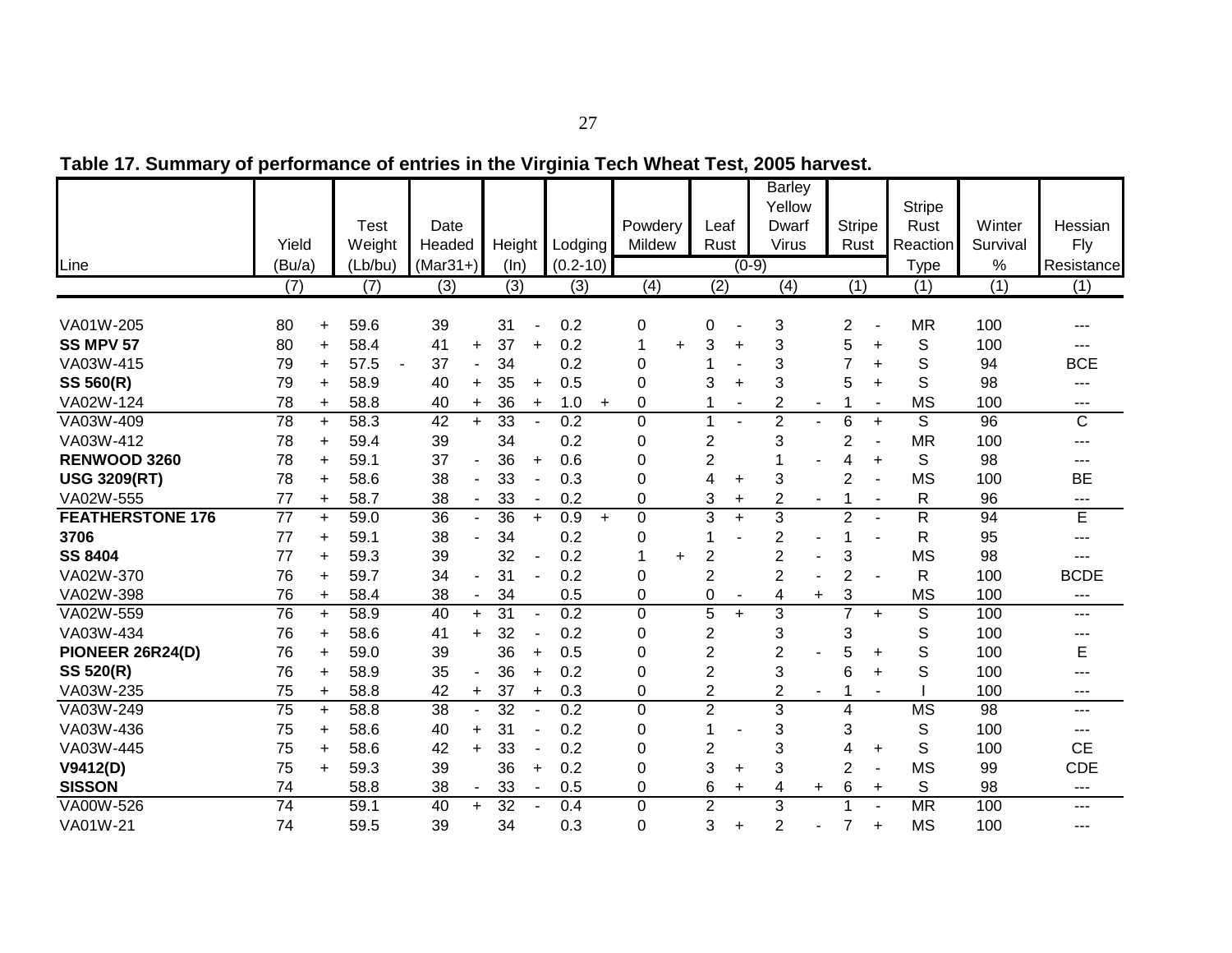|                             |                      |         |                |                 |                          |                 |                          |                  |                  |           |                |                          | <b>Barley</b>    |           |                |                          |                |                 |                   |
|-----------------------------|----------------------|---------|----------------|-----------------|--------------------------|-----------------|--------------------------|------------------|------------------|-----------|----------------|--------------------------|------------------|-----------|----------------|--------------------------|----------------|-----------------|-------------------|
|                             |                      |         |                |                 |                          |                 |                          |                  |                  |           |                |                          | Yellow           |           |                |                          | <b>Stripe</b>  |                 |                   |
|                             |                      | Test    |                | Date            |                          |                 |                          |                  | Powdery          |           | Leaf           |                          | Dwarf            |           | <b>Stripe</b>  |                          | Rust           | Winter          | Hessian           |
|                             | Yield                | Weight  |                | Headed          |                          | Height          |                          | Lodging          | Mildew           |           | Rust           |                          | <b>Virus</b>     |           | Rust           |                          | Reaction       | Survival        | Fly               |
| Line                        | (Bu/a)               | (Lb/bu) |                | $(Mar31+)$      |                          | $(\ln)$         |                          | $(0.2 - 10)$     |                  |           |                | $(0-9)$                  |                  |           |                |                          | <b>Type</b>    | %               | Resistance        |
|                             | (7)                  | (7)     |                | (3)             |                          | (3)             |                          | (3)              | $\overline{(4)}$ |           | (2)            |                          | $\overline{(4)}$ |           | (1)            |                          | (1)            | (1)             | (1)               |
| VA02W-513                   | $\overline{74}$      | 59.3    |                | 39              |                          | $\overline{32}$ |                          | 0.2              | $\Omega$         |           | $\overline{2}$ |                          | $\overline{3}$   |           | 3              |                          |                | 100             | $- - -$           |
| VA02W-62                    | 74                   | 59.2    |                | 38              | $\overline{\phantom{a}}$ | 34              |                          | 0.5              | 0                |           | 3              | +                        | 4                | $\ddot{}$ | 6              | $\ddot{}$                | S              | 98              | $---$             |
| VA02W-713                   | $\overline{74}$      | 59.2    |                | 36              | $\blacksquare$           | 36              | $+$                      | 0.3              | $\overline{0}$   |           | 3              | $\ddot{}$                | 3                |           | $\overline{2}$ | $\blacksquare$           | <b>MS</b>      | 100             | <b>BCDE</b>       |
| PIONEER 26R31               | 74                   | 59.1    |                | 38              |                          | 33              |                          | 0.2              | $\Omega$         |           | 1              |                          | 5                | $\ddot{}$ | 5              | $\ddot{}$                | <b>MS</b>      | 100             | E                 |
| <b>TRIBUTE</b>              | 74                   | 59.7    |                | 39              |                          | 33              |                          | 0.3              | $\Omega$         |           | 2              |                          | $\overline{c}$   |           | 4              | $\ddot{}$                | S              | 100             | ---               |
| V9510                       | 74                   | 59.3    |                | 40              | +                        | 34              |                          | 0.3              | 0                |           | 3              | +                        | 3                |           | 5              | $\ddot{}$                | S              | 100             | ---               |
| <b>SS 550(B)</b>            | 74                   | 58.7    |                | 40              | $\ddot{}$                | 34              |                          | 0.4              | 0                |           | 4              | +                        | 3                |           |                | $\ddot{}$                | S              | 100             | $---$             |
| VA03W-211                   | 73                   | 59.9    | $\ddot{}$      | 34              | $\overline{a}$           | 34              |                          | 0.4              | $\mathbf 0$      |           | 1              |                          | 4                | $\ddot{}$ | 1              |                          | <b>MR</b>      | 100             | CE                |
| VA03W-453                   | 73                   | 59.4    |                | 40              | $\ddot{}$                | 35              | $\ddot{}$                | 0.4              | 0                |           | $\Omega$       |                          | $\overline{c}$   |           | 2              | $\blacksquare$           | <b>MS</b>      | 100             | $---$             |
| PIONEER 26R15(D)            | 73                   | 58.8    |                | 39              |                          | 36              | $\ddot{}$                | 0.2              | $\Omega$         |           | $\overline{c}$ |                          | $\overline{c}$   |           | $\overline{2}$ |                          | <b>MS</b>      | 100             | <b>BE</b>         |
| <b>COKER 9553</b>           | 73                   | 59.3    |                | 36              | $\overline{a}$           | 35              | $\ddot{}$                | 0.4              | $\Omega$         |           | 1              |                          | 3                |           |                |                          | R              | 95              | ---               |
| VA01W-18                    | 72                   | 59.0    |                | 41              | $\ddot{}$                | 34              |                          | 0.3              | 0                |           | 2              |                          | $\overline{2}$   |           | 4              | $\ddot{}$                | S              | 100             | ---               |
| VA01W-35                    | $\overline{72}$      | 59.0    |                | 40              | $\ddot{}$                | 35              | $\ddot{}$                | 0.6              | $\mathbf 0$      |           | $\overline{2}$ |                          | 3                |           | 5              | $+$                      | $\overline{s}$ | 100             | ---               |
| <b>COKER 9184(D)</b>        | 72                   | 59.4    |                | 41              | $\ddot{}$                | 34              |                          | 0.2              | 0                |           | 1              |                          | 3                |           | 3              |                          | S              | 100             | $\mathsf C$       |
| VA01W-353                   | 71                   | 58.9    |                | 38              |                          | 31              |                          | 0.2              | $\Omega$         |           | $\overline{c}$ |                          | 3                |           | $\overline{2}$ |                          |                | 98              | ---               |
| VA02W-596                   | 71                   | 58.6    |                | 41              | $\ddot{}$                | 34              |                          | 0.6              | 0                |           | 3              | $\ddot{}$                | 5                | $\ddot{}$ |                |                          | R              | 100             | $---$             |
| VA01W-243                   | $\overline{71}$      | 59.3    |                | 38              | ÷,                       | $\overline{34}$ |                          | 1.0<br>$+$       | 1                | $\ddot{}$ | 4              |                          | $\overline{2}$   |           | $\overline{2}$ |                          | <b>MR</b>      | 99              | <b>BE</b>         |
| VA03W-294                   | 71                   | 58.9    |                | 35              | ÷                        | 32              | $\overline{\phantom{a}}$ | 0.2              | $\mathbf 0$      |           | 3              | $\ddot{}$                | 3                |           | 3              |                          | <b>MS</b>      | 100             | E                 |
| NC00-15332(R)               | 71                   | 58.6    |                | 41              | $\ddot{}$                | 36              | $\ddot{}$                | 0.2              | 0                |           |                |                          | 3                |           | 2              | $\overline{\phantom{a}}$ |                | 100             | E                 |
| <b>McCORMICK</b>            | 70                   | 59.7    |                | 40              | $\ddot{}$                | 32              |                          | 0.2              | $\Omega$         |           | 3              | ÷                        | $\overline{2}$   |           | 1              |                          | <b>MR</b>      | 100             | $\mathsf C$       |
| PIONEER 26R58(D)            | 70                   | 58.6    |                | 39              |                          | 34              |                          | 0.2              |                  | $\ddot{}$ | 3              | $+$                      | 4                | $+$       | 3              |                          | <b>MS</b>      | 100             | $---$             |
| <b>FEATHERSTONE 520(RT)</b> | 70                   | 59.3    |                | 39              |                          | 34              |                          | 1.0<br>$+$       | $\Omega$         |           | 3              | $+$                      | 3                |           | 3              |                          | S              | 98              | $\overline{a}$    |
| <b>CRAWFORD</b>             | 70                   | 59.1    |                | 36              | $\overline{\phantom{a}}$ | 34              |                          | 1.0<br>$\ddot{}$ | $\Omega$         |           |                |                          | 4                | $\ddot{}$ |                |                          | <b>MS</b>      | 100             | <b>CE</b>         |
| SS 8302(R)                  | 69                   | 59.3    |                | 40              | $\ddot{}$                | 36              | $\ddot{}$                | 0.3              |                  | $\ddot{}$ | $\overline{2}$ |                          | 3                |           |                |                          | R              | 100             | ---               |
| <b>COKER 9436(D)</b>        | 69                   | 58.0    | $\blacksquare$ | 42              | $+$                      | 33              |                          | 0.3              |                  | $\ddot{}$ | 2              |                          | 3                |           | 3              |                          | S              | 90              | <b>BC</b>         |
| <b>COKER B980582</b>        | 69<br>$\blacksquare$ | 59.9    | $\ddot{}$      | 35              | $\overline{\phantom{a}}$ | 36              | $\ddot{}$                | 0.5              | 0                |           |                | $\overline{\phantom{a}}$ | 3                |           | $\overline{2}$ | $\overline{\phantom{a}}$ | S              | 100             | $\qquad \qquad -$ |
| USG EXP 820                 | 69                   | 60.3    | $\ddotmark$    | $\overline{41}$ | $\ddot{}$                | $\overline{36}$ | $\ddot{}$                | $\overline{0.3}$ | $\overline{3}$   | $\ddot{}$ | 3              | $\ddot{}$                | $\overline{2}$   |           | $\overline{2}$ |                          | <b>MR</b>      | $\overline{98}$ | $---$             |
| <b>MV5-46</b>               | 68                   | 59.5    |                | 40              | $\ddot{}$                | 33              | ٠                        | 0.2              | $\Omega$         |           | 3              | $\ddot{}$                | 3                |           | 7              | $\ddot{}$                | S              | 100             | $---$             |

**Table 17, continued. Summary of performance of entries in the Virginia Tech Wheat Test, 2005 harvest.**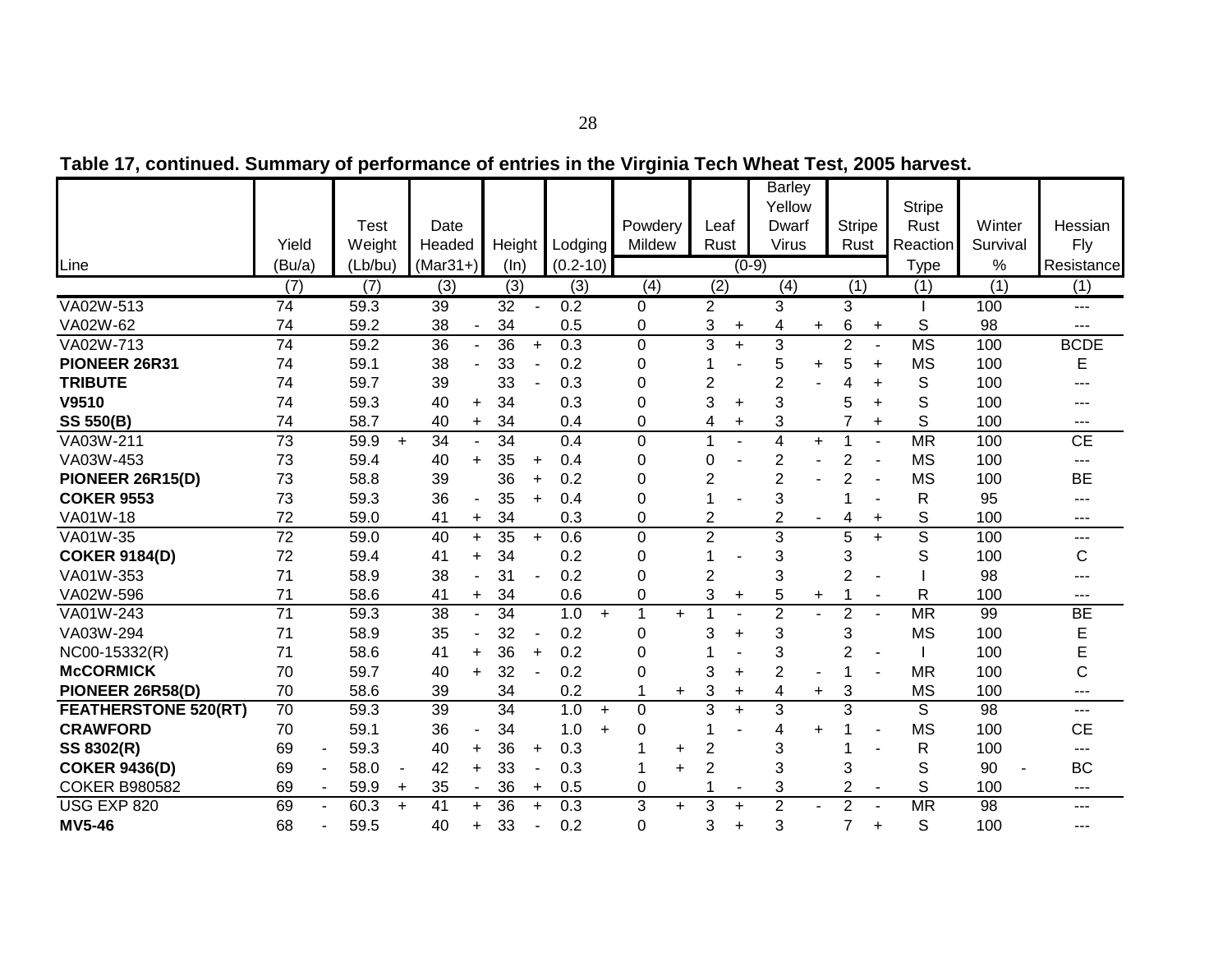|                                                    |        |                  |                      |                  |           |              |           |                |           |                  |           | <b>Barley</b>  |           |                |           |               |          |             |
|----------------------------------------------------|--------|------------------|----------------------|------------------|-----------|--------------|-----------|----------------|-----------|------------------|-----------|----------------|-----------|----------------|-----------|---------------|----------|-------------|
|                                                    |        |                  |                      |                  |           |              |           |                |           |                  |           | Yellow         |           |                |           | <b>Stripe</b> |          |             |
|                                                    |        | Test             | Date                 |                  |           |              |           | Powdery        |           | Leaf             |           | Dwarf          |           | <b>Stripe</b>  |           | Rust          | Winter   | Hessian     |
|                                                    | Yield  | Weight           | Headed               | Height           |           | Lodging      |           | Mildew         |           | Rust             |           | <b>Virus</b>   |           | Rust           |           | Reaction      | Survival | Fly         |
| Line                                               | (Bu/a) | (Lb/bu)          | $(Mar31+)$           | (ln)             |           | $(0.2 - 10)$ |           |                |           |                  | $(0-9)$   |                |           |                |           | <b>Type</b>   | %        | Resistance  |
|                                                    | (7)    | $\overline{(7)}$ | (3)                  | $\overline{(3)}$ |           | (3)          |           | (4)            |           | $\overline{(2)}$ |           | (4)            |           | (1)            |           | (1)           | (1)      | (1)         |
| NC99-13022(R)                                      | 68     | 58.8             | 39                   | 32               |           | 0.2          |           | $\Omega$       |           | 2                |           | 4              | $+$       |                |           |               | 100      | $\cdots$    |
| <b>CHOPTANK(R)</b>                                 | 67     | 58.9             | 40<br>$\ddot{}$      | 31               |           | 0.2          |           | 0              |           |                  |           | 4              | $\ddot{}$ | 3              |           | S             | 100      | ---         |
| SS 8309(R)                                         | 67     | 58.8             | 41<br>$\ddot{}$      | 37               | $\ddot{}$ | 0.2          |           |                | $\pm$     | $\overline{2}$   |           | 3              |           | 3              |           | <b>MS</b>     | 100      | ---         |
| <b>COKER 9312(D)</b>                               | 67     | 59.4             | 39                   | 34               |           | 0.5          |           |                | $+$       |                  |           | 3              |           | 4              | $\ddot{}$ | S             | 100      | B           |
| <b>COKER B980416</b>                               | 67     | 58.5             | 40<br>$\ddot{}$      | 35               | $\ddot{}$ | 1.0          | $\ddot{}$ | 0              |           | 2                |           | $\overline{2}$ |           | 3              |           | <b>MS</b>     | 100      | <b>BCDE</b> |
| VAN98W-342                                         | 66     | 58.7             | 38<br>$\blacksquare$ | 32               |           | 0.2          |           | 0              |           | 2                |           |                | +         | 5              | $\ddot{}$ | S             | 95       | С           |
| VA01W-310                                          | 66     | 58.9             | 38                   | 33               |           | 0.4          |           | 0              |           | 2                |           | 4              | $\ddot{}$ | 5              |           | S             | 100      | E           |
| $H-50(DEx)$                                        | 66     | 58.8             | 40<br>$\ddot{}$      | 39               | $\pm$     | 0.4          |           | 3              | $\ddot{}$ | 2                |           | 3              |           |                |           | R             | 100      | <b>BE</b>   |
| VA01W-99                                           | 65     | 58.7             | 39                   | 34               |           | 0.2          |           | $\Omega$       |           | 3                | $\ddot{}$ | 3              |           | 5              | $\ddot{}$ | S             | 96       | ---         |
| <b>COKER 9295(D)</b>                               | 65     | 58.1             | 40<br>$\ddot{}$      | 34               |           | 0.2          |           | 0              |           | 0                |           | 4              | $\ddot{}$ | 2              |           | <b>MS</b>     | 98       |             |
| VA03W-192                                          | 64     | 59.4             | 40<br>÷              | 33               |           | 0.2          |           | 0              |           |                  |           | 3              |           | 2              |           |               | 100      |             |
| PIONEER 26R12(D)                                   | 64     | 59.3             | 41<br>+              | 35               | $\ddot{}$ | 0.2          |           | 0              |           | 2                |           | $\overline{2}$ |           | 3              |           | <b>MS</b>     | 100      |             |
| V9512                                              | 64     | 58.9             | 40<br>+              | 38               | $\ddot{}$ | 0.5          |           | $\overline{2}$ | $\ddot{}$ | $\overline{2}$   |           | 3              |           | 2              |           |               | 100      | <b>BCE</b>  |
| <b>USG 3137</b>                                    | 64     | 58.6             | 40<br>$\ddot{}$      | 38               | $\ddot{}$ | 0.7          |           | $\overline{2}$ | ÷         | 2                |           | 3              |           | $\overline{2}$ |           | S             | 100      | <b>BCE</b>  |
| <b>MASSEY</b>                                      | 62     | 58.9             | 39                   | 38               | $\ddot{}$ | 1.1          | $\ddot{}$ |                |           |                  | $\ddot{}$ | 4              | $\ddot{}$ |                | ÷         | S             | 100      | <b>BE</b>   |
| <b>NEUSE(R)</b>                                    | 61     | 59.4             | 43<br>+              | 34               |           | 0.2          |           | 0              |           |                  |           | 3              |           | 6              | +         | S             | 100      | Е           |
| Average                                            | 72     | 59.0             | 39                   | 34               |           | 0.4          |           | 0              |           | $\overline{2}$   |           | 3              |           | 3              |           |               | 99       |             |
| C.V.                                               | 8      | 2.7              |                      |                  |           |              |           |                |           |                  |           |                |           |                |           |               |          |             |
| LSD (0.05)                                         | 3      | 0.8              |                      |                  |           | 0.4          |           | 0              |           |                  |           |                |           |                |           |               | 6        |             |
| Delegación de la componente de como la decla mujud |        |                  |                      |                  |           |              |           |                |           |                  |           |                |           |                |           |               |          |             |

**Table 17, continued. Summary of performance of entries in the Virginia Tech Wheat Test, 2005 harvest.**

Varieties are ordered by descending yield averages. A plus or minus sign indicates a performance significantly above or below the average.

The number in parentheses below column headings indicates the number of locations on which data are based.

Belgian Lodging Scale = Area X Intensity X 0.2. Area = 1-10, where 1 is wheat unaffected and 10 is

entire plot affected and Intensity = 1-5, where 1 is wheat standing upright and 5 is wheat totally flat.

The 0-9 ratings indicate a genotype's response to disease, where  $0 =$  highly resistant and  $9 =$  highly

susceptible.

Stripe rust reaction type indicators are as follows: R=resistant, MR=moderately resistant, I=intermediate, S=susceptible,

and MS=moderately susceptible.

Seedlings of all lines were tested for resistance to five biotypes of Hessian Fly, including B, C, D, E, and L. None showed good resistance to L.

Letters in column indicate varietal resistance to specified biotype(s). Lines lacking letters were susceptible to all biotypes.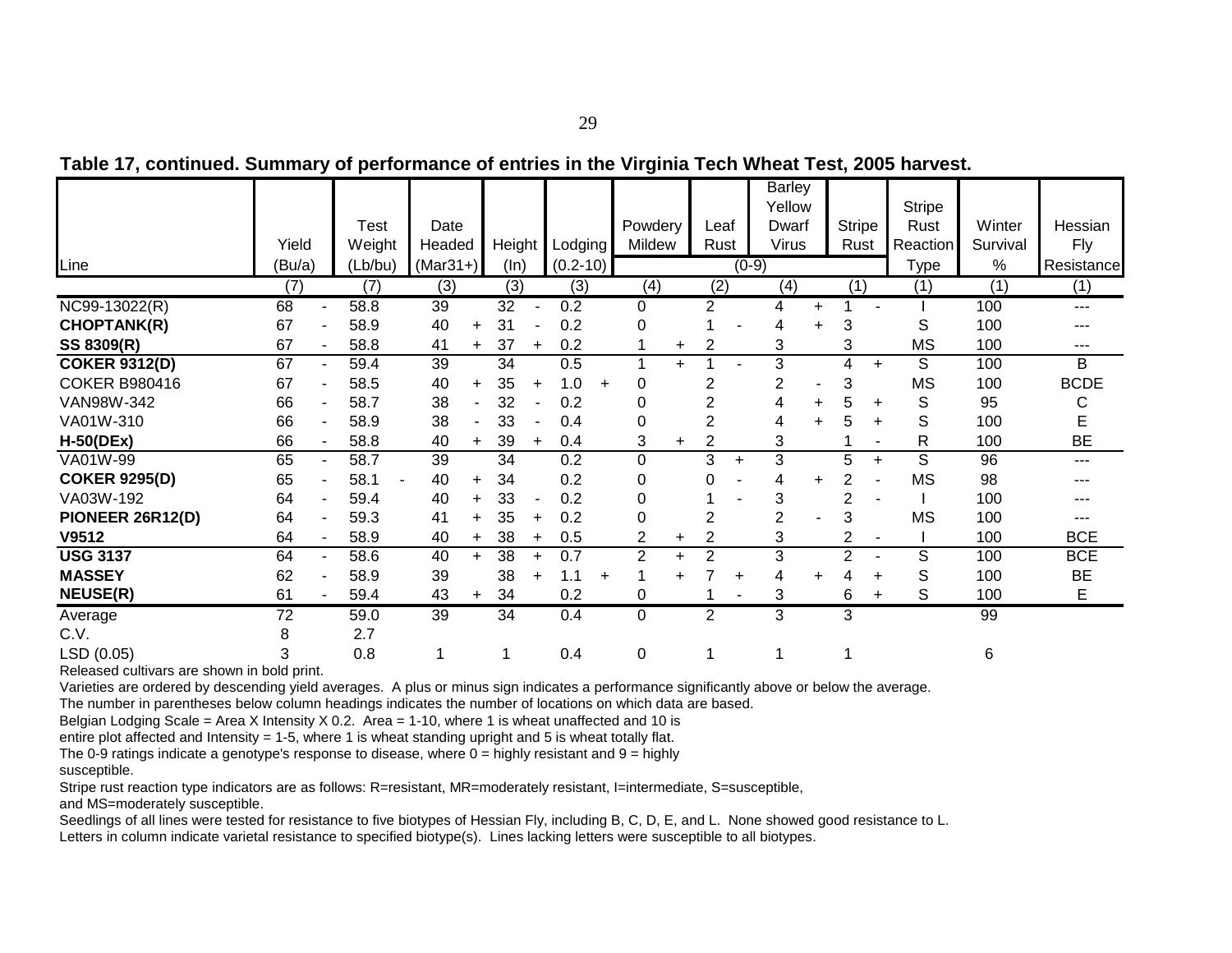| Tech wheat Tests, 2004 and 2005 harvests. |        |           |         |                          |            |                          |        |        |               |        |               |    |                  |           |                |                          |               |                |                          |               |          |
|-------------------------------------------|--------|-----------|---------|--------------------------|------------|--------------------------|--------|--------|---------------|--------|---------------|----|------------------|-----------|----------------|--------------------------|---------------|----------------|--------------------------|---------------|----------|
|                                           |        |           |         |                          |            |                          |        |        |               |        |               |    |                  |           | <b>Barley</b>  |                          | White         |                |                          |               |          |
|                                           |        |           |         |                          |            |                          |        |        |               |        |               |    |                  |           | Yellow         |                          | Spindle       |                |                          | <b>Stripe</b> |          |
|                                           |        |           | Test    |                          | Date       |                          |        |        |               |        | Powdery       |    | Leaf             |           | Dwarf          |                          | <b>Streak</b> | <b>Stripe</b>  |                          | Rust          | Winter   |
|                                           | Yield  |           | Weight  |                          | Headed     |                          | Height |        | Lodging       |        | <b>Mildew</b> |    | Rust             |           | Virus          |                          | Virus         | Rust           |                          | Reaction      | Survival |
| Line                                      | (Bu/a) |           | (Lb/bu) |                          | $(Mar31+)$ |                          | (ln)   |        | $(0.2 - 10)$  |        |               |    |                  |           | $(0-9)$        |                          |               |                |                          | Type          | %        |
|                                           | (14)   |           | (14)    |                          | (6)        |                          | (6)    |        | (6)           |        | (5)           |    | $\overline{(3)}$ |           | (7)            |                          | (1)           | (1)            |                          | (1)           | (1)      |
| <b>USG 3209(RT)</b>                       | 78     | $\ddot{}$ | 57.8    | $\overline{\phantom{0}}$ | 35         | ۰                        | 32     |        | 0.8           |        | 0             |    | 4                | $\ddot{}$ | $\overline{2}$ | $\overline{\phantom{a}}$ | 0             | $\overline{2}$ | $\overline{\phantom{a}}$ | <b>MS</b>     | 100      |
| <b>SS MPV 57</b>                          | 77     |           | 57.8    |                          | 37         | $\ddot{}$                | 37     | ÷      | 0.7           |        |               |    | 2                |           | 2              |                          | 0             | 5              | $\ddot{}$                | S             | 100      |
| <b>FEATHERSTONE 176</b>                   | 76     |           | 57.8    |                          | 34         | ۰                        | 36     | $\div$ | 1.1           |        | 0             |    | 3                | +         | $\overline{2}$ |                          | 0             | $\overline{2}$ |                          | R             | 94       |
| VA01W-21                                  | 75     | $\ddot{}$ | 58.8    | $\ddot{}$                | 35         | ۰                        | 34     |        | 0.7           |        | 0             |    | 3                |           | 2              |                          | 0             | 7              | $\ddot{}$                | <b>MS</b>     | 100      |
| <b>RENWOOD 3260</b>                       | 74     | $\ddot{}$ | 58.7    | $\ddot{}$                | 35         | $\sim$                   | 36     | $+$    | 0.9           |        | 0             |    | 2                |           |                | $\overline{\phantom{a}}$ | 0             | 4              | $\ddot{}$                | S             | 98       |
| VA01W-205                                 | 74     | $\ddot{}$ | 58.3    |                          | 36         |                          | 31     |        | 0.7           |        | 0             |    | 0                |           | 3              |                          |               | 2              |                          | <b>MR</b>     | 100      |
| SS 560(R)                                 | 74     | $\ddot{}$ | 58.0    |                          | 37         | $\ddot{}$                | 34     |        | 0.9           |        |               |    | 2                |           | 3              |                          | $\Omega$      | 5              | ÷                        | S             | 98       |
| VA02W-555                                 | 74     |           | 57.5    |                          | 35         |                          | 32     |        | 0.3           |        | 0             |    | 2                |           |                |                          | 0             |                |                          | R             | 96       |
| VA02W-398                                 | 74     | $\ddot{}$ | 57.0    | $\blacksquare$           | 35         | ٠                        | 33     |        | 0.6           |        | 0             |    | 0                |           | 3              |                          | 0             | 3              |                          | <b>MS</b>     | 100      |
| V9412(D)                                  | 73     | ÷         | 58.8    | $\ddot{}$                | 35         | $\overline{\phantom{0}}$ | 35     | $\pm$  | 0.3           |        |               | ÷. | 3                | ÷         | 3              |                          | 0             | 2              |                          | МS            | 99       |
| PIONEER 26R24(D)                          | 73     |           | 58.0    |                          | 35         |                          | 36     |        | 1.2           |        |               |    | 2                |           | 2              |                          |               | 5              | +                        | S             | 100      |
| VA02W-124                                 | 73     |           | 57.9    |                          | 36         |                          | 36     |        | 1.4           | $\div$ | 0             |    |                  |           | 2              |                          | 0             |                |                          | <b>MS</b>     | 100      |
| VA02W-513                                 | 72     |           | 58.8    | $\ddot{}$                | 36         |                          | 31     |        | 0.3           |        | 0             |    |                  |           | 2              |                          | 0             | 3              |                          |               | 100      |
| VA02W-370                                 | 72     |           | 58.7    | $\ddot{}$                | 33         |                          | 32     |        | 0.4           |        | 0             |    | 2                |           | 2              |                          |               | 2              |                          | R             | 100      |
| DIANEED 2CD4E/DI                          | 70.    |           | 570     |                          | nc.        |                          | OE.    |        | $\cap$ $\Box$ |        |               |    |                  |           | ⌒              |                          |               |                |                          | <b>MC</b>     | 100      |

**Table 18. Two year average summary of performance of all entries in the Virginia Tech Wheat Tests, 2004 and 2005 harvests.**

| VA02W-370            | 72 | ÷         | 58.7 | +         | 33 |                          | 32 |                          | 0.4 |          |     |    |   | ⌒ |                          |          |   |    |                | R         | 100 |
|----------------------|----|-----------|------|-----------|----|--------------------------|----|--------------------------|-----|----------|-----|----|---|---|--------------------------|----------|---|----|----------------|-----------|-----|
| PIONEER 26R15(D)     | 72 | $\ddot{}$ | 57.3 |           | 36 |                          | 35 | $\ddot{}$                | 0.5 | 0        |     |    |   | っ | ٠                        |          |   |    | ٠              | <b>MS</b> | 100 |
| VA01W-353            | 72 | $\div$    | 57.3 |           | 35 | ٠.                       | 32 |                          | 0.4 |          |     | っ  |   | 3 |                          |          |   |    |                |           | 98  |
| VA01W-18             | 71 |           | 58.1 |           | 37 | $+$                      | 34 |                          | 0.5 |          |     | っ  |   | ⌒ | -                        |          | 4 |    |                | S         | 100 |
| <b>SISSON</b>        | 71 |           | 57.9 |           | 35 |                          | 33 | $\overline{\phantom{0}}$ | 0.9 | 0        |     | 6. | ÷ | 3 |                          |          |   | 6. | $\ddot{}$      | S         | 98  |
| <b>PIONEER 26R31</b> | 71 |           | 57.9 |           | 35 | ۰.                       | 32 | $\blacksquare$           | 0.6 | 0        |     |    | - | 4 | $\pm$                    | 0        |   | 5. | $\ddot{}$      | ΜS        | 100 |
| <b>SS 550(B)</b>     | 71 |           | 57.8 |           | 36 |                          | 34 |                          | 0.7 |          |     | 4  | ÷ | 3 |                          |          |   |    | $\pm$          | S         | 100 |
| VA02W-596            | 71 |           | 57.6 |           | 38 | +                        | 34 |                          | 0.6 | O        |     | າ  |   | 4 | $+$                      |          |   |    |                | R         | 100 |
| <b>TRIBUTE</b>       | 70 |           | 59.4 | $\ddot{}$ | 36 |                          | 33 | $\overline{\phantom{0}}$ | 0.4 | 0        |     |    | - | 2 | $\overline{\phantom{0}}$ | $\Omega$ | 4 |    | $\ddot{}$      | S         | 100 |
| <b>MV5-46</b>        | 70 |           | 58.9 | ÷         | 36 |                          | 34 |                          | 0.6 |          |     | 3  |   | າ |                          |          |   |    | $\ddot{}$      | S         | 100 |
| <b>CRAWFORD</b>      | 70 |           | 58.1 |           | 33 | $\overline{\phantom{0}}$ | 34 |                          | 1.2 | $\Omega$ |     |    |   | 3 |                          |          |   |    | $\blacksquare$ | <b>MS</b> | 100 |
| <b>SS 520(R)</b>     | 70 |           | 57.4 |           | 33 |                          | 36 | $+$                      | 0.9 |          | $+$ | 2  |   | 3 |                          | 0        |   | 6  | $\pm$          | S         | 100 |
| <b>COKER 9184(D)</b> | 69 |           | 59.4 | +         | 38 | $\pm$                    | 34 |                          | 0.2 |          |     |    |   | 3 |                          |          | 3 |    |                | S         | 100 |
| SS 8302(R)           | 69 |           | 58.5 | +         | 37 | $+$                      | 36 | $\ddot{}$                | 0.2 | ⌒        |     | 2  |   | 3 |                          | 0        |   |    |                | R         | 100 |
|                      |    |           |      |           |    |                          |    |                          |     |          |     |    |   |   |                          |          |   |    |                |           |     |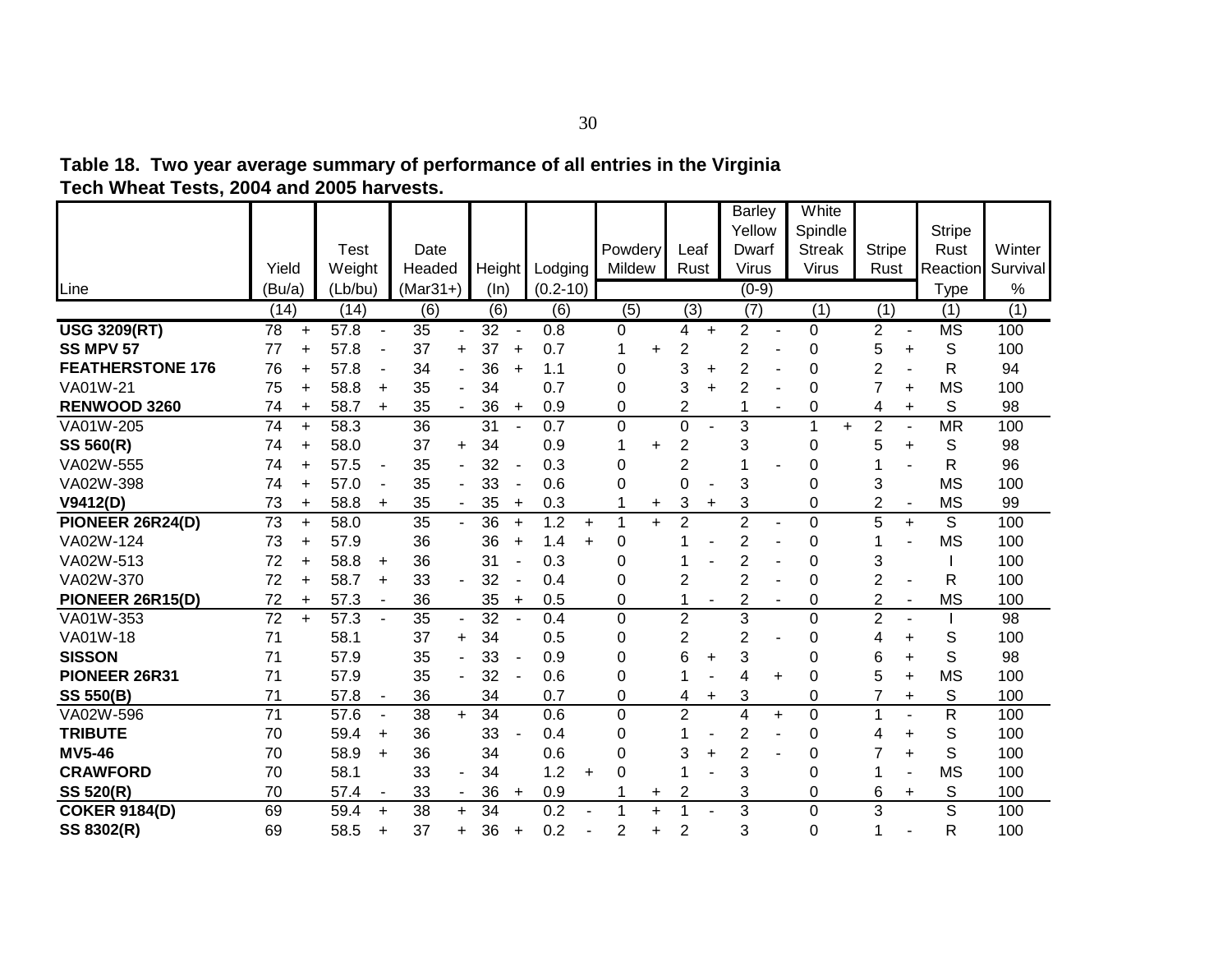|                             |                |                |           |                  |                |                 |                |              |           |                  |           |                |           | <b>Barley</b>    |           | White         |   |               |           |                        |          |
|-----------------------------|----------------|----------------|-----------|------------------|----------------|-----------------|----------------|--------------|-----------|------------------|-----------|----------------|-----------|------------------|-----------|---------------|---|---------------|-----------|------------------------|----------|
|                             |                |                |           |                  |                |                 |                |              |           |                  |           |                |           | Yellow           |           | Spindle       |   |               |           | <b>Stripe</b>          |          |
|                             |                | Test           |           | Date             |                |                 |                |              |           | Powdery          |           | Leaf           |           | Dwarf            |           | <b>Streak</b> |   | <b>Stripe</b> |           | Rust                   | Winter   |
|                             | Yield          | Weight         |           | Headed           |                | Height          |                | Lodging      |           | Mildew           |           | Rust           |           | <b>Virus</b>     |           | <b>Virus</b>  |   | Rust          |           | Reaction               | Survival |
| Line                        | (Bu/a)         | (Lb/bu)        |           | $(Mar31+)$       |                | (ln)            |                | $(0.2 - 10)$ |           |                  |           |                |           | $(0-9)$          |           |               |   |               |           | Type                   | $\%$     |
|                             | (14)           | (14)           |           | $\overline{(6)}$ |                | (6)             |                | (6)          |           | $\overline{(5)}$ |           | (3)            |           | $\overline{(7)}$ |           | (1)           |   | (1)           |           | (1)                    | (1)      |
| PIONEER 26R58(D)            | 69             | 57.1           |           | $\overline{36}$  |                | 33              |                | 0.4          |           | 1                | $\ddot{}$ | 3              | $\ddot{}$ | 3                |           | 0             |   | 3             |           | $\overline{\text{MS}}$ | 100      |
| <b>McCORMICK</b>            | 68             | 59.1           | $\ddot{}$ | 36               |                | 32              |                | 1.0          |           | $\mathbf 0$      |           | $\overline{2}$ |           | $\overline{2}$   |           | 0             |   |               |           | <b>MR</b>              | 100      |
| <b>FEATHERSTONE 520(RT)</b> | 68             | 58.7           | $\ddot{}$ | 36               |                | 34              |                | 1.1          |           |                  | $\ddot{}$ | 3              | $\ddot{}$ | 3                |           | 0             |   | 3             |           | S                      | 98       |
| <b>COKER 9312(D)</b>        | 68             | 58.6           | $\ddot{}$ | 35               | $\blacksquare$ | 34              |                | 1.2          | $\ddot{}$ |                  | +         |                |           | 3                |           | 0             |   | 4             | ÷         | S                      | 100      |
| <b>COKER 9436(D)</b>        | 68             | 56.7           |           | 39               | $\ddot{}$      | 33              |                | 0.8          |           |                  | $\ddot{}$ |                |           | 3                |           | 0             |   | 3             |           | S                      | 90       |
| VA01W-310                   | 67             | 58.5           | $\ddot{}$ | 35               | ÷.             | 33              | $\blacksquare$ | 0.7          |           | 1                | $\ddot{}$ | $\overline{2}$ |           | 4                | $\ddot{}$ | 0             |   | 5             | +         | S                      | 100      |
| NC99-13022(R)               | 67             | 57.9           |           | 36               |                | 33              |                | 0.8          |           | $\Omega$         |           | $\overline{2}$ |           | 3                |           | 0             |   |               |           |                        | 100      |
| NC00-15332(R)               | 67             | 57.6           |           | 37               | ÷              | 36              | $\ddot{}$      | 0.7          |           | 0                |           |                |           | 3                |           | 0             |   | 2             |           |                        | 100      |
| VAN98W-342                  | 67             | 57.5           |           | 35               |                | 31              |                | 0.3          |           | 0                |           | 2              |           | 3                |           | 0             |   | 5             | $\ddot{}$ | S                      | 95       |
| PIONEER 26R12(D)            | 66             | 58.9           | $\ddot{}$ | 37               | $\ddot{}$      | 35              | $\ddot{}$      | 0.8          |           | 1                | +         |                |           | $\overline{2}$   |           | 0             |   | 3             |           | <b>MS</b>              | 100      |
| SS 8309(R)                  | 66             | 57.9           |           | 37               | +              | 36              | $\pm$          | 0.2          |           | 1                | $\ddot{}$ | 2              |           | 2                | -         | 0             |   | 3             |           | <b>MS</b>              | 100      |
| VA01W-99                    | 65             | 58.4           | $\ddot{}$ | 35               |                | 34              |                | 0.3          |           | $\Omega$         |           | 3              | $\ddot{}$ | $\overline{2}$   |           | 0             |   | 5             | $\ddot{}$ | S                      | 96       |
| <b>CHOPTANK</b>             | 65             | 57.9           |           | 36               |                | 31              |                | 0.3          |           | 0                |           |                |           | 3                |           | 0             |   | 3             |           | S                      | 100      |
| <b>COKER 9295(D)</b>        | 64             | 57.1           |           | 38               | $+$            | 35              | $\ddot{}$      | 0.4          |           | 0                |           | 0              |           | 3                |           |               | ÷ | 2             |           | <b>MS</b>              | 98       |
| <b>MASSEY</b>               | 62             | 58.2           |           | 36               |                | 39              | $\ddot{}$      | 1.9          | $\ddot{}$ | 1                | ÷.        |                | ÷         | 3                |           | 0             |   | 4             | ÷         | S                      | 100      |
| <b>NEUSE(R)</b>             | 61             | 59.2           | $\ddot{}$ | 39               | $\ddot{}$      | 34              |                | 0.7          |           | 0                |           |                |           | 2                |           | 0             |   | 6             | $\ddot{}$ | S                      | 100      |
| VA00W-526                   | 69             | 58.4           | $\ddot{}$ | $\overline{37}$  | $+$            | $\overline{32}$ |                | 0.6          |           | 0                |           | 2              |           | 3                |           | 0             |   |               |           | <b>MR</b>              | 100      |
| 3706                        | 69             | 58.0           |           | 35               |                | 33              |                | 0.3          |           | 0                |           |                |           | 2                |           | 0             |   |               |           | R                      | 95       |
| Average                     | 70             | 58.1           |           | 36               |                | 34              |                | 0.7          |           | $\mathbf 0$      |           | $\overline{2}$ |           | 3                |           | 0             |   | 3             |           |                        | 99       |
| C.V.                        | 9              | $\overline{2}$ |           |                  |                |                 |                |              |           |                  |           |                |           |                  |           |               |   |               |           |                        |          |
| LSD (0.05)                  | $\overline{2}$ | 0.3            |           | 1                |                | 1               |                | 0.5          |           | 0                |           | 1              |           |                  |           | 0             |   |               |           |                        | 6        |

**Table 18, continued. Two year average summary of performance of all entries in the Virginia Tech Wheat Tests, 2004 and 2005 harvests.**

Varieties are ordered by descending yield averages. A plus or minus sign indicates a performance significantly above or below the average.

The number in parentheses below column headings indicates the number of location-years on which data are based.

Belgian Lodging Scale = Area X Intensity X 0.2. Area = 1-10, where 1 is wheat unaffected and 10 is

entire plot affected and Intensity = 1-5, where 1 is wheat standing upright and 5 is wheat totally flat.

The 0-9 ratings indicate a genotype's response to disease, where  $0 =$  highly resistant and  $9 =$  highly susceptible.

Stripe rust reaction type indicators are as follows: R=resistant, MR=moderately resistant, l=intermediate, S=susceptible, and MS=moderately susceptible.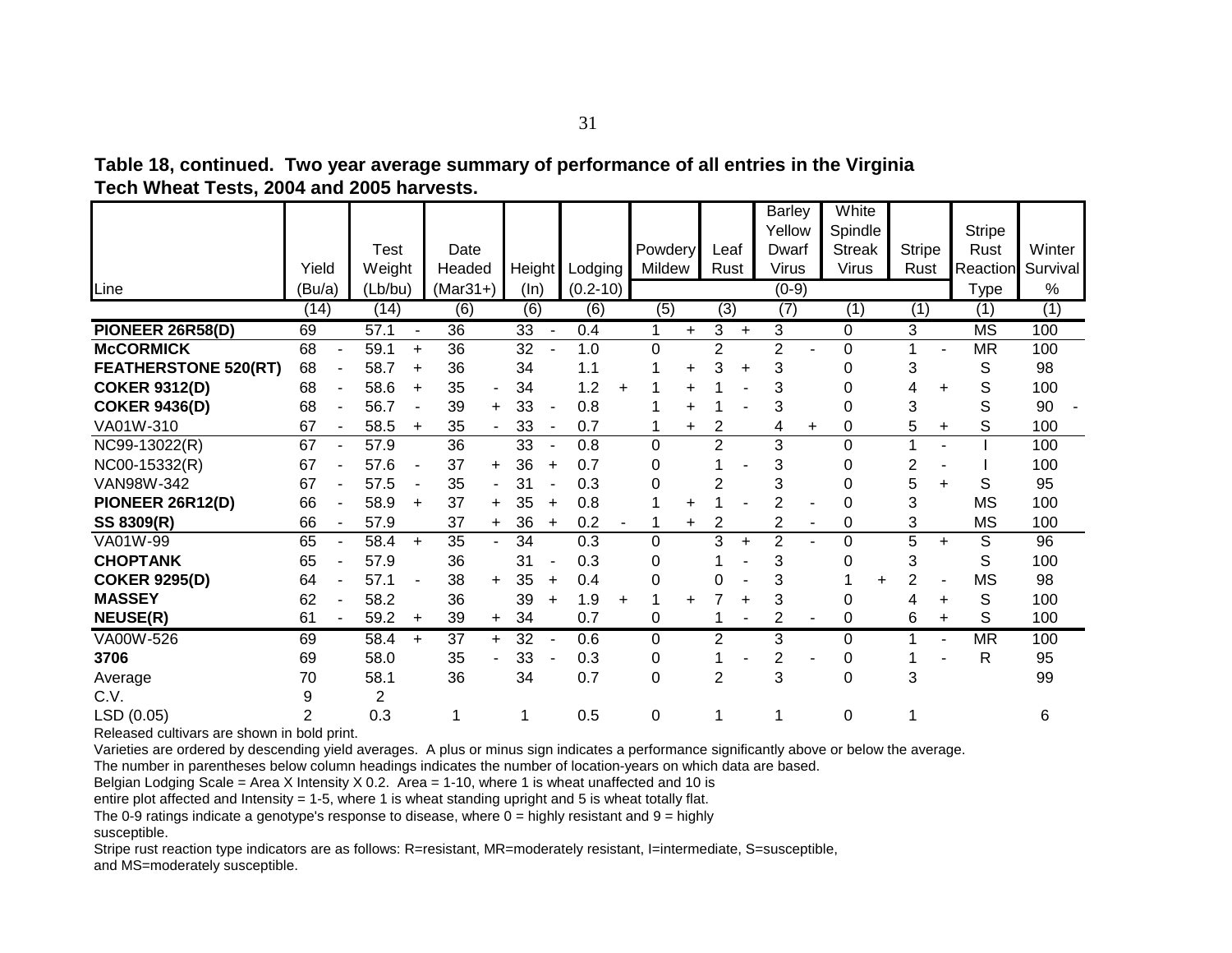| Table 19. Three year average summary of performance of all entries in the Virginia |  |
|------------------------------------------------------------------------------------|--|
| Tech Wheat Tests, 2003, 2004, and 2005 harvests.                                   |  |

|                             |        |           |         |                          |            |           |        |           |                  |           |                |                  |           | <b>Barley</b>  |         | White         |   |                |           |                |                |               |          |
|-----------------------------|--------|-----------|---------|--------------------------|------------|-----------|--------|-----------|------------------|-----------|----------------|------------------|-----------|----------------|---------|---------------|---|----------------|-----------|----------------|----------------|---------------|----------|
|                             |        |           |         |                          |            |           |        |           |                  |           |                |                  |           | Yellow         |         | Spindle       |   |                |           |                |                | <b>Stripe</b> |          |
|                             |        |           | Test    |                          | Date       |           |        |           |                  |           | Powdery        | Leaf             |           | Dwarf          |         | <b>Streak</b> |   | Glume          |           | <b>Stripe</b>  |                | Rust          | Winter   |
|                             | Yield  |           | Weight  |                          | Headed     |           | Height |           | Lodging          |           | Mildew         | Rust             |           | <b>Virus</b>   |         | <b>Virus</b>  |   | <b>Blotch</b>  |           | Rust           |                | Reaction      | Survival |
| Line                        | (Bu/a) |           | (Lb/bu) |                          | $(Mar31+)$ |           | (ln)   |           | $(0.2 - 10)$     |           |                |                  |           |                | $(0-9)$ |               |   |                |           |                |                | Type          | $\%$     |
|                             | (19)   |           | (19)    |                          | (9)        |           | (9)    |           | $\overline{(9)}$ |           | (9)            | $\overline{(5)}$ |           | (7)            |         | (1)           |   | (2)            |           | (1)            |                | (1)           | (1)      |
|                             |        |           |         |                          |            |           |        |           |                  |           |                |                  |           |                |         |               |   |                |           |                |                |               |          |
| <b>SS MPV 57</b>            | 75     | +         | 57.0    |                          | 38         | $+$       | 38     | ÷         | 1.3              |           | 2              | 3                | +         | 2              |         | 0             |   | 2              |           | 5              | $\ddot{}$      | S             | 100      |
| <b>FEATHERSTONE 176</b>     | 74     | $\ddot{}$ | 57.2    |                          | 35         |           | 37     | $\ddot{}$ | 1.3              |           | 0              | 2                |           | 2              |         | 0             |   | $\overline{2}$ |           | 2              |                | $\mathsf{R}$  | 94       |
| <b>USG 3209(RT)</b>         | 74     |           | 56.6    | $\overline{\phantom{a}}$ | 36         |           | 33     |           | 1.2              |           |                |                  | $\ddot{}$ | $\overline{2}$ |         | 0             |   | 3              | ÷         | $\overline{2}$ |                | <b>MS</b>     | 100      |
| VA01W-205                   | 72     |           | 57.7    | $\ddot{}$                | 37         | $\pm$     | 32     |           | 0.8              |           |                | 0                |           | 3              |         | 1             | ÷ | 3              |           | 2              |                | <b>MR</b>     | 100      |
| SS 560(R)                   | 72     | $\ddot{}$ | 57.1    | $\overline{\phantom{a}}$ | 38         | $\div$    | 35     | $\ddot{}$ | 0.7              |           |                | 3                | +         | 3              |         | 0             |   | 2              |           | 5              | $\ddot{}$      | S             | 98       |
| <b>SS 520(R)</b>            | 72     | $\ddot{}$ | 57.1    | $\blacksquare$           | 34         |           | 37     | $+$       | 1.0              |           |                | $\overline{2}$   |           | 3              |         | 0             |   |                |           | 6              | $+$            | S             | 100      |
| <b>TRIBUTE</b>              | 71     |           | 58.9    | $\ddot{}$                | 36         |           | 34     |           | 0.8              |           | 0              |                  |           | $\overline{2}$ |         | 0             |   |                |           | 4              |                | S             | 100      |
| PIONEER 26R24(D)            | 71     |           | 57.1    |                          | 36         |           | 37     | $\ddot{}$ | 1.3              |           |                | 2                |           | 2              |         | 0             |   | 2              |           | 5              | +              | S             | 100      |
| <b>SS 550(B)</b>            | 71     | $\ddot{}$ | 57.0    | $\blacksquare$           | 37         | $\ddot{}$ | 35     | $\ddot{}$ | 1.2              |           | 0              | 5                | ÷.        | 3              |         | 0             |   |                |           | 7              | $\ddot{}$      | S             | 100      |
| <b>MV5-46</b>               | 70     |           | 58.5    | $\ddot{}$                | 36         |           | 34     |           | 0.8              |           | 0              | 4                | +         | 2              |         | 0             |   |                |           | 7              | $\ddot{}$      | S             | 100      |
| VA01W-18                    | 70     |           | 57.4    |                          | 38         | $+$       | 34     |           | 0.6              |           | $\mathbf 0$    | $\overline{2}$   |           | $\overline{2}$ |         | $\mathbf 0$   |   | $\overline{2}$ |           | 4              |                | S             | 100      |
| <b>SISSON</b>               | 70     |           | 57.3    |                          | 35         |           | 34     |           | 1.3              |           |                | 6                | +         | 3              |         | 0             |   | $\overline{2}$ |           | 6              | $\ddot{}$      | S             | 98       |
| VA01W-353                   | 70     |           | 56.4    |                          | 36         |           | 32     |           | 0.4              |           | 0              | 2                |           | 3              |         | 0             |   | $\overline{2}$ |           | 2              | $\blacksquare$ |               | 98       |
| <b>CRAWFORD</b>             | 69     |           | 57.6    |                          | 35         |           | 35     | $\ddot{}$ | 1.3              |           | 0              |                  |           | 3              |         | 0             |   | $\overline{2}$ |           |                |                | <b>MS</b>     | 100      |
| 3706                        | 69     |           | 57.4    |                          | 36         |           | 33     |           | 0.4              |           |                |                  |           | 2              |         | 0             |   | 3              | $\ddot{}$ |                |                | R             | 95       |
| <b>McCORMICK</b>            | 68     |           | 58.6    | $+$                      | 36         |           | 33     |           | 0.8              |           | $\overline{0}$ | $\overline{2}$   |           | $\overline{2}$ |         | $\Omega$      |   |                |           |                |                | <b>MR</b>     | 100      |
| VAN98W-342                  | 68     |           | 57.1    |                          | 36         |           | 32     |           | 0.3              |           | 0              | 2                |           | 3              |         | 0             |   | 2              |           | 5              | ÷.             | S             | 95       |
| PIONEER 26R58(D)            | 68     |           | 56.4    |                          | 36         |           | 34     |           | 0.4              |           |                | 3                | +         | 3              |         | 0             |   | 4              | $\ddot{}$ | 3              |                | <b>MS</b>     | 100      |
| <b>FEATHERSTONE 520(RT)</b> | 67     |           | 57.9    | $\ddot{}$                | 36         |           | 35     | $\ddot{}$ | 1.8              | $\ddot{}$ |                | 3                | ÷         | 3              |         | 0             |   | $\overline{2}$ |           | 3              | $\blacksquare$ | S             | 98       |
| VA00W-526                   | 67     |           | 57.5    |                          | 37         | $+$       | 32     |           | 0.9              |           | 0              |                  |           | 3              |         | 0             |   | $\overline{c}$ |           |                | $\blacksquare$ | <b>MR</b>     | 100      |
| <b>CHOPTANK(R)</b>          | 67     |           | 57.5    |                          | 36         |           | 31     |           | 0.4              |           | $\Omega$       |                  |           | 3              |         | 0             |   | $\overline{2}$ |           | 3              |                | S             | 100      |
| <b>COKER 9184(D)</b>        | 66     |           | 58.5    | $\ddot{}$                | 38         | $\pm$     | 34     |           | 0.3              |           |                |                  |           | 3              |         | 0             |   | $\overline{2}$ |           | 3              |                | S             | 100      |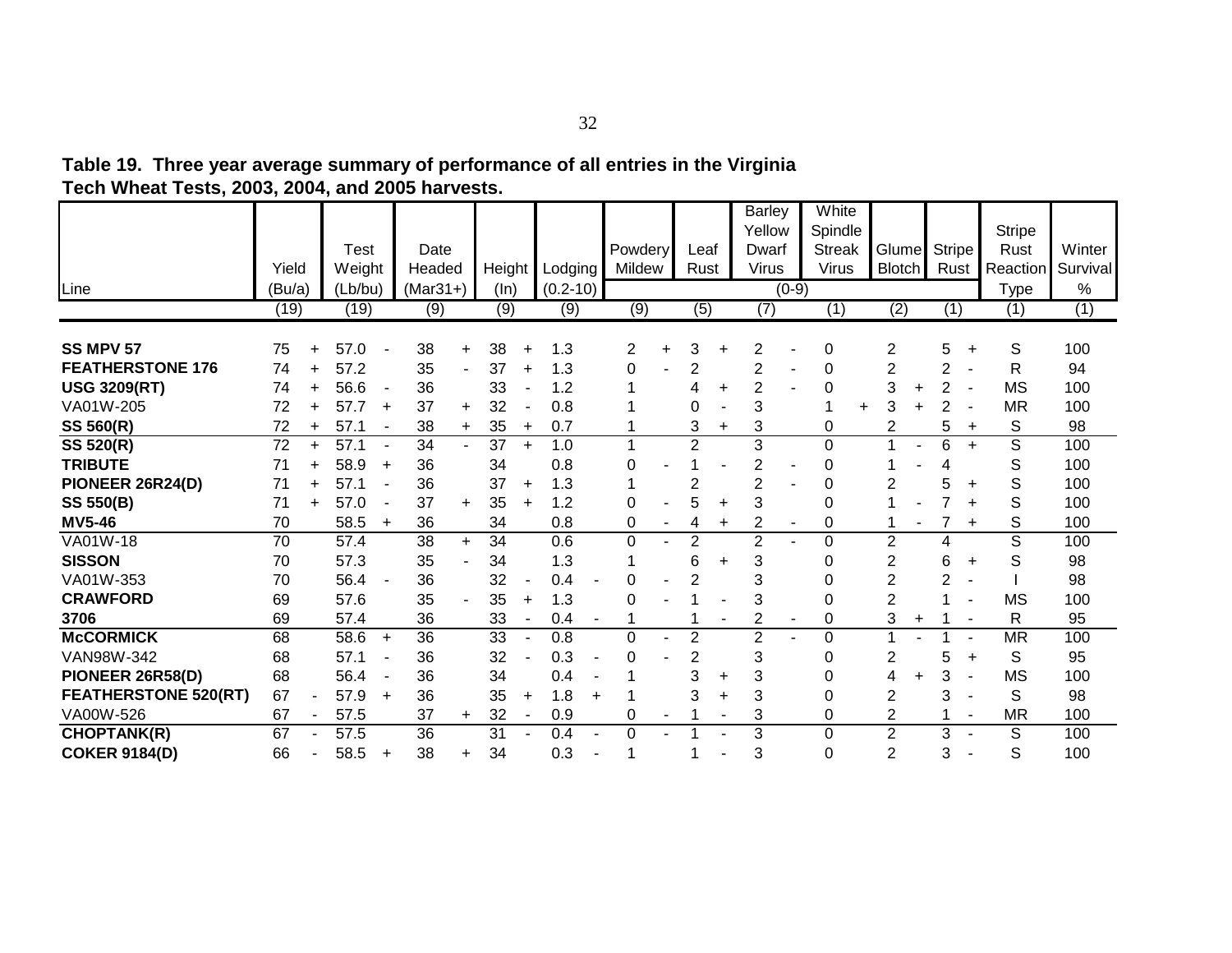| Table 19, continued. Three year average summary of performance of all entries in the Virginia |
|-----------------------------------------------------------------------------------------------|
| Tech Wheat Tests, 2003, 2004, and 2005 harvests.                                              |

|                      |                                |                        |                 |                 |                  |         |                | <b>Barley</b><br>Yellow | White<br>Spindle |               |                | <b>Stripe</b> |          |
|----------------------|--------------------------------|------------------------|-----------------|-----------------|------------------|---------|----------------|-------------------------|------------------|---------------|----------------|---------------|----------|
|                      |                                | Test                   | Date            |                 |                  | Powdery | Leaf           | Dwarf                   | <b>Streak</b>    | Glume         | <b>Stripe</b>  | Rust          | Winter   |
|                      | Yield                          | Weight                 | Headed          | Height          | Lodging          | Mildew  | Rust           | <b>Virus</b>            | <b>Virus</b>     | <b>Blotch</b> | Rust           | Reaction      | Survival |
| Line                 | (Bu/a)                         | (Lb/bu)                | $(Mar31+)$      | (ln)            | $(0.2 - 10)$     |         |                | $(0-9)$                 |                  |               |                | Type          | %        |
|                      | (19)                           | ั19)                   | (9)             | (9)             | (9)              | (9)     | (5)            | 7)                      |                  | (2)           | 11             | (1,           | (1)      |
| VA01W-99             | 64<br>$\overline{\phantom{a}}$ | 57.6                   | $\overline{36}$ | 35<br>$+$       | 0.5              |         | 3<br>$\ddot{}$ |                         |                  |               | 5.<br>$\pm$    | S             | 96       |
| <b>COKER 9295(D)</b> | 62                             | 56.1<br>$\blacksquare$ | 37<br>$+$       | 35<br>$\ddot{}$ | 0.6              |         | 0<br>۰         | 3                       | $+$              | 2             | 2              | <b>MS</b>     | 98       |
| <b>NEUSE(R)</b>      | 60                             | 58.8<br>$\ddot{}$      | 39<br>$+$       | 35<br>$\ddot{}$ | 1.2              | 0<br>۰. | ۰              | 2                       |                  | 2             | 6<br>$\ddot{}$ | S             | 100      |
| <b>MASSEY</b>        | 60<br>٠                        | 57.4                   | 37<br>$+$       | 40<br>$+$       | 2.5<br>$\ddot{}$ |         | $+$            | 3                       |                  |               | 4              | S             | 100      |
| Average              | 69                             | 57.4                   | 36              | 34              | 0.9              |         | 2              | 3                       | 0                | 2             | 4              |               | 99       |
| C.V.                 | 9                              | 2                      |                 |                 |                  |         |                |                         |                  |               |                |               |          |
| LSD (0.05)           | $\overline{2}$                 | 0.3                    |                 |                 | 0.5              | 0.3     |                |                         | 0                |               |                |               | 6        |

Varieties are ordered by descending yield averages. A plus or minus sign indicates a performance significantly above or below the average.

The number in parentheses below column headings indicates the number of location-years on which data are based.

Belgian Lodging Scale = Area X Intensity X 0.2. Area = 1-10, where 1 is wheat unaffected and 10 is

entire plot affected and Intensity = 1-5, where 1 is wheat standing upright and 5 is wheat totally flat.

The 0-9 ratings indicate a genotype's response to disease, where  $0 =$  highly resistant and  $9 =$  highly susceptible.

Stripe rust reaction type indicators are as follows: R=resistant, MR=moderately resistant, I=intermediate, S=susceptible, and MS=moderately susceptible.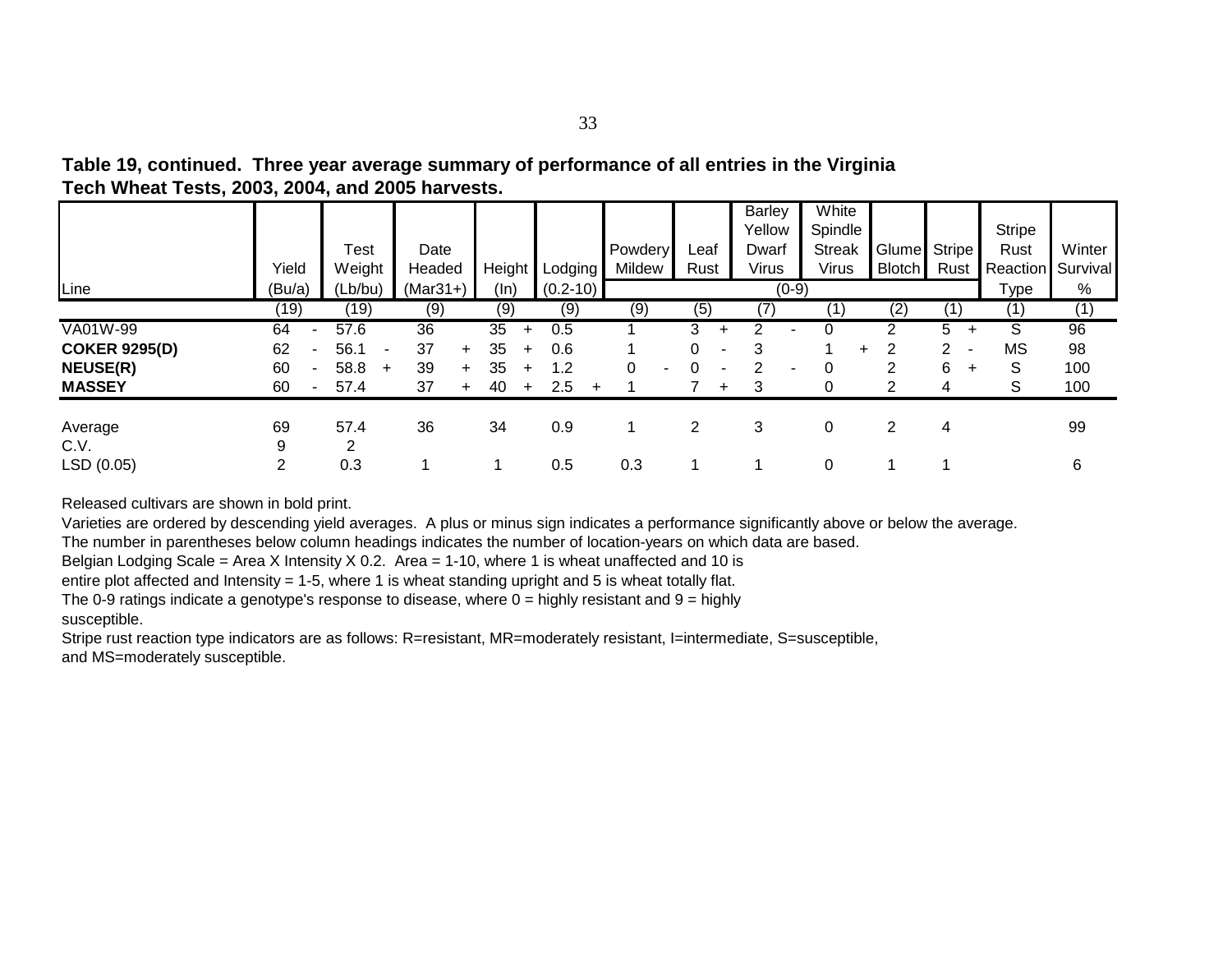**Table 20. Summary of performance of entries in the Virginia Tech Wheat Test, Eastern Virginia AREC, Warsaw, VA, 2005 harvest.**

|                         | <b>Test</b><br>Weight<br>Yield<br>(Bu/a)<br>(Lb/bu) |      | Date<br>Headed                     | Height                             | Lodging                 | Powdery<br>Mildew                         | Leaf<br>Rust                 |
|-------------------------|-----------------------------------------------------|------|------------------------------------|------------------------------------|-------------------------|-------------------------------------------|------------------------------|
| Line                    |                                                     |      | $(Mar31+)$                         | (ln)                               | $(0.2 - 10)$            |                                           | $(0-9)$                      |
| SS 560(R)               | 102<br>+                                            | 63.2 | 38<br>$\ddot{}$                    | 36<br>+                            | 1.0                     | 3                                         | 1                            |
| <b>SS 550(B)</b>        | 101<br>$\ddot{}$                                    | 63.0 | 38<br>$\ddot{}$                    | 35<br>$\ddot{}$                    | 0.8                     | +<br>2<br>$\ddot{}$                       | 3<br>+                       |
| SS MPV 57               | 100<br>$\ddot{}$                                    | 62.7 | 38<br>$\ddot{}$                    | 39<br>$\ddot{}$                    | 0.2                     | 3<br>$\ddot{}$                            | $\overline{2}$<br>$\ddot{}$  |
| SS 520(R)               | 99<br>$\ddot{}$                                     | 62.5 | 33<br>$\overline{\phantom{0}}$     | 35<br>$\ddot{}$                    | 0.3                     | $\mathbf 0$<br>L,                         | 1                            |
| VA02W-398               | 97<br>+                                             | 62.2 | 37                                 | 35<br>+                            | 1.0                     | 1                                         | 1                            |
| <b>FEATHERSTONE 176</b> | 96<br>$\ddot{}$                                     | 61.4 | 35<br>$\qquad \qquad \blacksquare$ | $\overline{36}$<br>$\ddot{}$       | $\overline{2.1}$<br>$+$ | $\mathbf 0$<br>$\overline{a}$             | 1                            |
| PIONEER 26R31           | 96<br>$\ddot{}$                                     | 63.7 | 34<br>$\overline{\phantom{m}}$     | 33<br>$\overline{\phantom{0}}$     | 0.2                     | 1                                         | 1                            |
| VA03W-235               | 96<br>+                                             | 63.2 | 40<br>+                            | 37<br>$\ddot{}$                    | 0.5                     | $\overline{2}$<br>+                       | 1                            |
| VA03W-409               | 96<br>+                                             | 63.4 | 41<br>$\ddot{}$                    | 33<br>$\blacksquare$               | 0.2                     | $\mathbf 0$<br>$\overline{a}$             | 1                            |
| VA03W-415               | 95<br>+                                             | 62.0 | 35<br>$\qquad \qquad \blacksquare$ | 35<br>+                            | 0.3                     | $\pmb{0}$<br>$\qquad \qquad \blacksquare$ | 1                            |
| PIONEER 26R24(D)        | 94<br>$\ddot{}$                                     | 62.9 | 36<br>$\blacksquare$               | $\overline{37}$<br>$\ddot{}$       | 0.5                     | $\overline{2}$<br>$\ddot{}$               | $\mathbf 1$                  |
| VA02W-124               | 94<br>+                                             | 63.0 | 38<br>+                            | 37<br>+                            | 1.4                     | $\mathbf 0$<br>$\overline{\phantom{0}}$   | 1                            |
| VA02W-555               | 94<br>+                                             | 62.9 | 35<br>٠                            | 33<br>$\overline{\phantom{m}}$     | 0.2                     | 1                                         | 1                            |
| VA03W-412               | 94<br>+                                             | 63.3 | 37                                 | 34                                 | 0.2                     | $\overline{2}$<br>+                       | 1                            |
| VA01W-21                | 92                                                  | 63.5 | 37                                 | 33<br>۰                            | 0.3                     | $\mathbf 0$<br>$\overline{\phantom{a}}$   | 1                            |
| VA02W-596               | 92                                                  | 62.6 | 39<br>$\ddot{}$                    | $\overline{35}$<br>$\ddot{}$       | 1.5                     | $\mathbf 0$<br>$\overline{a}$             | $\overline{2}$<br>$+$        |
| VA03W-434               | 92                                                  | 62.8 | 40<br>$\ddot{}$                    | 31<br>$\blacksquare$               | 0.2                     | 0<br>$\overline{a}$                       | 1                            |
| VA03W-445               | 92                                                  | 62.4 | 40<br>+                            | 34                                 | 0.2                     | 0                                         | 1                            |
| NC99-13022(R)           | 91                                                  | 63.1 | 36<br>$\overline{\phantom{m}}$     | 33<br>$\overline{\phantom{a}}$     | 0.3                     | $\mathbf 0$                               | 1                            |
| PIONEER 26R15(D)        | 91                                                  | 63.3 | 38<br>+                            | 36<br>$\ddot{}$                    | 0.3                     | 1                                         | 1                            |
| <b>TRIBUTE</b>          | 91                                                  | 63.2 | 38<br>$\ddot{}$                    | 34                                 | 0.5                     | $\mathbf 0$<br>$\overline{a}$             | $\overline{2}$<br>$\ddot{}$  |
| VA01W-205               | 91                                                  | 63.0 | 38<br>$\ddot{}$                    | 31<br>$\overline{\phantom{m}}$     | 0.3                     | 1                                         | 1                            |
| <b>SISSON</b>           | 90                                                  | 62.6 | 37                                 | 33<br>$\overline{\phantom{a}}$     | 0.6                     | 1                                         | 5<br>+                       |
| SS 8302(R)              | 90                                                  | 63.6 | 38<br>+                            | 37<br>+                            | 0.4                     | $\overline{c}$<br>+                       | 1                            |
| VA00W-526               | 90                                                  | 63.5 | 39<br>+                            | 33                                 | 0.8                     | 0<br>$\overline{\phantom{0}}$             | 1                            |
| VA01W-18                | 90                                                  | 62.5 | 40<br>$\ddot{}$                    | 34                                 | 0.3                     | $\mathbf 0$<br>$\overline{a}$             | 1                            |
| VA01W-353               | 90                                                  | 62.2 | 36<br>$\overline{\phantom{m}}$     | 32<br>$\qquad \qquad \blacksquare$ | 0.2                     | 1                                         | 1                            |
| VA02W-559               | 90                                                  | 62.9 | 37                                 | 31<br>$\overline{\phantom{m}}$     | 0.2                     | 1                                         | 3<br>+                       |
| 3706                    | 89                                                  | 62.6 | 35<br>$\qquad \qquad \blacksquare$ | 34                                 | 0.2                     | 0                                         | 1                            |
| <b>McCORMICK</b>        | 89                                                  | 62.8 | 38<br>+                            | 33<br>$\overline{\phantom{0}}$     | 0.3                     | 0<br>-                                    | 1                            |
| PIONEER 26R58(D)        | 89                                                  | 62.6 | 37                                 | 33                                 | 0.2                     | 3<br>$\ddot{}$                            |                              |
| <b>SS 8404</b>          | 89                                                  | 62.7 | 37                                 | 33                                 | 0.2                     | $\overline{2}$<br>$\ddot{}$               |                              |
| V9510                   | 89                                                  | 63.4 | 39<br>+                            | 35<br>$\ddot{}$                    | 0.5                     | 1                                         |                              |
| VA03W-453               | 89                                                  | 63.3 | 39<br>$\ddot{}$                    | 34                                 | 0.8                     | 1                                         | 1                            |
| <b>MV5-46</b>           | 88                                                  | 63.0 | 38<br>$\ddot{}$                    | 34                                 | 0.2                     | 0                                         | $\overline{\mathbf{c}}$<br>+ |
| <b>USG 3209(RT)</b>     | 88                                                  | 62.4 | 36                                 | 33                                 | 0.4                     | 1                                         | $\overline{2}$<br>$\ddot{}$  |
| V9412(D)                | 88                                                  | 62.5 | 37                                 | 36<br>$\ddot{}$                    | 0.3                     |                                           | $\overline{c}$<br>$\ddot{}$  |
| VA01W-243               | 88                                                  | 62.1 | 37                                 | 34                                 | 2.1<br>$\ddot{}$        | 3<br>$\ddot{}$                            | 1                            |
| VA02W-513               | 88                                                  | 63.0 | 37                                 | 33                                 | 0.2                     | 1                                         | 1                            |
| <b>CRAWFORD</b>         | 87                                                  | 62.2 | 34                                 | 35<br>+                            | 1.8<br>+                | 0                                         |                              |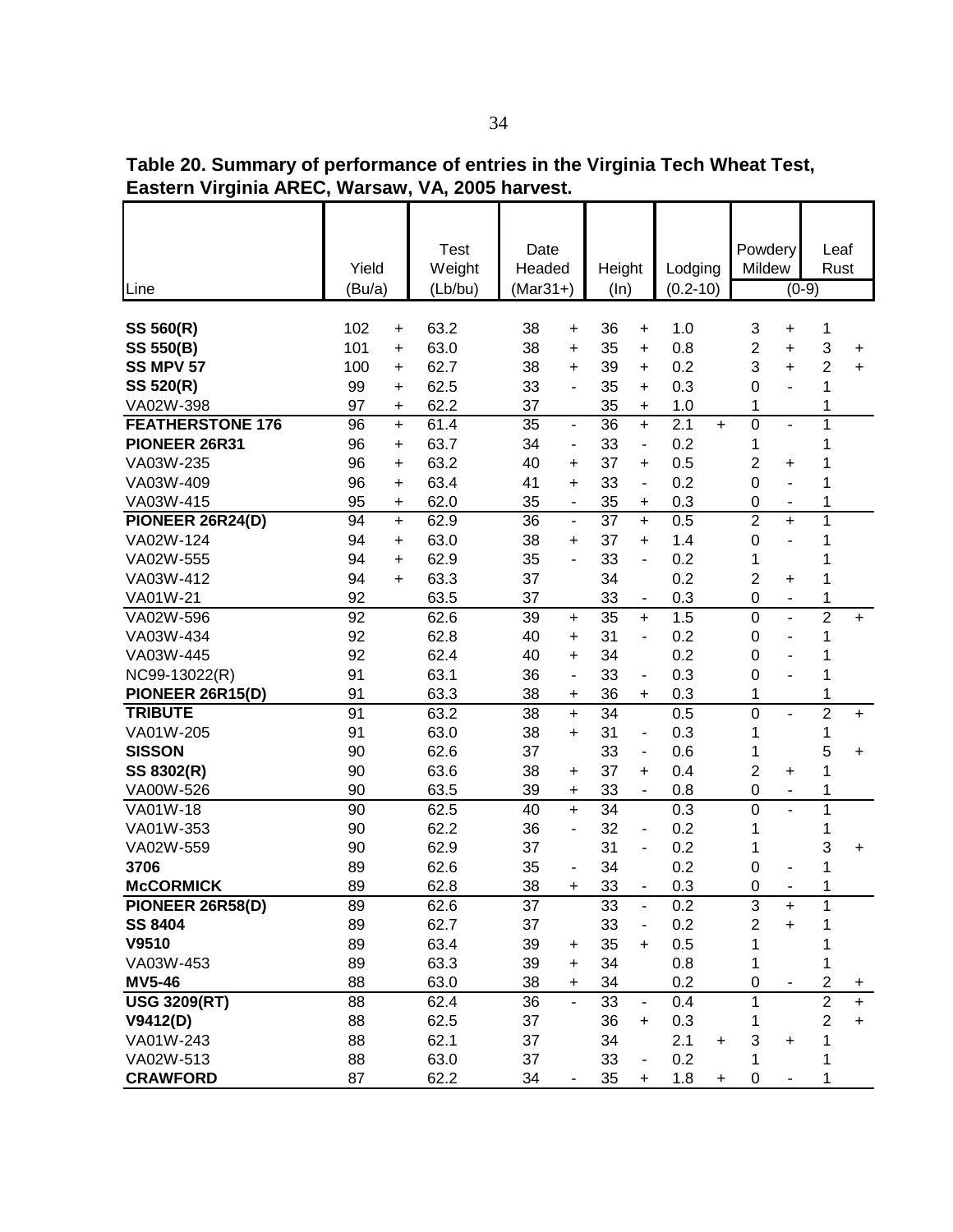| .<br>=uv.v.i. v.i           | ັ                                  |         | ., .            |                          |                 |                              |                  |                         |                          |                |           |
|-----------------------------|------------------------------------|---------|-----------------|--------------------------|-----------------|------------------------------|------------------|-------------------------|--------------------------|----------------|-----------|
|                             |                                    | Test    | Date            |                          |                 |                              |                  | Powdery                 |                          | Leaf           |           |
|                             | Yield                              | Weight  | Headed          |                          | Height          |                              | Lodging          | Mildew                  |                          | Rust           |           |
| Line                        | (Bu/a)                             | (Lb/bu) | $(Mar31+)$      |                          | (ln)            |                              | $(0.2 - 10)$     |                         | $(0-9)$                  |                |           |
| <b>PIONEER 26R12(D)</b>     | $\overline{87}$                    | 62.7    | $\overline{40}$ | $+$                      | $\overline{35}$ | $\ddot{}$                    | 0.3              | $\overline{2}$          | $\ddot{}$                | $\mathbf{1}$   |           |
| VA02W-62                    | 87                                 | 63.0    | 36              | $\overline{\phantom{0}}$ | 34              |                              | 0.3              | 1                       |                          | $\overline{2}$ | $\ddot{}$ |
| VA03W-211                   | 87                                 | 63.2    | 32              | $\blacksquare$           | 34              |                              | 0.7              | 1                       |                          | 1              |           |
| VA03W-249                   | 87                                 | 62.6    | 35              | $\blacksquare$           | 33              | $\blacksquare$               | 0.2              | 1                       |                          | 1              |           |
| VA03W-294                   | 87                                 | 62.6    | 33              | $\blacksquare$           | 32              | $\blacksquare$               | 0.2              | $\overline{0}$          |                          | $\overline{c}$ | +         |
| VAN98W-342                  | $\overline{87}$                    | 62.8    | 36              | L.                       | 33              | L.                           | 0.2              | $\overline{0}$          | $\overline{a}$           | $\mathbf 1$    |           |
| <b>COKER 9184(D)</b>        | 86                                 | 62.5    | 41              | $\ddot{}$                | 34              |                              | 0.3              | $\overline{2}$          | $\ddot{}$                | 1              |           |
| NC00-15332(R)               | 86                                 | 62.9    | 39              | $+$                      | 37              | $+$                          | 0.2              | 1                       |                          | $\mathbf 1$    |           |
| VA02W-370                   | 86                                 | 62.8    | 31              | $\overline{a}$           | 32              | $\blacksquare$               | 0.2              | $\overline{2}$          | $\ddot{}$                | 1              |           |
| VA03W-436                   | 86                                 | 62.1    | 39              | +                        | 30              | $\blacksquare$               | 0.2              | $\mathbf 0$             | $\blacksquare$           | 1              |           |
| <b>COKER 9553</b>           | 85                                 | 62.0    | 33              | $\overline{\phantom{a}}$ | 35              | $\ddot{}$                    | 0.8              | $\mathbf{1}$            |                          | $\overline{1}$ |           |
| SS 8309(R)                  | 85                                 | 62.4    | 40              | $\ddot{}$                | 37              | $\ddot{}$                    | 0.2              | 3                       | +                        | 1              |           |
| VA01W-310                   | 85                                 | 63.3    | 35              | $\blacksquare$           | 35              | $\ddot{}$                    | 0.8              | $\overline{2}$          | $+$                      | $\mathbf 1$    |           |
| VA01W-35                    | 85                                 | 63.0    | 39              | $\ddot{}$                | 36              | $\ddot{}$                    | 0.5              | $\mathbf{1}$            |                          | $\mathbf 1$    |           |
| <b>COKER 9312(D)</b>        | 84                                 | 62.2    | 37              |                          | 33              |                              | 1.0              | $\overline{\mathbf{c}}$ | +                        | 1              |           |
| <b>FEATHERSTONE 520(RT)</b> | 84                                 | 63.3    | $\overline{37}$ |                          | 35              | $+$                          | 2.4<br>$+$       | 1                       |                          | $\overline{1}$ |           |
| <b>COKER 9295(D)</b>        | 83                                 | 62.5    | 38              | $\ddot{}$                | 34              |                              | 0.3              | 1                       |                          | $\mathbf 1$    |           |
| <b>COKER 9436(D)</b>        | 83                                 | 62.6    | 41              | $\ddot{}$                | 32              | $\overline{\phantom{a}}$     | 0.4              | 3                       | +                        | 1              |           |
| <b>COKER B980582</b>        | 83                                 | 62.5    | 33              | $\overline{\phantom{0}}$ | 35              | $+$                          | 1.0              | $\overline{2}$          | $\ddot{}$                | $\mathbf 1$    |           |
| RENWOOD 3260                | 83                                 | 63.2    | 36              | $\blacksquare$           | 36              | $\ddot{}$                    | 0.4              | $\overline{0}$          | $\blacksquare$           | $\mathbf 1$    |           |
| V9512                       | $\overline{82}$<br>$\blacksquare$  | 63.0    | 38              | $+$                      | $\overline{38}$ | $\ddot{}$                    | 1.1              | $\overline{5}$          | $\ddot{}$                | $\overline{1}$ |           |
| <b>COKER B980416</b>        | 81<br>$\blacksquare$               | 62.5    | 39              | $\ddot{}$                | 35              | $\ddot{}$                    | 2.0<br>$\ddot{}$ | $\overline{2}$          | $+$                      | 1              |           |
| VA02W-713                   | 80<br>$\overline{\phantom{a}}$     | 62.5    | 34              | $\blacksquare$           | 35              | $\ddot{}$                    | 0.2              | 1                       |                          | $\overline{2}$ | $+$       |
| <b>CHOPTANK(R)</b>          | 79<br>$\blacksquare$               | 62.3    | 38              | $+$                      | 31              | $\blacksquare$               | 0.3              | $\mathbf 0$             | $\overline{\phantom{0}}$ | $\mathbf 1$    |           |
| $H-50(DEx)$                 | 79<br>$\qquad \qquad \blacksquare$ | 63.2    | 38              | $+$                      | 39              | $\ddot{}$                    | 0.7              | 6                       | $\ddot{}$                | 1              |           |
| VA01W-99                    | 79<br>$\blacksquare$               | 61.8    | 37              |                          | $\overline{35}$ | $\ddot{}$                    | 0.2              | $\overline{2}$          | $\ddot{}$                | $\overline{2}$ | $+$       |
| USG EXP 820                 | 78<br>$\overline{\phantom{m}}$     | 62.5    | 39              | $\ddot{}$                | 34              |                              | 0.3              | 4                       | $\ddot{}$                | $\overline{2}$ | $\ddot{}$ |
| <b>MASSEY</b>               | 77<br>$\overline{\phantom{0}}$     | 62.3    | 38              | $\ddot{}$                | 40              | +                            | 2.2<br>$\ddot{}$ | $\overline{2}$          | +                        | $6\phantom{a}$ | $\ddot{}$ |
| VA03W-192                   | 77<br>٠                            | 62.8    | 38              | $\ddot{}$                | 33              | $\qquad \qquad \blacksquare$ | 0.3              | $\mathbf 0$             | $\blacksquare$           | $\mathbf 1$    |           |
| <b>USG 3137</b>             | 76<br>$\overline{\phantom{0}}$     | 61.8    | 38              | $\ddot{}$                | 38              | $\ddot{}$                    | 1.6              | $\overline{\mathbf{4}}$ | +                        | $\mathbf 1$    |           |
| <b>NEUSE(R)</b>             | 74<br>$\overline{\phantom{0}}$     | 62.9    | 42              | $\ddot{}$                | 34              |                              | 0.2              | $\overline{0}$          | L,                       | $\mathbf 1$    |           |
|                             |                                    |         |                 |                          |                 |                              |                  |                         |                          |                |           |
| Average                     | 88                                 | 62.7    | 37              |                          | 34              |                              | 0.6              | 1                       |                          | 1              |           |
| C.V.                        | 5                                  |         |                 |                          |                 |                              |                  |                         |                          |                |           |
| LSD (0.05)                  | 6                                  | 1.4     | 1               |                          | 1               |                              | 1.1              | 1                       |                          | 1              |           |

**Table 20, continued. Summary of performance of entries in the Virginia Tech Wheat Test, Eastern Virginia AREC, Warsaw, VA, 2005 harvest.**

Varieties are ordered by descending yield averages. A plus or minus sign indicates a performance significantly above or below the test average.

Belgian Lodging Scale = Area X Intensity X 0.2. Area = 1-10, where 1 is wheat unaffected and 10 is entire plot affected and Intensity = 1-5, where 1 is wheat standing upright and 5 is wheat totally flat. The 0-9 ratings indicate a genotype's response to disease, where  $0 =$  highly resistant and  $9 =$  highly susceptible.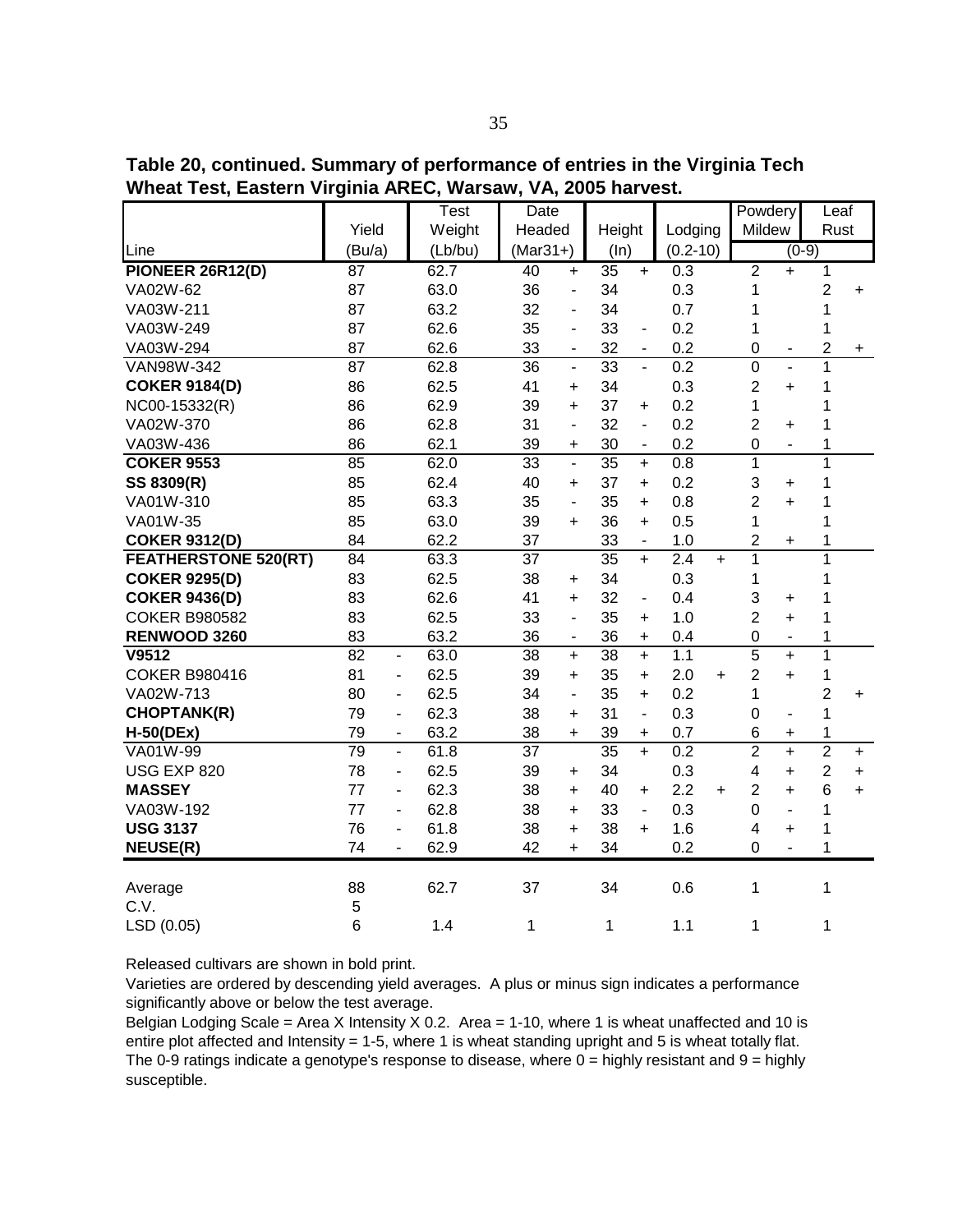**Table 21. Summary of performance of entries in the Virginia Tech Wheat Test, Eastern Shore AREC, Painter, VA, 2005 harvest.** 

| Line                        | Yield<br>(Bu/a) | <b>Test</b><br>Weight<br>(Lb/bu) | Powdery<br>Mildew | <b>Stripe</b><br>Rust<br>$(0-9)$ | <b>Stripe</b><br>Rust<br>Reaction<br>Type |
|-----------------------------|-----------------|----------------------------------|-------------------|----------------------------------|-------------------------------------------|
|                             |                 |                                  |                   |                                  |                                           |
| VA02W-398                   | 91<br>$\ddot{}$ | 54.2                             | $\pmb{0}$         | 3                                | <b>MS</b>                                 |
| <b>FEATHERSTONE 176</b>     | 89<br>$\ddot{}$ | 55.1                             | 0                 | $\overline{c}$                   | R                                         |
| <b>SS MPV 57</b>            | 86<br>+         | 54.8                             | 0                 | 4<br>+                           | $\mathsf S$                               |
| <b>TRIBUTE</b>              | 86<br>$\ddot{}$ | 54.6                             | 0                 | 3                                | S                                         |
| VA03W-211                   | 86<br>+         | 55.6                             | $\mathbf 0$       | $\overline{2}$                   | <b>MR</b>                                 |
| VA03W-412                   | 86<br>$\ddot{}$ | 54.3                             | $\mathbf 0$       | $\overline{3}$                   | <b>MR</b>                                 |
| VA02W-124                   | 85<br>$\ddot{}$ | 53.8                             | $\boldsymbol{0}$  | 1                                | <b>MS</b>                                 |
| VA02W-370                   | 85<br>$\ddot{}$ | 55.1                             | $\boldsymbol{0}$  | 1                                | R                                         |
| NC99-13022(R)               | 84              | 55.3                             | $\boldsymbol{0}$  | $\overline{2}$                   | I                                         |
| <b>COKER 9295(D)</b>        | 83              | 54.1                             | $\mathbf 0$       | 3                                | <b>MS</b>                                 |
| NC00-15332(R)               | 83              | 54.6                             | $\mathbf 0$       | $\overline{2}$<br>-              | I                                         |
| PIONEER 26R31               | 83              | 54.0                             | $\mathbf 0$       | 4<br>+                           | <b>MS</b>                                 |
| SS 520(R)                   | 83              | 55.0                             | $\mathbf 0$       | $\overline{7}$<br>+              | S                                         |
| V9412(D)                    | 83              | 53.9                             | $\mathbf 0$       | $\overline{2}$                   | <b>MS</b>                                 |
| VA00W-526                   | 83              | 54.5                             | $\mathbf 0$       | 1<br>۰                           | <b>MR</b>                                 |
| VA02W-713                   | 83              | 53.5                             | $\mathbf 0$       | $\overline{2}$<br>٠              | <b>MS</b>                                 |
| VA03W-415                   | 83              | 56.1<br>$\ddot{}$                | $\mathbf 0$       | 6<br>+                           | S                                         |
| RENWOOD 3260                | 82              | 54.6                             | $\mathbf 0$       | 3                                | S                                         |
| VA01W-205                   | 82              | 56.1<br>+                        | $\mathbf 0$       | 1                                | <b>MR</b>                                 |
| VA02W-513                   | 82              | 55.4                             | $\mathbf 0$       | 3                                | I                                         |
| 3706                        | 81              | 54.0                             | $\mathbf 0$       | 1<br>$\overline{\phantom{0}}$    | R                                         |
| <b>COKER B980582</b>        | 81              | 55.4                             | 1<br>+            | 3                                | S                                         |
| <b>CRAWFORD</b>             | 81              | 54.1                             | $\mathbf 0$       | 1                                | <b>MS</b>                                 |
| PIONEER 26R24(D)            | 81              | 53.3                             | $\boldsymbol{0}$  | 4<br>$\ddot{}$                   | S                                         |
| <b>USG 3209(RT)</b>         | 81              | 53.9                             | $\mathbf 0$       | 1                                | <b>MS</b>                                 |
| VA03W-436                   | 81              | 55.2                             | $\boldsymbol{0}$  | 3                                | $\overline{s}$                            |
| <b>COKER 9553</b>           | 80              | 54.2                             | $\mathbf 0$       | 1                                | R                                         |
| SS 8302(R)                  | 80              | 54.5                             | 3<br>$\ddot{}$    | 1                                | R                                         |
| <b>SS 8404</b>              | 80              | 53.8                             | $\mathbf 0$       | $\overline{2}$                   | <b>MS</b>                                 |
| <b>COKER 9184(D)</b>        | 79              | 55.3                             | $\mathbf 0$       | 3                                | S                                         |
| VA01W-353                   | 79              | 54.1                             | 0                 | 2                                |                                           |
| <b>FEATHERSTONE 520(RT)</b> | 78              | 54.0                             | $\mathbf 0$       | 4<br>+                           | S                                         |
| SS 560(R)                   | 78              | 54.6                             | 0                 | 3                                | $\mathsf S$                               |
| VA02W-596                   | 78              | 54.4                             | $\boldsymbol{0}$  | 1                                | R                                         |
| VA03W-249                   | 78              | 54.7                             | $\boldsymbol{0}$  | 6<br>+                           | <b>MS</b>                                 |
| VA03W-453                   | 78              | 55.5                             | $\mathbf 0$       | $\overline{2}$<br>L.             | <b>MS</b>                                 |
| VA02W-62                    | 77              | 54.5                             | $\pmb{0}$         | 5<br>+                           | S                                         |
| VA03W-235                   | 77              | 54.6                             | 0                 | 1                                | L                                         |
| VA03W-434                   | 77              | 54.1                             | $\boldsymbol{0}$  | 3                                | S                                         |
| <b>COKER B980416</b>        | 76              | 55.0                             | 1<br>+            | 3                                | <b>MS</b>                                 |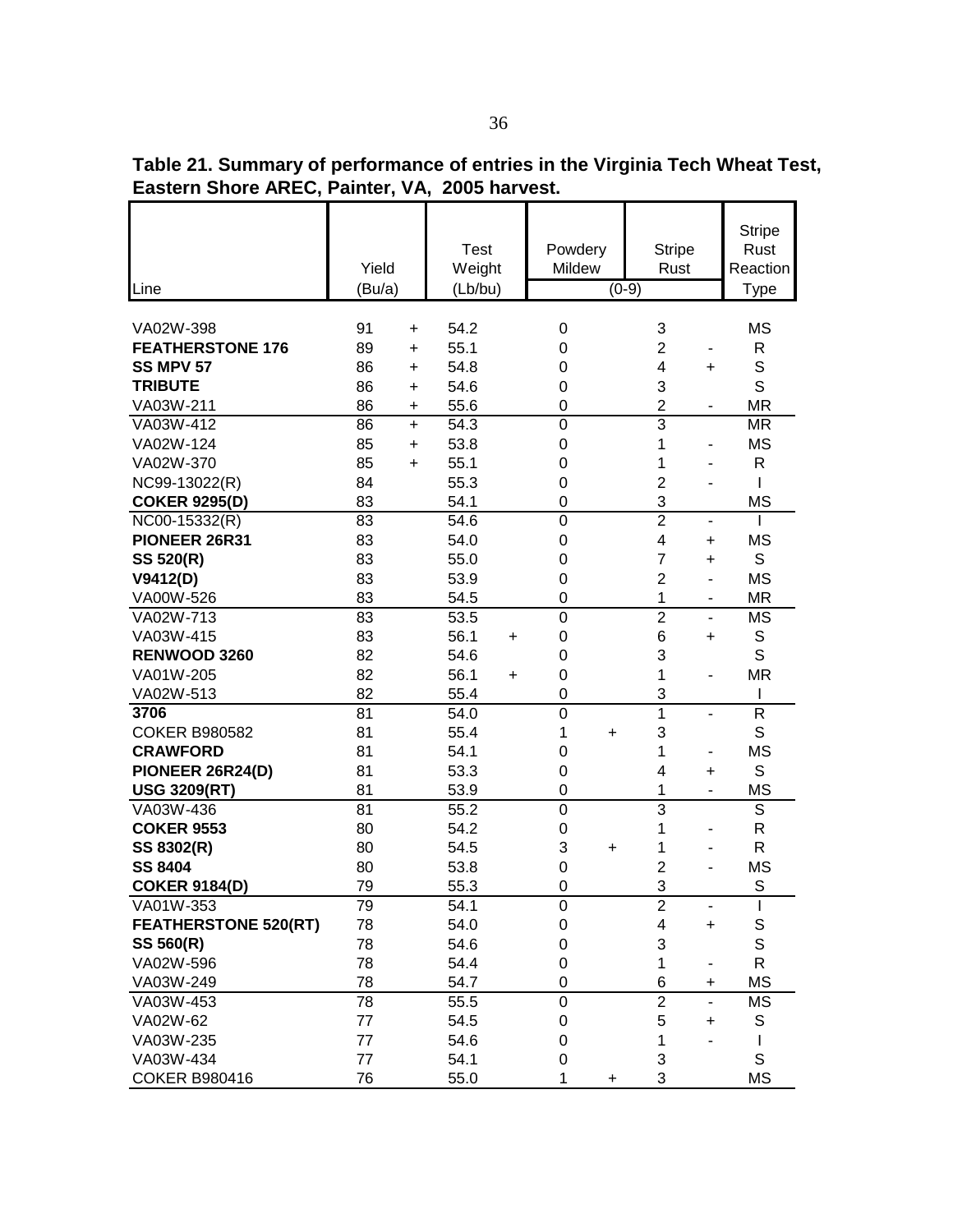**Table 21, continued. Summary of performance of entries in the Virginia Tech Wheat Test, Eastern Shore AREC, Painter, VA, 2005 harvest.** 

| Line                 | Yield<br>(Bu/a) | <b>Test</b><br>Weight<br>(Lb/bu) | Powdery<br>Mildew           | <b>Stripe</b><br>Rust<br>$(0-9)$ |                          | <b>Stripe</b><br>Rust<br>Reaction<br><b>Type</b> |
|----------------------|-----------------|----------------------------------|-----------------------------|----------------------------------|--------------------------|--------------------------------------------------|
| <b>SISSON</b>        | $\overline{76}$ | 54.0                             | $\overline{0}$              | $\overline{8}$                   | $\ddot{}$                | S                                                |
| VA03W-294            | 76              | 54.4                             | $\mathbf 0$                 | $\overline{2}$                   | ٠                        | <b>MS</b>                                        |
| $H-50(DEx)$          | 75              | 54.1                             | $\overline{2}$<br>$\ddot{}$ | 1                                | $\blacksquare$           | R.                                               |
| <b>McCORMICK</b>     | 75              | 54.1                             | 0                           | 1                                | $\blacksquare$           | <b>MR</b>                                        |
| PIONEER 26R58(D)     | 75              | 54.4                             | $\overline{0}$              | $\overline{c}$                   | $\blacksquare$           | <b>MS</b>                                        |
| VA01W-243            | $\overline{75}$ | 54.5                             | $\overline{1}$<br>$\ddot{}$ | 1                                | $\overline{a}$           | $\overline{\mathsf{MR}}$                         |
| <b>CHOPTANK(R)</b>   | 74              | 54.7                             | $\mathbf 0$                 | $\overline{2}$                   | $\overline{\phantom{a}}$ | $\mathbb S$                                      |
| VA01W-18             | 74              | 54.1                             | $\mathbf 0$                 | $\overline{\mathbf{4}}$          | +                        | $\mathbb S$                                      |
| <b>COKER 9312(D)</b> | 73              | 55.3                             | $\mathbf 0$                 | $\overline{4}$                   | $\ddot{}$                | S                                                |
| <b>COKER 9436(D)</b> | 73              | 53.7                             | $\overline{0}$              | $\overline{2}$                   | $\overline{\phantom{0}}$ | S                                                |
| <b>MASSEY</b>        | $\overline{73}$ | 55.8                             | $\overline{0}$              | $\overline{4}$                   | $+$                      | $\overline{\mathsf{s}}$                          |
| PIONEER 26R15(D)     | 73              | 54.7                             | $\mathbf 0$                 | 1                                | L.                       | <b>MS</b>                                        |
| SS 8309(R)           | 73              | 55.1                             | 1<br>$\ddot{}$              | 3                                |                          | <b>MS</b>                                        |
| V9510                | 73              | 54.0                             | 0                           | 8                                | $\ddot{}$                | S                                                |
| V9512                | 73              | 54.7                             | 1<br>+                      | $\overline{2}$                   | $\blacksquare$           | I                                                |
| VA01W-21             | $\overline{73}$ | 55.0                             | $\overline{0}$              | $\overline{7}$                   | $+$                      | <b>MS</b>                                        |
| VA01W-310            | 73              | 54.5                             | $\overline{0}$              | $\overline{4}$                   | $\ddot{}$                | S                                                |
| VA02W-555            | 73              | 54.1                             | $\mathbf 0$                 | 1                                | $\blacksquare$           | R                                                |
| VA03W-409            | 71              | 54.0                             | 0                           | 5                                | $\ddot{}$                | S                                                |
| PIONEER 26R12(D)     | 70              | 54.4                             | $\mathbf 0$                 | 3                                |                          | <b>MS</b>                                        |
| <b>USG 3137</b>      | $\overline{70}$ | 54.2                             | $\overline{1}$<br>$+$       | $\overline{2}$                   | $\blacksquare$           | $\overline{\mathsf{s}}$                          |
| VAN98W-342           | 70              | 53.9                             | $\mathbf 0$                 | 5                                | +                        | $\mathbf S$                                      |
| VA01W-35             | 69<br>۰         | 55.6                             | $\mathbf 0$                 | 5                                | +                        | S                                                |
| VA02W-559            | 69<br>۰         | 53.6                             | $\mathbf 0$                 | 6                                | $\ddot{}$                | S                                                |
| VA03W-192            | 69              | 55.6                             | $\mathbf 0$                 | $\overline{c}$                   | $\blacksquare$           | I                                                |
| <b>MV5-46</b>        | 68<br>L,        | 54.3                             | $\mathbf 0$                 | $\overline{7}$                   | $\ddot{}$                | $\overline{\mathsf{s}}$                          |
| USG EXP 820          | 68              | 54.9                             | 3<br>$\ddot{}$              | $\overline{2}$                   | ä,                       | <b>MR</b>                                        |
| VA03W-445            | 67<br>÷,        | 54.1                             | 0                           | 4                                | $\ddot{}$                | S                                                |
| VA01W-99             | 65<br>÷,        | 53.8                             | $\mathbf 0$                 | 5                                | $\ddot{}$                | $\mathbb S$                                      |
| <b>SS 550(B)</b>     | 63<br>L,        | 53.7                             | $\boldsymbol{0}$            | 5                                | $\ddot{}$                | $\mathsf S$                                      |
| <b>NEUSE(R)</b>      | 62              | 54.7                             | $\mathbf 0$                 | 5                                | +                        | S                                                |
|                      |                 |                                  |                             |                                  |                          |                                                  |
| Average              | 77              | 54.5                             | $\mathbf 0$                 | 3                                |                          |                                                  |
| C.V.                 | 8               | 1.8                              |                             |                                  |                          |                                                  |
| LSD (0.05)           | 8               | 1.4                              | 1                           | 1                                |                          |                                                  |

Varieties are ordered by descending yield averages. A plus or minus sign indicates a performance significantly above or below the test average.

Belgian Lodging Scale = Area X Intensity X 0.2. Area = 1-10, where 1 is wheat unaffected and 10 is entire plot affected and Intensity = 1-5, where 1 is wheat standing upright and 5 is wheat totally flat. The 0-9 ratings indicate a genotype's response to disease, where  $0 =$  highly resistant and  $9 =$  highly susceptible.

Stripe rust reaction type indicators are as follows: R=resistant, MR=moderately resistant, I=intermediate, S=susceptible, and MS=moderately susceptible.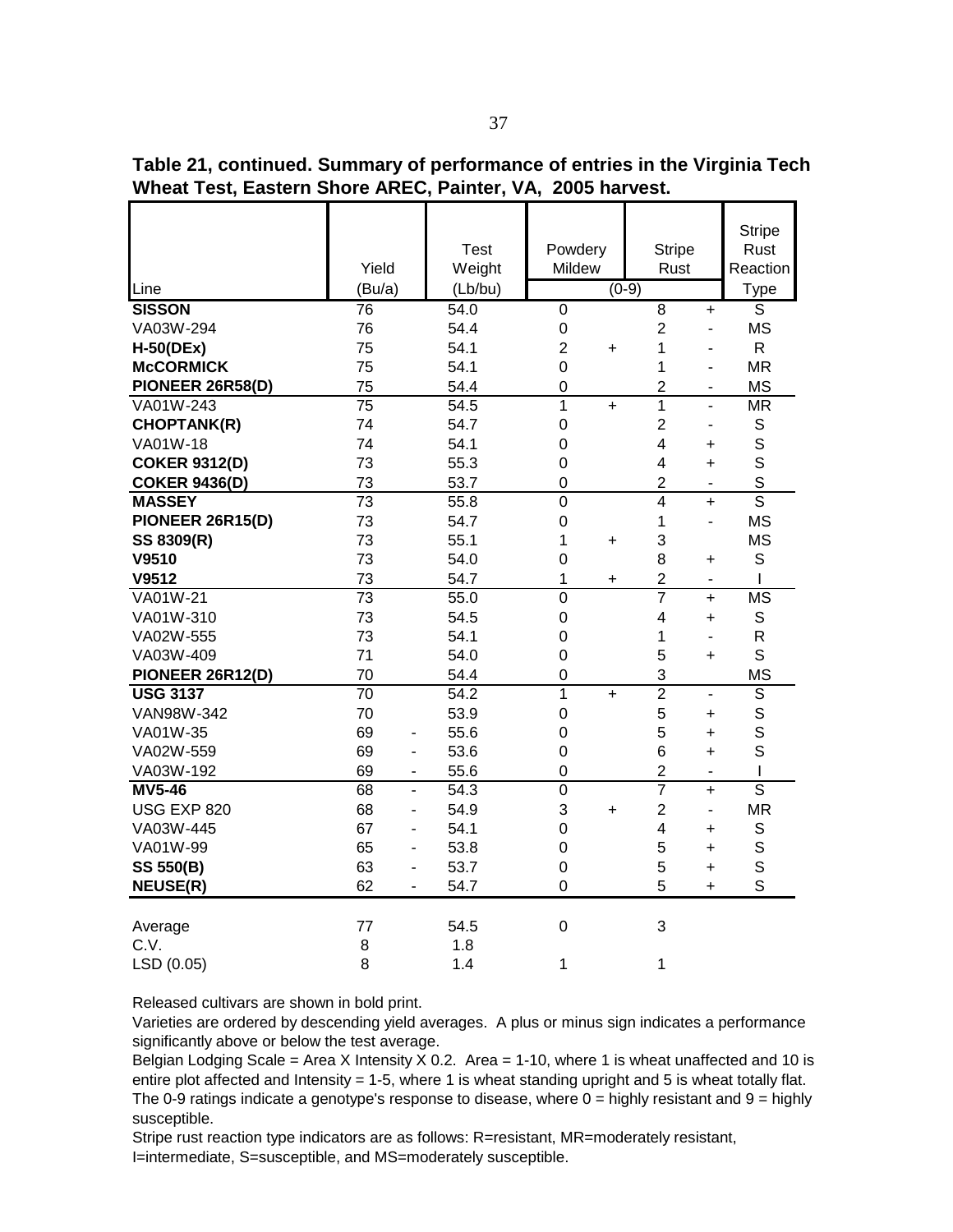|                             |        |           | Test    |  |  |  |  |
|-----------------------------|--------|-----------|---------|--|--|--|--|
|                             | Yield  |           | Weight  |  |  |  |  |
| Line                        | (Bu/a) |           | (Lb/bu) |  |  |  |  |
|                             |        |           |         |  |  |  |  |
| VA01W-205                   | 76     | +         | 56.2    |  |  |  |  |
| VA02W-398                   | 73     | $\ddot{}$ | 56.3    |  |  |  |  |
| <b>USG 3209(RT)</b>         | 70     | $\ddot{}$ | 55.7    |  |  |  |  |
| VA02W-62                    | 69     | ÷.        | 56.9    |  |  |  |  |
| PIONEER 26R31               | 68     |           | 57.2    |  |  |  |  |
| V9412(D)                    | 68     |           | 55.6    |  |  |  |  |
| VA03W-211                   | 67     |           | 56.0    |  |  |  |  |
| VA03W-249                   | 67     |           | 55.7    |  |  |  |  |
| VA03W-415                   | 67     |           | 56.7    |  |  |  |  |
| VA03W-434                   | 67     |           | 56.4    |  |  |  |  |
| VA03W-436                   | 67     |           | 56.3    |  |  |  |  |
| <b>COKER 9184(D)</b>        | 66     |           | 55.8    |  |  |  |  |
| <b>SS MPV 57</b>            | 66     |           | 56.0    |  |  |  |  |
| VA01W-21                    | 66     |           | 55.9    |  |  |  |  |
| VA02W-513                   | 66     |           | 56.0    |  |  |  |  |
| 3706                        | 65     |           | 56.4    |  |  |  |  |
| RENWOOD 3260                | 65     |           | 54.7    |  |  |  |  |
| VA02W-559                   | 65     |           | 55.7    |  |  |  |  |
| <b>SS 8404</b>              | 64     |           | 55.4    |  |  |  |  |
| <b>TRIBUTE</b>              | 64     |           | 56.1    |  |  |  |  |
| VA01W-18                    | 64     |           | 56.8    |  |  |  |  |
| VA02W-713                   | 64     |           | 55.2    |  |  |  |  |
| VA03W-412                   | 64     |           | 57.2    |  |  |  |  |
| <b>COKER B980416</b>        | 63     |           | 55.0    |  |  |  |  |
| <b>COKER 9553</b>           | 63     |           | 56.1    |  |  |  |  |
| <b>McCORMICK</b>            | 63     |           | 56.6    |  |  |  |  |
| PIONEER 26R24(D)            | 63     |           | 56.1    |  |  |  |  |
| SS 560(R)                   | 63     |           | 57.1    |  |  |  |  |
| VA02W-596                   | 63     |           | 57.5    |  |  |  |  |
| VA03W-294                   | 63     |           | 56.4    |  |  |  |  |
| VAN98W-342                  | 63     |           | 56.7    |  |  |  |  |
| V9510                       | 62     |           | 56.9    |  |  |  |  |
| VA00W-526                   | 62     |           | 56.3    |  |  |  |  |
| VA01W-310                   | 62     |           | 56.8    |  |  |  |  |
| VA01W-35                    | 62     |           | 56.2    |  |  |  |  |
| VA02W-124                   | 62     |           | 55.2    |  |  |  |  |
| <b>FEATHERSTONE 520(RT)</b> | 61     |           | 55.9    |  |  |  |  |
| VA02W-555                   | 61     |           | 56.3    |  |  |  |  |
| VA03W-445                   | 61     |           | 56.3    |  |  |  |  |
| <b>FEATHERSTONE 176</b>     | 60     |           | 56.3    |  |  |  |  |

**Table 22. Summary of performance of entries in the Virginia Tech Wheat Test, Tidewater AREC, Holland, VA, 2005 harvest.**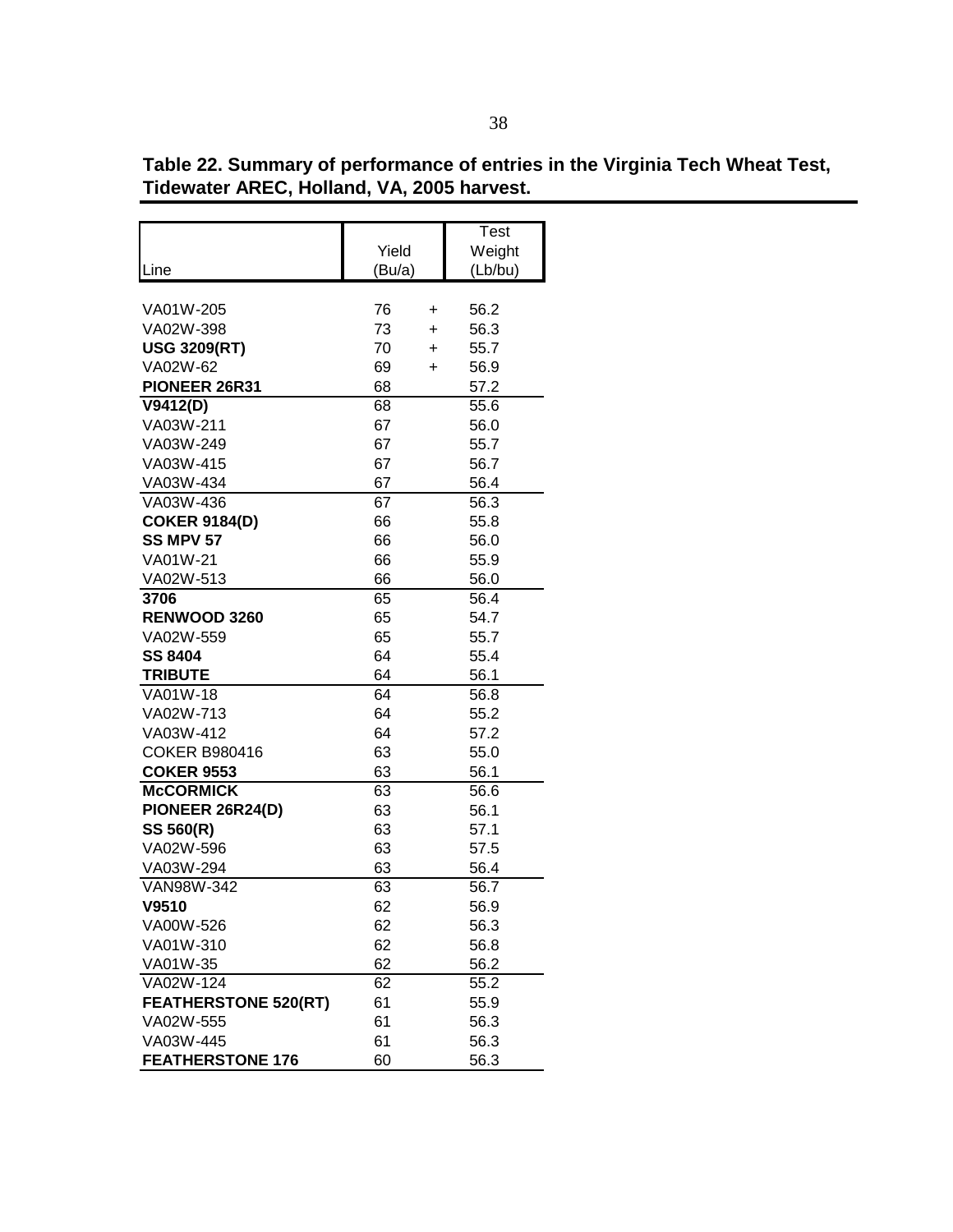|                      |        | Test      |
|----------------------|--------|-----------|
|                      | Yield  | Weight    |
| Line                 | (Bu/a) | (Lb/bu)   |
| <b>SISSON</b>        | 60     | 56.6      |
| <b>SS 550(B)</b>     | 60     | 56.0      |
| VA02W-370            | 60     | 56.8      |
| <b>COKER B980582</b> | 59     | 58.4<br>+ |
| NC99-13022(R)        | 59     | 56.3      |
| SS 520(R)            | 59     | 55.6      |
| VA03W-409            | 59     | 56.2      |
| <b>MASSEY</b>        | 58     | 55.9      |
| <b>MV5-46</b>        | 58     | 56.5      |
| PIONEER 26R15(D)     | 58     | 55.6      |
| VA03W-453            | 58     | 56.6      |
| VA03W-235            | 57     | 56.5      |
| <b>COKER 9312(D)</b> | 56     | 57.6      |
| SS 8302(R)           | 56     | 56.2      |
| VA01W-99             | 56     | 56.4      |
| <b>NEUSE(R)</b>      | 55     | 55.8      |
| VA01W-353            | 55     | 58.0      |
| <b>COKER 9295(D)</b> | 54     | 54.3      |
| <b>COKER 9436(D)</b> | 54     | 55.8      |
| VA03W-192            | 54     | 56.6      |
| PIONEER 26R12(D)     | 53     | 55.5      |
| VA01W-243            | 53     | 57.4      |
| <b>CHOPTANK(R)</b>   | 52     | 55.9      |
| PIONEER 26R58(D)     | 51     | 57.3      |
| <b>H-50(DEx)</b>     | 50     | 55.9      |
| NC00-15332(R)        | 50     | 56.9      |
| <b>USG 3137</b>      | 46     | 55.3      |
| SS 8309(R)           | 45     | 56.8      |
| <b>CRAWFORD</b>      | 44     | 56.9      |
| <b>USG EXP 820</b>   | 43     | 55.9      |
| V9512                | 42     | 55.5      |
|                      |        |           |
| Average              | 60     | 56.3      |
| C.V.                 | 10     | 2.7       |
| LSD (0.05)           | 9      | 2.1       |

**Table 22, continued. Summary of performance of entries in the Virginia Tech Wheat Test, Tidewater AREC, Holland, VA, 2005 harvest.**

Varieties are ordered by descending yield averages. A plus or minus sign indicates a performance significantly above or below the test average.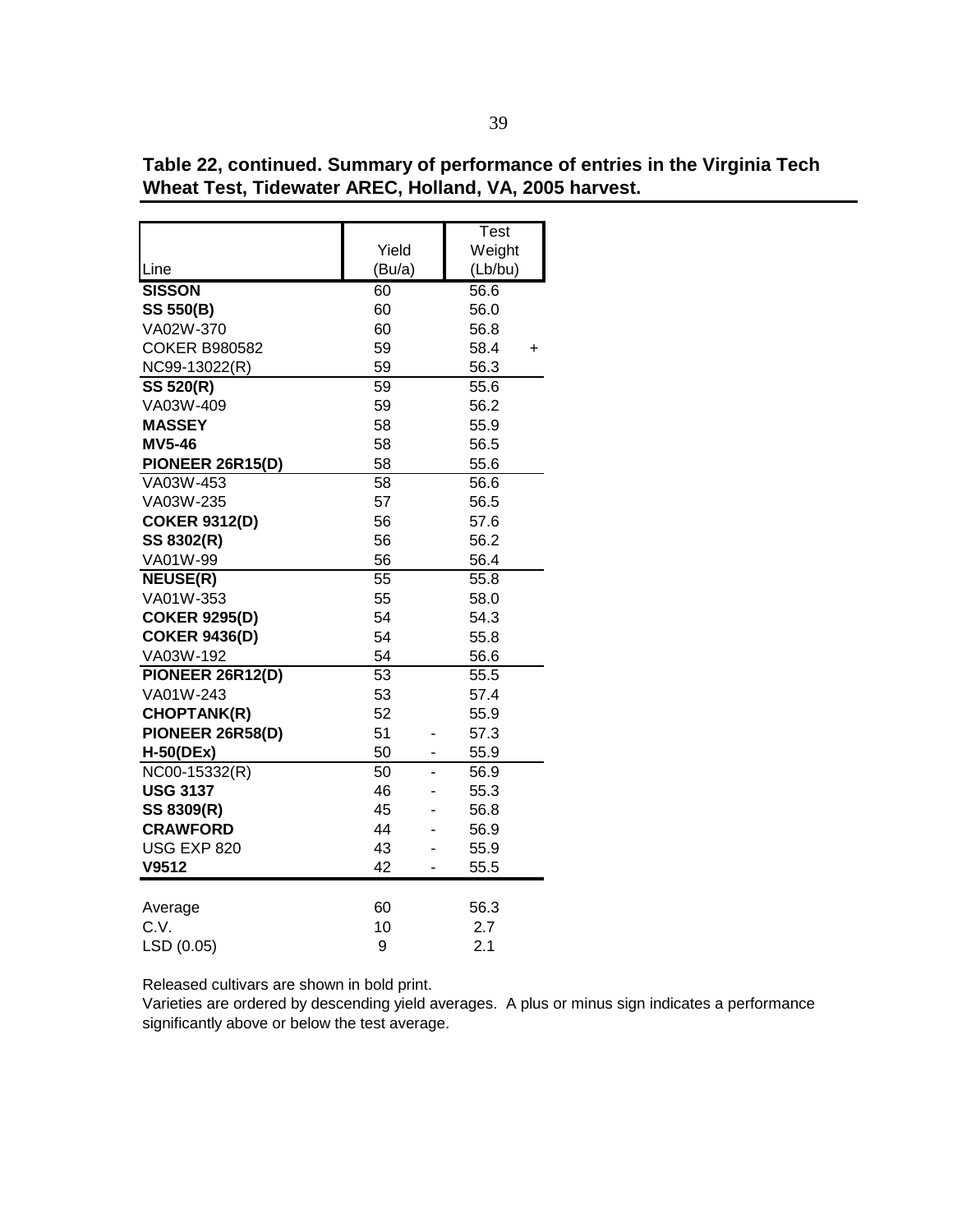**Table 23. Summary of performance of entries in the Virginia Tech Wheat Test, Northern Piedmont AREC, Orange, VA, 2005 harvest.**

|                                                                                                                                                                                                                                                                              |                                                                                                                      |           |                                                                                                                                                              |                          |                                                                                                                      |                                                    |                                                                                                                      |                                                                                                                   |                                                                                                                                          |     |                                                                                                                                                            |                                          | <b>Barley</b><br>Yellow                                                                                                                                      |                                                                                                                                                                                          |                                                                                                                                  |
|------------------------------------------------------------------------------------------------------------------------------------------------------------------------------------------------------------------------------------------------------------------------------|----------------------------------------------------------------------------------------------------------------------|-----------|--------------------------------------------------------------------------------------------------------------------------------------------------------------|--------------------------|----------------------------------------------------------------------------------------------------------------------|----------------------------------------------------|----------------------------------------------------------------------------------------------------------------------|-------------------------------------------------------------------------------------------------------------------|------------------------------------------------------------------------------------------------------------------------------------------|-----|------------------------------------------------------------------------------------------------------------------------------------------------------------|------------------------------------------|--------------------------------------------------------------------------------------------------------------------------------------------------------------|------------------------------------------------------------------------------------------------------------------------------------------------------------------------------------------|----------------------------------------------------------------------------------------------------------------------------------|
|                                                                                                                                                                                                                                                                              |                                                                                                                      |           |                                                                                                                                                              |                          |                                                                                                                      |                                                    |                                                                                                                      |                                                                                                                   |                                                                                                                                          |     |                                                                                                                                                            |                                          |                                                                                                                                                              |                                                                                                                                                                                          |                                                                                                                                  |
|                                                                                                                                                                                                                                                                              | Yield                                                                                                                |           | <b>Test</b>                                                                                                                                                  |                          | Date<br>Headed                                                                                                       |                                                    |                                                                                                                      |                                                                                                                   |                                                                                                                                          |     | Powdery<br>Mildew                                                                                                                                          |                                          | Dwarf<br>Virus                                                                                                                                               |                                                                                                                                                                                          | Winter<br>Survival                                                                                                               |
| Line                                                                                                                                                                                                                                                                         | (Bu/a)                                                                                                               |           | Weight<br>(Lb/bu)                                                                                                                                            |                          | $(Mar31+)$                                                                                                           |                                                    | Height<br>(ln)                                                                                                       |                                                                                                                   | Lodging<br>$(0.2 - 10)$                                                                                                                  |     |                                                                                                                                                            | $(0-9)$                                  |                                                                                                                                                              |                                                                                                                                                                                          | $\%$                                                                                                                             |
| $NCOO-15332(R)$                                                                                                                                                                                                                                                              | 107                                                                                                                  | $\ddot{}$ | 60.8                                                                                                                                                         |                          | 39                                                                                                                   |                                                    | $\overline{38}$                                                                                                      |                                                                                                                   | 0.2                                                                                                                                      |     | $\overline{0}$                                                                                                                                             |                                          | $\overline{2}$                                                                                                                                               | $\blacksquare$                                                                                                                                                                           | 100                                                                                                                              |
| <b>SS 560(R)</b>                                                                                                                                                                                                                                                             | 107                                                                                                                  | +         | 59.9                                                                                                                                                         |                          | 39                                                                                                                   |                                                    | 39                                                                                                                   | $\ddot{}$                                                                                                         | 0.2                                                                                                                                      |     | 0                                                                                                                                                          |                                          | 3                                                                                                                                                            |                                                                                                                                                                                          | 98                                                                                                                               |
| 3706                                                                                                                                                                                                                                                                         | 105                                                                                                                  | $\ddot{}$ | 62.5                                                                                                                                                         | $+$                      | 37                                                                                                                   |                                                    | 38                                                                                                                   |                                                                                                                   | 0.2                                                                                                                                      |     | 0                                                                                                                                                          |                                          | 2                                                                                                                                                            | $\overline{\phantom{a}}$                                                                                                                                                                 | 95                                                                                                                               |
| VA03W-409                                                                                                                                                                                                                                                                    | 105                                                                                                                  | $\ddot{}$ | 58.6                                                                                                                                                         | $\blacksquare$           | 39                                                                                                                   |                                                    | 37                                                                                                                   |                                                                                                                   | 0.2                                                                                                                                      |     | 0                                                                                                                                                          |                                          | $\overline{2}$                                                                                                                                               | $\blacksquare$                                                                                                                                                                           | 96                                                                                                                               |
| <b>USG 3209(RT)</b>                                                                                                                                                                                                                                                          | 104                                                                                                                  | $\ddot{}$ | 59.2                                                                                                                                                         |                          | 38                                                                                                                   |                                                    | 35                                                                                                                   |                                                                                                                   | 0.2                                                                                                                                      |     | 1                                                                                                                                                          | +                                        | 2                                                                                                                                                            | $\overline{\phantom{0}}$                                                                                                                                                                 | 100                                                                                                                              |
| VA02W-559                                                                                                                                                                                                                                                                    | 104                                                                                                                  | $\ddot{}$ | 60.0                                                                                                                                                         |                          | 40                                                                                                                   | +                                                  | 33                                                                                                                   | $\overline{a}$                                                                                                    | 0.2                                                                                                                                      |     | 0                                                                                                                                                          |                                          | $\overline{2}$                                                                                                                                               | $\blacksquare$                                                                                                                                                                           | 100                                                                                                                              |
| <b>FEATHERSTONE 176</b>                                                                                                                                                                                                                                                      | 103                                                                                                                  | $\ddot{}$ | 59.4                                                                                                                                                         |                          | 33                                                                                                                   | $\overline{\phantom{a}}$                           | 40                                                                                                                   | $\ddot{}$                                                                                                         | 0.5                                                                                                                                      |     | 0                                                                                                                                                          |                                          | $\overline{2}$                                                                                                                                               | $\overline{\phantom{a}}$                                                                                                                                                                 | 94                                                                                                                               |
| RENWOOD 3260                                                                                                                                                                                                                                                                 | 102                                                                                                                  |           | 60.2                                                                                                                                                         |                          | 36                                                                                                                   | $\overline{\phantom{a}}$                           | 40                                                                                                                   | $\ddot{}$                                                                                                         | 1.3                                                                                                                                      | +   | $\mathbf 0$                                                                                                                                                |                                          | $\overline{2}$                                                                                                                                               | $\overline{\phantom{a}}$                                                                                                                                                                 | 98                                                                                                                               |
| <b>CRAWFORD</b>                                                                                                                                                                                                                                                              | 101                                                                                                                  |           | 61.5                                                                                                                                                         |                          | 34                                                                                                                   | $\overline{\phantom{a}}$                           | 37                                                                                                                   |                                                                                                                   | 1.1                                                                                                                                      | $+$ | 0                                                                                                                                                          |                                          | 4                                                                                                                                                            | $\ddot{}$                                                                                                                                                                                | 100                                                                                                                              |
| PIONEER 26R15(D)                                                                                                                                                                                                                                                             | 101                                                                                                                  |           | 60.5                                                                                                                                                         |                          | 38                                                                                                                   |                                                    | 40                                                                                                                   | +                                                                                                                 | 0.2                                                                                                                                      |     | 0                                                                                                                                                          |                                          | 2                                                                                                                                                            |                                                                                                                                                                                          | 100                                                                                                                              |
| <b>COKER 9436(D)</b>                                                                                                                                                                                                                                                         | 99                                                                                                                   |           | 60.5                                                                                                                                                         |                          | 40                                                                                                                   | $\ddot{}$                                          | 36                                                                                                                   |                                                                                                                   | 0.2                                                                                                                                      |     | $\overline{2}$                                                                                                                                             | $\ddot{}$                                | $\overline{3}$                                                                                                                                               |                                                                                                                                                                                          | 90                                                                                                                               |
| VA01W-18                                                                                                                                                                                                                                                                     | 99                                                                                                                   |           | 60.8                                                                                                                                                         |                          | 40                                                                                                                   | $\ddot{}$                                          | 37                                                                                                                   |                                                                                                                   | 0.2                                                                                                                                      |     | $\boldsymbol{0}$                                                                                                                                           |                                          | $\overline{2}$                                                                                                                                               | $\blacksquare$                                                                                                                                                                           | 100                                                                                                                              |
| VA02W-124                                                                                                                                                                                                                                                                    | 99                                                                                                                   |           | 60.2                                                                                                                                                         |                          | 39                                                                                                                   |                                                    | 38                                                                                                                   |                                                                                                                   | 1.4                                                                                                                                      | +   | $\boldsymbol{0}$                                                                                                                                           |                                          | $\overline{2}$                                                                                                                                               | $\overline{\phantom{a}}$                                                                                                                                                                 | 100                                                                                                                              |
| VA03W-434                                                                                                                                                                                                                                                                    | 99                                                                                                                   |           | 59.7                                                                                                                                                         |                          | 39                                                                                                                   |                                                    | 36                                                                                                                   |                                                                                                                   | 0.2                                                                                                                                      |     | 0                                                                                                                                                          |                                          | 3                                                                                                                                                            |                                                                                                                                                                                          | 100                                                                                                                              |
| <b>SS 550(B)</b>                                                                                                                                                                                                                                                             | 98                                                                                                                   |           | 60.5                                                                                                                                                         |                          | 39                                                                                                                   |                                                    | 37                                                                                                                   |                                                                                                                   | 0.2                                                                                                                                      |     | 0                                                                                                                                                          |                                          | $\overline{2}$                                                                                                                                               | $\blacksquare$                                                                                                                                                                           | 100                                                                                                                              |
| VA03W-436                                                                                                                                                                                                                                                                    | 98                                                                                                                   |           | 58.4                                                                                                                                                         | $\blacksquare$           | 39                                                                                                                   |                                                    | 34                                                                                                                   | $\blacksquare$                                                                                                    | 0.2                                                                                                                                      |     | $\boldsymbol{0}$                                                                                                                                           |                                          | 3                                                                                                                                                            |                                                                                                                                                                                          | 100                                                                                                                              |
| USG EXP 820                                                                                                                                                                                                                                                                  | 97                                                                                                                   |           | 60.6                                                                                                                                                         |                          | 39                                                                                                                   |                                                    | 39                                                                                                                   | $\ddot{}$                                                                                                         | 0.5                                                                                                                                      |     | 3                                                                                                                                                          | +                                        | 2                                                                                                                                                            | $\overline{\phantom{m}}$                                                                                                                                                                 | 98                                                                                                                               |
| VA03W-445                                                                                                                                                                                                                                                                    | 97                                                                                                                   |           | 59.0                                                                                                                                                         | $\overline{\phantom{a}}$ | 40                                                                                                                   | $\ddot{}$                                          | 35                                                                                                                   | $\overline{\phantom{a}}$                                                                                          | 0.2                                                                                                                                      |     | 0                                                                                                                                                          |                                          | $\overline{2}$                                                                                                                                               | $\overline{\phantom{a}}$                                                                                                                                                                 | 100                                                                                                                              |
| <b>SISSON</b>                                                                                                                                                                                                                                                                | 96                                                                                                                   |           | 60.6                                                                                                                                                         |                          | 37                                                                                                                   |                                                    | 36                                                                                                                   |                                                                                                                   | 0.7                                                                                                                                      |     | 0                                                                                                                                                          |                                          | 4                                                                                                                                                            | $\ddot{}$                                                                                                                                                                                | 98                                                                                                                               |
| VA01W-35                                                                                                                                                                                                                                                                     | 96                                                                                                                   |           | 59.3                                                                                                                                                         |                          | 39                                                                                                                   |                                                    | 39                                                                                                                   | $\ddot{}$                                                                                                         | 1.0                                                                                                                                      | +   | $\boldsymbol{0}$                                                                                                                                           |                                          | 2                                                                                                                                                            | $\overline{\phantom{a}}$                                                                                                                                                                 | 100                                                                                                                              |
|                                                                                                                                                                                                                                                                              |                                                                                                                      |           |                                                                                                                                                              |                          |                                                                                                                      |                                                    |                                                                                                                      |                                                                                                                   |                                                                                                                                          | $+$ |                                                                                                                                                            |                                          |                                                                                                                                                              |                                                                                                                                                                                          |                                                                                                                                  |
|                                                                                                                                                                                                                                                                              |                                                                                                                      |           |                                                                                                                                                              |                          |                                                                                                                      |                                                    |                                                                                                                      |                                                                                                                   |                                                                                                                                          |     |                                                                                                                                                            |                                          |                                                                                                                                                              | ÷,                                                                                                                                                                                       |                                                                                                                                  |
|                                                                                                                                                                                                                                                                              |                                                                                                                      |           |                                                                                                                                                              |                          |                                                                                                                      |                                                    |                                                                                                                      |                                                                                                                   |                                                                                                                                          |     |                                                                                                                                                            |                                          |                                                                                                                                                              |                                                                                                                                                                                          |                                                                                                                                  |
|                                                                                                                                                                                                                                                                              |                                                                                                                      |           |                                                                                                                                                              |                          |                                                                                                                      |                                                    |                                                                                                                      | $\blacksquare$                                                                                                    |                                                                                                                                          |     |                                                                                                                                                            | +                                        |                                                                                                                                                              | $\overline{\phantom{a}}$                                                                                                                                                                 |                                                                                                                                  |
|                                                                                                                                                                                                                                                                              |                                                                                                                      |           |                                                                                                                                                              |                          |                                                                                                                      |                                                    |                                                                                                                      |                                                                                                                   |                                                                                                                                          |     |                                                                                                                                                            |                                          |                                                                                                                                                              |                                                                                                                                                                                          |                                                                                                                                  |
|                                                                                                                                                                                                                                                                              |                                                                                                                      |           |                                                                                                                                                              |                          |                                                                                                                      |                                                    |                                                                                                                      |                                                                                                                   |                                                                                                                                          |     |                                                                                                                                                            |                                          |                                                                                                                                                              |                                                                                                                                                                                          |                                                                                                                                  |
|                                                                                                                                                                                                                                                                              |                                                                                                                      |           |                                                                                                                                                              |                          |                                                                                                                      |                                                    |                                                                                                                      |                                                                                                                   |                                                                                                                                          |     |                                                                                                                                                            |                                          |                                                                                                                                                              |                                                                                                                                                                                          |                                                                                                                                  |
|                                                                                                                                                                                                                                                                              |                                                                                                                      |           |                                                                                                                                                              |                          |                                                                                                                      |                                                    |                                                                                                                      |                                                                                                                   |                                                                                                                                          |     |                                                                                                                                                            |                                          |                                                                                                                                                              |                                                                                                                                                                                          |                                                                                                                                  |
|                                                                                                                                                                                                                                                                              |                                                                                                                      |           |                                                                                                                                                              |                          |                                                                                                                      |                                                    |                                                                                                                      |                                                                                                                   |                                                                                                                                          |     |                                                                                                                                                            |                                          |                                                                                                                                                              |                                                                                                                                                                                          |                                                                                                                                  |
|                                                                                                                                                                                                                                                                              |                                                                                                                      |           |                                                                                                                                                              |                          |                                                                                                                      |                                                    |                                                                                                                      |                                                                                                                   |                                                                                                                                          |     |                                                                                                                                                            |                                          |                                                                                                                                                              |                                                                                                                                                                                          |                                                                                                                                  |
|                                                                                                                                                                                                                                                                              |                                                                                                                      |           |                                                                                                                                                              |                          |                                                                                                                      |                                                    |                                                                                                                      |                                                                                                                   |                                                                                                                                          |     |                                                                                                                                                            |                                          |                                                                                                                                                              |                                                                                                                                                                                          |                                                                                                                                  |
|                                                                                                                                                                                                                                                                              |                                                                                                                      |           |                                                                                                                                                              |                          |                                                                                                                      |                                                    |                                                                                                                      |                                                                                                                   |                                                                                                                                          |     |                                                                                                                                                            |                                          |                                                                                                                                                              |                                                                                                                                                                                          |                                                                                                                                  |
|                                                                                                                                                                                                                                                                              |                                                                                                                      |           |                                                                                                                                                              |                          |                                                                                                                      |                                                    |                                                                                                                      |                                                                                                                   |                                                                                                                                          |     |                                                                                                                                                            |                                          |                                                                                                                                                              |                                                                                                                                                                                          |                                                                                                                                  |
|                                                                                                                                                                                                                                                                              |                                                                                                                      |           |                                                                                                                                                              |                          |                                                                                                                      |                                                    |                                                                                                                      |                                                                                                                   |                                                                                                                                          |     |                                                                                                                                                            |                                          |                                                                                                                                                              |                                                                                                                                                                                          |                                                                                                                                  |
|                                                                                                                                                                                                                                                                              |                                                                                                                      |           |                                                                                                                                                              |                          |                                                                                                                      |                                                    |                                                                                                                      |                                                                                                                   |                                                                                                                                          |     |                                                                                                                                                            |                                          |                                                                                                                                                              |                                                                                                                                                                                          |                                                                                                                                  |
|                                                                                                                                                                                                                                                                              |                                                                                                                      |           |                                                                                                                                                              |                          |                                                                                                                      |                                                    |                                                                                                                      |                                                                                                                   |                                                                                                                                          |     |                                                                                                                                                            |                                          |                                                                                                                                                              |                                                                                                                                                                                          |                                                                                                                                  |
|                                                                                                                                                                                                                                                                              |                                                                                                                      |           |                                                                                                                                                              | $\ddot{}$                |                                                                                                                      |                                                    |                                                                                                                      | $\overline{\phantom{a}}$                                                                                          |                                                                                                                                          |     |                                                                                                                                                            |                                          |                                                                                                                                                              |                                                                                                                                                                                          |                                                                                                                                  |
|                                                                                                                                                                                                                                                                              |                                                                                                                      |           |                                                                                                                                                              |                          |                                                                                                                      |                                                    |                                                                                                                      |                                                                                                                   |                                                                                                                                          |     |                                                                                                                                                            |                                          |                                                                                                                                                              | $\ddot{}$                                                                                                                                                                                |                                                                                                                                  |
| VA02W-713                                                                                                                                                                                                                                                                    |                                                                                                                      |           |                                                                                                                                                              | $\ddot{}$                |                                                                                                                      |                                                    |                                                                                                                      | $\ddot{}$                                                                                                         |                                                                                                                                          |     | 0                                                                                                                                                          |                                          | $\overline{c}$                                                                                                                                               |                                                                                                                                                                                          |                                                                                                                                  |
| VA02W-62<br>VA01W-243<br><b>COKER 9553</b><br><b>SS 8404</b><br><b>SS MPV 57</b><br>VA01W-205<br>VA03W-235<br>SS 8309(R)<br>VA02W-555<br>VA03W-415<br>VAN98W-342<br>V9510<br>VA01W-353<br>VA01W-21<br>VA02W-513<br>$H-50(DEx)$<br><b>SS 520(R)</b><br>VA02W-370<br>VA02W-398 | 96<br>95<br>94<br>94<br>94<br>94<br>94<br>93<br>93<br>93<br>93<br>92<br>92<br>91<br>91<br>90<br>90<br>90<br>90<br>90 |           | 60.8<br>62.0<br>62.1<br>61.9<br>59.7<br>62.3<br>57.7<br>58.9<br>59.6<br>61.6<br>61.4<br>62.2<br>60.8<br>61.7<br>60.9<br>60.9<br>61.0<br>62.6<br>59.8<br>62.4 | $\overline{\phantom{a}}$ | 38<br>37<br>36<br>38<br>40<br>39<br>39<br>40<br>39<br>36<br>38<br>39<br>38<br>37<br>39<br>39<br>33<br>32<br>37<br>35 | $\ddot{}$<br>$\ddot{}$<br>$\overline{\phantom{a}}$ | 37<br>37<br>37<br>33<br>41<br>34<br>40<br>39<br>35<br>37<br>35<br>37<br>33<br>37<br>33<br>42<br>39<br>34<br>35<br>39 | $\ddot{}$<br>$\blacksquare$<br>$\ddot{}$<br>$\ddot{}$<br>ä,<br>$\overline{\phantom{a}}$<br>$\ddot{}$<br>$\ddot{}$ | 1.1<br>0.2<br>0.2<br>0.2<br>0.2<br>0.2<br>0.2<br>0.2<br>0.2<br>0.2<br>0.2<br>0.2<br>0.2<br>0.4<br>0.2<br>0.2<br>0.2<br>0.2<br>0.2<br>0.6 |     | $\boldsymbol{0}$<br>0<br>0<br>1<br>1<br>0<br>0<br>1<br>0<br>0<br>$\boldsymbol{0}$<br>0<br>0<br>0<br>0<br>$\overline{3}$<br>1<br>$\mathbf 0$<br>$\mathbf 0$ | $\ddot{}$<br>$\ddot{}$<br>+<br>$\ddot{}$ | 4<br>2<br>3<br>$\overline{c}$<br>3<br>$\overline{2}$<br>$\overline{2}$<br>3<br>1<br>2<br>4<br>3<br>4<br>$\overline{2}$<br>2<br>$\overline{2}$<br>3<br>2<br>4 | $\ddot{}$<br>$\overline{\phantom{a}}$<br>$\overline{\phantom{0}}$<br>$\overline{\phantom{m}}$<br>$\overline{\phantom{a}}$<br>$+$<br>+<br>÷,<br>$\frac{1}{2}$<br>$\overline{\phantom{a}}$ | 98<br>99<br>95<br>98<br>100<br>100<br>100<br>100<br>96<br>94<br>95<br>100<br>98<br>100<br>100<br>100<br>100<br>100<br>100<br>100 |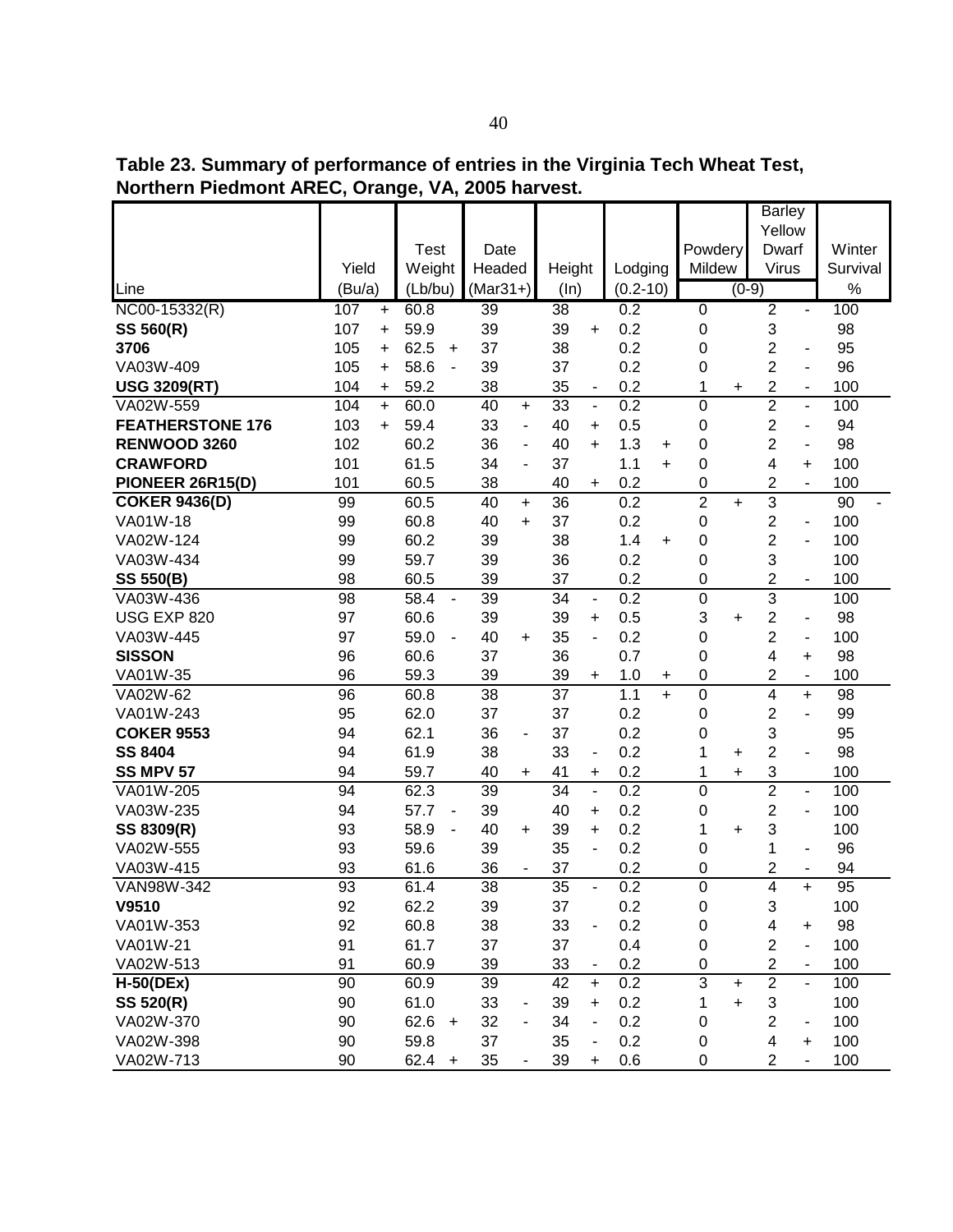**Table 23, continued. Summary of performance of entries in the Virginia Tech Wheat Test, Northern Piedmont AREC, Orange, VA, 2005 harvest.**

|                             |                                |                        |                                 |                                   |                  |                  | <b>Barley</b>                              |                 |
|-----------------------------|--------------------------------|------------------------|---------------------------------|-----------------------------------|------------------|------------------|--------------------------------------------|-----------------|
|                             |                                |                        |                                 |                                   |                  |                  | Yellow                                     |                 |
|                             |                                | <b>Test</b>            | Date                            |                                   |                  | Powdery          | Dwarf                                      | Winter          |
|                             | Yield                          | Weight                 | Headed                          | Height                            | Lodging          | Mildew           | Virus                                      | Survival        |
| Line                        | (Bu/a)                         | (Lb/bu)                | $(Mar31+)$                      | (ln)                              | $(0.2 - 10)$     |                  | $(0-9)$                                    | $\%$            |
| VA03W-249                   | 90                             | 59.0<br>$\sim$         | 38                              | $\overline{34}$<br>÷.             | 0.2              | $\overline{0}$   | $\overline{3}$                             | 98              |
| <b>FEATHERSTONE 520(RT)</b> | 89                             | 61.3                   | 39                              | 37                                | 0.2              | 1<br>$\ddot{}$   | 3                                          | 98              |
| PIONEER 26R58(D)            | 89                             | 60.6                   | 39                              | 37                                | 0.2              | 0                | 4<br>$\ddot{}$                             | 100             |
| PIONEER 26R24(D)            | 88                             | 61.2                   | 39                              | 39<br>$\ddot{}$                   | 0.9              | 1<br>$\ddot{}$   | 3                                          | 100             |
| PIONEER 26R31               | 87                             | 60.8                   | 38                              | 36                                | 0.2              | $\mathbf 0$      | 5<br>$\ddot{}$                             | 100             |
| VA00W-526                   | $\overline{87}$                | 60.4                   | 39                              | 33<br>$\overline{a}$              | $\overline{0.2}$ | $\overline{0}$   | 5<br>$+$                                   | 100             |
| VA02W-596                   | 87                             | 60.6                   | 40<br>$\ddot{}$                 | 36                                | 0.2              | 0                | 4<br>$\ddot{}$                             | 100             |
| VA03W-294                   | 86                             | 60.3                   | 33<br>$\overline{a}$            | 35<br>$\overline{a}$              | 0.2              | 0                | 4<br>$\ddot{}$                             | 100             |
| <b>COKER 9184(D)</b>        | 85                             | 60.2                   | 38                              | 36                                | 0.2              | 0                | 4<br>$\ddot{}$                             | 100             |
| VA03W-453                   | 85                             | 61.7                   | 39                              | 38                                | 0.2              | 0                | $\overline{2}$                             | 100             |
| <b>McCORMICK</b>            | $\overline{84}$                | 61.6                   | 39                              | $\overline{35}$<br>$\blacksquare$ | 0.2              | $\overline{0}$   | $\overline{3}$                             | 100             |
| <b>MV5-46</b>               | 84                             | 61.0                   | 39                              | 36                                | 0.2              | 0                | $\overline{2}$<br>$\overline{\phantom{0}}$ | 100             |
| V9412(D)                    | 84                             | 61.6                   | 37                              | 40<br>$+$                         | 0.2              | $\mathbf 0$      | 3                                          | 99              |
| <b>COKER 9295(D)</b>        | 83                             | 60.1                   | 39                              | 38                                | 0.2              | 0                | 4<br>$\ddot{}$                             | 98              |
| <b>COKER 9312(D)</b>        | 83                             | 61.6                   | 38                              | 37                                | 0.2              | 2<br>$\ddot{}$   | 3                                          | 100             |
| <b>COKER B980416</b>        | $\overline{83}$                | 58.4<br>$\blacksquare$ | $\overline{39}$                 | $\overline{37}$                   | $\overline{0.8}$ | $\overline{0}$   | $\overline{2}$<br>$\blacksquare$           | 100             |
| <b>CHOPTANK(R)</b>          | 82                             | 61.4                   | 38                              | 34<br>$\overline{\phantom{a}}$    | 0.2              | $\boldsymbol{0}$ | $\overline{\mathbf{4}}$<br>$+$             | 100             |
| V9512                       | 82                             | 60.8                   | 39                              | 41<br>$\ddot{}$                   | 0.2              | 3<br>$\ddot{}$   | 3                                          | 100             |
| VA03W-412                   | 82                             | 61.2                   | 39                              | 36                                | 0.2              | 0                | 3                                          | 100             |
| <b>USG 3137</b>             | 81                             | 60.4                   | 39                              | 41<br>+                           | 0.2              | 3<br>$\ddot{}$   | 3                                          | 100             |
| VA01W-99                    | 81                             | 59.8                   | $\overline{38}$                 | $\overline{35}$<br>$\blacksquare$ | $\overline{0.2}$ | $\overline{0}$   | $\overline{3}$                             | $\overline{96}$ |
| SS 8302(R)                  | 80                             | 61.4                   | 39                              | 37                                | 0.2              | 1<br>$\ddot{}$   | 4<br>$\ddot{}$                             | 100             |
| NC99-13022(R)               | 79                             | 58.7<br>$\blacksquare$ | 39                              | 34<br>$\overline{\phantom{a}}$    | 0.2              | 0                | 4<br>$+$                                   | 100             |
| VA03W-211                   | 79                             | 62.5<br>$\ddot{}$      | 33<br>$\overline{\phantom{a}}$  | 36                                | 0.2              | $\boldsymbol{0}$ | 3                                          | 100             |
| <b>COKER B980582</b>        | 78                             | 62.5<br>$+$            | 34<br>$\blacksquare$            | 40<br>$\ddot{}$                   | 0.2              | 0                | $\overline{2}$<br>$\overline{\phantom{0}}$ | 100             |
| <b>TRIBUTE</b>              | $\overline{78}$                | 62.1                   | $\overline{36}$<br>$\mathbf{L}$ | $\overline{36}$                   | 0.2              | $\overline{0}$   | $\overline{3}$                             | 100             |
| VA03W-192                   | 77<br>$\sim$                   | 61.1                   | 39                              | 35<br>÷,                          | 0.2              | 0                | 3                                          | 100             |
| <b>NEUSE(R)</b>             | 75<br>$\overline{\phantom{0}}$ | 61.2                   | 40<br>$\ddot{}$                 | 36                                | 0.2              | 0                | 3                                          | 100             |
| PIONEER 26R12(D)            | 75<br>$\blacksquare$           | 62.3                   | 39                              | 39<br>$\ddot{}$                   | 0.2              | 0                | $\overline{2}$<br>$\blacksquare$           | 100             |
| <b>MASSEY</b>               | 73<br>$\overline{\phantom{a}}$ | 60.1                   | 39                              | 40<br>$\ddot{}$                   | 0.9              | 1<br>$\ddot{}$   | 3                                          | 100             |
| VA01W-310                   | 73<br>$\blacksquare$           | 60.3                   | 38                              | 34<br>$\overline{a}$              | 0.2              | $\mathbf 0$      | 4<br>$\ddot{}$                             | 100             |
|                             |                                |                        |                                 |                                   |                  |                  |                                            |                 |
| Average                     | 90                             | 60.7                   | 38                              | 37                                | 0.3              | 0                | 3                                          | 99              |
| C.V.                        | $\boldsymbol{9}$               | 1.9                    |                                 |                                   |                  |                  |                                            |                 |
| LSD (0.05)                  | 13                             | 1.7                    | $\overline{2}$                  | $\overline{2}$                    | 0.7              | 1                | 1                                          | 6               |

Varieties are ordered by descending yield averages. A plus or minus sign indicates a performance significantly above or below the test average.

Belgian Lodging Scale = Area X Intensity X 0.2. Area = 1-10, where 1 is wheat unaffected and 10 is entire plot affected and Intensity = 1-5, where 1 is wheat standing upright and 5 is wheat totally flat. The 0-9 ratings indicate a genotype's response to disease, where  $0 =$  highly resistant and  $9 =$  highly susceptible.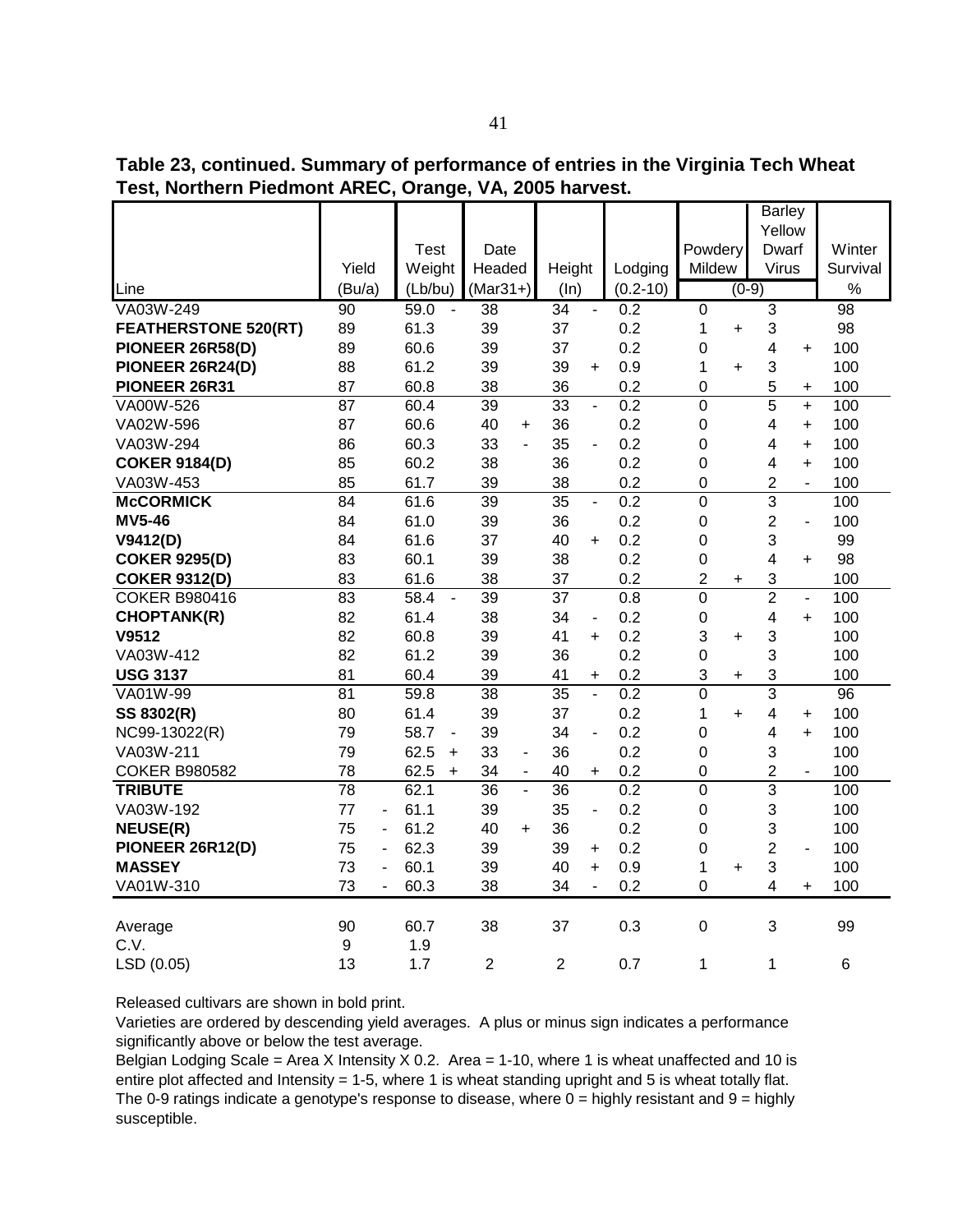| Table 24. Summary of performance of entries in the Virginia Tech Wheat Test,<br>Southern Piedmont AREC, Blackstone, VA, 2005 harvest. |            |        |                         |  |
|---------------------------------------------------------------------------------------------------------------------------------------|------------|--------|-------------------------|--|
|                                                                                                                                       |            | Test   | <b>Barley</b><br>Yellow |  |
|                                                                                                                                       | Yield      | Weight | Dwarf                   |  |
|                                                                                                                                       | $\sqrt{2}$ |        | $\sim$ $\sim$           |  |

|                         |                |        |           | I GOL   | <b>I GIIOM</b> |           |
|-------------------------|----------------|--------|-----------|---------|----------------|-----------|
|                         |                | Yield  |           | Weight  | Dwarf          |           |
| Line                    | Entry          | (Bu/a) |           | (Lb/bu) | $(0-9)$        |           |
|                         |                |        |           |         |                |           |
| <b>SS 8404</b>          | 55             | 65     | +         | 60.4    | 1              |           |
| VA02W-555               | 16             | 64     | $\ddot{}$ | 60.2    | $\mathbf{2}$   |           |
| VA02W-713               | 22             | 61     | $\ddot{}$ | 61.3    | 3              |           |
| VA03W-412               | 29             | 61     | $\ddot{}$ | 60.4    | 3              |           |
| RENWOOD 3260            | 49             | 60     | $\ddot{}$ | 60.6    | $\overline{2}$ |           |
| VA02W-370               | 13             | 60     | $\ddot{}$ | 60.6    | 3              |           |
| VA01W-205               | 8              | 59     | $\ddot{}$ | 60.2    | 3              |           |
| VA02W-124               | 12             | 59     | $\ddot{}$ | 61.2    | 3              |           |
| VA03W-211               | 24             | 58     | $\ddot{}$ | 61.0    | 6              | +         |
| VA03W-249               | 26             | 58     | $\pmb{+}$ | 60.4    | 3              |           |
| V9412(D)                | 46             | 57     | $\ddot{}$ | 61.2    | 3              |           |
| VA02W-559               | 21             | 57     | $\ddot{}$ | 59.3    | 4              | +         |
| VA03W-415               | 30             | 56     | $\ddot{}$ | 60.9    | 3              |           |
| PIONEER 26R24(D)        | 40             | 55     |           | 60.5    | 3              |           |
| <b>SS MPV 57</b>        | 35             | 55     |           | 59.7    | 3              |           |
| V9510                   | 47             | 55     |           | 60.8    | $\overline{3}$ |           |
| 3706                    | 37             | 54     |           | 60.4    | 4              | +         |
| PIONEER 26R31           | 44             | 54     |           | 60.7    | 5              | +         |
| VA00W-526               | 5              | 54     |           | 60.4    | 3              |           |
| VA03W-409               | 28             | 54     |           | 60.5    | $\mathbf{2}$   |           |
| <b>SS 550(B)</b>        | 51             | 53     |           | 59.6    | $\overline{5}$ | +         |
| <b>USG 3209(RT)</b>     | 64             | 53     |           | 60.3    | 4              | $\ddot{}$ |
| USG EXP 820             | 67             | 53     |           | 60.8    | $\mathbf{2}$   |           |
| VA01W-243               | 19             | 53     |           | 59.6    | 3              |           |
| VA03W-434               | 31             | 53     |           | 60.2    | 5              | +         |
| <b>TRIBUTE</b>          | 45             | 52     |           | 60.3    | $\overline{2}$ |           |
| <b>COKER B980582</b>    | 63             | 51     |           | 60.2    | 3              |           |
| <b>CRAWFORD</b>         | 70             | 51     |           | 60.9    | 4              | +         |
| <b>SISSON</b>           | $\overline{2}$ | 51     |           | 60.6    | 4              | +         |
| VA01W-21                | 10             | 51     |           | 61.3    | 3              |           |
| VA02W-513               | 15             | 51     |           | 60.2    | 4              | $\ddot{}$ |
| VA03W-436               | 32             | 51     |           | 60.7    | 5              | $\ddot{}$ |
| <b>FEATHERSTONE 176</b> | 36             | 50     |           | 60.2    | 4              | +         |
| VA02W-62                | 20             | 50     |           | 60.0    | 5              | +         |
| VA03W-294               | 27             | 50     |           | 59.9    | 3              |           |
| VA03W-453               | 34             | 50     |           | 60.7    | 3              |           |
| <b>COKER 9553</b>       | 71             | 49     |           | 60.3    | 3              |           |
| SS 520(R)               | 50             | 49     |           | 60.4    | 5              | +         |
| VA02W-398               | 14             | 49     |           | 60.4    | 4              | +         |
| <b>McCORMICK</b>        | 3              | 48     |           | 61.3    | 3              |           |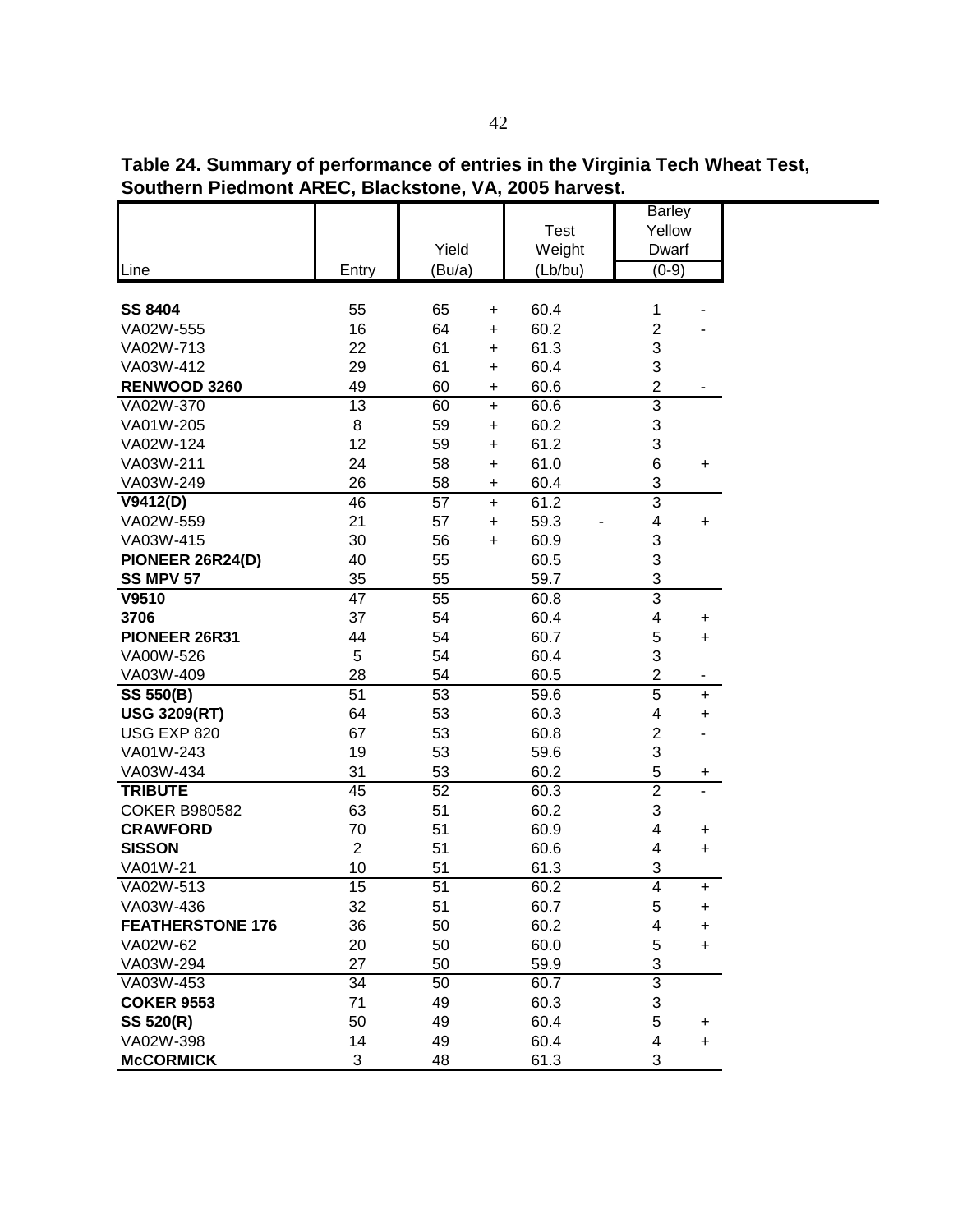| Yield<br>Weight<br>Dwarf<br>Line<br>(Bu/a)<br>(Lb/bu)<br>$(0-9)$<br>61.5<br>$\overline{3}$<br>39<br>48<br>3<br>60.2<br>6<br>48<br>3<br>9<br>61.4<br>48<br>17<br>47<br>60.5<br>6<br>$\ddot{}$<br>23<br>3<br>47<br>60.3<br>33<br>5<br>47<br>59.7<br>+<br>58<br>46<br>60.6<br>4<br>$\ddot{}$<br>66<br>46<br>59.9<br>4<br>$\ddot{}$<br>18<br>46<br>60.0<br>4<br>$\ddot{}$<br>25<br>3<br>46<br>60.2<br>$\overline{4}$<br>60<br>45<br>60.2<br>$\ddot{}$<br>68<br>45<br>60.5<br>4<br>+<br>$\overline{7}$<br>45<br>60.1<br>3<br>4<br>72<br>44<br>60.7<br>+<br>62<br>$\overline{c}$<br>60.8<br>44<br>-<br>$\overline{3}$<br>57<br>44<br>61.2<br>3<br>43<br>60.9<br>44<br>52<br>44<br>60.8<br>4<br>+<br>53<br>3<br>44<br>59.9<br>38<br>43<br>60.1<br>4<br>+<br>$\overline{3}$<br>69<br>60.8<br>43<br>48<br>42<br>60.4<br>4<br>$\ddot{}$<br>41<br>59.4<br>41<br>6<br>$\ddot{}$<br>40<br>60.4<br>61<br>4<br>$\ddot{}$<br>-<br>$\overline{c}$<br>56<br>40<br>61.0<br>۰<br>-<br>4<br>40<br>60.7<br>4<br>$\ddot{}$<br>$\blacksquare$<br>1<br>39<br>60.4<br>6<br>+<br>59<br>38<br>60.4<br>4<br>$\ddot{}$<br>11<br>38<br>60.0<br>6<br>+<br>Ĭ.<br>3<br>54<br>37<br>60.8<br>3<br>42<br>32<br>60.6<br>49<br>60.5<br>3<br>Average<br>10<br>1.4 |                             |  | <b>Test</b> | <b>Barley</b><br>Yellow |
|---------------------------------------------------------------------------------------------------------------------------------------------------------------------------------------------------------------------------------------------------------------------------------------------------------------------------------------------------------------------------------------------------------------------------------------------------------------------------------------------------------------------------------------------------------------------------------------------------------------------------------------------------------------------------------------------------------------------------------------------------------------------------------------------------------------------------------------------------------------------------------------------------------------------------------------------------------------------------------------------------------------------------------------------------------------------------------------------------------------------------------------------------------------------------------------------------------------------------|-----------------------------|--|-------------|-------------------------|
|                                                                                                                                                                                                                                                                                                                                                                                                                                                                                                                                                                                                                                                                                                                                                                                                                                                                                                                                                                                                                                                                                                                                                                                                                           |                             |  |             |                         |
|                                                                                                                                                                                                                                                                                                                                                                                                                                                                                                                                                                                                                                                                                                                                                                                                                                                                                                                                                                                                                                                                                                                                                                                                                           |                             |  |             |                         |
|                                                                                                                                                                                                                                                                                                                                                                                                                                                                                                                                                                                                                                                                                                                                                                                                                                                                                                                                                                                                                                                                                                                                                                                                                           | <b>MV5-46</b>               |  |             |                         |
|                                                                                                                                                                                                                                                                                                                                                                                                                                                                                                                                                                                                                                                                                                                                                                                                                                                                                                                                                                                                                                                                                                                                                                                                                           | VA01W-18                    |  |             |                         |
|                                                                                                                                                                                                                                                                                                                                                                                                                                                                                                                                                                                                                                                                                                                                                                                                                                                                                                                                                                                                                                                                                                                                                                                                                           | VA01W-353                   |  |             |                         |
|                                                                                                                                                                                                                                                                                                                                                                                                                                                                                                                                                                                                                                                                                                                                                                                                                                                                                                                                                                                                                                                                                                                                                                                                                           | VA02W-596                   |  |             |                         |
|                                                                                                                                                                                                                                                                                                                                                                                                                                                                                                                                                                                                                                                                                                                                                                                                                                                                                                                                                                                                                                                                                                                                                                                                                           | VA03W-192                   |  |             |                         |
|                                                                                                                                                                                                                                                                                                                                                                                                                                                                                                                                                                                                                                                                                                                                                                                                                                                                                                                                                                                                                                                                                                                                                                                                                           | VA03W-445                   |  |             |                         |
|                                                                                                                                                                                                                                                                                                                                                                                                                                                                                                                                                                                                                                                                                                                                                                                                                                                                                                                                                                                                                                                                                                                                                                                                                           | <b>FEATHERSTONE 520(RT)</b> |  |             |                         |
|                                                                                                                                                                                                                                                                                                                                                                                                                                                                                                                                                                                                                                                                                                                                                                                                                                                                                                                                                                                                                                                                                                                                                                                                                           | <b>USG 3137</b>             |  |             |                         |
|                                                                                                                                                                                                                                                                                                                                                                                                                                                                                                                                                                                                                                                                                                                                                                                                                                                                                                                                                                                                                                                                                                                                                                                                                           | VA01W-35                    |  |             |                         |
|                                                                                                                                                                                                                                                                                                                                                                                                                                                                                                                                                                                                                                                                                                                                                                                                                                                                                                                                                                                                                                                                                                                                                                                                                           | VA03W-235                   |  |             |                         |
|                                                                                                                                                                                                                                                                                                                                                                                                                                                                                                                                                                                                                                                                                                                                                                                                                                                                                                                                                                                                                                                                                                                                                                                                                           | <b>COKER 9312(D)</b>        |  |             |                         |
|                                                                                                                                                                                                                                                                                                                                                                                                                                                                                                                                                                                                                                                                                                                                                                                                                                                                                                                                                                                                                                                                                                                                                                                                                           | NC99-13022(R)               |  |             |                         |
|                                                                                                                                                                                                                                                                                                                                                                                                                                                                                                                                                                                                                                                                                                                                                                                                                                                                                                                                                                                                                                                                                                                                                                                                                           | VA01W-99                    |  |             |                         |
|                                                                                                                                                                                                                                                                                                                                                                                                                                                                                                                                                                                                                                                                                                                                                                                                                                                                                                                                                                                                                                                                                                                                                                                                                           | <b>COKER 9184(D)</b>        |  |             |                         |
|                                                                                                                                                                                                                                                                                                                                                                                                                                                                                                                                                                                                                                                                                                                                                                                                                                                                                                                                                                                                                                                                                                                                                                                                                           | <b>COKER B980416</b>        |  |             |                         |
|                                                                                                                                                                                                                                                                                                                                                                                                                                                                                                                                                                                                                                                                                                                                                                                                                                                                                                                                                                                                                                                                                                                                                                                                                           | $H-50(DEx)$                 |  |             |                         |
|                                                                                                                                                                                                                                                                                                                                                                                                                                                                                                                                                                                                                                                                                                                                                                                                                                                                                                                                                                                                                                                                                                                                                                                                                           | PIONEER 26R15(D)            |  |             |                         |
|                                                                                                                                                                                                                                                                                                                                                                                                                                                                                                                                                                                                                                                                                                                                                                                                                                                                                                                                                                                                                                                                                                                                                                                                                           | SS 560(R)                   |  |             |                         |
|                                                                                                                                                                                                                                                                                                                                                                                                                                                                                                                                                                                                                                                                                                                                                                                                                                                                                                                                                                                                                                                                                                                                                                                                                           | SS 8302(R)                  |  |             |                         |
|                                                                                                                                                                                                                                                                                                                                                                                                                                                                                                                                                                                                                                                                                                                                                                                                                                                                                                                                                                                                                                                                                                                                                                                                                           | <b>CHOPTANK(R)</b>          |  |             |                         |
|                                                                                                                                                                                                                                                                                                                                                                                                                                                                                                                                                                                                                                                                                                                                                                                                                                                                                                                                                                                                                                                                                                                                                                                                                           | NC00-15332(R)               |  |             |                         |
|                                                                                                                                                                                                                                                                                                                                                                                                                                                                                                                                                                                                                                                                                                                                                                                                                                                                                                                                                                                                                                                                                                                                                                                                                           | V9512                       |  |             |                         |
|                                                                                                                                                                                                                                                                                                                                                                                                                                                                                                                                                                                                                                                                                                                                                                                                                                                                                                                                                                                                                                                                                                                                                                                                                           | PIONEER 26R58(D)            |  |             |                         |
|                                                                                                                                                                                                                                                                                                                                                                                                                                                                                                                                                                                                                                                                                                                                                                                                                                                                                                                                                                                                                                                                                                                                                                                                                           | <b>COKER 9436(D)</b>        |  |             |                         |
|                                                                                                                                                                                                                                                                                                                                                                                                                                                                                                                                                                                                                                                                                                                                                                                                                                                                                                                                                                                                                                                                                                                                                                                                                           | <b>NEUSE(R)</b>             |  |             |                         |
|                                                                                                                                                                                                                                                                                                                                                                                                                                                                                                                                                                                                                                                                                                                                                                                                                                                                                                                                                                                                                                                                                                                                                                                                                           | VAN98W-342                  |  |             |                         |
|                                                                                                                                                                                                                                                                                                                                                                                                                                                                                                                                                                                                                                                                                                                                                                                                                                                                                                                                                                                                                                                                                                                                                                                                                           | <b>MASSEY</b>               |  |             |                         |
|                                                                                                                                                                                                                                                                                                                                                                                                                                                                                                                                                                                                                                                                                                                                                                                                                                                                                                                                                                                                                                                                                                                                                                                                                           | <b>COKER 9295(D)</b>        |  |             |                         |
|                                                                                                                                                                                                                                                                                                                                                                                                                                                                                                                                                                                                                                                                                                                                                                                                                                                                                                                                                                                                                                                                                                                                                                                                                           | VA01W-310                   |  |             |                         |
|                                                                                                                                                                                                                                                                                                                                                                                                                                                                                                                                                                                                                                                                                                                                                                                                                                                                                                                                                                                                                                                                                                                                                                                                                           | SS 8309(R)                  |  |             |                         |
|                                                                                                                                                                                                                                                                                                                                                                                                                                                                                                                                                                                                                                                                                                                                                                                                                                                                                                                                                                                                                                                                                                                                                                                                                           | PIONEER 26R12(D)            |  |             |                         |
|                                                                                                                                                                                                                                                                                                                                                                                                                                                                                                                                                                                                                                                                                                                                                                                                                                                                                                                                                                                                                                                                                                                                                                                                                           |                             |  |             |                         |
|                                                                                                                                                                                                                                                                                                                                                                                                                                                                                                                                                                                                                                                                                                                                                                                                                                                                                                                                                                                                                                                                                                                                                                                                                           | C.V.                        |  |             |                         |

**Table 24, continued. Summary of performance of entries in the Virginia Tech Wheat Test, Southern Piedmont AREC, Blackstone, VA, 2005 harvest.** 

Varieties are ordered by descending yield averages. A plus or minus sign indicates a performance significantly above or below the test average.

LSD (0.05) 7 1.2 1

Belgian Lodging Scale = Area X Intensity X 0.2. Area = 1-10, where 1 is wheat unaffected and 10 is entire plot affected and Intensity = 1-5, where 1 is wheat standing upright and 5 is wheat totally flat. The 0-9 ratings indicate a genotype's response to disease, where  $0 =$  highly resistant and  $9 =$  highly susceptible.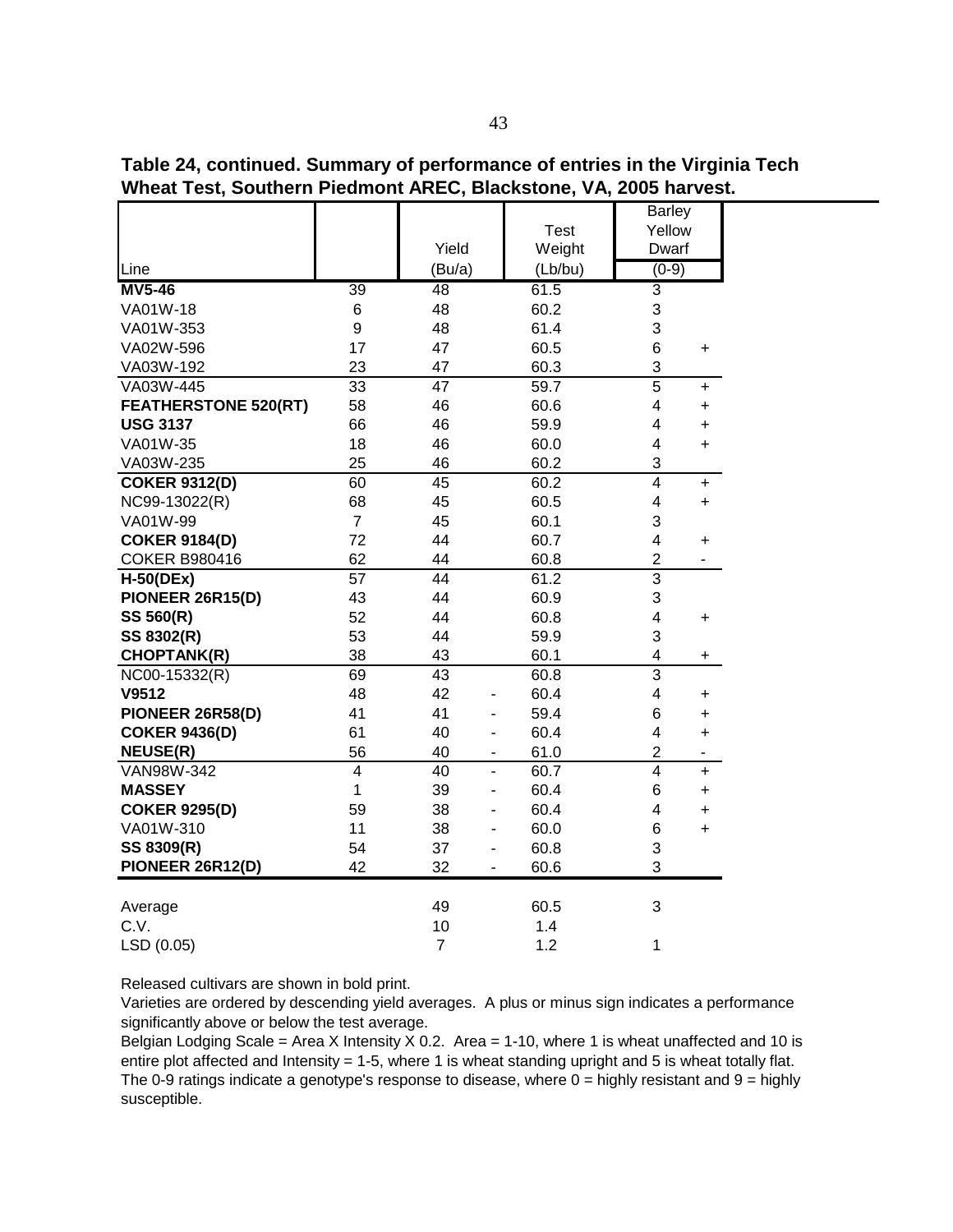| Table 25. Summary of performance of entries in the Virginia Tech Wheat Test, |
|------------------------------------------------------------------------------|
| Shenandoah Valley (Smith Farms in Rockbridge County), VA, 2005 harvest.      |

|                         |        |                |              |                              | <b>Barley</b>                             |   |  |  |
|-------------------------|--------|----------------|--------------|------------------------------|-------------------------------------------|---|--|--|
|                         |        |                | <b>Test</b>  |                              | Yellow                                    |   |  |  |
|                         | Yield  |                | Weight       |                              | Dwarf                                     |   |  |  |
| Line                    | (Bu/a) |                | (Lb/bu)      |                              | $(0-9)$                                   |   |  |  |
| RENWOOD 3260            | 69     |                |              |                              | 1                                         |   |  |  |
| VA03W-415               | 67     | +<br>$\ddot{}$ | 61.3<br>60.6 | $\ddot{}$                    | 4                                         |   |  |  |
| VA03W-445               | 65     |                | 60.6         |                              |                                           |   |  |  |
|                         | 64     | +              |              |                              | 3                                         |   |  |  |
| VA03W-409               |        | $\ddot{}$      | 59.2         |                              | $\overline{2}$                            |   |  |  |
| VA02W-370               | 63     | +              | 61.2         | +                            | $\overline{\mathbf{c}}$<br>$\overline{4}$ |   |  |  |
| VA03W-412               | 63     | $\ddot{}$      | 60.8         | $\ddot{}$                    |                                           |   |  |  |
| 3706                    | 62     |                | 60.2         |                              | 1                                         |   |  |  |
| <b>SS 8404</b>          | 62     |                | 60.8         | +                            | 1                                         |   |  |  |
| <b>COKER 9184(D)</b>    | 61     |                | 61.4         | $\ddot{}$                    | 3                                         |   |  |  |
| <b>CRAWFORD</b>         | 61     |                | 60.4         |                              | 4                                         |   |  |  |
| PIONEER 26R24(D)        | 61     |                | 60.3         |                              | $\overline{2}$                            |   |  |  |
| <b>SISSON</b>           | 61     |                | 60.1         |                              | 4                                         |   |  |  |
| <b>USG 3209(RT)</b>     | 61     |                | 60.3         |                              | 3                                         |   |  |  |
| VA02W-713               | 61     |                | 61.3         | +                            | $\overline{2}$                            |   |  |  |
| VA03W-235               | 61     |                | 60.8         | +                            | $\overline{\mathbf{c}}$                   |   |  |  |
| <b>CHOPTANK(R)</b>      | 60     |                | 59.8         |                              | $\overline{5}$                            | + |  |  |
| <b>COKER 9436(D)</b>    | 60     |                | 58.5         |                              | 4                                         |   |  |  |
| <b>SS MPV 57</b>        | 60     |                | 58.6         |                              | 3                                         |   |  |  |
| VA01W-243               | 60     |                | 60.9         | +                            | $\overline{2}$                            |   |  |  |
| <b>SS 520(R)</b>        | 59     |                | 59.7         |                              | $\overline{2}$                            |   |  |  |
| <b>SS 560(R)</b>        | 59     |                | 59.4         | $\qquad \qquad \blacksquare$ | 4                                         |   |  |  |
| VA01W-35                | 58     |                | 60.7         | +                            | $\overline{2}$                            |   |  |  |
| VA02W-559               | 58     |                | 61.6         | +                            | $\overline{c}$                            |   |  |  |
| V9412(D)                | 57     |                | 60.9         | +                            | 3                                         |   |  |  |
| VA02W-555               | 57     |                | 59.8         |                              | $\overline{c}$                            |   |  |  |
| VA03W-434               | 57     |                | 59.3         | ä,                           | 4                                         |   |  |  |
| <b>COKER 9553</b>       | 56     |                | 61.0         | +                            | 3                                         |   |  |  |
| VA03W-294               | 56     |                | 60.1         |                              | 4                                         |   |  |  |
| <b>FEATHERSTONE 176</b> | 55     |                | 61.1         | +                            | $\overline{c}$                            |   |  |  |
| V9510                   | 55     |                | 59.7         |                              | $\overline{3}$                            |   |  |  |
| VA02W-62                | 55     |                | 60.2         |                              | $\overline{2}$                            |   |  |  |
| VA03W-453               | 55     |                | 59.6         |                              | 3                                         |   |  |  |
| $H-50(DEx)$             | 54     |                | 59.8         |                              | 3                                         |   |  |  |
| NC00-15332(R)           | 54     |                | 58.3         |                              | 4                                         |   |  |  |
| PIONEER 26R12(D)        | 54     |                | 60.1         |                              | 1                                         |   |  |  |
| PIONEER 26R58(D)        | 54     |                | 59.0         |                              | 4                                         |   |  |  |
| <b>SS 550(B)</b>        | 54     |                | 60.2         |                              | 4                                         |   |  |  |
| <b>USG 3137</b>         | 54     |                | 60.1         |                              | 3                                         |   |  |  |
| VA01W-21                | 54     |                | 60.5         |                              | $\overline{2}$                            |   |  |  |
| VA02W-124               | 54     |                | 60.0         |                              | $\overline{2}$                            |   |  |  |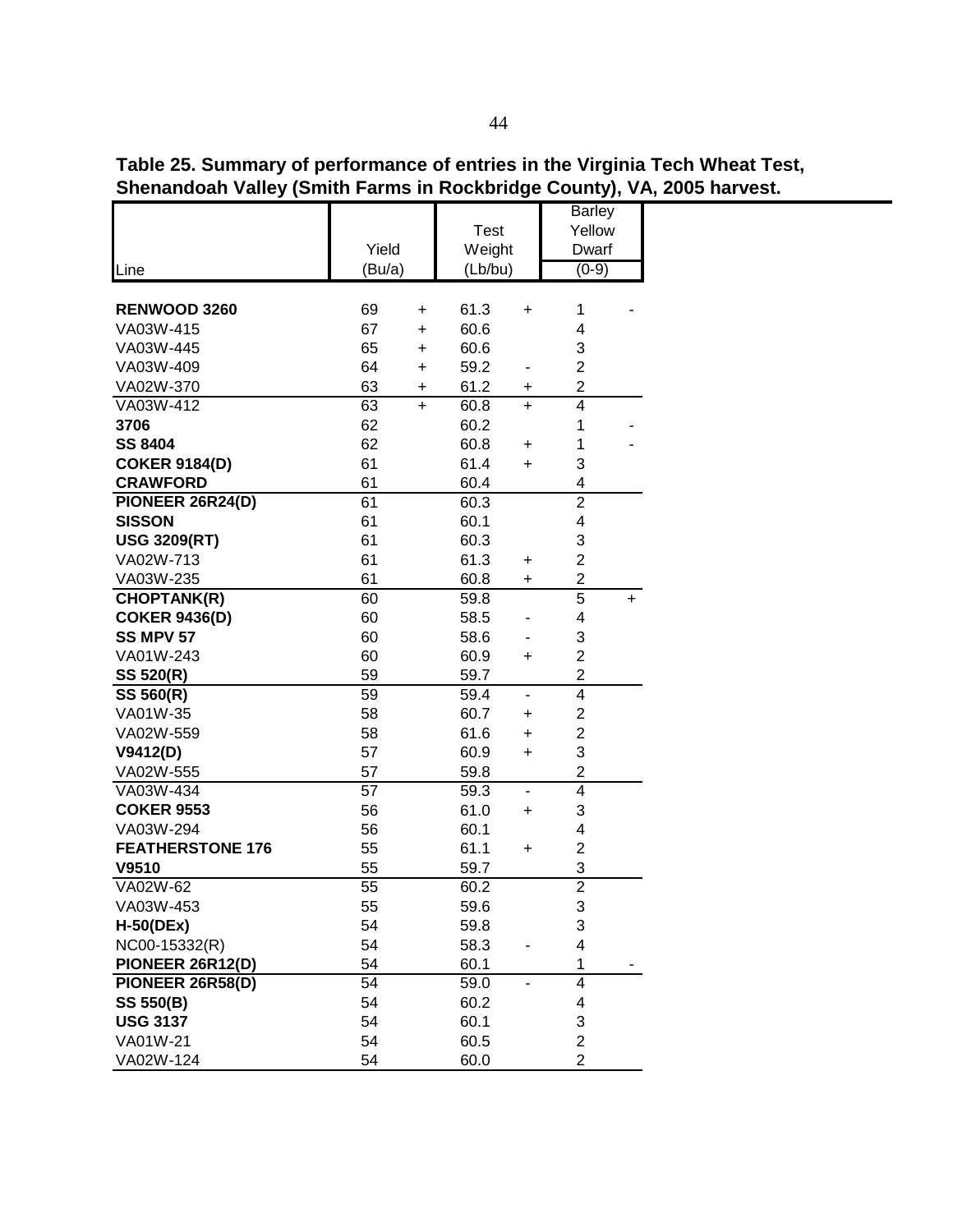| Table 25, continued. Summary of performance of entries in the Virginia Tech Wheat |  |
|-----------------------------------------------------------------------------------|--|
| Test, Shenandoah Valley (Smith Fams in Rockbridge County), VA, 2005 harvest.      |  |

|                                |                 |    |             |           | <b>Barley</b>           |     |
|--------------------------------|-----------------|----|-------------|-----------|-------------------------|-----|
|                                |                 |    | <b>Test</b> |           | Yellow                  |     |
|                                | Yield           |    | Weight      |           | Dwarf                   |     |
| Line                           | (Bu/a)          |    | (Lb/bu)     |           | $(0-9)$                 |     |
| VA03W-249                      | 54              |    | 60.3        |           | $\overline{2}$          |     |
| PIONEER 26R15(D)               | 53              |    | 59.1        |           | 3                       |     |
| <b>FEATHERSTONE 520(RT)</b>    | 52              |    | 61.2        | +         | 3                       |     |
| SS 8302(R)                     | 52              |    | 60.7        | $\ddot{}$ | 3                       |     |
| USG EXP 820                    | 52              |    | 60.9        | +         | $\overline{c}$          |     |
| <b>COKER 9312(D)</b>           | $\overline{51}$ |    | 60.6        |           | $\overline{3}$          |     |
| <b>COKER B980582</b>           | 51              |    | 60.8        | $\ddot{}$ | $\overline{\mathbf{4}}$ |     |
| V9512                          | 51              |    | 59.5        |           | 3                       |     |
| VA00W-526                      | 51              |    | 59.9        |           | 4                       |     |
| VA01W-18                       | 51              |    | 60.0        |           | 3                       |     |
| VA01W-205                      | $\overline{51}$ |    | 60.5        |           | $\overline{4}$          |     |
| VA01W-353                      | 51              |    | 58.7        |           | 4                       |     |
| VA02W-596                      | 51              |    | 58.4        |           | 5                       | +   |
| VA03W-211                      | 51              |    | 61.2        | $\ddot{}$ | 5                       | $+$ |
| VA03W-436                      | 51              |    | 59.7        |           | 3                       |     |
| <b>TRIBUTE</b>                 | 49              |    | 61.0        | $+$       | $\overline{2}$          |     |
| <b>MV5-46</b>                  | 48              |    | 60.6        |           | 3                       |     |
| VA01W-99                       | 48              |    | 60.3        |           | 3                       |     |
| <b>McCORMICK</b>               | 47              |    | 60.8        | $\ddot{}$ | $\overline{c}$          |     |
| PIONEER 26R31                  | 47              |    | 59.8        |           | $\overline{7}$          | +   |
| SS 8309(R)                     | 47              |    | 59.6        |           | $\overline{2}$          |     |
| VA02W-398                      | 47              |    | 59.0        |           | 4                       |     |
| <b>MASSEY</b>                  | 45              |    | 59.8        |           | 4                       |     |
| VA02W-513                      | 45              |    | 60.3        |           | $\overline{\mathbf{4}}$ |     |
| VAN98W-342                     | 45              | -  | 58.9        |           | 4                       |     |
| $\overline{\mathsf{NEUSE}}(R)$ | $\overline{44}$ | ÷, | 60.9        | $\ddot{}$ | $\overline{3}$          |     |
| VA01W-310                      | 44              |    | 59.6        |           | $\overline{\mathbf{4}}$ |     |
| <b>COKER 9295(D)</b>           | 43              |    | 59.3        |           | 4                       |     |
| <b>COKER B980416</b>           | 43              |    | 59.4        |           | 3                       |     |
| NC99-13022(R)                  | 43              |    | 59.8        |           | 3                       |     |
| VA03W-192                      | 43              |    | 60.2        |           | $\overline{\mathbf{4}}$ |     |
|                                |                 |    |             |           |                         |     |
| Average                        | 54              |    | 60.1        |           | 3                       |     |
| C.V.                           | 11              |    | 0.7         |           |                         |     |
| LSD (0.05)                     | 9               |    | 0.6         |           | $\overline{c}$          |     |

Varieties are ordered by descending yield averages. A plus or minus sign indicates a performance significantly above or below the test average.

The 0-9 ratings indicate a genotype's response to disease, where  $0 =$  highly resistant and  $9 =$  highly susceptible.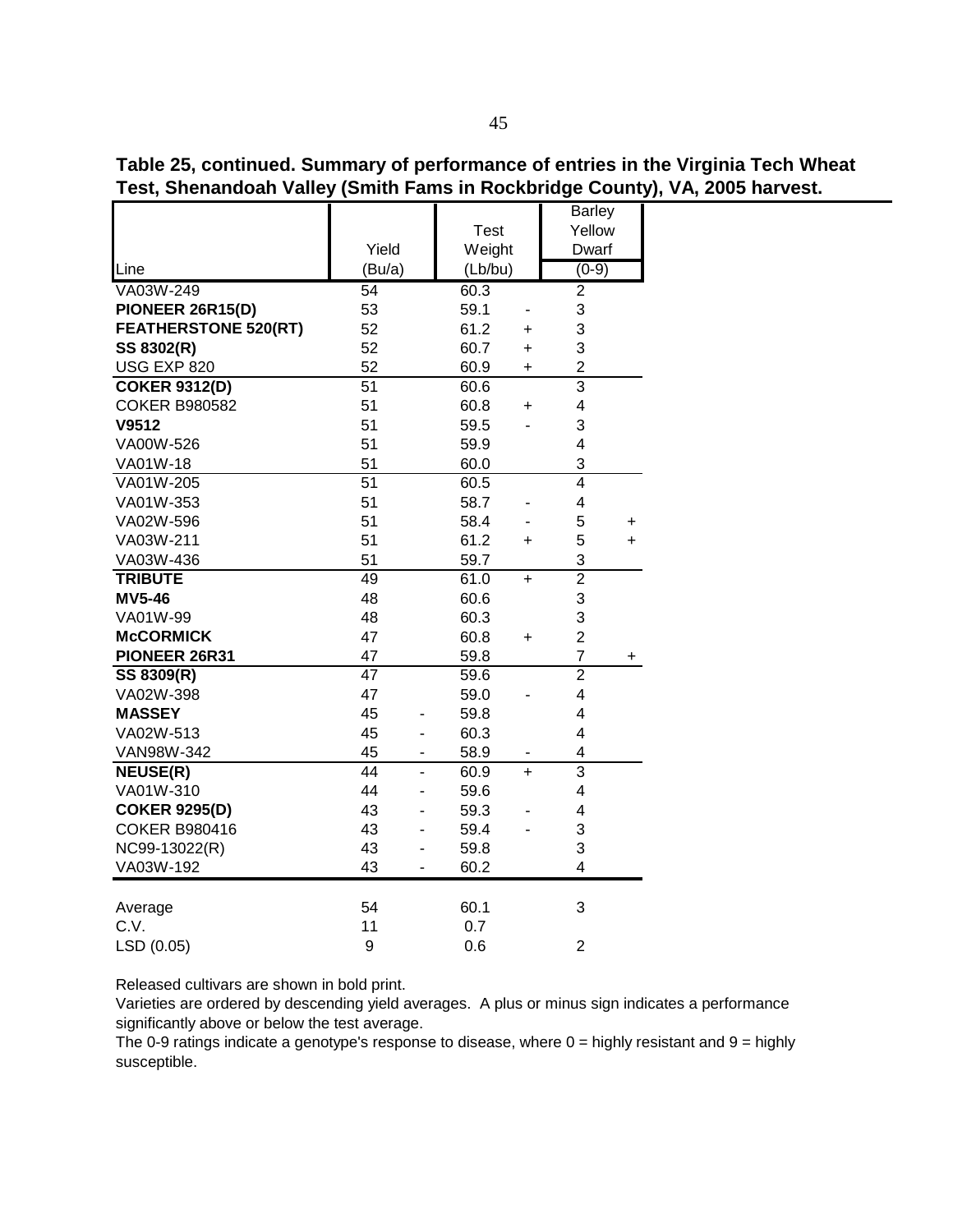**Table 26. Summary of performance of entries in the Virginia Tech Wheat Test, Kentland farm, Blacksburg, VA, 2005 harvest.**

|                         |                 |                                     |                      |                              |                       |                                  |                         |           |                   |                         |                          | <b>Barley</b><br>Yellow |                          |                  |
|-------------------------|-----------------|-------------------------------------|----------------------|------------------------------|-----------------------|----------------------------------|-------------------------|-----------|-------------------|-------------------------|--------------------------|-------------------------|--------------------------|------------------|
|                         | Yield           | <b>Test</b>                         | Date                 |                              |                       |                                  |                         |           | Powdery<br>Mildew | Leaf                    |                          | Dwarf                   |                          | <b>Straw</b>     |
| Line                    | (Bu/a)          | Weight<br>(Lb/bu)                   | Headed<br>$(Mar31+)$ |                              | <b>Height</b><br>(ln) |                                  | Lodging<br>$(0.2 - 10)$ |           |                   | Rust<br>$(0-9)$         |                          | Virus                   |                          | Yield<br>(Ton/a) |
|                         |                 |                                     |                      |                              |                       |                                  |                         |           |                   |                         |                          |                         |                          |                  |
| <b>SS MPV 57</b>        | 99<br>$\ddot{}$ | 57.5                                | 45                   | $\ddot{}$                    | 33                    | $\ddot{}$                        | 0.3                     | $\ddot{}$ | 0                 | 4                       | +                        | 3                       |                          | 2.06             |
| VA03W-409               | 97<br>$\ddot{}$ | 56.9<br>$\blacksquare$              | 45                   | $\ddot{}$                    | 31                    |                                  | 0.2                     |           | 0                 | 1                       | ÷,                       | $\overline{c}$          | ä,                       | 1.96             |
| SS 560(R)               | 96<br>+         | 57.5<br>$\overline{\phantom{a}}$    | 44                   | $\ddot{}$                    | 31                    |                                  | 0.2                     |           | 0                 | 5                       | +                        | 3                       |                          | 2.00             |
| VA02W-555               | 96<br>$\ddot{}$ | 58.3                                | 41                   | $\overline{\phantom{a}}$     | 30                    | $\blacksquare$                   | 0.2                     |           | 0                 | 5                       | $\ddot{}$                | $\overline{c}$          |                          | 2.11             |
| VA03W-445               | 95<br>$\ddot{}$ | 58.9                                | 46                   | +                            | 31                    |                                  | 0.2                     |           | 0                 | 2                       | $\overline{\phantom{a}}$ | 3                       |                          | 2.10             |
| VA02W-559               | 94<br>$\ddot{}$ | 60.3<br>$\ddot{}$                   | 42                   |                              | 28                    | $\blacksquare$                   | 0.2                     |           | 0                 | $\overline{7}$          | $\ddot{}$                | $\overline{3}$          |                          | 2.00             |
| VA03W-235               | 94<br>$\ddot{}$ | 58.7                                | 45                   | $+$                          | 34                    | $\ddot{}$                        | 0.3                     | $\ddot{}$ | 0                 | 4                       | $\ddot{}$                | 2                       | $\overline{\phantom{0}}$ | 2.70<br>$+$      |
| V9510                   | 93<br>$\ddot{}$ | 58.4                                | 42                   |                              | 31                    |                                  | 0.2                     |           | 0                 | 5                       | $\ddot{}$                | 3                       |                          | 2.23             |
| VA01W-205               | 93<br>$\ddot{}$ | 59.0<br>$\ddot{}$                   | 42                   |                              | 29                    | $\qquad \qquad \blacksquare$     | 0.2                     |           | 0                 | 0                       | $\overline{\phantom{a}}$ | $\overline{2}$          | $\overline{\phantom{a}}$ | 1.75             |
| VA02W-398               | 92<br>+         | 57.1<br>$\overline{\phantom{a}}$    | 41                   |                              | 30                    | $\blacksquare$                   | 0.2                     |           | 0                 | 0                       | $\overline{\phantom{a}}$ | 4                       | +                        | 1.97             |
| VA03W-412               | 92<br>$\ddot{}$ | 59.5<br>$\ddot{}$                   | 42                   |                              | 32                    | $\ddot{}$                        | 0.2                     |           | $\mathbf 0$       | 4                       | $\ddot{}$                | 4                       | $\ddot{}$                | 1.93             |
| VA03W-434               | 92<br>$\ddot{}$ | 57.8                                | 44                   | $\ddot{}$                    | 29                    | ä,                               | 0.2                     |           | 0                 | 3                       |                          | 2                       | L,                       | 2.05             |
| 3706                    | 91<br>$\ddot{}$ | 59.2<br>$\ddot{}$                   | 42                   |                              | 30                    | $\blacksquare$                   | 0.2                     |           | 0                 | 2                       | $\overline{\phantom{0}}$ | $\overline{2}$          |                          | 1.80             |
| <b>SISSON</b>           | 91<br>$\ddot{}$ | 57.9<br>÷,                          | 41                   | $\qquad \qquad \blacksquare$ | 30                    | ٠                                | 0.2                     |           | 0                 | 7                       | +                        | 3                       |                          | 1.89             |
| <b>SS 550(B)</b>        | 91<br>$\ddot{}$ | 58.1<br>$\blacksquare$              | 43                   | $\ddot{}$                    | 30                    | $\overline{\phantom{0}}$         | 0.2                     |           | 0                 | 6                       | +                        | 3                       |                          | 1.73             |
| <b>SS 8404</b>          | 91<br>$\ddot{}$ | 59.8<br>$\ddot{}$                   | 43                   | $\ddot{}$                    | 30                    | $\blacksquare$                   | 0.2                     |           | $\mathbf 0$       | 3                       |                          | $\overline{3}$          |                          | 2.09             |
| <b>USG 3209(RT)</b>     | 91<br>$\ddot{}$ | 58.2<br>$\overline{\phantom{a}}$    | 41                   | $\blacksquare$               | 30                    | $\overline{\phantom{a}}$         | 0.2                     |           | 0                 | 8                       | +                        | 3                       |                          | 1.93             |
| VA03W-453               | 91<br>$\ddot{}$ | 58.6                                | 43                   | $\ddot{}$                    | 34                    | +                                | 0.2                     |           | 0                 | 0                       | $\overline{\phantom{a}}$ | $\overline{c}$          | ٠                        | 2.17             |
| <b>FEATHERSTONE 176</b> | 90              | 59.3<br>$\ddot{}$                   | 42                   |                              | 33                    | +                                | 0.2                     |           | 0                 | 5                       | +                        | $\overline{2}$          |                          | 2.21             |
| NC00-15332(R)           | 90              | 56.7<br>$\overline{\phantom{a}}$    | 44                   | $\ddot{}$                    | 34                    | $\ddot{}$                        | 0.2                     |           | 0                 | 1                       | $\overline{\phantom{m}}$ | 3                       |                          | $2.53 +$         |
| PIONEER 26R15(D)        | 90              | 57.6<br>$\blacksquare$              | 43                   | $\ddot{}$                    | 31                    |                                  | 0.2                     |           | 0                 | $\overline{2}$          | $\overline{a}$           | $\overline{3}$          |                          | 2.18             |
| RENWOOD 3260            | 90              | 59.4<br>$\ddot{}$                   | 41                   | $\blacksquare$               | 33                    | $\ddot{}$                        | 0.2                     |           | 0                 | 4                       | $\ddot{}$                | $\overline{c}$          |                          | 1.92             |
| SS 520(R)               | 90              | 58.0<br>$\blacksquare$              | 40                   | $\overline{\phantom{a}}$     | 34                    | $+$                              | 0.3                     | $\ddot{}$ | 0                 | 3                       |                          | 3                       |                          | 1.98             |
| VA01W-35                | 90              | 58.5                                | 43                   | $\ddot{}$                    | 31                    |                                  | 0.2                     |           | 0                 | 3                       |                          | 3                       |                          | 1.91             |
| VA02W-124               | 90              | 58.4                                | 43                   | $\ddot{}$                    | 34                    | +                                | 0.2                     |           | 0                 | 1                       |                          | 2                       |                          | 2.20             |
| VA03W-294               | 90              | 59.2<br>$\ddot{}$                   | 41                   | $\overline{a}$               | 31                    |                                  | 0.2                     |           | $\boldsymbol{0}$  | 5                       | $\ddot{}$                | $\overline{3}$          |                          | 2.02             |
| USG EXP 820             | 89              | 59.2<br>+                           | 45                   | $\ddot{}$                    | 33                    | +                                | 0.2                     |           | 3<br>$\ddot{}$    | 5                       | +                        | 3                       |                          | 2.31             |
| VA01W-21                | 89              | 59.4<br>$\ddot{}$                   | 42                   |                              | 32                    | +                                | 0.2                     |           | 0                 | 4                       | +                        | $\overline{\mathbf{c}}$ | $\overline{\phantom{a}}$ | 2.08             |
| VA02W-713               | 89              | 59.7<br>$\ddot{}$                   | 41                   |                              | 33                    | $\ddot{}$                        | 0.2                     |           | 0                 | 4                       | +                        | 3                       |                          | 2.37             |
| <b>COKER 9553</b>       | 88              | 59.7<br>+                           | 39                   | -                            | 33                    | +                                | 0.2                     |           | 0                 | 2                       |                          | 2                       | $\overline{\phantom{a}}$ | 2.28             |
| PIONEER 26R58(D)        | 88              | 57.2<br>$\Box$                      | 43                   | +                            | 32                    | $\begin{array}{c} + \end{array}$ | 0.2                     |           | 0                 | 5                       | +                        | 3                       |                          | 2.16             |
| SS 8309(R)              | 88              | 58.3                                | 44                   | $\ddot{}$                    | 34                    | $\ddot{}$                        | 0.2                     |           | 0                 | 4                       | $\ddot{}$                | $\mathbf{2}$            | L,                       | 2.13             |
| VA02W-370               | 88              | $59.0 +$                            | 39                   | $\overline{a}$               | 29                    | $\qquad \qquad \blacksquare$     | 0.2                     |           | 0                 | 3                       |                          | 3                       |                          | 1.85             |
| VA03W-249               | 88              | 58.6                                | 42                   |                              | 29                    | $\qquad \qquad \blacksquare$     | 0.2                     |           | 0                 | 4                       | $\ddot{}$                | 4                       | +                        | 2.03             |
| <b>COKER 9436(D)</b>    | 87              | 55.6                                | 45                   | $+$                          | 30                    | $\blacksquare$                   | 0.2                     |           | 0                 | 3                       |                          | 4                       | +                        | 2.00             |
| PIONEER 26R24(D)        | 87              | 58.7                                | 42                   |                              | 33                    | $\ddot{}$                        | 0.2                     |           | 0                 | $\overline{\mathbf{4}}$ | $\ddot{}$                | $\overline{c}$          | $\blacksquare$           | 2.17             |
| V9412(D)<br>VA02W-513   | 87<br>87        | 59.2<br>$\ddot{}$<br>59.7           | 42<br>42             |                              | 31<br>29              | $\qquad \qquad \blacksquare$     | 0.2<br>0.2              |           | 0<br>0            | 3<br>3                  |                          | 4<br>$\overline{c}$     | +                        | 2.14<br>1.99     |
| VA03W-436               | 87              | $\ddot{}$<br>57.9<br>$\blacksquare$ | 44                   |                              | 28                    |                                  | 0.2                     |           | 0                 | $\overline{2}$          |                          | $\overline{c}$          |                          | 1.93             |
| VA00W-526               | 86              |                                     | 43                   | $\ddot{}$                    |                       |                                  |                         |           | 0                 | $\overline{2}$          |                          | $\overline{2}$          |                          |                  |
|                         |                 | 59.1<br>$\ddot{}$                   |                      | $\ddot{}$                    | 30                    |                                  | 0.2                     |           |                   |                         |                          |                         |                          | 2.10             |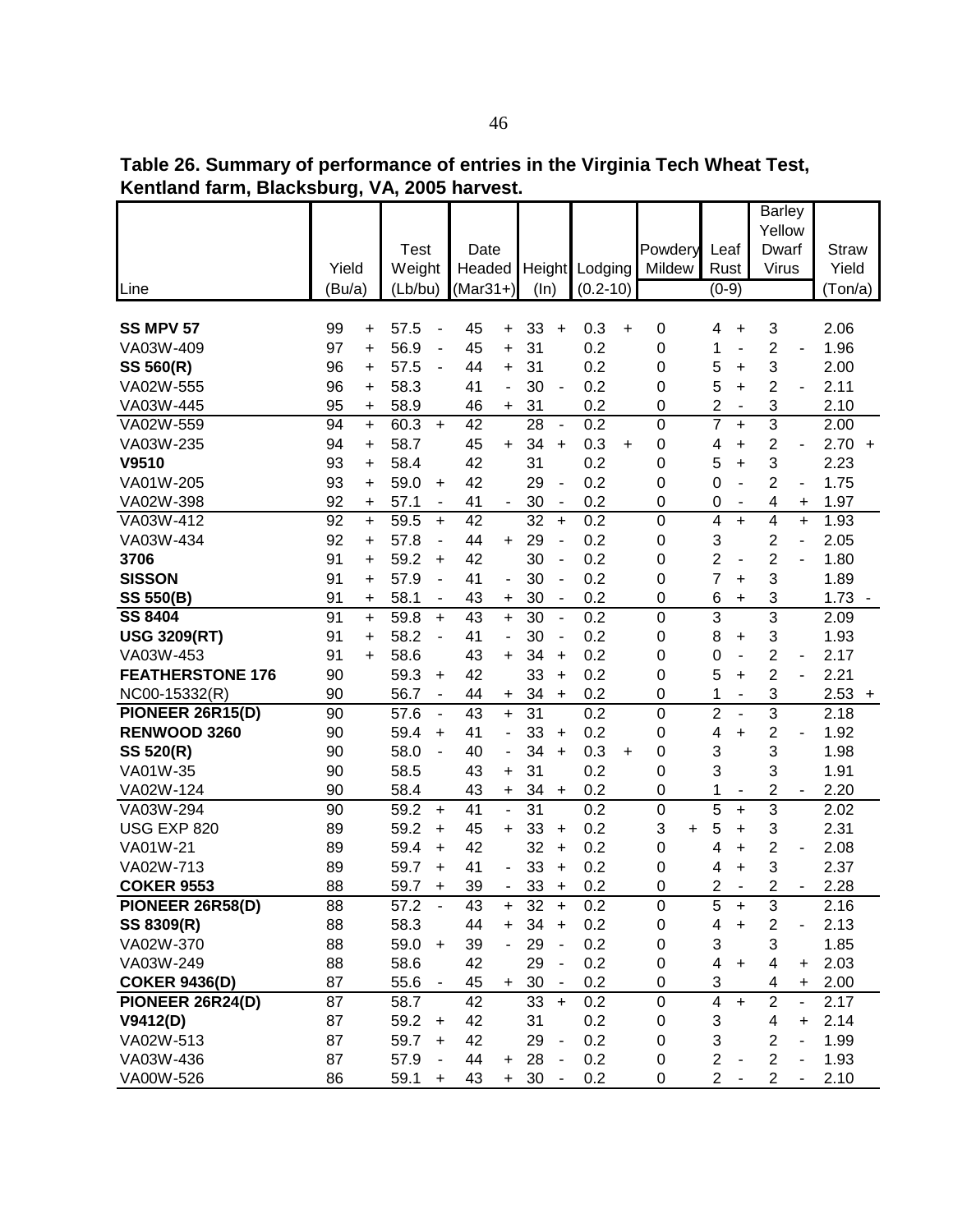**Table 26, continued. Summary of performance of entries in the Virginia Tech Wheat Test, Kentland farm, Blacksburg, VA, 2005 harvest.**

|                             |                               |                          |             |                          |                 |                              |                 |                          |                  |           |                  |           |                |                          | <b>Barley</b>           |                              |              |
|-----------------------------|-------------------------------|--------------------------|-------------|--------------------------|-----------------|------------------------------|-----------------|--------------------------|------------------|-----------|------------------|-----------|----------------|--------------------------|-------------------------|------------------------------|--------------|
|                             |                               |                          |             |                          |                 |                              |                 |                          |                  |           |                  |           |                |                          | Yellow                  |                              |              |
|                             |                               |                          | <b>Test</b> |                          | Date            |                              |                 |                          |                  |           | Powdery          |           | Leaf           |                          | Dwarf                   |                              | <b>Straw</b> |
|                             | Yield                         |                          | Weight      |                          | Headed          |                              | <b>Height</b>   |                          | Lodging          |           | Mildew           |           | Rust           |                          | <b>Virus</b>            |                              | Yield        |
| Line                        | (Bu/a)                        |                          | (Lb/bu)     |                          | $(Mar31+)$      |                              | (ln)            |                          | $(0.2 - 10)$     |           |                  |           | $(0-9)$        |                          |                         |                              | (Ton/a)      |
| VA03W-415                   | 86                            |                          | 58.7        |                          | $\overline{41}$ | $\qquad \qquad \blacksquare$ | $\overline{32}$ | $\ddot{}$                | 0.2              |           | $\overline{0}$   |           | $\overline{2}$ | ÷,                       | $\overline{3}$          |                              | 2.14         |
| $H-50(DEx)$                 | 85                            |                          | 58.3        |                          | 43              | $\ddot{}$                    | 36              | $\ddot{}$                | 0.2              |           | $\overline{2}$   | $\ddot{}$ | 3              |                          | 3                       |                              | $2.56 +$     |
| VA01W-18                    | 85                            |                          | 58.3        |                          | 43              | $\ddot{}$                    | 32              | $\ddot{}$                | 0.3              | $\ddot{}$ | 0                |           | 3              |                          | 3                       |                              | 2.04         |
| VA01W-243                   | 85                            |                          | 59.2        | $\ddot{}$                | 42              |                              | 31              |                          | 0.8              | $+$       | $\boldsymbol{0}$ |           | 0              | $\overline{\phantom{0}}$ | 3                       |                              | 2.12         |
| VA03W-192                   | 85                            |                          | 59.6        | $\ddot{}$                | 43              | $\ddot{}$                    | 30              | $\blacksquare$           | 0.2              |           | $\mathbf 0$      |           | 0              | $\blacksquare$           | $\overline{2}$          |                              | 2.17         |
| VA03W-211                   | 85                            |                          | 59.5        | $+$                      | 38              | $\frac{1}{2}$                | $\overline{31}$ |                          | 0.2              |           | 0                |           | 1              | $\overline{a}$           | 3                       |                              | 1.84         |
| <b>COKER 9184(D)</b>        | 84                            |                          | 60.4        | $\ddot{}$                | 44              | $\ddot{}$                    | 31              |                          | 0.2              |           | 0                |           | 1              | ÷,                       | 3                       |                              | 2.03         |
| PIONEER 26R31               | 84                            |                          | 57.9        | $\overline{\phantom{a}}$ | 41              | $\overline{\phantom{a}}$     | 29              | $\blacksquare$           | 0.2              |           | $\mathbf 0$      |           | $\overline{2}$ | $\overline{\phantom{0}}$ | 5                       | $\ddot{}$                    | 1.96         |
| SS 8302(R)                  | 84                            |                          | 59.1        | $\ddot{}$                | 43              | $\ddot{}$                    | 33              | $\ddot{}$                | 0.2              |           | 0                |           | 4              | +                        | 3                       |                              | 2.02         |
| VA01W-353                   | 84                            |                          | 57.3        | $\blacksquare$           | 41              | $\blacksquare$               | 30              | $\blacksquare$           | 0.2              |           | 0                |           | 5              | $\ddot{}$                | 3                       |                              | 1.98         |
| VA02W-62                    | 84                            |                          | 59.1        | $+$                      | 41              | $\blacksquare$               | 30              | $\overline{\phantom{a}}$ | 0.3              | $+$       | $\mathbf 0$      |           | 6              | $\ddotmark$              | $\overline{4}$          | $\ddot{}$                    | 1.90         |
| <b>COKER B980582</b>        | 83                            |                          | 59.3        | $\ddot{}$                | 40              | $\blacksquare$               | 33              | $+$                      | 0.2              |           | $\mathbf 0$      |           | 1              | $\overline{a}$           | $\overline{2}$          | $\overline{a}$               | 2.08         |
| <b>McCORMICK</b>            | 83                            |                          | 61.0        | $+$                      | 43              | $\ddot{}$                    | 30              | $\overline{\phantom{a}}$ | 0.2              |           | 0                |           | 6              | $\ddot{}$                | $\overline{2}$          | $\overline{a}$               | 2.35         |
| <b>MV5-46</b>               | 83                            |                          | 59.9        | $\ddot{}$                | 43              | $\ddot{}$                    | 30              | $\overline{a}$           | 0.2              |           | 0                |           | 5              | $\ddot{}$                | 3                       |                              | 2.08         |
| <b>TRIBUTE</b>              | 83                            |                          | 61.1        | $\ddot{}$                | 43              | $\ddot{}$                    | 30              | $\blacksquare$           | 0.2              |           | 0                |           | $\overline{c}$ | $\overline{\phantom{0}}$ | 2                       | $\qquad \qquad \blacksquare$ | 2.26         |
| VA02W-596                   | 83                            |                          | 56.6        | $\blacksquare$           | 45              | $\ddot{}$                    | 32              | $\ddot{}$                | 0.2              |           | $\mathbf 0$      |           | 5              | $\ddot{}$                | 4                       | $+$                          | 2.00         |
| <b>NEUSE(R)</b>             | 82                            |                          | 59.3        | $\ddot{}$                | 46              | $+$                          | 32              | $\ddot{}$                | 0.2              |           | 0                |           | 0              | ÷,                       | 3                       |                              | 2.28         |
| VA01W-99                    | 82                            |                          | 59.0        | $+$                      | 42              |                              | 32              | $+$                      | 0.2              |           | 0                |           | 5              | $\ddot{}$                | 3                       |                              | 2.14         |
| <b>CHOPTANK(R)</b>          | 81                            | ÷,                       | 58.2        | $\blacksquare$           | 42              |                              | 29              | $\overline{\phantom{a}}$ | 0.2              |           | 0                |           | 1              | $\overline{a}$           | 3                       |                              | 1.87         |
| <b>COKER 9312(D)</b>        | 81                            | $\blacksquare$           | 58.7        |                          | 42              |                              | 31              |                          | 0.2              |           | 0                |           | 1              | $\overline{a}$           | $\overline{c}$          |                              | 2.18         |
| VA01W-310                   | $\overline{81}$               | ÷.                       | 57.7        | $\sim$                   | $\overline{41}$ | $\overline{a}$               | $\overline{29}$ | $\ddot{\phantom{a}}$     | 0.3              | $+$       | 0                |           | 3              |                          | $\overline{4}$          | $\ddot{}$                    | 1.94         |
| <b>COKER B980416</b>        | 80                            | ٠                        | 58.6        |                          | 43              | $+$                          | 32              | $\ddot{}$                | 0.2              |           | $\mathbf 0$      |           | 4              | $\ddot{}$                | 3                       |                              | $2.51 +$     |
| <b>FEATHERSTONE 520(RT)</b> | 80                            | $\overline{\phantom{0}}$ | 59.2        | $\ddot{}$                | 43              | $\ddot{}$                    | 32              | $\ddot{}$                | 0.3              | $\ddot{}$ | 0                |           | 5              | +                        | 4                       | $\ddot{}$                    | 1.98         |
| <b>USG 3137</b>             | 80                            | $\overline{\phantom{0}}$ | 58.9        |                          | 43              | $+$                          | 36              | $\ddot{}$                | 0.2              |           | 1                | $\ddot{}$ | 4              | $\ddot{}$                | 3                       |                              | 2.36         |
| V9512                       | 79                            | $\overline{\phantom{a}}$ | 59.0        | $\ddot{}$                | 42              |                              | 36              | $\ddot{}$                | 0.2              |           | 0                |           | 4              | $\ddot{}$                | 3                       |                              | $2.65 +$     |
| NC99-13022(R)               | 78                            | $\blacksquare$           | 58.4        |                          | $\overline{42}$ |                              | $\overline{30}$ | $\overline{a}$           | $\overline{0.2}$ |           | $\overline{0}$   |           | $\overline{2}$ | ÷,                       | $\overline{3}$          |                              | 1.91         |
| <b>CRAWFORD</b>             | 77                            | $\blacksquare$           | 58.4        |                          | 41              | $\overline{a}$               | 30              | $\overline{\phantom{a}}$ | 0.2              |           | 0                |           | 1              | $\overline{a}$           | $\overline{\mathbf{4}}$ | $\ddot{}$                    | $1.72 -$     |
| PIONEER 26R12(D)            | 75                            | ÷,                       | 59.2        | $\ddot{}$                | 44              | $\ddot{}$                    | 32              | $\ddot{}$                | 0.2              |           | 0                |           | $\overline{2}$ | ÷,                       | $\overline{c}$          | ÷,                           | 2.27         |
| <b>COKER 9295(D)</b>        | 74                            | $\blacksquare$           | 56.6        | $\blacksquare$           | 44              | $+$                          | 31              |                          | 0.3              | $\ddot{}$ | 0                |           | 0              | $\overline{\phantom{a}}$ | 5                       | $\ddot{}$                    | 1.91         |
| <b>MASSEY</b>               | 73                            | $\overline{\phantom{0}}$ | 58.4        |                          | 42              |                              | 35              | $\ddot{}$                | 0.3              | $\ddot{}$ | 0                |           | 8              | $\ddot{}$                | 4                       | $\ddot{}$                    | 2.01         |
| VAN98W-342                  | 71                            | $\overline{\phantom{0}}$ | 57.2        |                          | 41              |                              | 29              | $\blacksquare$           | 0.2              |           | 0                |           | 3              |                          | 3                       |                              | 2.09         |
|                             |                               |                          |             |                          |                 |                              |                 |                          |                  |           |                  |           |                |                          |                         |                              |              |
| Average<br>C.V.             | 86<br>$\overline{\mathbf{4}}$ |                          | 58.6<br>0.5 |                          | 42              |                              | 31              |                          | 0.2              |           | $\mathbf 0$      |           | 3              |                          | 3                       |                              | 2.09         |
|                             |                               |                          |             |                          |                 |                              |                 |                          |                  |           |                  |           |                |                          |                         |                              |              |
| LSD (0.05)                  | 5                             |                          | 0.4         |                          | 1               |                              | 1               |                          | 0.1              |           | $\mathbf 0$      |           | 1              |                          | 1                       |                              | 0.35         |

Varieties are ordered by descending yield averages. A plus or minus sign indicates a performance significantly above or below the test average.

Belgian Lodging Scale = Area X Intensity X 0.2. Area = 1-10, where 1 is wheat unaffected and 10 is entire plot affected and Intensity = 1-5, where 1 is wheat standing upright and 5 is wheat totally flat. The 0-9 ratings indicate a genotype's response to disease, where  $0 =$  highly resistant and  $9 =$  highly susceptible.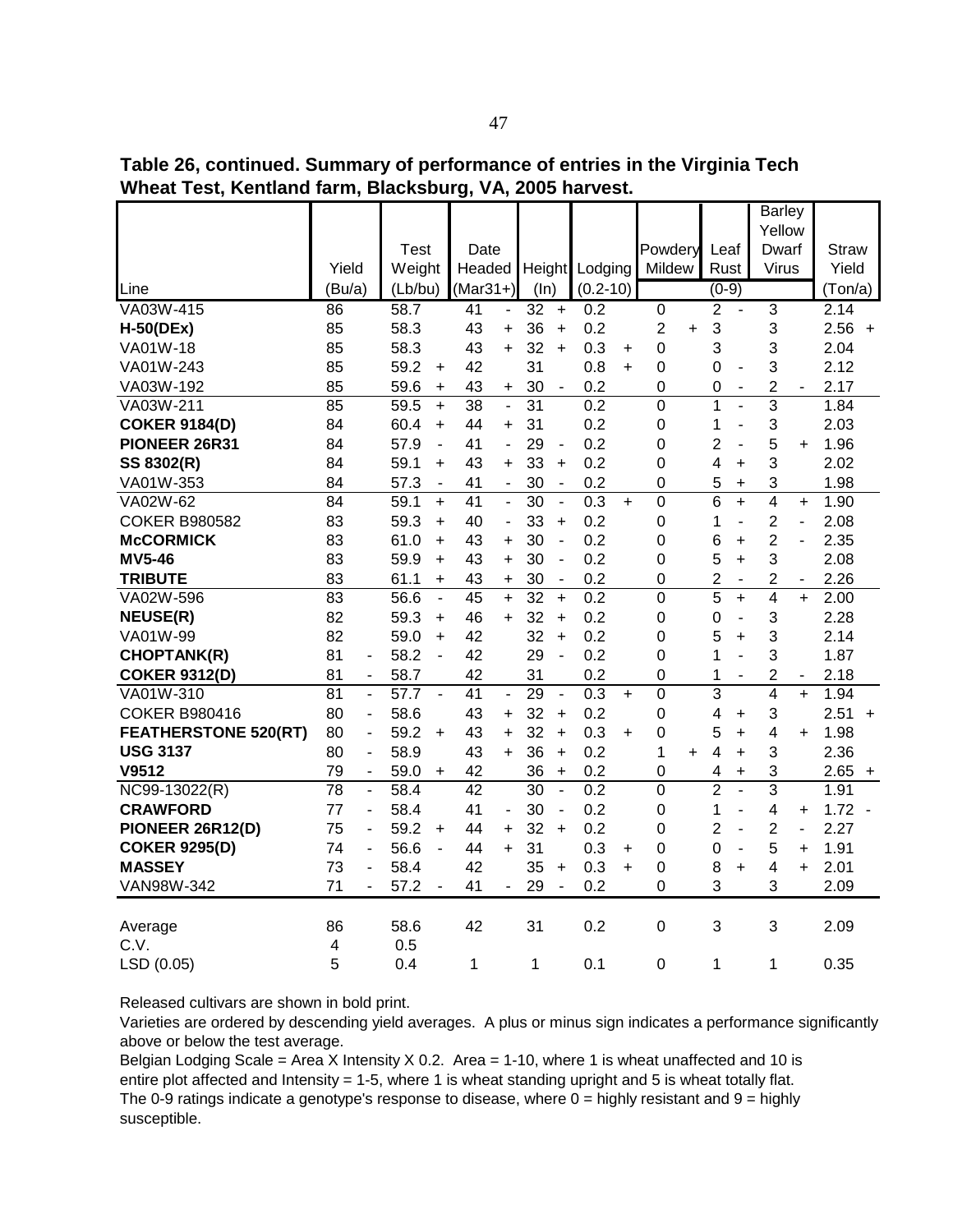#### **SECTION 3 - WHEAT PLANTED NO-TILL INTO CORN STUBBLE**

Wheat was planted no-till into corn stubble at the Eastern Virginia AREC near Warsaw, Virginia. Cooperator Charles Sanford harvested the corn and shredded the stalks. Two quarts per acre Roundup Weathermax® were applied on September 13, 2004. Plots were planted using a Great Plains No-Till plot drill at 28 seeds per row foot in 7.5 inch rows on October 18, 2004 and preplant fertilizer of 30-80-80-5 was applied October 22, 2004. Nitrogen was applied at 40 and 80 pounds per acre as 24-0-0-3 on February 7, 2005 and April 8, 2005, respectively. Harmony Extra was applied at 0.6 ounces per acre on April 19, 2005. Plots were harvested on June 24, 2005.

A good stand was obtained by late fall. Due to a period of very cold nights in mid-winter, some winter injury was experienced and tillering was slightly less than normal going into early spring. The mean yield for the test was 90 bushels per acre reflecting the favorable growing conditions in late spring. Top yielding varieties of wheat when planted into corn residue without tillage were SS MPV 57, 3706, SS 560, and SS 520. All of these varieties yielded significantly more than the mean for the test. Most also did well in the conventional tillage tests. Long term, it will be beneficial in no tillage and conventional tillage when Fusarium resistance is increased in more varieties. Tribute, McCormick, Roane, and Neuse have a degree of resistance to scab spread in the head.

| Table 27. Summary of performance of entries in the Virginia Tech No-tillage |  |
|-----------------------------------------------------------------------------|--|
| Wheat Test at Warsaw, 2005 harvest.                                         |  |

| Line             | Yield<br>(Bu/a) |           | <b>Test</b><br>Weight<br>(Lb/bu) | Date<br>Headed<br>$(Mar31+)$ |                          | (ln) |                          | Height Lodging<br>$(0.2 - 10)$ |           | Powdery<br>Mildew |           | Leaf<br>Rust<br>$(0-9)$ |                | <b>Stripe</b><br>Rust |           | <b>Stripe</b><br>Rust<br>Reaction<br>Type |
|------------------|-----------------|-----------|----------------------------------|------------------------------|--------------------------|------|--------------------------|--------------------------------|-----------|-------------------|-----------|-------------------------|----------------|-----------------------|-----------|-------------------------------------------|
| <b>SS MPV 57</b> | 104             | $\ddot{}$ | 62.0                             | 37                           | $\ddot{}$                | 37   | $+$                      | 0.2                            |           | 1                 | $\ddot{}$ | 4                       | +              | 4                     |           | S                                         |
| 3706             | 103             | $\ddot{}$ | 62.5                             | 31                           |                          | 33   |                          | 0.3                            |           | 0                 |           | 1                       |                | 1                     |           | R                                         |
| VA01W-205        | 103             | $\ddot{}$ | 62.7                             | 34                           |                          | 32   | $\overline{\phantom{a}}$ | 0.4                            |           | 1                 | $\ddot{}$ | $\boldsymbol{0}$        | ٠              | 1                     |           | R                                         |
| VA01W-21         | 102             | $\ddot{}$ | 61.5                             | 33                           |                          | 35   |                          | 0.3                            |           | 0                 |           | 3                       | ÷.             | 6                     | ÷.        | S                                         |
| VA03W-409        | 102             | $\ddot{}$ | 63.1                             | 38                           | $\ddot{}$                | 35   |                          | 0.2                            |           | 0                 |           | 0                       | $\blacksquare$ | 5                     | $\ddot{}$ | S                                         |
| VA03W-412        | 102             | $+$       | 62.0                             | 35                           |                          | 36   | $+$                      | 0.2                            |           | $\boldsymbol{0}$  |           | $\overline{3}$          | ÷.             | $\mathbf 0$           |           | $\overline{R}$                            |
| SS 560(R)        | 101             | $\ddot{}$ | 61.6                             | 35                           |                          | 34   |                          | 0.2                            |           | 0                 |           | 3                       | ÷.             | 4                     |           | $\mathbb S$                               |
| <b>MV5-46</b>    | 98              | $\ddot{}$ | 62.3                             | 36                           | $\ddot{}$                | 35   |                          | 0.2                            |           | 0                 |           | 3                       | $\ddot{}$      | 5                     | ÷         | S                                         |
| SS 520(R)        | 98              | $\ddot{}$ | 61.4                             | 30                           | $\overline{\phantom{0}}$ | 35   |                          | 0.4                            |           | 0                 |           | 0                       | $\blacksquare$ | 8                     | +         | S                                         |
| VA02W-555        | 98              | $\ddot{}$ | 61.9                             | 30                           |                          | 33   |                          | 0.4                            |           | 0                 |           | 5                       | +              | $\mathbf 0$           |           | R                                         |
| VA03W-434        | 98              | $+$       | 62.5                             | 36                           | $\ddot{}$                | 31   | $\blacksquare$           | 0.2                            |           | $\boldsymbol{0}$  |           | $\mathbf 0$             |                | 3                     |           | <b>MS</b>                                 |
| PIONEER 26R24(D) | 97              |           | 62.0                             | 31                           | $\overline{\phantom{0}}$ | 36   | $\ddot{}$                | 0.4                            |           | 0                 |           | $\overline{c}$          |                | 5                     | $\ddot{}$ | S                                         |
| VA03W-436        | 97              |           | 62.9                             | 35                           |                          | 30   |                          | 0.2                            |           | 0                 |           | $\boldsymbol{0}$        | ÷              | 3                     |           |                                           |
| SS 8302(R)       | 96              |           | 61.5                             | 36                           | $\ddot{}$                | 36   | $+$                      | 0.2                            |           | 0                 |           | 3                       | ÷.             | 0                     |           | R                                         |
| VA02W-398        | 96              |           | 62.0                             | 32                           |                          | 34   |                          | 0.5                            |           | 0                 |           | $\boldsymbol{0}$        | ٠              | $\overline{c}$        |           |                                           |
| VA03W-235        | 96              |           | 61.5                             | 38                           | $+$                      | 38   | $+$                      | 0.6                            | $\ddot{}$ | 0                 |           | 3                       | $\ddot{}$      | $\mathbf 0$           |           | $\overline{\mathsf{R}}$                   |
| VA01W-243        | 95              |           | 61.4                             | 32                           | $\blacksquare$           | 35   |                          | 0.6                            | $\ddot{}$ | 1                 | ÷         | 1                       | $\blacksquare$ | 1                     |           | $\mathsf R$                               |
| VA02W-596        | 95              |           | 62.4                             | 38                           | $\ddot{}$                | 35   |                          | 0.6                            | $\ddot{}$ | 0                 |           | 4                       | +              | $\overline{2}$        |           |                                           |
| RENWOOD 3260     | 94              |           | 62.2                             | 30                           | $\overline{\phantom{0}}$ | 37   | $\ddot{}$                | 0.7                            | $\ddot{}$ | 0                 |           | 1                       | Ĭ.             | 4                     |           | MS                                        |
| VA02W-713        | 94              |           | 61.6                             | 31                           |                          | 36   | $\ddot{}$                | 0.3                            |           | 0                 |           | 5                       | +              | 3                     |           | <b>MS</b>                                 |
| NC00-15332(R)    | 93              |           | 63.0                             | 37                           | $\ddot{}$                | 37   | $+$                      | 0.2                            |           | $\boldsymbol{0}$  |           | 1                       | $\blacksquare$ | 1                     |           | <b>MR</b>                                 |
| <b>SS 8404</b>   | 93              |           | 62.3                             | 33                           |                          | 31   |                          | 0.4                            |           | 1                 | $\ddot{}$ | $\mathbf 0$             | ٠              | 4                     |           | $\mathbb S$                               |
| V9510            | 93              |           | 61.0                             | 35                           |                          | 36   | +                        | 0.3                            |           | 0                 |           | 3                       | ÷.             | 5                     | +         | $\mathbb S$                               |
| VA01W-35         | 93              |           | 62.2                             | 34                           |                          | 35   |                          | 0.4                            |           | 0                 |           | $\mathbf 0$             | Ĭ.             | 5                     | $\ddot{}$ | S                                         |
| VA02W-124        | 93              |           | 62.3                             | 35                           |                          | 37   | $\ddot{}$                | 0.5                            |           | 0                 |           | $\mathbf 0$             |                | 2                     |           | <b>MR</b>                                 |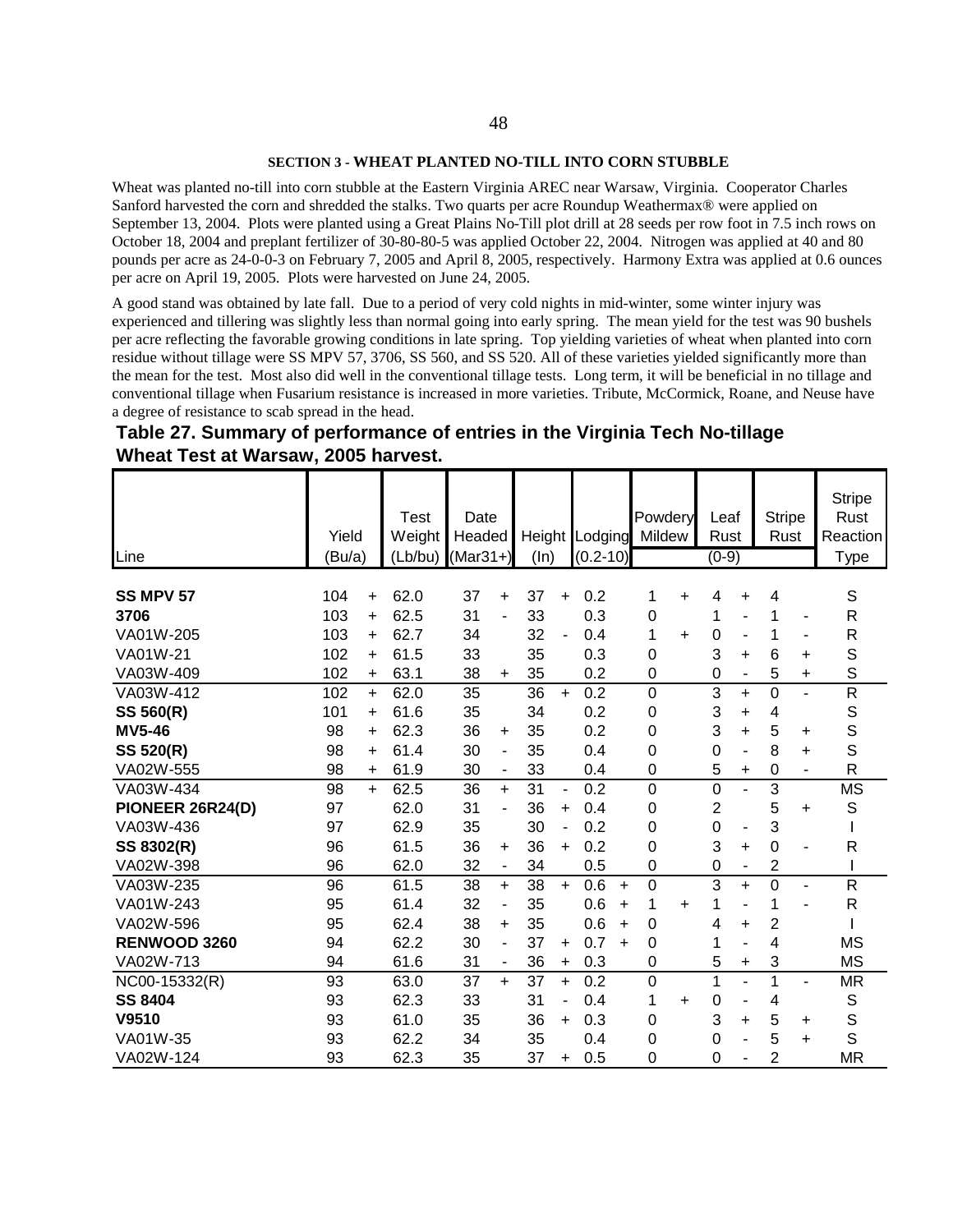|                             | Yield  | Test<br>Weight                   | Date<br>Headed       |                                | Height Lodging   | Powdery<br>Mildew            | Leaf<br>Rust                          | <b>Stripe</b><br>Rust                   | <b>Stripe</b><br>Rust<br>Reaction |
|-----------------------------|--------|----------------------------------|----------------------|--------------------------------|------------------|------------------------------|---------------------------------------|-----------------------------------------|-----------------------------------|
| Line                        | (Bu/a) | (Lb/bu)                          | $(Mar31+)$           | (ln)                           | $(0.2 - 10)$     |                              | $(0-9)$                               |                                         | <b>Type</b>                       |
| VA02W-370                   | 93     | 61.1                             | 30<br>$\blacksquare$ | 33                             | 0.2              | $\overline{0}$               | $\overline{2}$                        | $\overline{0}$<br>$\blacksquare$        | R                                 |
| VA02W-62                    | 93     | 62.1                             | 31                   | 33                             | 0.4              | 0                            | 4<br>+                                | 7<br>+                                  | $\mathsf S$                       |
| VA03W-249                   | 93     | 61.8                             | 32                   | 32<br>$\overline{\phantom{a}}$ | 0.2              | 0                            | 3<br>$\ddot{}$                        | 4                                       | <b>MS</b>                         |
| PIONEER 26R15(D)            | 92     | 62.2                             | 33                   | 36<br>$\ddot{}$                | 0.2              | 0                            | 1                                     | 1<br>$\overline{\phantom{a}}$           | R                                 |
| V9412(D)                    | 92     | 63.4                             | 35                   | 35                             | 0.2              | 0                            | 2                                     | 2                                       | I                                 |
| VA01W-18                    | 92     | 60.2<br>$\overline{\phantom{a}}$ | 37<br>$\ddot{}$      | 35                             | 0.3              | 0                            | $\overline{2}$                        | 6<br>$\ddot{}$                          | $\overline{\mathsf{s}}$           |
| VA03W-415                   | 92     | 62.0                             | 30<br>$\blacksquare$ | 36<br>$+$                      | 0.4              | 0                            | $\boldsymbol{0}$<br>ä,                | 6<br>$\ddot{}$                          | S                                 |
| PIONEER 26R58(D)            | 91     | 62.8                             | 32                   | 35                             | 0.2              | 0                            | 4<br>$\ddot{}$                        | 3                                       | S                                 |
| PIONEER 26R31               | 90     | 62.3                             | 31                   | 31<br>$\overline{\phantom{a}}$ | 0.2              | 0                            | 0<br>÷                                | 5<br>+                                  | S                                 |
| <b>TRIBUTE</b>              | 90     | 61.6                             | 35                   | 35                             | 0.2              | 0                            | 1                                     | 4                                       | <b>MS</b>                         |
| VA02W-559                   | 90     | 62.5                             | 33                   | 30<br>$\blacksquare$           | 0.2              | $\mathbf 0$                  | $\overline{5}$<br>$\ddot{}$           | 6<br>+                                  | $\overline{s}$                    |
| VA03W-453                   | 90     | 62.2                             | 37<br>$\ddot{}$      | 35                             | 0.2              | 0                            | 0<br>ä,                               | 1                                       | R                                 |
| <b>COKER 9184(D)</b>        | 89     | 62.3                             | 38<br>+              | 35                             | 0.2              | 0                            | 0<br>L,                               | 3                                       | I                                 |
| <b>COKER 9553</b>           | 89     | 62.0                             | 29<br>$\blacksquare$ | 35                             | 0.4              | 0                            | 2                                     | 0<br>$\overline{\phantom{m}}$           | $\mathsf{R}$                      |
| <b>SS 550(B)</b>            | 89     | 61.6                             | 35                   | 34                             | 0.5              | 0                            | 4<br>+                                | 8<br>+                                  | S                                 |
| <b>USG 3209(RT)</b>         | 89     | 62.6                             | 31<br>$\overline{a}$ | 32<br>$\blacksquare$           | 0.4              | $\overline{0}$               | $\overline{7}$<br>$\ddot{}$           | $\overline{2}$                          | $\mathbf{I}$                      |
| VA01W-353                   | 89     | 61.9                             | 33                   | 33                             | 0.2              | 0                            | 3<br>$\ddot{}$                        | 3                                       |                                   |
| VA03W-211                   | 89     | 62.6                             | 30                   | 33                             | 0.2              | 0                            | 0<br>L,                               | 0                                       | R                                 |
| VA03W-294                   | 89     | 62.4                             | 29                   | 33                             | 0.2              | 0                            | $\overline{2}$                        | 3                                       | <b>MS</b>                         |
| <b>COKER B980582</b>        | 88     | 62.4                             | 31                   | 35                             | 0.4              | 1<br>+                       | $\mathbf 0$                           | 4                                       | S                                 |
| VA00W-526                   | 88     | 62.8                             | 34                   | 33                             | 0.3              | 0                            | $\overline{2}$                        | 1                                       | $\overline{R}$                    |
| <b>CHOPTANK(R)</b>          | 87     | 61.0                             | 35                   | 33                             | 0.3              | 0                            | $\overline{2}$                        | 3                                       | <b>MS</b>                         |
| $H-50(DEx)$                 | 87     | 62.9                             | 35                   | 38<br>$+$                      | 0.4              | 6<br>+                       | $\overline{2}$                        | 0                                       | R                                 |
| VA03W-192                   | 87     | 62.1                             | 35                   | 34                             | 0.2              | 0                            | $\mathbf 0$<br>٠                      | 2                                       |                                   |
| VA03W-445                   | 87     | 61.1                             | 39<br>+              | 34                             | 0.2              | 0                            | 1                                     | 5<br>+                                  | <b>MS</b>                         |
| <b>COKER 9436(D)</b>        | 86     | 61.8                             | 38<br>$\ddot{}$      | 33                             | 0.3              | $\mathbf 0$                  | $\mathbf 0$                           | $\overline{2}$                          | I                                 |
| VAN98W-342                  | 86     | 61.7                             | 31<br>$\blacksquare$ | 31                             | 0.2              | 0                            | 0<br>L,                               | 4                                       | S                                 |
| <b>FEATHERSTONE 176</b>     | 85     | 62.4                             | 30                   | 35                             | 0.2              | 0                            | 3<br>$\ddot{}$                        | $\mathbf 0$<br>$\overline{\phantom{a}}$ | $\mathsf{R}$                      |
| <b>FEATHERSTONE 520(RT)</b> | 85     | 62.3                             | 34                   | 36<br>$\ddot{}$                | 1.1<br>$\ddot{}$ | 0                            | $\overline{2}$                        | $\overline{2}$                          | <b>MS</b>                         |
| <b>McCORMICK</b>            | 85     | 62.2                             | 36<br>+              | 33                             | 0.2              | 0                            | 6<br>+                                | 1                                       | R                                 |
| USG EXP 820                 | 85     | 63.1                             | 37<br>$\ddot{}$      | 36<br>$\ddot{}$                | 0.5              | 4<br>+                       | 4<br>$\ddot{}$                        | $\overline{2}$                          | I                                 |
| VA02W-513                   | 85     | 61.9                             | 32                   | 33                             | 0.2              | $\boldsymbol{0}$             | 2                                     | $\overline{\mathbf{c}}$                 | MS                                |
| PIONEER 26R12(D)            | 84     | 61.9                             | 37<br>$\ddot{}$      | 35                             | 0.2              | 1<br>+                       | 1                                     | 4                                       | $\mathsf S$                       |
| <b>SISSON</b>               | 84     | 62.3                             | 33                   | 34                             | 0.4              | $\boldsymbol{0}$             | 7<br>+                                | $\overline{7}$<br>+                     | $\mathsf S$                       |
| SS 8309(R)                  | 84     | 61.4                             | 39<br>+              | 36<br>$+$                      | 0.2              | 0                            | $\boldsymbol{2}$                      | 4                                       | $\mathbb S$                       |
| VA01W-99                    | 83     | 61.8                             | 34                   | 34                             | 0.2              | $\overline{0}$               | 4<br>$+$                              | $\overline{4}$                          | $\overline{s}$                    |
| <b>COKER 9312(D)</b>        | 82     | 61.8                             | 31                   | 33                             | 0.4              | $\boldsymbol{2}$<br>+        | $\pmb{0}$<br>$\overline{\phantom{0}}$ | $\boldsymbol{2}$                        |                                   |
| <b>COKER 9295(D)</b>        | 81     | 63.0                             | 36<br>$\ddot{}$      | 33                             | 0.5              | $\pmb{0}$                    | $\boldsymbol{0}$                      | 3                                       |                                   |
| V9512                       | 81     | 62.9                             | 36<br>$\ddot{}$      | 39<br>$\ddot{}$                | 0.6<br>$\ddot{}$ | $\overline{\mathbf{4}}$<br>+ | 1                                     | $\overline{\mathbf{4}}$                 | $\mathbb S$                       |
| VA01W-310                   | 79     | 62.4                             | 31                   | 35                             | 0.3              | 0                            | 1                                     | 5<br>+                                  | S                                 |

**Table 27, continued. Summary of performance of entries in the Virginia Tech No-tillage Wheat Test at Warsaw, 2005 harvest.**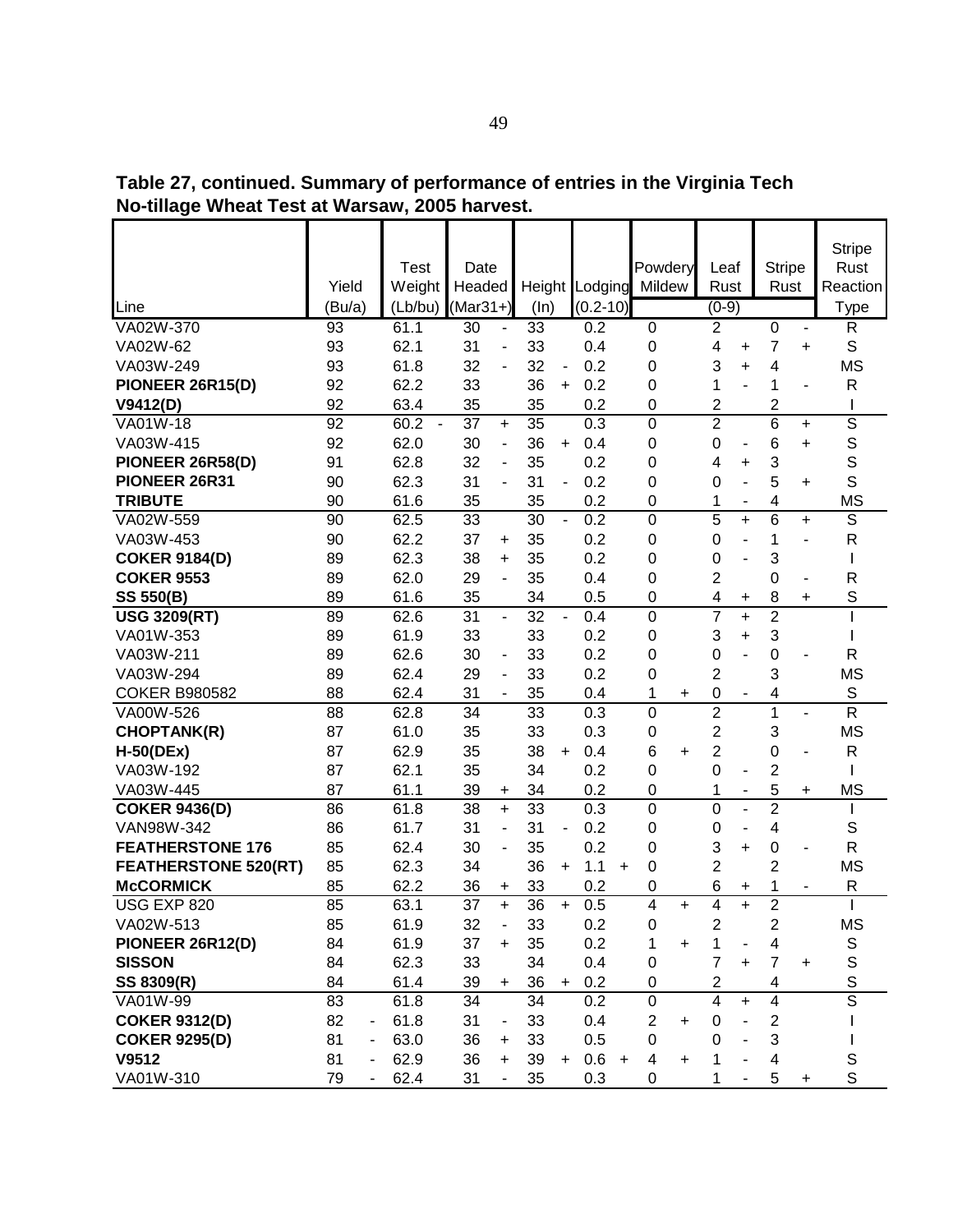| Table 27, continued. Summary of performance of entries in the Virginia Tech |
|-----------------------------------------------------------------------------|
| No-tillage Wheat Test at Warsaw, 2005 harvest.                              |

| Line                          | Yield<br>(Bu/a) |                          | Test<br>Weight<br>$(Lb/bu)$ (Mar31+) | Date<br>Headed |                | (ln)    |           | Height Lodging<br>$(0.2 - 10)$ |           | Powdery<br>Mildew |   | Leaf<br>Rust<br>$(0-9)$ |           | <b>Stripe</b><br>Rust |       | <b>Stripe</b><br>Rust<br>Reaction<br>Type |
|-------------------------------|-----------------|--------------------------|--------------------------------------|----------------|----------------|---------|-----------|--------------------------------|-----------|-------------------|---|-------------------------|-----------|-----------------------|-------|-------------------------------------------|
| <b>COKER B980416</b>          | 78              | ٠                        | 62.3                                 | 36             | $\ddot{}$      | 34      |           | 1.2                            | ÷         | $\Omega$          |   |                         |           | 3                     |       | S                                         |
| NC99-13022(R)                 | 78              | ۰.                       | 61.6                                 | 34             |                | 34      |           | 0.3                            |           | 0                 |   | 3                       | $\ddot{}$ | 2                     |       | <b>MR</b>                                 |
| <b>NEUSE(R)</b>               | 78              | ٠                        | 61.7                                 | 39             | $+$            | 36      | $+$       | 0.3                            |           | 0                 |   | 0                       | ۰         | 6                     | $+$   | S                                         |
| <b>USG 3137</b>               | 78              | Ξ.                       | 62.2                                 | 37             | $+$            | 36      | $\ddot{}$ | 0.7                            | $\ddot{}$ | 2                 | + | 2                       |           | 2                     |       |                                           |
| <b>CRAWFORD</b>               | 77              | $\overline{\phantom{0}}$ | 62.2                                 | 31             | $\blacksquare$ | 33      |           | 0.2                            |           | 0                 |   | 0                       | ۰         |                       | ٠     | <b>MR</b>                                 |
| <b>MASSEY</b>                 | 74              |                          | 62.3                                 | 33             |                | 38      | $\ddot{}$ | 0.5                            |           | 0                 |   |                         | +         | 5                     | $\pm$ | S                                         |
| Average<br>C.V.<br>LSD (0.05) | 90<br>8         |                          | 62.1<br>1.8<br>1.5                   | 34<br>2        |                | 34<br>2 |           | 0.3<br>0.3                     |           | 0                 |   | 2                       |           | 3<br>2                |       |                                           |

Varieties are ordered by descending yield averages. A plus or minus sign indicates a performance significantly above or below the test average.

The number in parentheses below column headings indicates the number of locations on which data are based.

Belgian Lodging Scale = Area X Intensity X 0.2. Area = 1-10, where 1 is wheat unaffected and 10 is entire plot affected and Intensity = 1-5, where 1 is wheat standing upright and 5 is wheat totally flat. The 0-9 ratings indicate a genotype's response to disease, where  $0 =$  highly resistant and  $9 =$  highly susceptible.

Stripe rust reaction type indicators are as follows: R=resistant, MR=moderately resistant, l=intermediate, S=susceptible, and MS=moderately susceptible.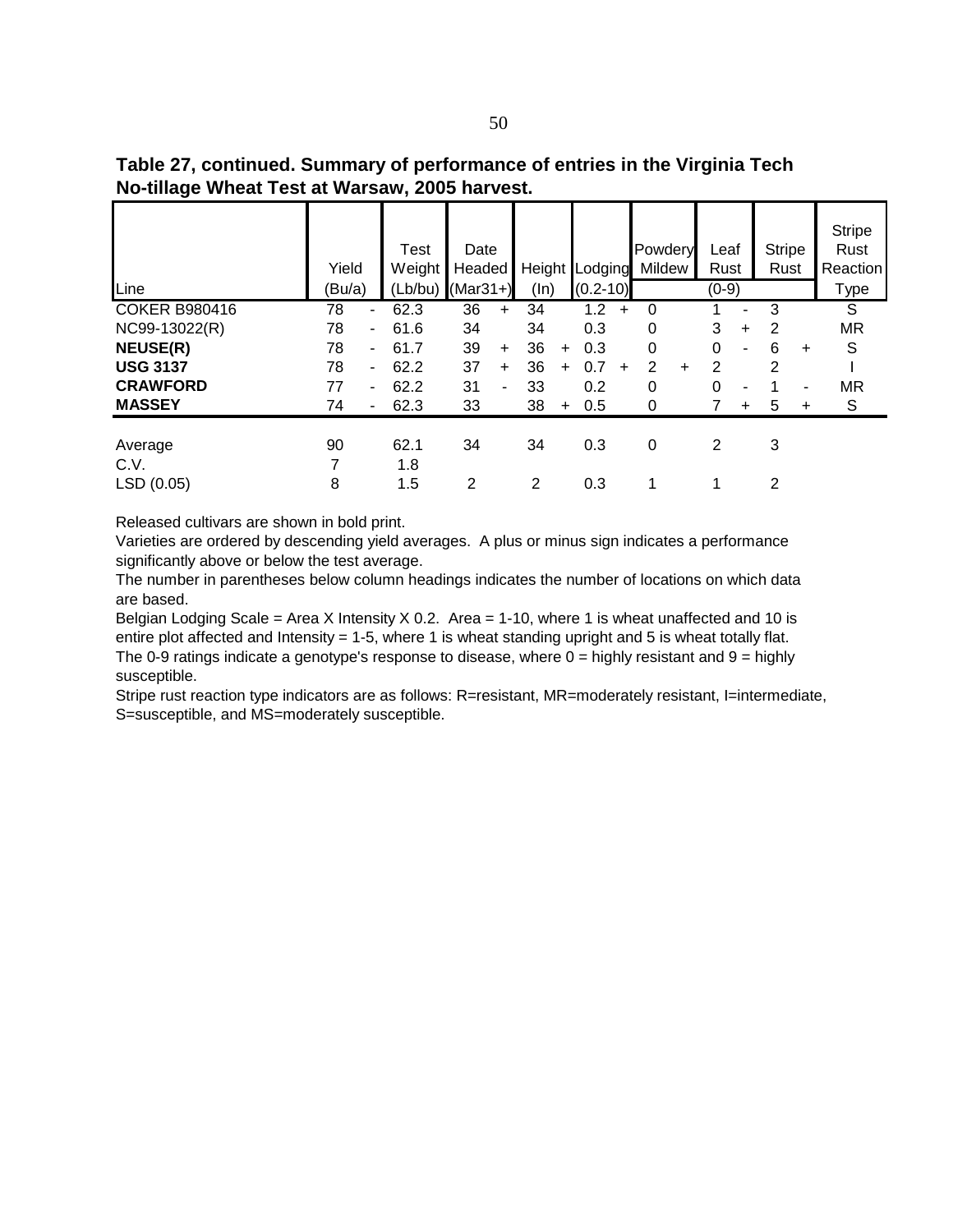|                             |        |           | <b>Test</b> | Date           |                          |        |                          |              |                          | Powdery     |    | Leaf           |                          | <b>Barley</b><br>Yellow<br>Dwarf |           | <b>Stripe</b>  |                          | <b>Stripe</b><br>Rust    |
|-----------------------------|--------|-----------|-------------|----------------|--------------------------|--------|--------------------------|--------------|--------------------------|-------------|----|----------------|--------------------------|----------------------------------|-----------|----------------|--------------------------|--------------------------|
|                             | Yield  |           | Weight      | Headed         |                          | Height |                          | Lodging      |                          | Mildew      |    | Rust           |                          | <b>Virus</b>                     |           | Rust           |                          | Reaction                 |
| Line                        | (Bu/a) |           | (Lb/bu)     | $(Mar31+)$     |                          | (ln)   |                          | $(0.2 - 10)$ |                          |             |    |                | $(0-9)$                  |                                  |           |                |                          | <b>Type</b>              |
|                             | (2)    |           | (2)         | $\overline{2}$ |                          | (2)    |                          | (2)          |                          | (1)         |    | (1)            |                          | (1)                              |           | (1)            |                          | (1)                      |
|                             |        |           |             |                |                          |        |                          |              |                          |             |    |                |                          |                                  |           |                |                          |                          |
| <b>SS MPV 57</b>            | 87     | $\ddot{}$ | 58.5        | 35             | $\ddot{}$                | 35     | $\ddot{}$                | 0.2          |                          | 1           | ÷  | 4              | +                        | 1                                |           | 4              |                          | $\mathsf S$              |
| SS 560(R)                   | 85     | $\ddot{}$ | 58.7        | 34             | $\ddot{}$                | 33     |                          | 0.2          |                          | 0           |    | 3              | $\ddot{}$                | $\overline{2}$                   | +         | 4              |                          | S                        |
| 3706                        | 83     | $+$       | 58.9        | 31             |                          | 31     | $\overline{\phantom{0}}$ | 0.2          |                          | 0           |    |                |                          | $\overline{2}$                   | $\ddot{}$ | 1              |                          | $\mathsf{R}$             |
| VA01W-205                   | 82     | $\ddot{}$ | 59.0        | 32             |                          | 31     | ۰                        | 0.3          |                          | 1           | ÷. | 0              | ۰                        | 1                                |           | 1              | $\blacksquare$           | <b>MR</b>                |
| SS 520(R)                   | 81     | $\ddot{}$ | 57.4        | 28             | $\blacksquare$           | 34     | $\ddot{}$                | 0.3          |                          | 0           |    | 0              | $\blacksquare$           | $\overline{2}$                   | $\ddot{}$ | 8              | ÷.                       | S                        |
| SS 8302(R)                  | 81     | $\ddot{}$ | 58.5        | 34             | $\ddot{}$                | 35     | $\ddot{}$                | 0.2          | $\blacksquare$           | 0           |    | 3              | +                        | 1                                |           | 0              | $\overline{\phantom{a}}$ | $\mathsf{R}$             |
| PIONEER 26R15(D)            | 80     | $+$       | 57.8        | 32             |                          | 34     | $+$                      | 0.2          | $\overline{a}$           | $\mathbf 0$ |    | 1              |                          | 1                                |           | 1              | L,                       | $\overline{\mathsf{MS}}$ |
| VA02W-596                   | 80     | $+$       | 58.5        | 35             | $\ddot{}$                | 33     |                          | 0.4          | $\ddot{}$                | $\Omega$    |    | 4              | $\ddot{}$                |                                  |           | 2              |                          | ${\sf R}$                |
| NC00-15332(R)               | 79     |           | 58.9        | 34             | $\ddot{}$                | 35     | $\ddot{}$                | 0.2          |                          | 0           |    | 1              |                          |                                  |           | 1              |                          |                          |
| PIONEER 26R24(D)            | 79     |           | 58.1        | 31             | ä,                       | 34     | $\ddot{}$                | 0.3          |                          | 0           |    | $\overline{c}$ |                          |                                  |           | 5              | +                        | S                        |
| VA01W-21                    | 79     |           | 59.0        | 30             | $\overline{\phantom{a}}$ | 33     |                          | 0.3          |                          | $\mathbf 0$ |    | 3              | ÷                        |                                  |           | 6              | ÷.                       | <b>MS</b>                |
| VA02W-555                   | 79     |           | 58.2        | 30             | $\overline{\phantom{a}}$ | 31     | $\overline{\phantom{a}}$ | 0.3          |                          | 0           |    | 5              | $\ddot{}$                | 1                                |           | 0              | $\blacksquare$           | $\mathsf{R}$             |
| PIONEER 26R31               | 78     |           | 58.8        | 31             | $\blacksquare$           | 30     | $\blacksquare$           | 0.2          | $\blacksquare$           | 0           |    | 0              | $\overline{a}$           | 1                                |           | 5              | $\ddot{}$                | $\overline{\text{MS}}$   |
| VA02W-124                   | 78     |           | 58.5        | 33             | $\ddot{}$                | 35     | $\ddot{}$                | 0.4          | $\ddot{}$                | 0           |    | 0              | ÷,                       | $\overline{2}$                   | $\ddot{}$ | $\overline{2}$ |                          | <b>MS</b>                |
| <b>SS 550(B)</b>            | 77     |           | 58.0        | 32             |                          | 33     |                          | 0.3          |                          | 0           |    | 4              | $\ddot{}$                | 2                                | $\ddot{}$ | 8              | $\ddot{}$                | S                        |
| <b>USG 3209(RT)</b>         | 77     |           | 58.8        | 31             | $\overline{\phantom{a}}$ | 31     | -                        | 0.3          |                          | 0           |    | 7              | $\ddot{}$                | 1                                |           | 2              |                          | <b>MS</b>                |
| VA02W-513                   | 77     |           | 59.0        | 31             | $\overline{\phantom{a}}$ | 31     | ٠                        | 0.2          | $\overline{\phantom{a}}$ | 0           |    | $\overline{2}$ |                          |                                  |           | 2              |                          |                          |
| VAN98W-342                  | 77     |           | 57.6        | 30             | $\blacksquare$           | 30     | $\blacksquare$           | 0.2          | $\overline{\phantom{a}}$ | 0           |    | 0              | $\overline{\phantom{a}}$ |                                  |           | 4              |                          | S                        |
| <b>FEATHERSTONE 176</b>     | 76     |           | 58.0        | 29             |                          | 33     |                          | 0.2          |                          | 0           |    | 3              | $\ddot{}$                | 1                                |           | 0              |                          | R                        |
| <b>MV5-46</b>               | 76     |           | 59.3        | 32             |                          | 33     |                          | 0.2          |                          | $\Omega$    |    | 3              | $\ddot{}$                | 1                                |           | 5              | $\ddot{}$                | S                        |
| PIONEER 26R58(D)            | 76     |           | 58.3        | 31             | $\blacksquare$           | 32     |                          | 0.2          |                          | 0           |    | 4              | $\ddot{}$                | $\overline{2}$                   | $\ddot{}$ | 3              |                          | <b>MS</b>                |
| VA01W-18                    | 76     |           | 57.9        | 34             | $\ddot{}$                | 33     |                          | 0.3          |                          | 0           |    | 2              |                          |                                  |           | 6              | $\ddot{}$                | S                        |
| <b>CHOPTANK(R)</b>          | 75     |           | 58.0        | 32             |                          | 31     |                          | 0.2          |                          | 0           |    | 2              |                          | 3                                | +         | 3              |                          | S                        |
| <b>FEATHERSTONE 520(RT)</b> | 75     |           | 59.2        | 32             |                          | 34     | $\ddot{}$                | 0.6          | ÷                        | $\Omega$    |    | $\overline{2}$ |                          |                                  |           | $\overline{2}$ |                          | S                        |

**Table 28. Two year average summary of performance of entries in the Virginia Tech No-tillage Wheat Test at Warsaw, 2004 and 2005 harvests.**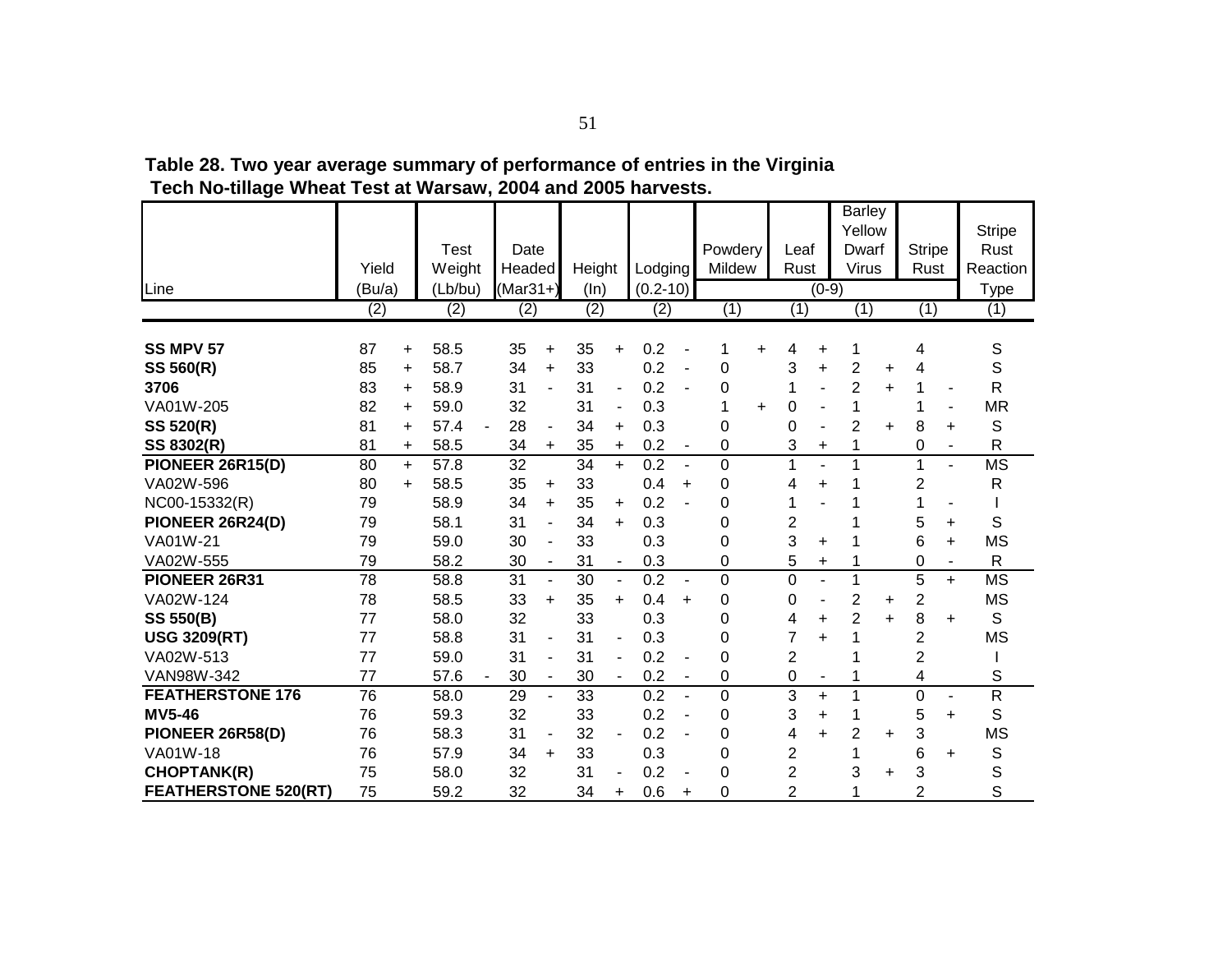|                      |                 |                          |                  |           |                  |                          |                  |                |              |                              |                |           |                |                | Barley         |           |                |                |                        |
|----------------------|-----------------|--------------------------|------------------|-----------|------------------|--------------------------|------------------|----------------|--------------|------------------------------|----------------|-----------|----------------|----------------|----------------|-----------|----------------|----------------|------------------------|
|                      |                 |                          |                  |           |                  |                          |                  |                |              |                              |                |           |                |                | Yellow         |           |                |                | <b>Stripe</b>          |
|                      |                 |                          | Test             |           | Date             |                          |                  |                |              |                              | Powdery        |           | Leaf           |                | Dwarf          |           | <b>Stripe</b>  |                | Rust                   |
|                      | Yield           |                          | Weight           |           | Headed           |                          | Height           |                | Lodging      |                              | Mildew         |           | Rust           |                | Virus          |           | Rust           |                | Reaction               |
| Line                 | (Bu/a)          |                          | (Lb/bu)          |           | $(Mar31+)$       |                          | (ln)             |                | $(0.2 - 10)$ |                              |                |           |                | $(0-9)$        |                |           |                |                | Type                   |
|                      | (2)             |                          | $\overline{(2)}$ |           | $\overline{(2)}$ |                          | $\overline{(2)}$ |                | (2)          |                              | (1)            |           | (1)            |                | (1)            |           | (1)            |                | (1)                    |
| VA02W-398            | 75              |                          | 57.5             |           | 30               |                          | 32               | ٠              | 0.3          |                              | 0              |           | 0              |                | 2              | $\ddot{}$ | $\overline{2}$ |                | $\overline{\text{MS}}$ |
| <b>COKER 9436(D)</b> | 74              |                          | 58.4             |           | 35               | $\ddot{}$                | 32               |                | 0.2          | ÷,                           | 0              |           | 0              |                | 1              |           | $\overline{c}$ |                | S                      |
| VA00W-526            | 74              |                          | 59.0             |           | 33               | $\ddot{}$                | 31               |                | 0.2          |                              | $\Omega$       |           | $\overline{c}$ |                | $\overline{2}$ | $\ddot{}$ | 1              | $\blacksquare$ | <b>MR</b>              |
| <b>McCORMICK</b>     | 73              |                          | 59.1             |           | 33               | $\ddot{}$                | 31               |                | 0.2          |                              | 0              |           | 6              | ÷.             | 1              |           | 1              |                | <b>MR</b>              |
| RENWOOD 3260         | 73              |                          | 59.2             |           | 30               |                          | 35               | $\ddot{}$      | 0.4          | $\ddot{}$                    | $\Omega$       |           |                |                | 2              | $\ddot{}$ | 4              |                | S                      |
| <b>TRIBUTE</b>       | 73              |                          | 58.9             |           | 33               | $\ddot{}$                | 32               |                | 0.2          | $\qquad \qquad \blacksquare$ | 0              |           |                | -              | 1              |           | 4              |                | S                      |
| VA02W-370            | 73              |                          | 58.5             |           | 28               | $\sim$                   | 31               | $\blacksquare$ | 0.2          |                              | $\Omega$       |           | $\overline{c}$ |                | 1              |           | 0              |                | R                      |
| VA01W-353            | 72              |                          | 58.0             |           | 32               |                          | 31               |                | 0.2          |                              | 0              |           | 3              | +              |                |           | 3              |                |                        |
| <b>COKER 9184(D)</b> | 71              |                          | 60.5             | $\ddot{}$ | 35               | +                        | 33               |                | 0.2          |                              | 0              |           | 0              |                |                |           | 3              |                | S                      |
| NC99-13022(R)        | 71              |                          | 57.5             |           | 33               | $\ddot{}$                | 33               |                | 0.2          |                              | 0              |           | 3              | +              |                |           | $\overline{2}$ |                |                        |
| <b>SISSON</b>        | 71              |                          | 58.3             |           | 31               | $\overline{\phantom{a}}$ | 33               |                | 0.3          |                              | 0              |           | 7              | +              |                |           | $\overline{7}$ | +              | S                      |
| VA01W-310            | 71              |                          | 59.0             |           | 31               | $\sim$                   | 34               | $\pm$          | 0.2          |                              | 0              |           |                |                |                |           | 5              | $\ddot{}$      | S                      |
| VA01W-99             | 71              |                          | 59.1             |           | 31               | $\blacksquare$           | 33               |                | 0.2          |                              | $\mathbf 0$    |           | 4              | $\ddot{}$      | 1              |           | 4              |                | S                      |
| V9412(D)             | 70              | $\overline{\phantom{0}}$ | 59.5             | $\ddot{}$ | 32               |                          | 33               |                | 0.2          |                              | 0              |           | $\overline{c}$ |                | $\overline{2}$ | $\ddot{}$ | $\overline{2}$ |                | <b>MS</b>              |
| <b>COKER 9295(D)</b> | 69              | $\overline{\phantom{a}}$ | 59.2             |           | 34               | $\ddot{}$                | 34               | $\ddot{}$      | 0.3          |                              | 0              |           | 0              |                | $\overline{2}$ | $\ddot{}$ | 3              |                | <b>MS</b>              |
| <b>CRAWFORD</b>      | 68              | $\overline{\phantom{a}}$ | 58.5             |           | 28               | $\overline{\phantom{a}}$ | 34               | $\ddot{}$      | 0.2          |                              | 0              |           | 0              |                |                |           | 1              | $\blacksquare$ | <b>MS</b>              |
| PIONEER 26R12(D)     | 66              | $\overline{\phantom{a}}$ | 59.2             |           | 34               | $\ddot{}$                | 34               | $\ddot{}$      | 0.2          |                              |                | $\ddot{}$ |                |                |                |           | 4              |                | <b>MS</b>              |
| <b>COKER 9312(D)</b> | 65              | $\blacksquare$           | 58.7             |           | 30               | $\blacksquare$           | 32               | $\blacksquare$ | 0.3          |                              | $\overline{2}$ | $\ddot{}$ | 0              | $\blacksquare$ |                |           | $\overline{2}$ |                | S                      |
| <b>MASSEY</b>        | 64              | $\blacksquare$           | 59.1             |           | 32               |                          | 38               | $+$            | 0.3          |                              | 0              |           | $\overline{7}$ | $+$            | $\overline{2}$ | $+$       | 5              | $+$            | S                      |
| SS 8309(R)           | 64              | $\overline{\phantom{a}}$ | 57.9             |           | 35               | $\ddot{}$                | 35               | $+$            | 0.2          |                              | 0              |           | 2              |                |                |           | 4              |                | <b>MS</b>              |
| <b>NEUSE(R)</b>      | 63              | $\overline{\phantom{a}}$ | 59.6             | +         | 35               | $\ddot{}$                | 34               | +              | 0.2          |                              | 0              |           | 0              |                | 2              | ÷         | 6              | $\ddot{}$      | $\mathsf S$            |
| Average              | $\overline{75}$ |                          | 58.6             |           | $\overline{32}$  |                          | $\overline{33}$  |                | 0.3          |                              | $\Omega$       |           | $\overline{2}$ |                | 1              |           | 3              |                |                        |
| C.V.                 |                 |                          | $\overline{2}$   |           |                  |                          |                  |                |              |                              |                |           |                |                |                |           |                |                |                        |
| LSD (0.05)           | 5               |                          | 0.9              |           | 1                |                          | 1                |                | 0.1          |                              | 1              |           | 1              |                | 1              |           | 2              |                |                        |

**Table 28, continued. Two year average summary of performance of entries in the Virginia Tech No-tillage Wheat Test at Warsaw, 2004 and 2005 harvests.**

Varieties are ordered by descending yield averages. A plus or minus sign indicates a performance significantly above or below the average. The number in parentheses below column headings indicates the number of years on which data are based.

Belgian Lodging Scale = Area X Intensity X 0.2. Area = 1-10, where 1 is wheat unaffected and 10 is

entire plot affected and Intensity = 1-5, where 1 is wheat standing upright and 5 is wheat totally flat.

The 0-9 ratings indicate a genotype's response to disease, where  $0 =$  highly resistant and  $9 =$  highly susceptible.

Stripe rust reaction type indicators are as follows: R=resistant, MR=moderately resistant, I=intermediate, S=susceptible, and MS=moderately susceptible.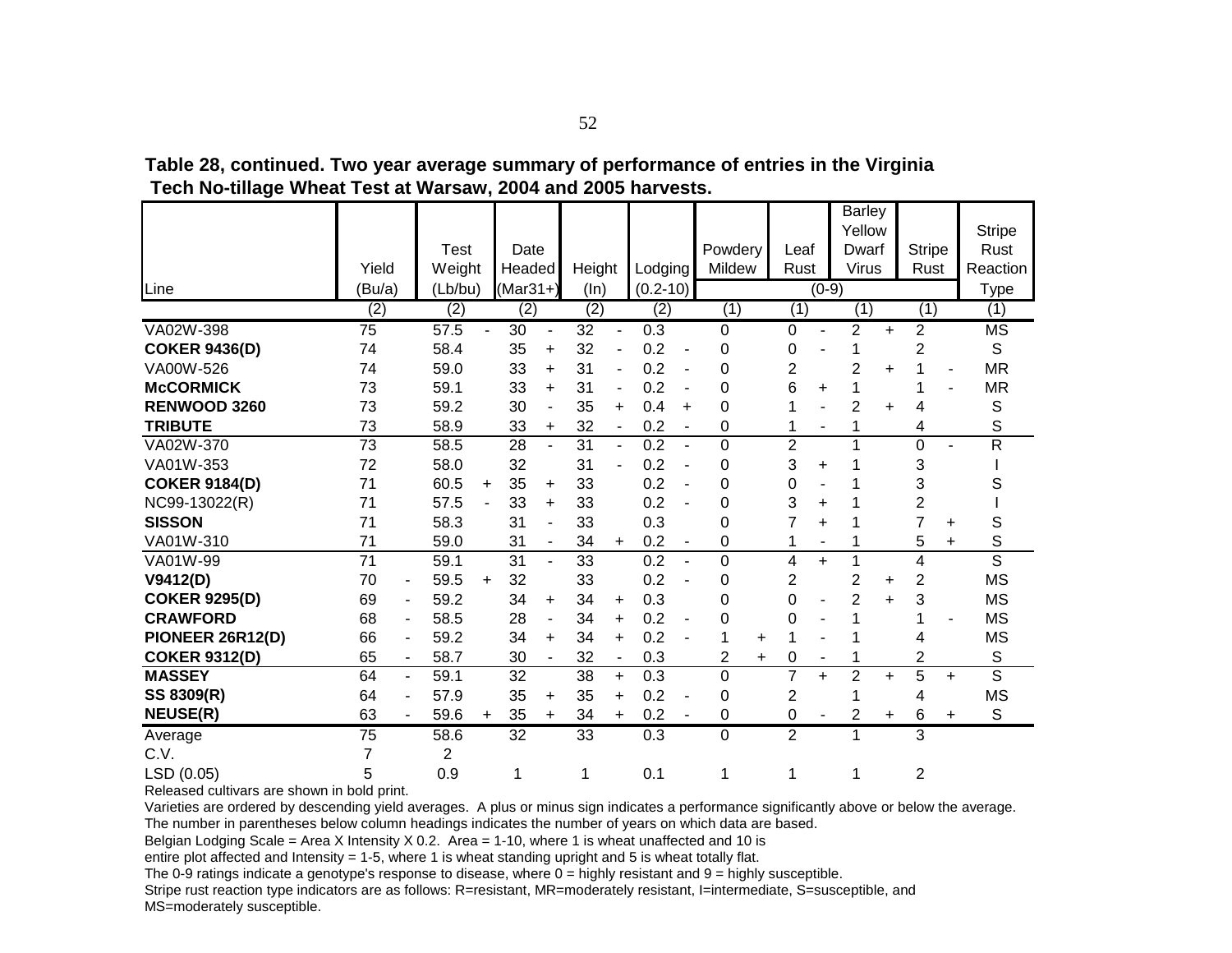|                             | Yield  |           | Test<br>Weight |                | Date<br>Headed |           |                 |                |                         |           | Powdery<br>Mildew |           | Leaf<br>Rust   |   | <b>Barley Yellow</b><br><b>Dwarf Virus</b> |           | <b>Stripe</b><br>Rust |           | <b>Stripe Rust</b><br>Reaction |
|-----------------------------|--------|-----------|----------------|----------------|----------------|-----------|-----------------|----------------|-------------------------|-----------|-------------------|-----------|----------------|---|--------------------------------------------|-----------|-----------------------|-----------|--------------------------------|
| Line                        | (Bu/a) |           | (Lb/bu)        |                | $(Mar31+)$     |           | Height<br>(ln)  |                | Lodging<br>$(0.2 - 10)$ |           |                   |           |                |   | (0-9)                                      |           |                       |           | Type                           |
|                             | (3)    |           | (3)            |                | (3)            |           | (3)             |                | (3)                     |           | (2)               |           | (2)            |   | (1)                                        |           | (1)                   |           | (1)                            |
| SS MPV 57                   | 84     | $\ddot{}$ | 58.2           |                | 36             | $\ddot{}$ | 34              | $\ddot{}$      | 0.4                     |           |                   | +         | 2              |   |                                            |           | 4                     |           | ड                              |
| 3706                        | 83     | $\ddot{}$ | 58.8           |                | 33             |           | 30              |                | 0.2                     |           | 0                 |           | 0              |   | 2                                          | $\ddot{}$ |                       |           | R                              |
| SS 560(R)                   | 82     | $\ddot{}$ | 58.0           |                | 35             | $\ddot{}$ | 31              |                | 0.2                     |           |                   | +         | $\overline{2}$ |   | 2                                          | $\ddot{}$ |                       |           | S                              |
| PIONEER 26R24(D)            | 82     | $\ddot{}$ | 58.1           |                | 33             |           | 34              | $\ddot{}$      | 0.5                     |           |                   | ÷         |                |   |                                            |           |                       |           |                                |
| <b>FEATHERSTONE 176</b>     | 80     | $\ddot{}$ | 57.8           | ۰              | 32             |           | 33              | $\ddot{}$      | 0.4                     |           |                   |           | $\overline{2}$ |   |                                            |           |                       |           | R                              |
| <b>SS 520(R)</b>            | 80     | $\ddot{}$ | 57.5           |                | 31             |           | 34              | $\ddot{}$      | 1.0                     | ÷.        |                   | ÷.        | 0              |   | 2                                          | $\ddot{}$ | 8                     |           | S                              |
| VAN98W-342                  | 80     | $\ddot{}$ | 58.2           |                | 32             |           | 29              |                | 0.2                     |           | 0                 |           | 0              |   |                                            |           |                       |           | S                              |
| <b>MV5-46</b>               | 79     |           | 59.5           | $\ddot{}$      | 34             |           | 32              |                | 0.2                     |           | $\Omega$          |           | 2              |   |                                            |           |                       |           | S                              |
| VA01W-205                   | 79     |           | 58.6           |                | 34             |           | 30              |                | 0.3                     |           |                   | $\ddot{}$ | 0              |   |                                            |           |                       |           | <b>MR</b>                      |
| PIONEER 26R58(D)            | 78     |           | 57.5           | $\blacksquare$ | 33             |           | 32              |                | 0.2                     |           |                   | ÷.        | 2              |   | $\overline{2}$                             | $\ddot{}$ | 3                     |           | <b>MS</b>                      |
| <b>SS 550(B)</b>            | 78     |           | 57.9           |                | 34             |           | 31              | $\blacksquare$ | 1.1                     | $\ddot{}$ | 0                 |           | 3              | + | $\overline{2}$                             | $\ddot{}$ | 8                     | $\ddot{}$ | S                              |
| <b>TRIBUTE</b>              | 77     |           | 59.6           | $\ddot{}$      | 34             |           | 31              |                | 0.2                     |           | 0                 |           | 0              |   |                                            |           |                       |           | S                              |
| <b>McCORMICK</b>            | 77     |           | 59.7           | $\ddot{}$      | 34             |           | 31              |                | 0.2                     |           | 0                 |           | 3              | ÷ |                                            |           |                       |           | <b>MR</b>                      |
| <b>USG 3209(RT)</b>         | 77     |           | 58.5           |                | 33             |           | 31              |                | 0.3                     |           |                   |           |                |   |                                            |           |                       |           | <b>MS</b>                      |
| VA01W-18                    | 76     |           | 57.8           |                | 36             | +         | 32              |                | 0.2                     |           |                   |           |                |   |                                            |           | 6                     | $\div$    | S                              |
| <b>CHOPTANK(R)</b>          | 76     |           | 58.1           |                | 33             |           | 29              |                | 0.2                     |           |                   |           |                |   | 3                                          | $\ddot{}$ | 3                     |           | S                              |
| <b>SISSON</b>               | 74     |           | 58.2           |                | 32             |           | 32              |                | 0.6                     |           |                   |           |                | ÷ |                                            |           |                       | $\div$    | S                              |
| VA01W-353                   | 74     |           | 57.6           |                | 34             |           | 30              |                | 0.2                     |           |                   |           |                |   |                                            |           |                       |           |                                |
| VA00W-526                   | 74     |           | 58.9           |                | 35             | $+$       | 30              |                | 0.2                     |           |                   |           |                |   | 2                                          | $\ddot{}$ |                       |           | <b>MR</b>                      |
| <b>FEATHERSTONE 520(RT)</b> | 73     |           | 59.0           |                | 34             |           | 33              | $\ddot{}$      | 1.2                     | +         |                   | ÷.        | 2              |   |                                            |           |                       |           | S                              |
| <b>CRAWFORD</b>             | 72     |           | 58.5           |                | 31             |           | 33              | $\ddot{}$      | 1.0                     | $\ddot{}$ | 0                 |           | 0              |   |                                            |           |                       |           | <b>MS</b>                      |
| <b>COKER 9184(D)</b>        | 72     |           | 60.3           | $\ddot{}$      | 37             | +         | 32              |                | 0.2                     |           |                   | ÷.        | 0              |   |                                            |           |                       |           | S                              |
| VA01W-99                    | 72     |           | 59.0           |                | 33             |           | 32              |                | 0.2                     |           |                   |           | $\overline{2}$ |   |                                            |           |                       |           | S                              |
| <b>COKER 9295(D)</b>        | 69     |           | 58.2           |                | 36             | ÷.        | 33              | $\ddot{}$      | 0.3                     |           | $\overline{2}$    | ÷.        | 0              |   | 2                                          | $\ddot{}$ | 3                     |           | <b>MS</b>                      |
| <b>NEUSE(R)</b>             | 67     |           | 59.8           | $\ddot{}$      | 36             | $\ddot{}$ | 33              | $\ddot{}$      | 0.4                     |           | 0                 |           | 0              |   | $\overline{c}$                             | $\ddot{}$ | 6                     | $\ddot{}$ | S                              |
| <b>MASSEY</b>               | 65     |           | 58.8           |                | 34             |           | 37              | $\ddot{}$      | 0.9                     | $\ddot{}$ |                   | +         | 6              | + | $\overline{2}$                             | $\ddot{}$ | 5                     |           | S                              |
| Average                     | 76     |           | 58.5           |                | 34             |           | $\overline{32}$ |                | 0.4                     |           | $\Omega$          |           | $\overline{2}$ |   |                                            |           | 4                     |           |                                |
| C.V.                        | 6      |           |                |                |                |           |                 |                |                         |           |                   |           |                |   |                                            |           |                       |           |                                |
| LSD (0.05)                  |        |           | 0.7            |                | 1              |           | 1               |                | 0.5                     |           |                   |           |                |   |                                            |           | $\overline{2}$        |           |                                |

**Table 29. Three year average summary of performance of entries in the Virginia Tech No-tillage Wheat Test at Warsaw, 2003, 2004, and 2005 harvests.**

Released cultivars are shown in bold print. Varieties are ordered by descending yield averages. A plus or minus sign indicates a performance significantly above or below the average. The number in parentheses below column headings indicates the number of years on which data are based.

Belgian Lodging Scale = Area X Intensity X 0.2. Area = 1-10, where 1 is wheat unaffected and 10 is entire plot affected and Intensity = 1-5, where 1 is wheat standing upright and 5 is wheat totally flat. The 0-9 ratings indicate a genotype's response to disease, where  $0 =$  highly resistant and  $9 =$  highly susceptible.

Stripe rust reaction type indicators are as follows: R=resistant, MR=moderately resistant, l=intermediate, S=susceptible, and MS=moderately susceptible.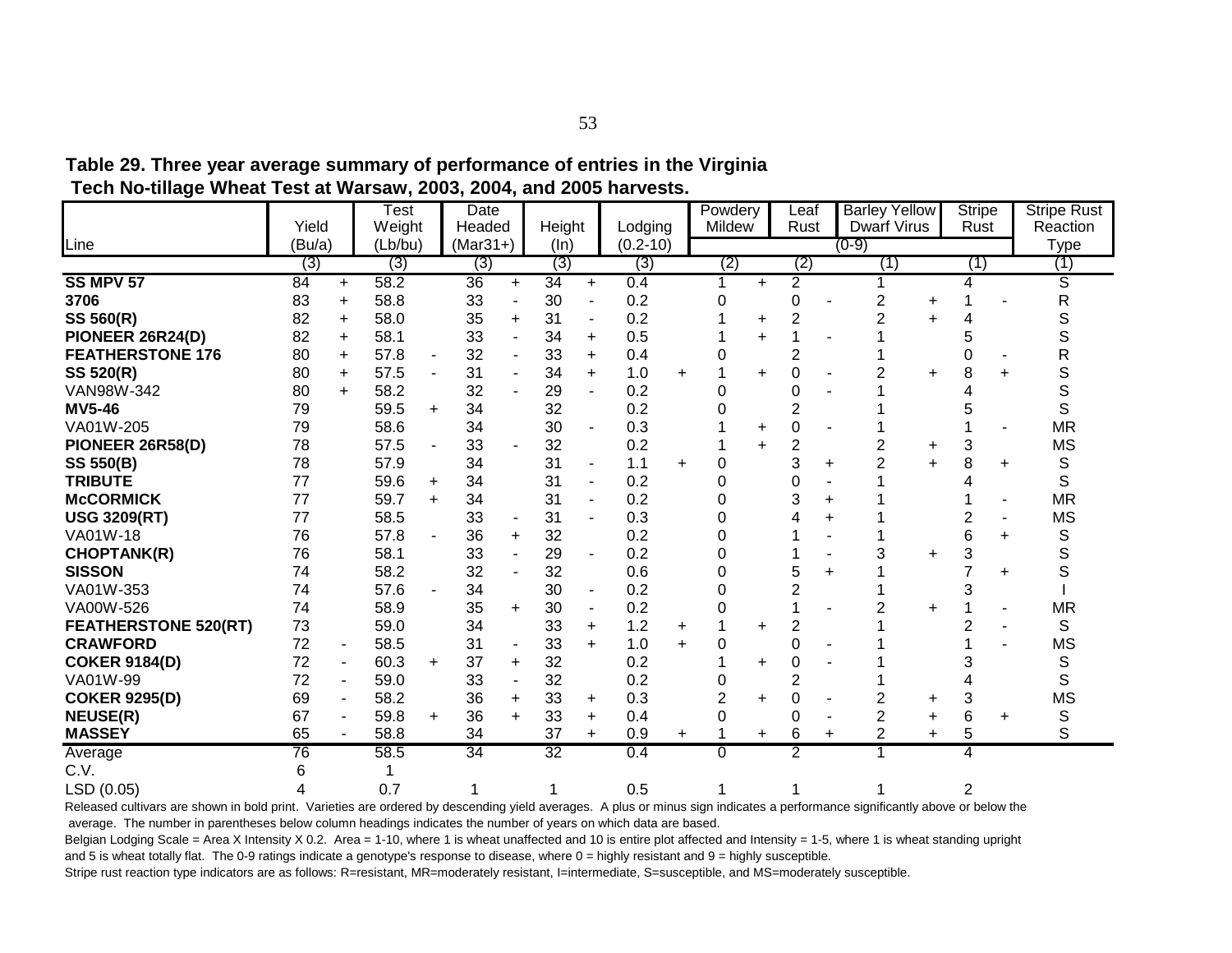#### **SECTION 4 – TRITICALE VARIETIES**

### **Table 30. Summary of performance of entries in the Virginia Tech Triticale Tests, 2003 through 2005 harvests.**

|                                   |                 |           | $\overline{\mathsf{T}}$ est |     | Heading        |     |                  |                |                  |                          | Powdery     | <b>Barley Yellow</b> |  |
|-----------------------------------|-----------------|-----------|-----------------------------|-----|----------------|-----|------------------|----------------|------------------|--------------------------|-------------|----------------------|--|
| One-year average                  | Yield           |           | Weight                      |     | Date           |     | Height           |                | Lodging          |                          | Mildew      | <b>Dwarf Virus</b>   |  |
| 2005                              | (Bu/acre)       |           | (Lb/bu)                     |     | $(Mar31+)$     |     | (Inches)         |                | $(0.2 - 10)$     |                          |             | $(0-9)$              |  |
|                                   | (7)             |           | (7)                         |     | (3)            |     | $\overline{(2)}$ |                | (1)              |                          | (0)         | (0)                  |  |
|                                   |                 |           |                             |     |                |     |                  |                |                  |                          |             |                      |  |
| Trical 2115                       | $\overline{72}$ | $\ddot{}$ | 52.1                        |     | 29             |     | 39               |                | $\overline{0.2}$ | $\overline{\phantom{a}}$ | $---$       | ---                  |  |
| Arcia                             | 67              |           | 53.5                        |     | 30             |     | 47               | $\ddot{}$      | 0.5              | $\pmb{+}$                | ---         | ---                  |  |
| McCormick (wheat)                 | 62              |           | 60.7                        | $+$ | 41             | $+$ | 34               | $\blacksquare$ | 0.2              | $\blacksquare$           | ---         | ---                  |  |
|                                   | 67              |           | 55.4                        |     | 33             |     | 40               |                | 0.3              |                          | $---$       | $\overline{a}$       |  |
| Average<br>$\overline{C.V.}$      | 8               |           | 1                           |     |                |     |                  |                |                  |                          |             |                      |  |
| LSD (0.05)                        | 3               |           | 0.3                         |     | $\mathbf 0$    |     | $\overline{2}$   |                | 0.1              |                          | ---         | $\overline{a}$       |  |
|                                   |                 |           |                             |     |                |     |                  |                |                  |                          |             |                      |  |
| Two-year average                  |                 |           |                             |     |                |     |                  |                |                  |                          |             |                      |  |
| 2004 - 2005                       | (14)            |           | (14)                        |     | (6)            |     | (5)              |                | (2)              |                          | (1)         | (1)                  |  |
|                                   |                 |           |                             |     |                |     |                  |                |                  |                          |             |                      |  |
| <b>TRICAL 2115</b>                | $\overline{70}$ |           | 51.7                        |     | 28             |     | 39               |                | 0.3              |                          | $\mathbf 0$ | 1                    |  |
|                                   |                 |           |                             |     |                |     |                  |                |                  |                          |             |                      |  |
| Three-year average<br>2003 - 2005 | (19)            |           | (19)                        |     | (9)            |     | (7)              |                | (5)              |                          | (2)         | (1)                  |  |
|                                   |                 |           |                             |     |                |     |                  |                |                  |                          |             |                      |  |
| <b>TRICAL 2115</b>                | 67              |           | 50.4                        |     | 29             |     | 38               |                | 0.3              |                          | $\mathbf 0$ | 1                    |  |
|                                   |                 |           |                             |     |                |     |                  |                |                  |                          |             |                      |  |
| One-year average                  |                 |           |                             |     |                |     |                  |                |                  |                          |             |                      |  |
| No till 2005                      |                 |           |                             |     |                |     |                  |                |                  |                          |             |                      |  |
| Arcia                             | 97              |           | 55.7                        |     | 26             |     | 44               |                | ---              |                          | ---         | ---                  |  |
| Trical 2115                       | 94              |           | 54.5                        |     | 25             |     | 37               |                | ---              |                          | ---         | ---                  |  |
| <b>McCormick</b>                  | 91              |           | 64.1                        |     | 37             |     | 33               |                | ---              |                          | ---         | ---                  |  |
|                                   |                 |           |                             |     |                |     |                  |                |                  |                          |             |                      |  |
| Average                           | 94              |           | 58.1                        |     | 29             |     | 38               |                | ---              |                          | ---         | ---                  |  |
| C.V.                              | $\overline{5}$  |           | 1                           |     |                |     |                  |                |                  |                          |             |                      |  |
| LSD(0.05)                         | $\overline{8}$  |           | 1.3                         |     | $\overline{1}$ |     | $\mathbf{1}$     |                | ---              |                          | ---         | ---                  |  |

Yields were calculated using 60 lb/bu.

Varieties are ordered by descending statewide yield averages.

A plus or minus sign indicates a performance significantly above or below the test average. The number in parentheses below column headings indicates the number of locations or

location-years on which data are based.

Belgian Lodging Scale = Area X Intensity X 0.2. Area = 1-10, where 1 is triticale unaffected and 10 is entire plot affected and Intensity = 1-5, where 1 is triticale standing upright and 5 is triticale totally flat. The 0-9 ratings indicate a genotype's response to disease, where  $0 =$  highly resistant and  $9 =$  highly susceptible.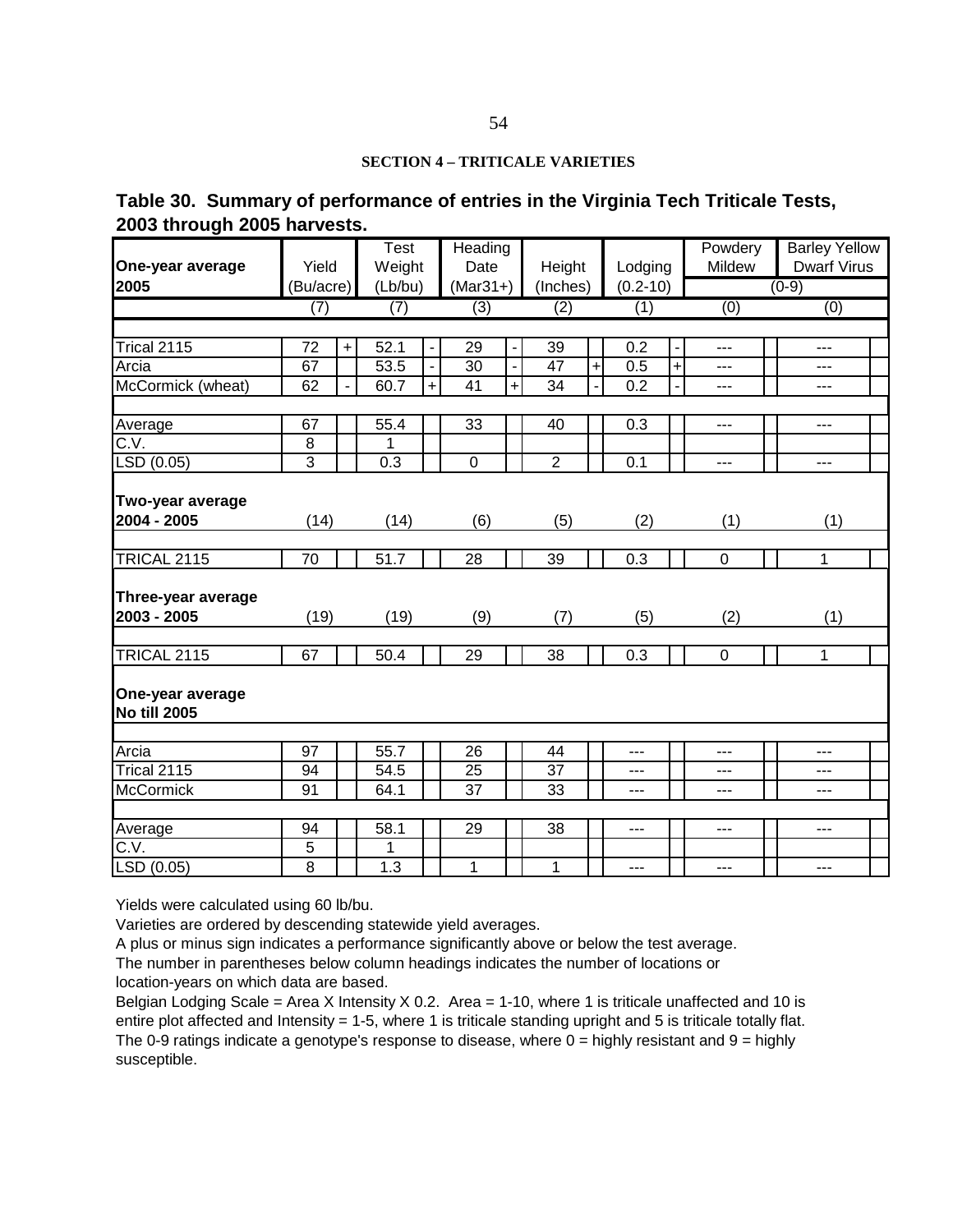#### **SECTION 5 - MILLING AND BAKING QUALITY**

Milling and baking quality of wheat lines grown in the 2003-2004 Virginia State Wheat Test were assessed by the USDA-ARS Soft Wheat Quality Laboratory (SWQL) in Wooster, Ohio (Table 31). Quality evaluations were conducted using 3000 gram seed samples from wheat lines grown at the Blacksburg, VA test site. The data presented here are for a single location and, therefore, are not a definitive measure of a given wheat line's milling and baking quality. Quality varies from location to location and from year to year; therefore, data from multiple years and locations are needed to accurately define quality of a given wheat line. While wheat lines are listed in the table from highest to lowest "Millability Score", this parameter alone is not indicative of end use quality, which relates to a cultivar's suitability for use in manufacturing a vast array of products requiring flour with specific and diverse quality characteristics.

Milling and baking quality of wheat lines were compared to that of the check cultivar Massey. On the basis of 12 independent Allis-Chalmers milling quality evaluations conducted by the SWQL, Massey ranked 452 out of 734 cultivars for milling quality and has average milling qualities. In comparison, Sisson ranked 232 for milling quality and has better than average milling qualities on the basis of six independent evaluations. Neuse has excellent milling and pastry baking quality and ranks  $4<sup>th</sup>$  out of 734 cultivars on the basis of three independent evaluations. Massey has moderately strong protein gluten strength while Sisson has weak protein gluten strength. Pastry baking quality of both cultivars is below average but acceptable. Lines receiving milling and baking quality scores of "A" have similar (numeric score  $= 100$ ) or better (scores > 100) quality than Massey. Wheat lines receiving milling or baking quality scores below "D" may have questionable milling quality and/or baking quality for pastry products, such as cookies.

Milling quality scores of released cultivars ranged from 109 for Neuse to 78.5 for USG 3209 with seven cultivars and two experimental lines having similar or better milling quality than Massey (score  $> 100$ ). Flour yields ranged from a high of 79% for Neuse to a low of 75.7% for Choptank, compared to 77.7% for Massey. Pastry baking quality scores of released cultivars ranged from a high of 106.6 for USG 3592 to a low of 66.8 for Crawford. Three released cultivars and two experimental lines had similar or better baking quality than Massey (score of 100). Cookie diameters of released cultivars ranged from a low of 16.8 cm for Crawford to a high of 17.8 cm for USG 3592, compared to 17.5 cm for Massey.

Flour protein concentration varied from 8.56% for USG 3209 to 10.09% for Pioneer Brand 26R15, compared with 9.83% for Masssey. Protein quality, specifically gluten strength, based on Lactic Acid Solvent Retention Capacity varied from a high of 118.2 for Pioneer 26R15 to a low of 80.5 for VAN98W-342, compared to 106.2 for the check cultivar Massey. Four released cultivars and one experimental line had scores of 115 or higher indicating that their protein gluten strength is stronger than average. Lines having lower Lactic Acid scores would produce a dough having weak gluten strength and more suitable for pastry products, while lines having higher Lactic Acid scores such as Pioneer 26R15 would produce a dough having stronger gluten strength and more suitable for cracker or certain bread products.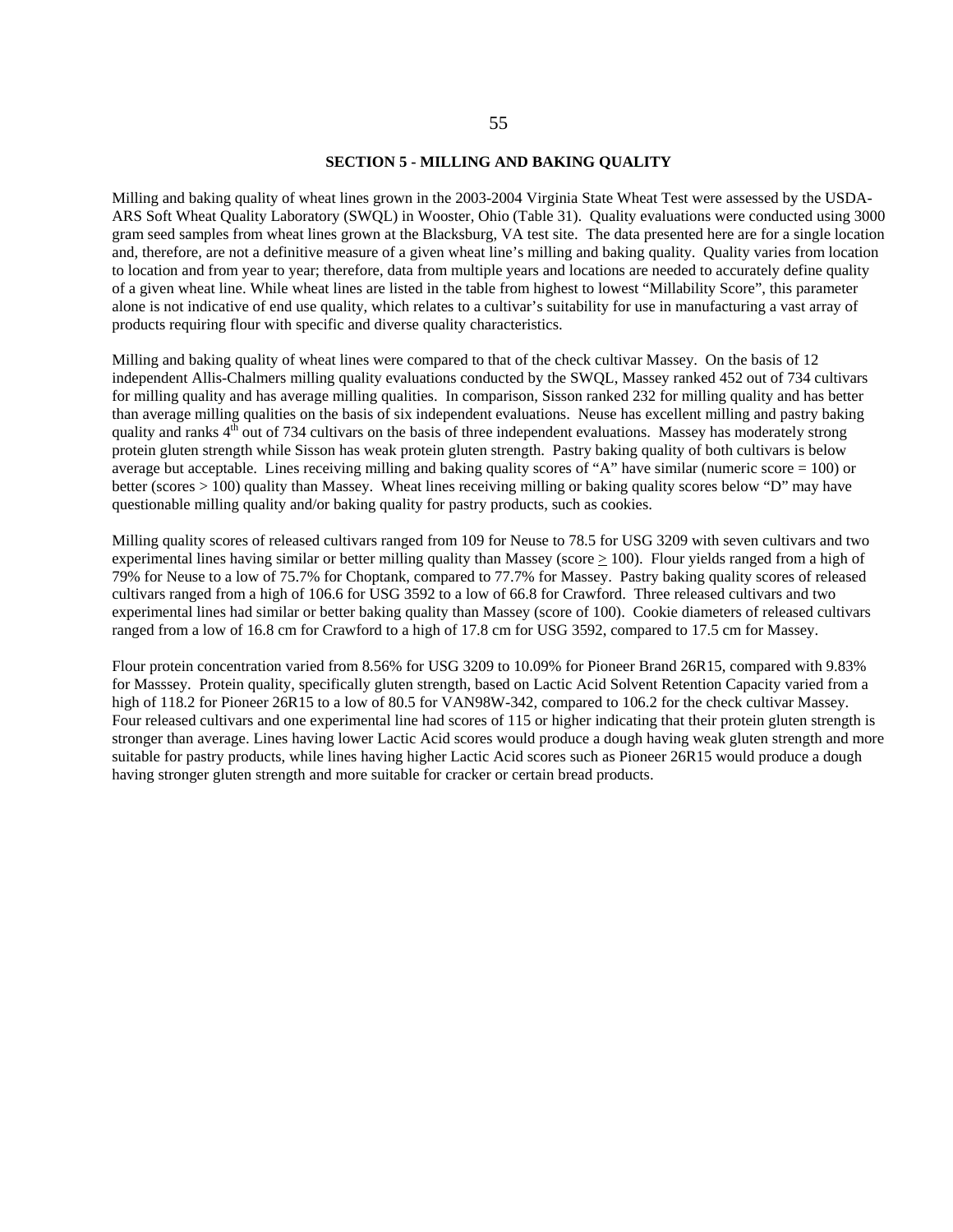| Table 31. Milling and baking quality of entries in the Virginia Tech Wheat |                   |    |                           |         |                |                |                |                |                 |         |                                   |         |              |               |         |             |
|----------------------------------------------------------------------------|-------------------|----|---------------------------|---------|----------------|----------------|----------------|----------------|-----------------|---------|-----------------------------------|---------|--------------|---------------|---------|-------------|
| Test based on evaluations of the 2004 harvest.                             |                   |    |                           |         |                |                |                |                |                 |         |                                   |         |              |               |         |             |
|                                                                            | <b>HISTORICAL</b> |    |                           |         |                |                |                |                | <b>STRAIGHT</b> |         | <b>SOFTNESS</b>                   |         |              |               |         | ADJ.        |
|                                                                            | MILL SCORE        |    |                           |         | <b>MILLING</b> |                | <b>BAKING</b>  |                |                 |         | <b>GRADE ENDOSPERM</b>            |         | <b>FLOUR</b> | <b>COOKIE</b> |         | LACTIC      |
|                                                                            | RANK   No.        |    |                           |         | QUALITY        |                | <b>QUALITY</b> |                |                 |         | FLOUR SEPARATION PROTEIN DIAMETER |         |              |               |         | <b>ACID</b> |
| <b>LINE</b>                                                                |                   |    | (1-734) Tests MILLABILITY |         | <b>SCORE</b>   |                | <b>SCORE</b>   |                | <b>YIELD</b>    |         | <b>INDEX</b>                      |         | %            | <b>CM</b>     |         |             |
| <b>Standard=Massey</b>                                                     | 452               | 12 | 109.42                    |         | $100.0$ A      |                | 100.0          | A              | 77.66           |         | 9.50                              |         | 9.83         | 17.50         |         | 106.2       |
| <b>Released Varieties</b>                                                  |                   |    |                           |         |                |                |                |                |                 |         |                                   |         |              |               |         |             |
| Renwood 3706                                                               | 113               | 4  | 126.61                    |         | 106.6          | A              | 95.9           | B              | 78.48           |         | 8.72                              |         | 9.84         | 17.48         |         | 113.1       |
| Neuse -R                                                                   | 4                 | 3  | 123.14                    |         | 108.7          | A              | 95.4           | B              | 79.00           |         | 7.61                              |         | 9.91         | 17.53         |         | 101.3       |
| VA 00W-526                                                                 | 75                | 4  | 117.27                    |         | 106.0          | A              | 70.0           | F              | 78.90           |         | 8.55                              |         | 10.13        | 16.98         |         | 103.0       |
| Renwood 3260                                                               | 124               | 2  | 117.26                    |         | $102.6$ A      |                | 88.3           | D              | 77.41           |         | 8.86                              |         | 9.73         | 17.22         |         | 115.4       |
| SS 520 - R                                                                 | 65                | 6  | 115.30                    |         | $104.6$ A      |                | 92.3           | C              | 78.09           |         | 9.08                              |         | 8.91         | 17.38         |         | 105.7       |
| Pioneer 26R15 -D                                                           | 164               | 2  | 113.55                    |         | 101.1          | A              | 92.9           | C              | 77.33           |         | 8.90                              |         | 10.09        | 17.31         |         | 118.2       |
| SS MPV 57                                                                  |                   |    | 112.48                    |         | 105.7          | A              | 90.0           | C              | 78.03           |         | 8.48                              |         | 9.03         | 17.35         |         | 82.4        |
| Coker 9312 -D                                                              | 185               | 1  | 110.49                    |         | 92.2           | C              | 103.5          | A              | 76.68           |         | 10.38                             | *       | 9.61         | 17.67         |         | 104.8       |
| <b>Massey</b>                                                              | 452               | 12 | 109.30                    |         | 100.0 A        |                | 100.0          | A              | 77.66           |         | 9.50                              |         | 9.84         | 17.50         |         | 106.2       |
| Pioneer 26R58 -D                                                           | 250               | 2  | 108.18                    |         | 94.2           | С              | 93.6           | С              | 77.14           |         | 10.19                             | $\star$ | 9.37         | 17.50         |         | 84.3        |
| V 9412 -D                                                                  | 513               | 1  | 107.28                    |         | 87.7           | D              | 83.6           | E              | 76.82           |         | 11.01                             | Q       | 9.10         | 17.25         |         | 107.9       |
| Crawford                                                                   | 435               | 1  | 106.92                    |         | 90.6           | C              | 66.8           | F              | 77.06           |         | 10.92                             | Q       | 9.15         | 16.78         | Q       | 101.7       |
| <b>USG 3592 -RT</b>                                                        | 336               | 1  | 106.84                    |         | 94.2           | $\mathsf C$    | 106.6          | A              | 76.75           |         | 9.74                              |         | 8.71         | 17.81         |         | 116.9       |
| Sisson                                                                     | 232               | 7  | 106.65                    |         | 95.1           | B              | 85.5           | D              | 77.16           |         | 10.07                             | $\star$ | 8.91         | 17.27         |         | 87.8        |
| Featherstone 176                                                           | 283               | 4  | 106.03                    |         | 95.3           | $\sf B$        | 102.6          | A              | 77.05           |         | 9.80                              |         | 9.28         | 17.63         |         | 106.2       |
| SS 8308 - R                                                                | 390               | 1  | 105.06                    |         | 92.3           | C              | 89.6           | D              | 76.78           |         | 10.71                             | Q       | 9.15         | 17.35         |         | 116.7       |
| SS 550 - B                                                                 | 457               | 5  | 104.47                    |         | 87.4           | D              | 82.1           | E              | 76.28           | Q       | 11.14                             | Q       | 8.87         | 17.12         | $\star$ | 93.9        |
| Pioneer 26R24 -D                                                           | 386               | 8  | 103.95                    |         | 96.4           | B              | 91.1           | C              | 77.55           |         | 9.38                              |         | 9.04         | 17.20         |         | 113.8       |
| SS 8302 - R                                                                | 459               | 1  | 101.49                    |         | 89.6           | D              | 102.2          | A              | 76.12           | Q       | 10.39                             | $\star$ | 9.49         | 17.49         |         | 109.3       |
| <b>McCormick</b>                                                           | 298               | 7  | 99.35                     | $\star$ | 90.0           | C              | 81.7           | E              | 76.72           |         | 10.24                             | $\star$ | 9.84         | 17.02         | $\star$ | 103.0       |
| SS 560 - R                                                                 | 354               | 5  | 99.16                     |         | 89.9           | C              | 74.5           | F              | 77.11           |         | 10.41                             |         | 9.37         | 16.89         | $\star$ | 107.4       |
| <b>Tribute</b>                                                             | 392               | 8  | 98.39                     |         | 89.1           | D              | 73.6           | F              | 76.90           |         | 10.55                             |         | 9.06         | 16.97         | $\star$ | 102.2       |
| Choptank - R                                                               | 441               | 2  | 93.58                     | $\star$ | 79.6           | F              | 87.8           | D              | 75.72           | Q       | 11.62                             | Q       | 9.97         | 17.33         |         | 86.0        |
| <b>USG 3209 -RT</b>                                                        | 634               | 5  | 86.04                     | Q       | 78.5           | $\mathsf F$    | 69.2           | F              | 75.93           | Q       | 11.64                             | Q       | 8.56         | 16.86         | $\star$ | 101.0       |
| <b>Experimental Lines</b>                                                  |                   |    |                           |         |                |                |                |                |                 |         |                                   |         |              |               |         |             |
| <b>Standard=Massey</b>                                                     |                   |    | 109.42                    |         | 100.0  A       |                | 100.0          | $\overline{A}$ | 77.66           |         | 9.50                              |         | 9.83         | 17.50         |         | 106.2       |
| VA 02W-398                                                                 |                   |    | 128.66                    |         | 110.0          | $\overline{A}$ | 104.5          | A              | 79.56           |         | 7.18                              |         | 8.71         | 18.25         |         | 110.7       |
| VA 02W-124                                                                 |                   |    | 112.54                    |         | 106.3          | $\overline{A}$ | 74.2           | F              | 78.90           |         | 8.83                              |         | 9.82         | 17.04         | $\star$ | 108.1       |
| VA 01W-205                                                                 |                   |    | 112.49                    |         | 97.6           | B              | 106.7          | Α              | 77.17           |         | 9.84                              |         | 9.02         | 18.10         |         | 110.5       |
| VAN 98W-342                                                                |                   |    | 100.31                    | $\star$ | 91.1           | $\mathsf C$    | 87.6           | D              | 76.73           | $\star$ | 10.50                             | $\star$ | 10.04        | 17.15         | $\star$ | 80.5        |
| VA 02W-555                                                                 |                   |    | 97.54                     |         | 93.5           | $\mathsf C$    | 80.2           | Е              | 77.30           |         | 9.95                              |         | 9.42         | 17.07         | $\ast$  | 101.9       |
| VA 02W-370                                                                 |                   |    | 97.42                     |         | 86.8           | D              | 76.5           | F              | 76.20           | Q       | 10.73                             | Q       | 9.79         | 16.93         | $\star$ | 108.9       |
| VA 02W-513                                                                 |                   |    | 91.95                     | Q       | 79.8           | F              | 77.7           | F              | 75.77           | Q       | 11.52                             | Q       | 9.71         | 17.00         | $\star$ | 115.6       |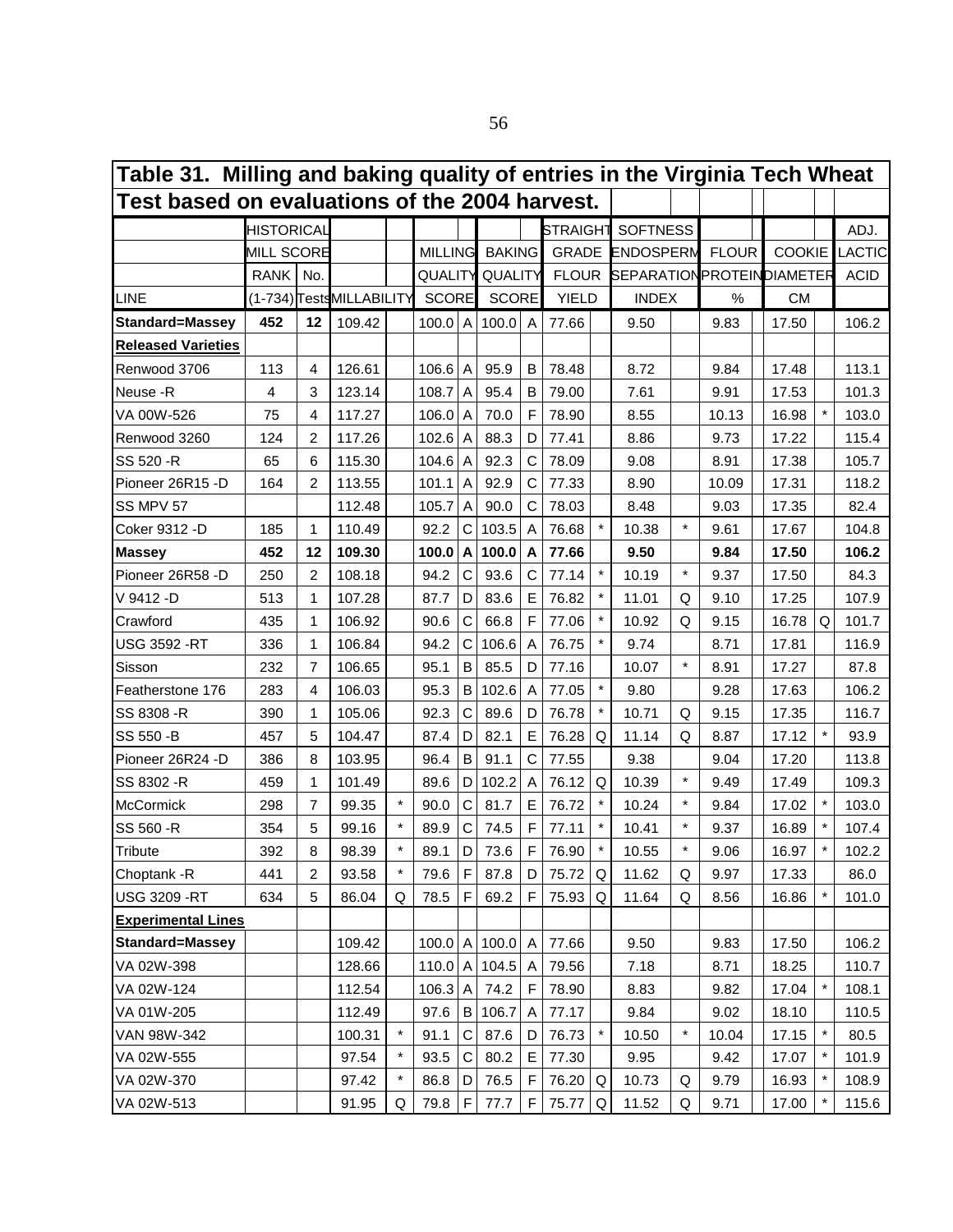#### **SECTION 6 - WHEAT SCAB RESEARCH**

A major focus of Dr. Carl Griffey's wheat breeding program is the development of adapted varieties with resistance to scab, Fusarium head blight (FHB), having reduced disease incidence and severity. Extensive past and ongoing effort by several members of Dr. Carl Griffey's staff including Jianli Chen, Julie Wilson, Daryoosh Nabati, Tom Pridgen, Pat O'Boyle, and Jason Kenner is paying off with the identification and development of new lines with increased scab resistance as well as good agronomic traits. Elite wheat lines and varieties having a FHB index [(incidence x severity) x 100] of <11 in 2003-04 were VA01W-99, Neuse, Massey, Coker B970051, VA01W-310, VA02W-519, Tribute, Pat, Coker 9295, and Vigoro 9412 (Table 43). Fusarium head blight index results from 2002-2004 demonstrate that released varieties such as McCormick, Tribute, Neuse, and Roane have reduced scab infection. Twenty-six SRW wheat lines possessing both high yield potential and scab resistance were selected among 268 lines evaluated in Virginia's 2004 Scab Observation tests. One elite scab resistant SRW wheat line VA02W-713 ranked 1st in grain yield (77 Bu/Ac) among 54 entries in Virginia's Advance Wheat Test over three locations, and will be entered in Virginia's Official Variety Trials in 2005. In addition, a set of near isogenic lines incorporating resistance QTLs from W14 and Futai 8944 into Roane and Ernie backgrounds have been developed using molecular-marker assisted backcross breeding.

| <b>LINE</b>             | Incidence (%)   | Severity (%) | <b>INDEX</b> |
|-------------------------|-----------------|--------------|--------------|
| <b>PIONEER 26R15(D)</b> | $\overline{55}$ | 12.7         | 7.0          |
| <b>USG 3209(RT)</b>     | 65              | 13.3         | 8.7          |
| <b>MASSEY</b>           | 65              | 14.0         | 8.9          |
| <b>COKER B980582</b>    | 70              | 13.9         | 9.7          |
| <b>COKER B980416</b>    | 70              | 14.6         | 10.2         |
| VA02W-713               | 70              | 14.6         | 10.2         |
| <b>USG EXP 820</b>      | $\overline{75}$ | 14.2         | 10.5         |
| VA01W-205               | 70              | 15.3         | 10.7         |
| VA01W-21                | 65              | 16.7         | 10.8         |
| VA03W-192               | 75              | 14.4         | 10.8         |
| <b>COKER 9553</b>       | 70              | 15.6         | 10.9         |
| <b>SS 8404</b>          | 65              | 17.0         | 11.0         |
| VAN98W-342              | 65              | 16.8         | 11.5         |
| <b>COKER 9436(D)</b>    | 75              | 15.9         | 11.9         |
| VA01W-243               | 80              | 15.2         | 12.1         |
| NC00-15332(R)           | 70              | 17.4         | 12.2         |
| VA03W-453               | 85              | 14.4         | 12.2         |
| $H-50(DEx)$             | 80              | 15.2         | 12.2         |
| V9412(D)                | 85              | 14.6         | 12.4         |
| <b>USG 3137</b>         | 75              | 16.8         | 12.4         |
| <b>CRAWFORD</b>         | 75              | 18.2         | 13.0         |
| RENWOOD 3260            | 70              | 18.3         | 13.1         |
| <b>TRIBUTE</b>          | 75              | 17.7         | 13.4         |
| VA01W-35                | 85              | 15.6         | 13.4         |
| <b>COKER 9295(D)</b>    | 75              | 17.7         | 13.5         |
| VA02W-124               | 80              | 16.8         | 13.6         |
| VA02W-370               | 80              | 16.8         | 13.6         |
| VA03W-415               | 80              | 16.8         | 13.7         |
| PIONEER 26R24(D)        | 65              | 21.4         | 13.8         |
| <b>SS 550(B)</b>        | 80              | 17.4         | 13.8         |

**Table 32. Summary of Reaction of Entries in the 2004-05 Virginia Tech State Wheat Test to Fusarium Head Blight, 2005 harvest.**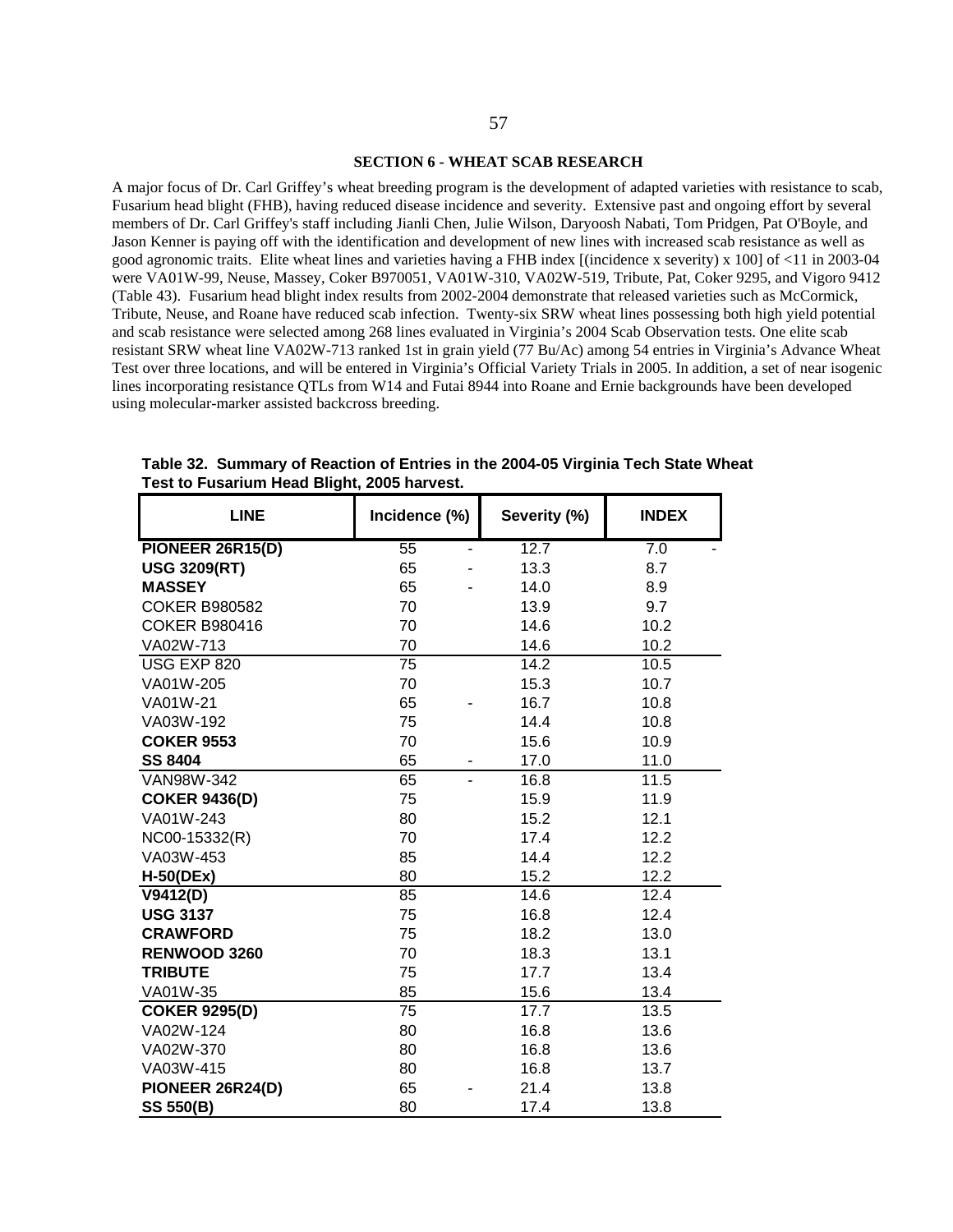| <b>LINE</b>                 | Incidence (%)   | Severity (%)      | <b>INDEX</b> |
|-----------------------------|-----------------|-------------------|--------------|
| VA02W-62                    | 90              | 15.4              | 13.9         |
| SS 8302(R)                  | 80              | 17.9              | 14.1         |
| VA03W-249                   | 85              | 16.5              | 14.1         |
| PIONEER 26R12(D)            | 80              | 17.7              | 14.2         |
| VA03W-235                   | 70              | 20.7              | 14.4         |
| VA03W-445                   | 80              | 18.0              | 14.4         |
| VA03W-294                   | 70              | 20.6              | 14.7         |
| <b>COKER 9312(D)</b>        | 75              | 19.7              | 14.9         |
| <b>FEATHERSTONE 176</b>     | 80              | 19.6              | 15.1         |
| <b>NEUSE(R)</b>             | 85              | 18.2              | 15.2         |
| <b>MV5-46</b>               | 75              | 20.6              | 15.3         |
| V9510                       | 75              | 20.5              | 15.5         |
| V9512                       | 85              | 18.2              | 15.5         |
| VA03W-409                   | 80              | 19.4              | 15.5         |
| SS 8309(R)                  | 75              | 20.6              | 15.6         |
| VA01W-310                   | 80              | 20.7              | 16.2         |
| PIONEER 26R58(D)            | 80              | 20.3              | 16.2         |
| VA02W-513                   | 75              | 22.2              | 16.3         |
| <b>SISSON</b>               | 85              | 19.4              | 16.6         |
| <b>McCORMICK</b>            | 80              | 20.9              | 16.7         |
| VA02W-559                   | 80              | 21.3              | 16.9         |
| VA02W-596                   | 90              | 19.5              | 17.5         |
| <b>FEATHERSTONE 520(RT)</b> | 90              | 20.0              | 18.0         |
| VA01W-18                    | 80              | 22.7              | 18.1         |
| SS 560(R)                   | 80              | 23.5              | 18.9         |
| <b>SS MPV 57</b>            | 90              | 21.4              | 19.3         |
| VA03W-412                   | 95<br>$\ddot{}$ | 20.6              | 19.6         |
| <b>CHOPTANK(R)</b>          | 85              | 23.1              | 19.7         |
| VA01W-99                    | 75              | 26.0              | 20.1         |
| VA03W-211                   | 80              | 25.2              | 20.2         |
| VA01W-353                   | 85              | 24.1              | 20.3         |
| NC99-13022(R)               | 80              | 25.0              | 20.3         |
| <b>COKER 9184(D)</b>        | 90              | 23.2              | 20.9         |
| VA02W-555                   | 90              | 23.3              | 21.0         |
| VA03W-434                   | 85              | 25.4              | 21.5         |
| VA03W-436                   | 85              | 26.5<br>$\ddot{}$ | 22.6         |

**Table 32, continued. Summary of Reaction of Entries in the 2004-05 Virginia Tech State Wheat Test to Fusarium Head Blight, 2005 harvest.**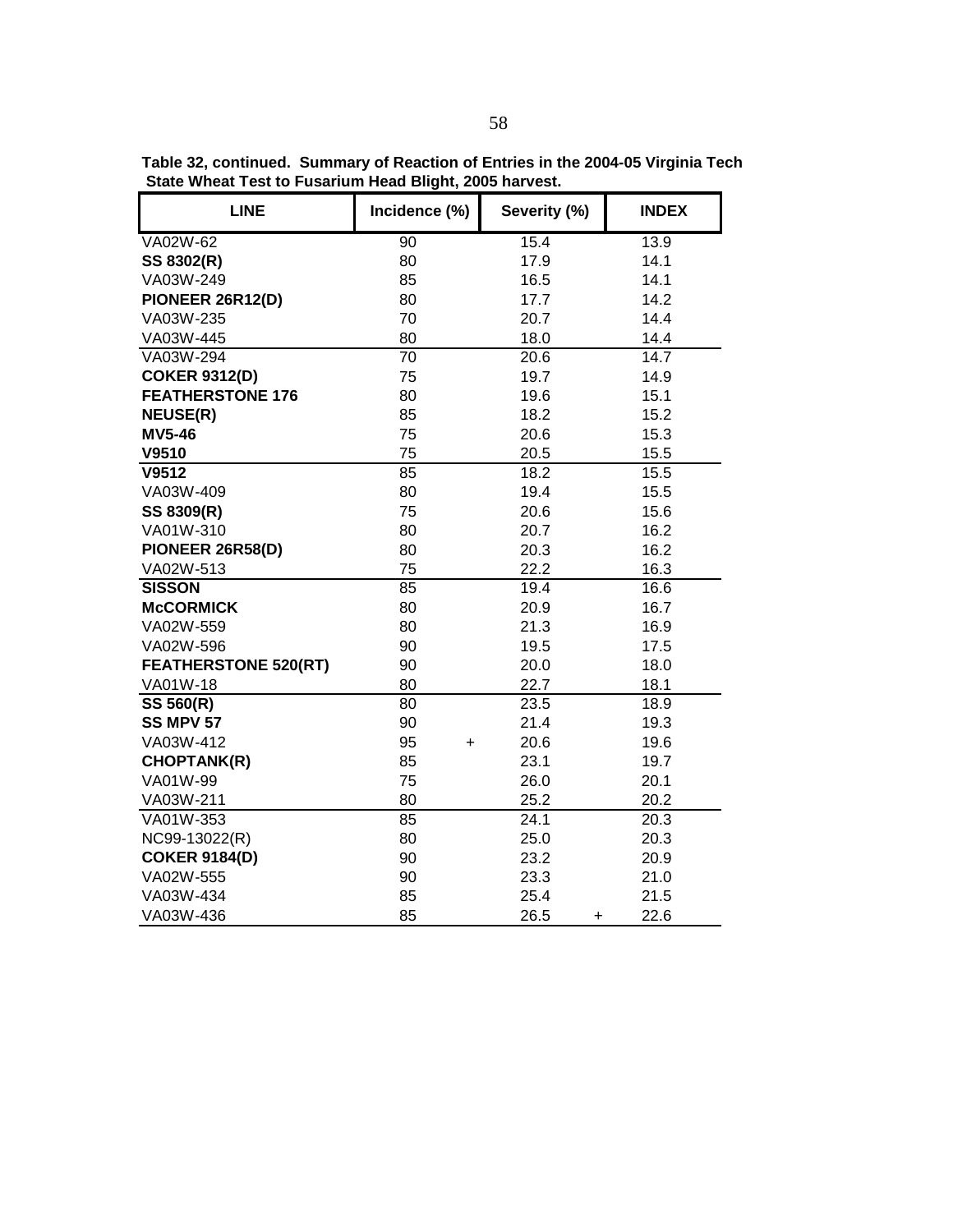| <b>LINE</b>       | Incidence (%) | Severity (%)      | <b>INDEX</b> |
|-------------------|---------------|-------------------|--------------|
| 3706              | 90            | 25.3              | 22.8         |
| VA00W-526         | 85            | 26.7<br>$\ddot{}$ | 22.8         |
| <b>SS 520(R)</b>  | 85            | 27.4<br>$\ddot{}$ | 22.9         |
| PIONEER 26R31     | 80            | 29.0<br>$\ddot{}$ | 23.5         |
| VA02W-398         | 85            | 32.1<br>$\div$    | 27.3         |
| <b>GRAND MEAN</b> | 78            | 19.4              | 15.3         |
| CV(%)             | 10            | 21.6              | 26.1         |
| LSD (0.05)        | 13            | 7.0               | 6.7          |
| <b>SED</b>        | 8             | 4.2               | 4.0          |

**Table 32, continued. Summary of Reaction of Entries in the 2004-05 Virginia Tech State Wheat Test to Fusarium Head Blight, 2005 harvest.**

Varieties are ordered by descending index averages. A plus or minus sign indicates a performance significantly above or below the average.

Entries were planted in 2-row plots, 4 ft in length at Blacksburg, VA and were inoculated at 50% and 100% heading stages with Fusarium graminearum spore suspension (5 x 10<sup>4</sup> spores/ml).

Scab Incidence (%): Percentage of infected spikes among 10 randomly selected spikes.

Scab Severity (%): Percentage of infected spikelets divided by total number of spikelets among 10 infected spikes.

Scab Index = Incidence X Severity/100; it is an overall indicator of scab resistance/susceptibility level.

**Table 33. Two year average summary of Fusarium head blight (scab) and glume blotch resistance of entries in Virginia Tech Wheat Tests, 2004 and 2005 harvests.**

| <b>LINE</b>          | Incidence (%) | Severity (%) | <b>INDEX</b> | S.nordorum<br>$(0-9)$ |
|----------------------|---------------|--------------|--------------|-----------------------|
| <b>MASSEY</b>        | 60.0          | 13.7         | 8.2          | 4                     |
| PIONEER 26R15(D)     | 60.0          | 14.4         | 9.1          | 6                     |
| <b>COKER 9436(D)</b> | 67.5          | 14.4         | 9.8          | 7                     |
| <b>NEUSE(R)</b>      | 67.5          | 15.4         | 10.6         | 4                     |
| V9412(D)             | 77.5          | 14.8         | 11.6         | 3                     |
| <b>TRIBUTE</b>       | 58.8          | 20.8         | 11.8         | $\overline{2}$        |
| VA01W-99             | 51.3          | 19.9         | 11.9         | 3                     |
| <b>COKER 9295(D)</b> | 62.5          | 19.5         | 12.1         | 3                     |
| VA01W-310            | 60.0          | 21.0         | 12.4         | $\overline{2}$        |
| SS 8309(R)           | 77.5          | 17.9         | 13.8         | $\overline{2}$        |
| <b>COKER 9312(D)</b> | 82.5          | 17.5         | 14.3         | 6                     |
| VA01W-18             | 72.5          | 20.0         | 14.8         |                       |
| VA01W-205            | 72.5          | 20.4         | 15.0         | 6                     |
| <b>MV5-46</b>        | 77.5          | 19.6         | 15.2         | 3                     |
| PIONEER 26R12(D)     | 80.0          | 19.1         | 15.3         | 3                     |
| <b>USG 3209(RT)</b>  | 75.0          | 19.5         | 15.4         | 5                     |
| <b>RENWOOD 3260</b>  | 62.5          | 25.0         | 15.4         | 5                     |
| VA02W-596            | 77.5          | 21.0         | 15.6         | 3                     |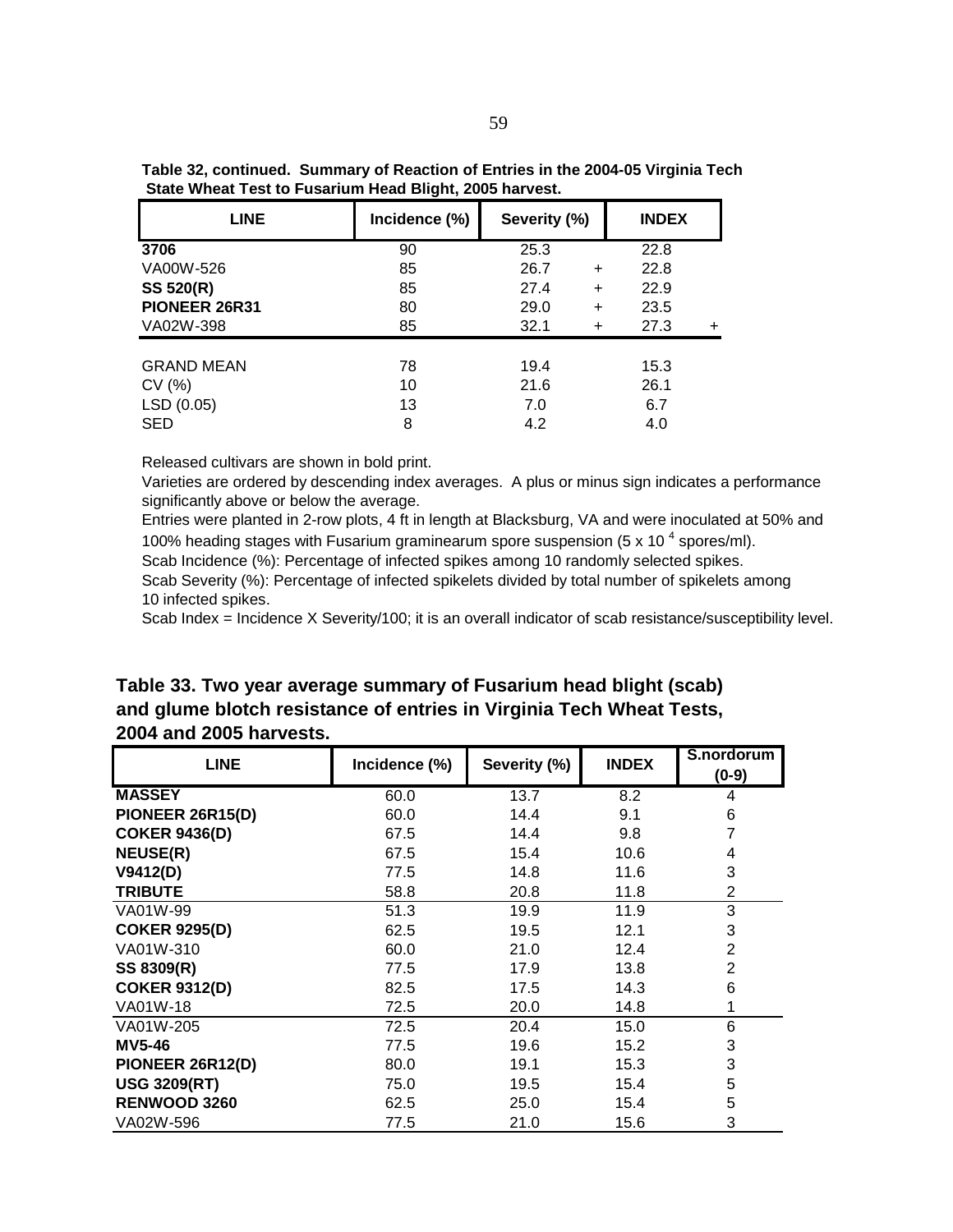**Table 33, continued. Two year average summary of Fusarium head blight (scab) and glume blotch resistance of entries in Virginia Tech Wheat Tests, 2004 and 2005 harvests.**

| <b>LINE</b>                 | Incidence (%) | Severity (%) | <b>INDEX</b> | S.nordorum<br>$(0-9)$ |
|-----------------------------|---------------|--------------|--------------|-----------------------|
| $NCOO-15332(R)$             | 80.0          | 19.5         | 16.0         | 7                     |
| VA02W-370                   | 77.5          | 20.7         | 16.1         | 5                     |
| SS 8302(R)                  | 82.5          | 19.9         | 16.4         | $\overline{7}$        |
| VA02W-124                   | 80.0          | 20.9         | 16.7         | 4                     |
| PIONEER 26R31               | 73.8          | 22.6         | 17.2         | $\overline{c}$        |
| <b>SS MPV 57</b>            | 85.0          | 20.3         | 17.5         | $\overline{c}$        |
| VA02W-513                   | 80.0          | 22.4         | 17.7         | $\overline{3}$        |
| VAN98W-342                  | 68.8          | 22.7         | 17.8         | 5                     |
| <b>SS 550(B)</b>            | 85.0          | 22.0         | 18.9         | 4                     |
| <b>McCORMICK</b>            | 82.5          | 22.8         | 19.0         | 3                     |
| SS 560(R)                   | 72.5          | 27.6         | 19.4         | 3                     |
| <b>FEATHERSTONE 520(RT)</b> | 77.5          | 25.6         | 19.9         | 4                     |
| VA00W-526                   | 85.0          | 24.0         | 20.4         | $\overline{5}$        |
| <b>COKER 9184(D)</b>        | 80.0          | 25.9         | 20.8         | 8                     |
| PIONEER 26R58(D)            | 80.0          | 25.7         | 21.2         | 3                     |
| <b>SISSON</b>               | 90.0          | 24.6         | 22.4         | $\overline{2}$        |
| <b>CRAWFORD</b>             | 72.5          | 30.2         | 22.6         | $\overline{2}$        |
| VA01W-21                    | 70.0          | 29.3         | 22.7         | 5                     |
| <b>CHOPTANK</b>             | 90.0          | 25.8         | 23.6         | 6                     |
| VA02W-555                   | 92.5          | 26.0         | 24.2         | 3                     |
| VA02W-398                   | 85.0          | 34.3         | 28.9         | 1                     |
| NC99-13022(R)               | 80.0          | 36.9         | 29.8         | 5                     |
| <b>FEATHERSTONE 176</b>     | 86.3          | 34.1         | 30.3         | 4                     |
| 3706                        | 90.0          | 34.0         | 31.6         | 8                     |
| VA01W-353                   | 85.0          | 38.9         | 32.2         | 4                     |
| PIONEER 26R24(D)            | 77.5          | 40.2         | 34.9         | $\overline{c}$        |
| SS 520(R)                   | 92.5          | 47.5         | 45.3         | $\overline{2}$        |
| <b>GRAND MEAN</b>           | 76.5          | 24.0         | 19.0         | 4                     |

Varieties are ordered by descending index averages.

Entries were planted in 2-row plots, 4 ft in length at Blacksburg, VA and were inoculated at 50% and 100% heading stages with Fusarium graminearum spore suspension (5 x 10<sup>4</sup> spores/ml).

Scab Incidence (%): Percentage of infected spikes among 10 randomly selected spikes.

Scab Severity (%): Percentage of infected spikelets divided by total number of spikelets among 10 infected spikes.

Scab Index = Incidence X Severity/100; it is an overall indicator of scab resistance/susceptibility level. The 0-9 ratings indicate a genotype's response to disease, where  $0 =$  highly resistant and  $9 =$  highly susceptible. Ratings were taken in 2004.